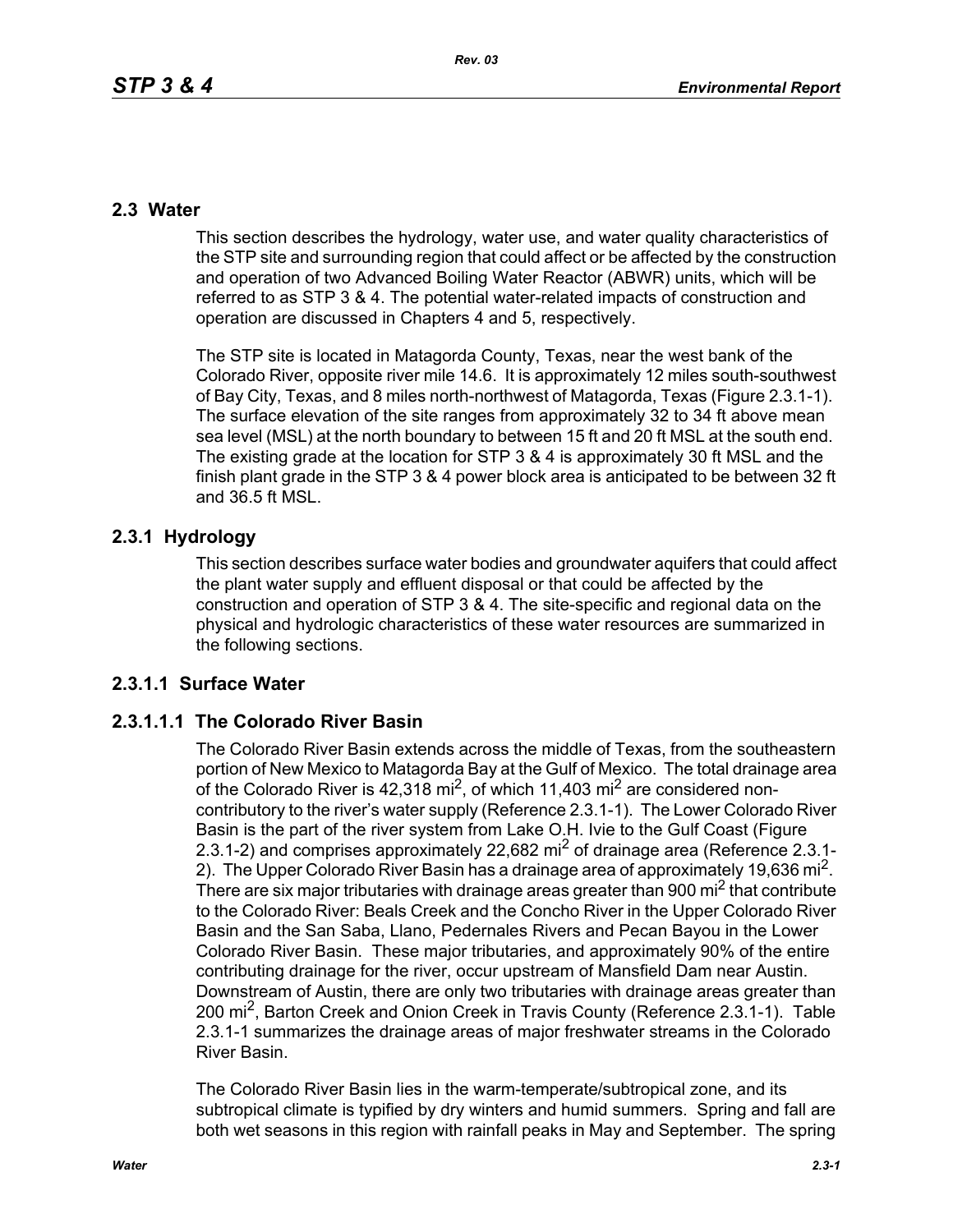rains are produced by convective thunderstorms, which result in high intensity, short duration precipitation events with rapid runoff. The fall rains are primarily governed by tropical storms and hurricanes that originate in the Caribbean Sea or the Gulf of Mexico. These rains pose flooding risks to the Gulf Coast from Louisiana to Mexico. The spatial rainfall distribution in this region varies from an annual amount of 44 inches at the coast to 24 inches in the northwestern portion of the region (Reference 2.3.1-1). The Colorado River Basin is located in a semi-arid region, and its hydrologic characteristics are closely linked to the weather in this area, which has been described as a "continuous drought periodically interrupted by floods" (Reference 2.3.1-3).

Stream flow gauging data collected in the Colorado River since the early 1900s show that there has been a major drought in almost every decade of the twentieth century, with severe droughts occurring every 20 to 40 years. Major droughts in the basin cause stock ponds and small reservoirs to go dry and large reservoirs, such as Lake Travis, to significantly drop their storage levels, to as much as one third of their storage capacity. During the 30-year time period from 1941 to 1970, there were three major statewide droughts; from 1947 to 1948, from 1950 to 1957, and from 1960 to 1967. The most severe of these droughts occurred from 1950 to 1957, when 94% of the counties in the state were declared disaster areas (Reference 2.3.1-1).

A drought cycle is often followed by one or more flooding events. Due to very limited vegetative cover, rocky terrain, and steep channels, runoff in the Upper Colorado River Basin is high and rapid, producing fast moving and high-peak floods. The terrain in the Lower Colorado River Basin is flatter with greater vegetative cover and wider floodplains, which reduces the velocity of floods. The Hill Country watershed of the Lower Colorado River has been characterized as "Flash Flood Alley," meaning that the Lower Colorado River Basin is one of the regions that are most prone to flash flood damage. The susceptibility to flash flooding occurs because the thin soils and steep slopes in the Upper Colorado River Basin promote rapid runoff from the watershed during heavy rain events. Also, the large drainage area of the Hill Country watershed can contribute runoff from hundreds of miles away, transforming heavy rains into flood waters with destructive potential. More than 80 floods have been recorded in this region since the mid-1800s. During these events, water levels exceed the river flood stage and inundate dry lands. The most intense localized flash flood in the Lower Colorado region in recent history occurred in May 1981 in Austin (Reference 2.3.1-1).

Major reservoirs in the Colorado River Basin are summarized in Table 2.3.1-2 (Reference 2.3.1-4 sorted in order of descending storage capacity. The locations of some major dams are shown in Figure 2.3.1-3. Because of the high risk of flooding in the Lower Colorado River Basin, a system of dams and reservoirs has been developed along the river primarily to manage floodwaters, and to conserve and convey water supplies. The Lower Colorado River Authority (LCRA) operates six dams on the Lower Colorado River: Buchanan, Roy Inks, Alvin Wirtz, Max Starcke, Mansfield, and Tom Miller (Figure 2.3.1-4). These dams form the six Highland Lakes; Buchanan, Inks, LBJ, Marble Falls, Travis, and Austin (Reference 2.3.1-5).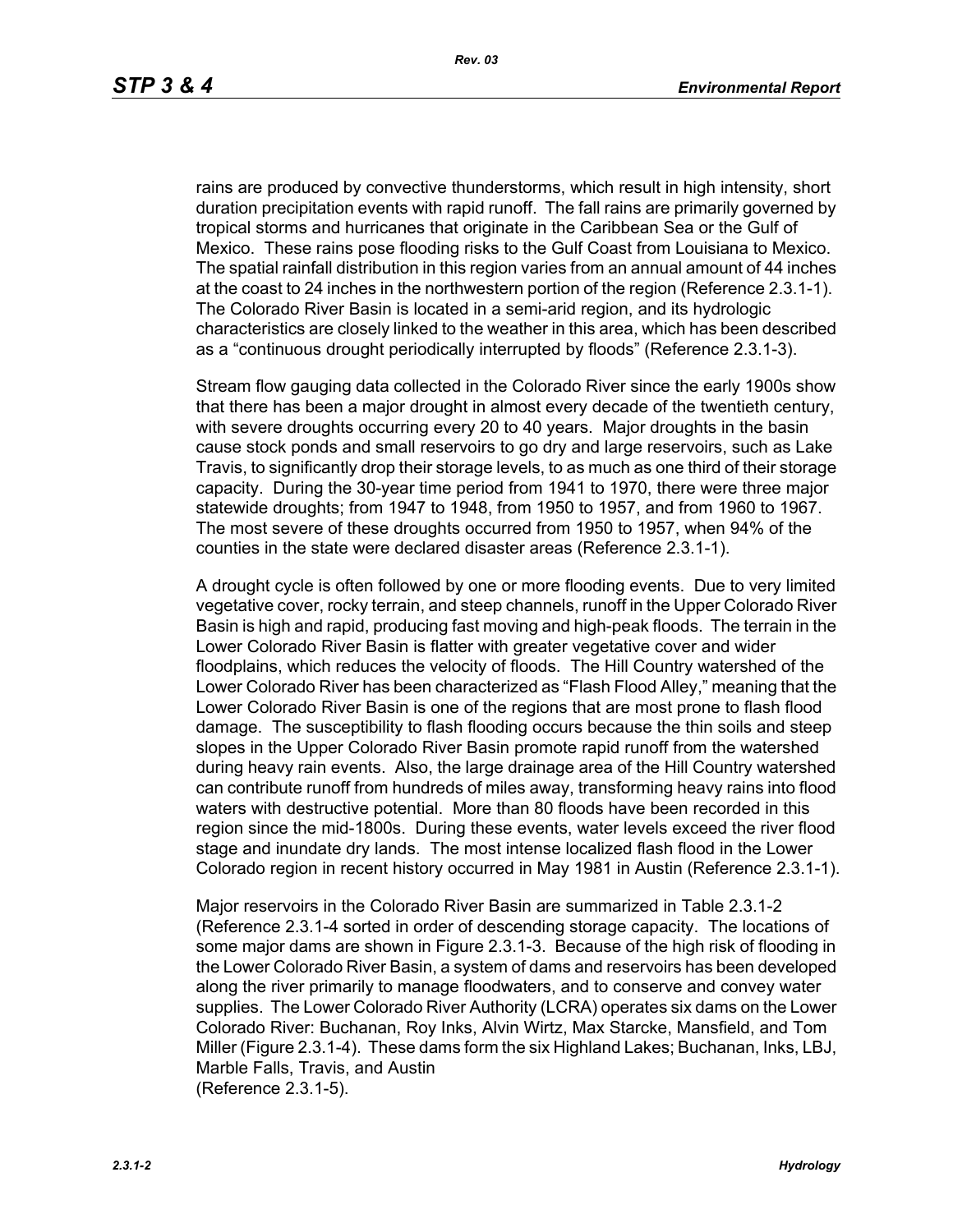Approximately 28 miles upstream from Austin is Mansfield Dam, which forms Lake Travis, the largest reservoir on the Colorado River. Mansfield Dam is the most downstream existing major control structure on the Colorado River. With the completion of the Simon Freese Dam in 1989, normal flows and flood flows in the Colorado River upstream of Mansfield Dam are regulated by a total of 27 major reservoirs, which includes Lake Travis, with Mansfield Dam providing most of the floodwater storage capacity and precludes short-duration flow fluctuation downstream.

The storage capacities of the remaining upstream reservoirs are relatively small compared to Lake Travis and Lake Buchanan formed by the Buchanan Dam, and are of lesser importance to flood control. Tom Miller Dam at Austin, downstream of Lake Travis, impounds a portion of the Colorado River known as Lake Austin, but because of the small storage capacity of its reservoir, it affords no major control of flood flows.

Lake Travis and Lake Buchanan also serve as water supply reservoirs. With a combined capacity of approximately 4.2 million acre-feet, they store water for communities, industry, and aquatic life along the river, and they supply irrigation water for the agricultural industry near the Gulf Coast.

The Lower Colorado River near the STP site has a relatively shallow gradient and broad floodplain. The average gradient of the river downstream of Austin varies from 1.0 ft/mile to 2.1 ft/mile. The main channel of the Colorado River has the capacity to contain flows ranging from a 6-year to a 21-year return interval from Austin to the Gulf of Mexico. Thus, in any given year there is a 5 to 16% chance that river flows will encroach upon the floodplains. The Lower Colorado River floodplain below Columbus varies from 4 to 8 miles in width with side slopes averaging between 0.009% and 0.028%. In this area, no discernible valley exists, and the floodwaters can spill over beyond the basin divide causing interbasin spillage. As mentioned above, the susceptibility of the Lower Colorado River area to the flash flooding results from regional weather patterns and its geographic proximity to the Gulf of Mexico, which induces very high intensity rainfalls frequently in the summer. Historically, the most severe floods often occurred in May to September as a result of high rainfall intensities (Reference 2.3.1-3), and the area of floodplain extends correspondingly. As the dry season approaches, some floodplains will shrink or even dry up completely.

Table 2.3.1-3 presents pertinent data for seven U.S. Geological Survey (USGS) maintained stream-flow gauge stations downstream of the Mansfield Dam, including location, drainage area, mean, maximum, and minimum average annual flow for the period of record. The locations of these gauges are shown on Figure 2.3.1-5 (Reference 2.3.1-6). The Bay City streamflow gauging station (Gauge 08162500) is the nearest to the STP site, being located approximately 16 miles upstream of the STP site, approximately 2.8 miles west of Bay City, at river mile 32.5 on the Colorado River. Records of water elevation at this station have been collected since the gauge was installed in April 1948. Based on the historical data for the water years 1948 to 2004, the maximum annual average stream flow at this station is 14,270 cubic feet per second (cfs), the minimum annual average flow is 375 cfs, and the mean annual average flow is approximately 2628 cfs.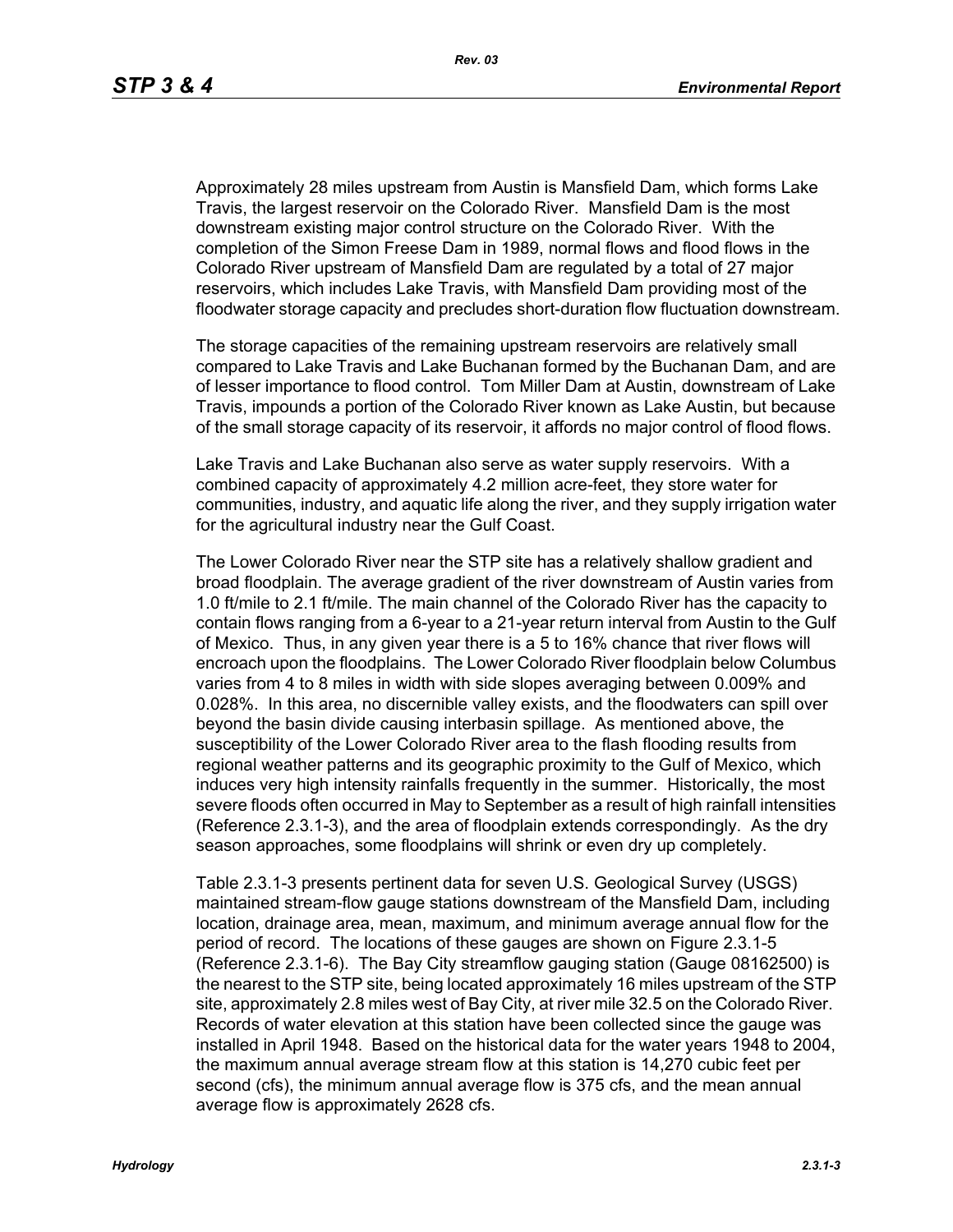In order to facilitate the evaluation of the water supply characteristics at the STP site, a number of flow data statistics are presented for the Colorado River at Bay City. Table 2.3.1-4 presents the mean daily flow rate for each day of the May 1948 to September 2006 period of record (Reference 2.3.1-7). Table 2.3.1-5 presents the mean monthly flow rate for the same period of record (Reference 2.3.1-7). Table 2.3.1-6 gives the minimum daily flow and Table 2.3.1-7 gives the maximum daily flow for each month of the period of record.

Table 2.3.1-8 presents the flood frequency distribution for the Colorado River at Wharton for regulated conditions estimated in Reference 2.3.1-8, Chapter 4: "The basis for the regulated peak discharge frequency curves are the regulated daily flows for the period of record generated by a reservoir system regulation model that takes into account the current system of reservoirs, conservation pool demands and the flood control regulation rules" (Reference 2.3.1-9, Chapter 2, page 1).

Table 2.3.1-9 presents the minimum daily flow at Bay City for the years 1948 to 2006. Table 2.3.1-10 presents the 7-day minimum flow for the same period based on data from Reference 2.3.1-10. The minimum 7-day flow for the period 1948 to 2006 is approximately 0.5 cfs. The minimum daily and minimum 7-day low flows for the years 1948-2006 are also shown in Figure 2.3.1-6. Plotting the low flow data using the Weibull plotting position formula on normal distribution paper and fitting a straight line through the data, the 7-day low flow with a 10-year return period was estimated to be 4.3 cfs.

### **2.3.1.1.2 Local Hydrologic Features**

A major feature of the site is the Main Cooling Reservoir (MCR), which is formed by a 12.4-mile-long earthfill embankment constructed above the natural ground surface. The MCR was developed solely for the industrial use of dissipating heat from STP units as an engineered cooling pond. The MCR has a surface area of 7000 acres with a normal maximum operating level of El. 49 ft MSL (Reference 2.3.1-9). The MCR makeup water is withdrawn from the Colorado River adjacent to the site, and provides reservoir storage to account for dry periods during the year. A smaller separate cooling pond, referred to as the Essential Cooling Pond (ECP), serves as the Ultimate Heat Sink (UHS) for STP 1 & 2. The surface area of the ECP is 46 acres.

The MCR was originally sized for four nuclear units similar in size to the existing two units. Therefore, there will be no significant changes to the existing MCR due to the construction of new units, except the addition, on the north dike, of the STP 3 & 4 Circulating Water (CW) pump intake and the STP 3 & 4 outfall west of the existing STP 1 & 2 outfall. To maintain sufficient MCR water inventory to offset evaporation, seepage and blowdown, STP is entitled to divert 55% of the river flow in excess of 300 cfs at the Reservoir Makeup Pumping Facility (RMPF) as MCR makeup, with the annual flow diversion in any given year limited to 102,000 acre-ft (Reference 2.3.1-11). In the event of a repeat of the Lower Colorado River's Drought of Record (DOR) from 1947 to 1957, the LCRA would be required, by contract, to make available an additional 40,000 acre-ft per year of firm water. This firm water will be made available, without restriction on river flow, for MCR makeup when the water level in MCR is below 35 ft MSL. These arrangements are expected to be adequate to maintain sufficient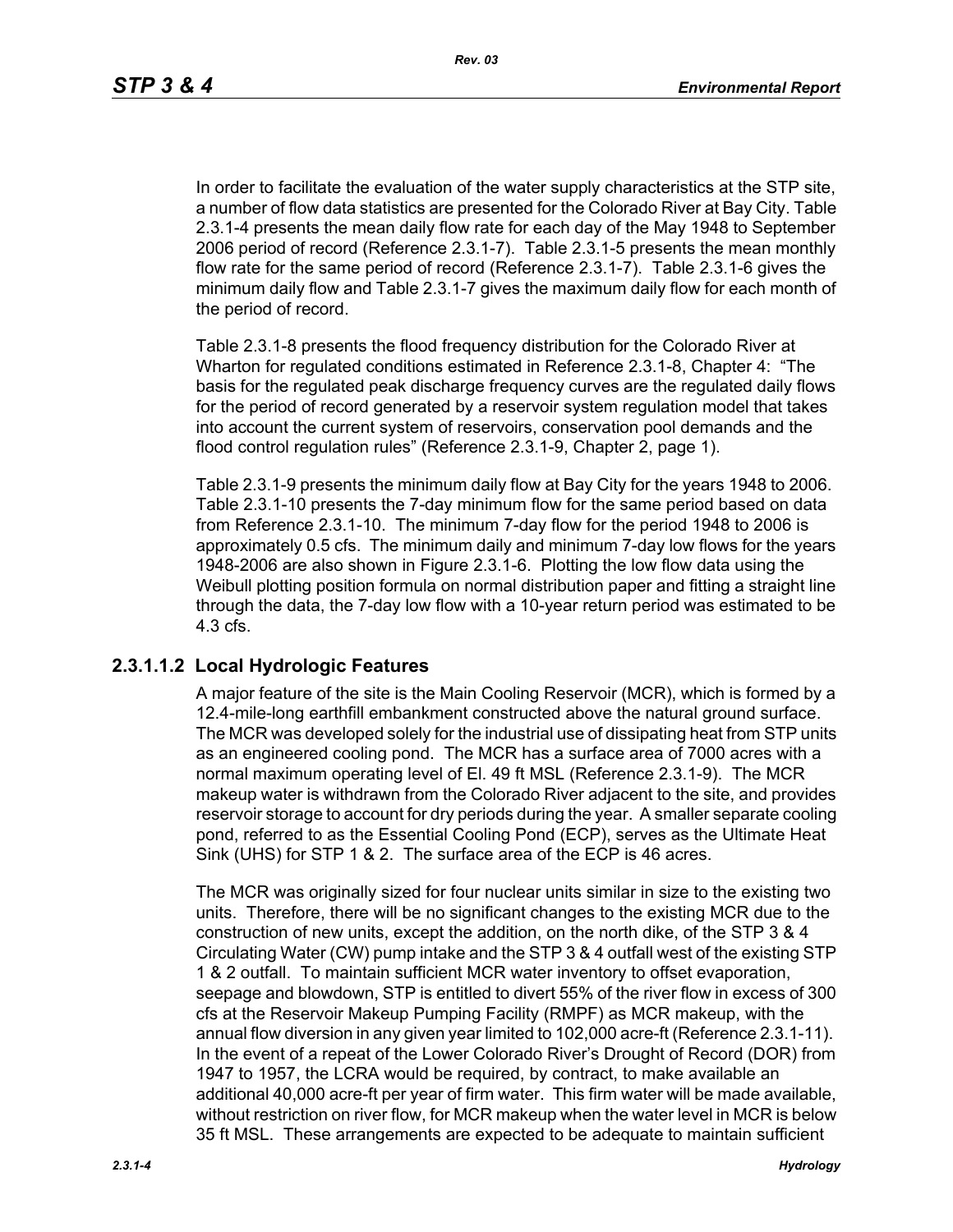water in the MCR for continuous operation of all four units. This assessment is also supported by the water management plan for the Lower Colorado River (Reference 2.3.1-12).

A significant hydrologic feature near the STP site is Little Robbins Slough. It is an intermittent stream located 9 miles northwest of Matagorda in southwestern Matagorda County and runs south for 6.5 miles to the point where it joins Robbins Slough, a brackish marsh, which meanders for four more miles to the Gulf Intracoastal Waterway (GIWW). During the construction of the MCR for STP 1 & 2, the water course of Little Robbins Slough within the boundary of the STP site was relocated to a channel on the west side of the west embankment of the reservoir, and rejoined its natural course approximately one mile east of the southwest corner of the MCR.

The Design-Basis Flood (DBF) for STP 3 & 4 is based on the potential breach of the dike containing the MCR. The DBF elevation is 48.540.0 ft MSL.

### **2.3.1.1.3 Adjacent Drainage Basins**

To the west of the Lower Colorado River Basin is the Colorado-Lavaca River Basin, shown on Figure 2.3.1-7. This basin includes the Tres Palacios River, which is not tributary to either of those rivers. The Colorado-Lavaca River Basin drains into Tres Palacios Bay, northwest of Matagorda Bay. In the event of inter-basin spillage, flood waters from the Colorado River Basin flow into Caney Creek near Wharton, as in the case of the 1913 flood, into the San Bernard Coastal Basin on the east edge of the Colorado River Basin, or into the Colorado-Lavaca River Basin to the west.

### **2.3.1.1.4 Wetlands**

The STP site is located in the mid-coast region of the Gulf-Atlantic Coastal Flats, which are characterized by large bay and estuary systems supplied by freshwater inflow from rivers and covered with extensive coastal prairies inland (Figure 2.3.1-8, Reference 2.3.1-13). A study conducted by the Texas General Land Office determined that wetlands and aquatic habitats on Matagorda Island, Matagorda Peninsula, and Colorado River delta are dominated by estuarine emergent wetlands (salt and brackish marshes), which represent 67% of the vegetated wetland and aquatic classes in this area (Reference 2.3.1-14). Among other mapped classes, seagrass beds are most abundant, followed by tidal flats, Gulf beaches, palustrine marshes, and mangroves.

Wetlands in the vicinity of the STP site are mainly associated with the Colorado River and its tributaries. Wetlands within a 6 mile radius of the site are delineated on Figure 2.3.1-9. Wetland inventory data was provided by the U.S. Fish and Wildlife Service (Reference 2.3.1-15). Freshwater emergent wetlands have been identified as the predominant class in this region, encompassing an area of approximately 262 acres in a 6-mile radius from the STP site. Other wetland types found in this region include freshwater forested/shrub wetland and freshwater pond, which cover areas of 13 acres and 1 acre, respectively in the same radius from the site (See Section 2.4). Because wetlands near the site are primarily classified as freshwater types, the area of wetlands covered by water generally reduces in the dry season and expands in the wet season.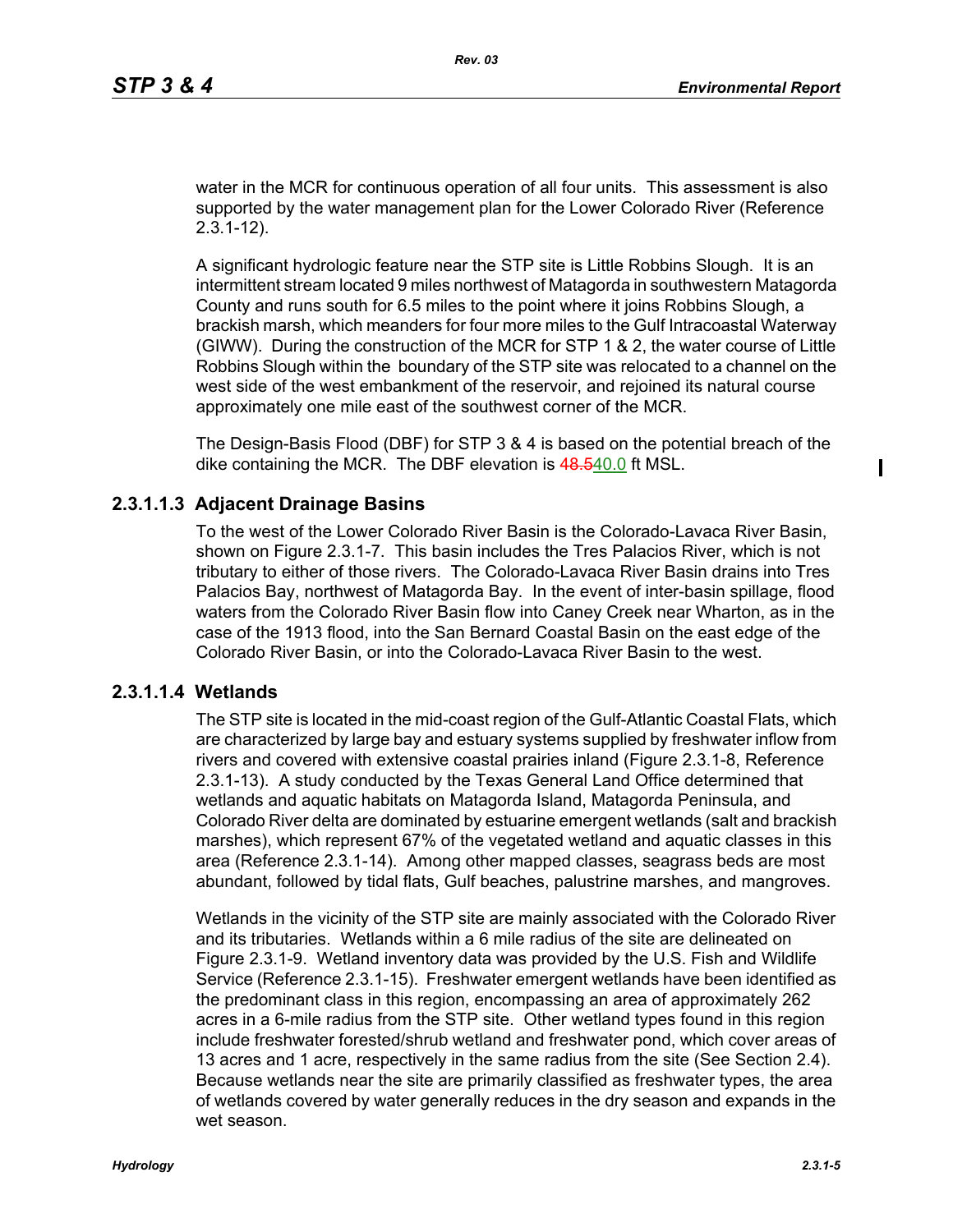# **2.3.1.1.5 Erosion and Sedimentation**

Most of the sediment data for the Colorado River have been collected from two USGS daily suspended sediment stations; one near San Saba at river mile 474.3 and the other at the eastern edge of Columbus at river mile 135.1. Because the Columbus gauging station is the closest to the STP site, its sediment records were examined to characterize the suspended sediment loads for the Colorado River. Figure 2.3.1-10 shows in histogram form the annual sediment load based on data collected at this station from March 1957 to September 1973 (Reference 2.3.1-16). Each bar of the histogram is divided into the suspended load discharged in 1% of the year (3.65 days), 10% of the year (36.5 days), and the rest of the year. These frequencies are generated by ranking the sediment load for each day of the year. The data summarized in Figure 2.3.1-10 indicate that the annual sediment load at the Columbus gauging station has declined over time. This decline is likely associated with the creation of impoundments over the same period, which serve as sediment traps in the Colorado River Basin. The data also indicate that major fractions (80-90%) of the total sediment load in individual years are produced by infrequent large storms.

No bed load sediment transport measurements have been reported for any reach of the Colorado River and cannot be easily estimated as a fraction of the suspended load because the portion of sediment that moves as bed load varies widely between rivers and on the same river over time (Reference 2.3.1-17). However, to get an order of magnitude estimate, the globally averaged ratio of suspended load to bed load sediment flux for rivers of 9:1, reported in Reference 2.3.1-18 can be used.

### **2.3.1.1.6 Shore Regions**

The STP site is located 10.5 miles inland from Matagorda Bay and 16.9 miles inland from the Gulf of Mexico. It is approximately 75 miles from the Continental Shelf. The shoreline of Matagorda Peninsula along the Gulf of Mexico changes constantly, retreating landward or advancing seaward as the result of a combination of hydrologic and meteorological processes, climatic factors as well as engineering activities.

Matagorda Peninsula is a classic microtidal, wave-dominated coast with a mean diurnal tide range of approximately 2.1 ft. An evaluation of 20 years of data shows that the mean significant wave height near the Colorado River entrance is approximately 3.3 ft, with a variation of 1.3 ft during the year (Reference 2.3.1-19). This shore region is also greatly affected by waves generated by tropical storms and hurricanes.

The hydrologic features of the shore region are also altered by a series of engineering interventions. After the removal of a log jam on the Colorado River in 1929, a channel was dredged across the Matagorda Peninsula to allow the river to directly discharge to the Gulf of Mexico in 1936. In the 1990s, the U.S. Army Corps of Engineers (USACE) constructed jetties on each side of the river entrance and dredged an entrance channel. In 1993, USACE constructed a diversion channel that directs the flow of the Colorado River into East Matagorda Bay. The former river channel is now a navigation channel connected to the GIWW.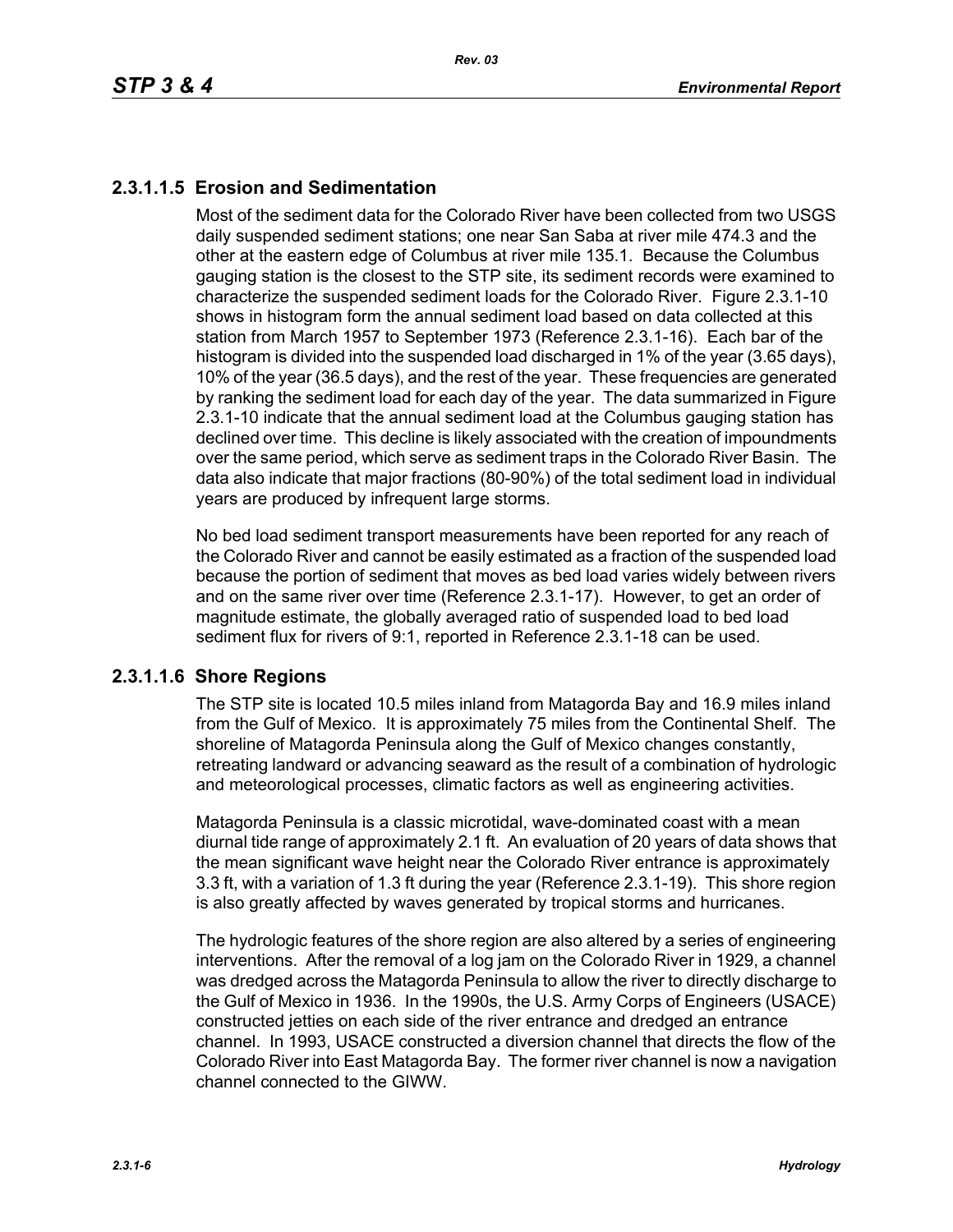*Rev. 03*

Studies conducted recently to calculate the average annual rate of shoreline changes show that the shoreline segment of Matagorda Peninsula 1.6 miles southwest of the Colorado River is retreating at a rate of 1.6 to 6.4 ft/yr (Reference 2.3.1-19). Up north toward the mouth of the Colorado River, the shoreline displays long-term advance, which is related to the sediment supplies from the river, sand bypassing across the entrance jetties, and wave sheltering by the jetties (Reference 2.3.1-19). The shoreline northeast of the Colorado River is relatively stable and shows slight longterm advance in an area 8 miles to the northeast of the river mouth (Reference 2.3.1- 19).

# **2.3.1.1.7 Hydrologic Characteristics of the Intake Structure Area**

STP 3 & 4 will use the MCR for normal plant cooling. The Colorado River is the source of water to make up water losses in the MCR due to evaporation and seepage. For this purpose, STP 3 & 4 will use the existing RMPF on the Colorado River.

Makeup water demands are described in Section 3.3, while the RMPF is discussed in Section 3.4. Based on the dimensions of the RMPF, the total length of the intake is 406 ft, and the depth below normal water surface elevation in front of the intake is 10 ft. The Figure 2.3.1-11 shows a cross section of the Colorado River channel near the RMPF. As can be seen in the figure, the bottom of the river channel is at elevation approximately -14 ft NAVD88. NAVD 88, North America Vertical Datum 88, is the new vertical (elevation) reference system adopted in North America. It is adjusted based on field work prior to 1929 as well as surveys as recent as 1988. Based on the makeup demands described in Section 3.3 and dimensions of the intake presented in Section 3.4, the average water velocity in front of the intake for maximum flow conditions (1200 cfs) would be approximately 0.3 ft/s considering a cross section of approximately 4060 ft<sup>2</sup>.

## **2.3.1.2 Groundwater Resources**

The regional and site-specific data on the physical and hydrologic characteristics of the groundwater resources are summarized in this section to provide the basic data for an evaluation of impacts on the aquifers of the area.

The STP site covers an area of approximately 12,220 acres and is located on the coastal plain of southeastern Texas in Matagorda County (Reference 2.3.1-9). The STP site lies approximately 10 mi north of Matagorda Bay. Nearby communities include Palacios, approximately 10 mi to the southwest, and Bay City, approximately 12 mi to the northeast (Figure 2.3.1-12). The closest major metropolitan center is Houston, approximately 90 mi to the northeast.

The 7000-acre MCR is the predominant feature at the STP site, as shown in Figure 2.3.1-13. The MCR is fully enclosed with a compacted earth embankment and encompasses most of the southern and central portions of the site. The existing STP 1 & 2 facilities are located just outside of the MCR northern embankment. Further north of the embankment and to the northwest of STP 1 & 2 is the proposed area for STP 3 & 4.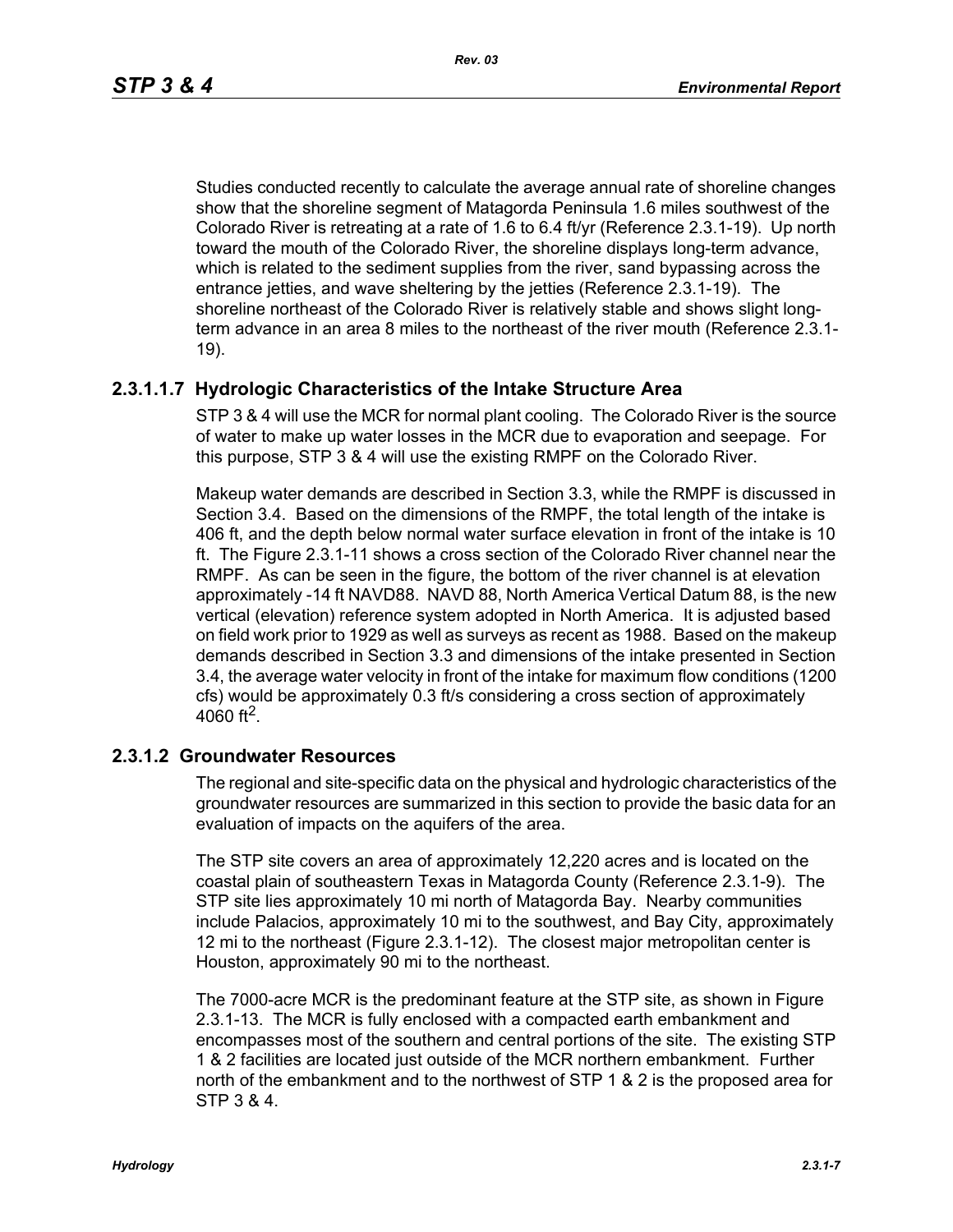The STP site, in general, has less than 15 ft of natural relief in the 4.5 mi distance from the northern to southern boundary. The northern section is at an elevation of approximately 30 ft MSL. The southeastern section is at an elevation of approximately 15 ft above MSL. The Colorado River flows along the southeastern site boundary. There are also several unnamed drainages in the site boundaries, one of which feeds Kelly Lake.

## **2.3.1.2.1 Hydrogeologic Setting**

The STP site lies in the Gulf Coastal Plains physiographic province in the Coastal Prairies sub-province, which extends as a broad band parallel to the Texas Gulf Coast, as shown in Figure 2.3.1-14 (Reference 2.3.1-20). The Coastal Prairies sub-province is characterized by relatively flat topography with land elevation ranging from sea level along the coast to 300 ft above sea level along the northern and western boundaries. The geologic materials underlying the Coastal Prairies sub-province consist of deltaic deposits.

The STP site is underlain by a thick wedge of southeasterly dipping, sedimentary deposits of Holocene through Oligocene age. The site overlies what has been referred to as the Coastal Lowlands Aquifer System (Figure 2.3.1-15). This aquifer system contains numerous local aquifers in a thick sequence of mostly unconsolidated Coastal Plain sediments of alternating and interfingering beds of clay, silt, sand, and gravel. The sediments reach thicknesses of thousands of feet and contain groundwater that ranges from fresh to saline. Large amounts of groundwater are withdrawn from the aquifer system for municipal, industrial, and irrigation needs (Reference 2.3.1-21).

The lithology of the aquifer system reflects three depositional environments: continental (alluvial plain), transitional (delta, lagoon, and beach), and marine (continental shelf). The depositional basin thickens towards the Gulf of Mexico, resulting in a wedge-shaped configuration of hydrogeologic units. Numerous oscillations of ancient shorelines resulted in a complex, overlapping mixture of sand, silt, and clay (Reference 2.3.1-21).

As part of the USGS Regional Aquifer-System Analysis (RASA) program, the Coastal Lowlands Aquifer System was subdivided into five permeable zones and two confining units. The term "Gulf Coast Aquifer" is generally used in Texas to describe the Coastal Lowlands Aquifer System. A comparison of the USGS aquifer system nomenclature to that used in Texas is shown in Figure 2.3.1-16. A cross-sectional representation is shown in Figure 2.3.1-17 (Reference 2.3.1-21).

The Texas nomenclature is used to describe the Gulf Coast Aquifer beneath the site. The hydrogeologic units commonly used to describe the aquifer system (from shallow to deep) are as follows (Figure 2.3.1-16):

- **Exercise Chicot Aquifer**
- **Evangeline Aquifer**
- Burkeville Confining Unit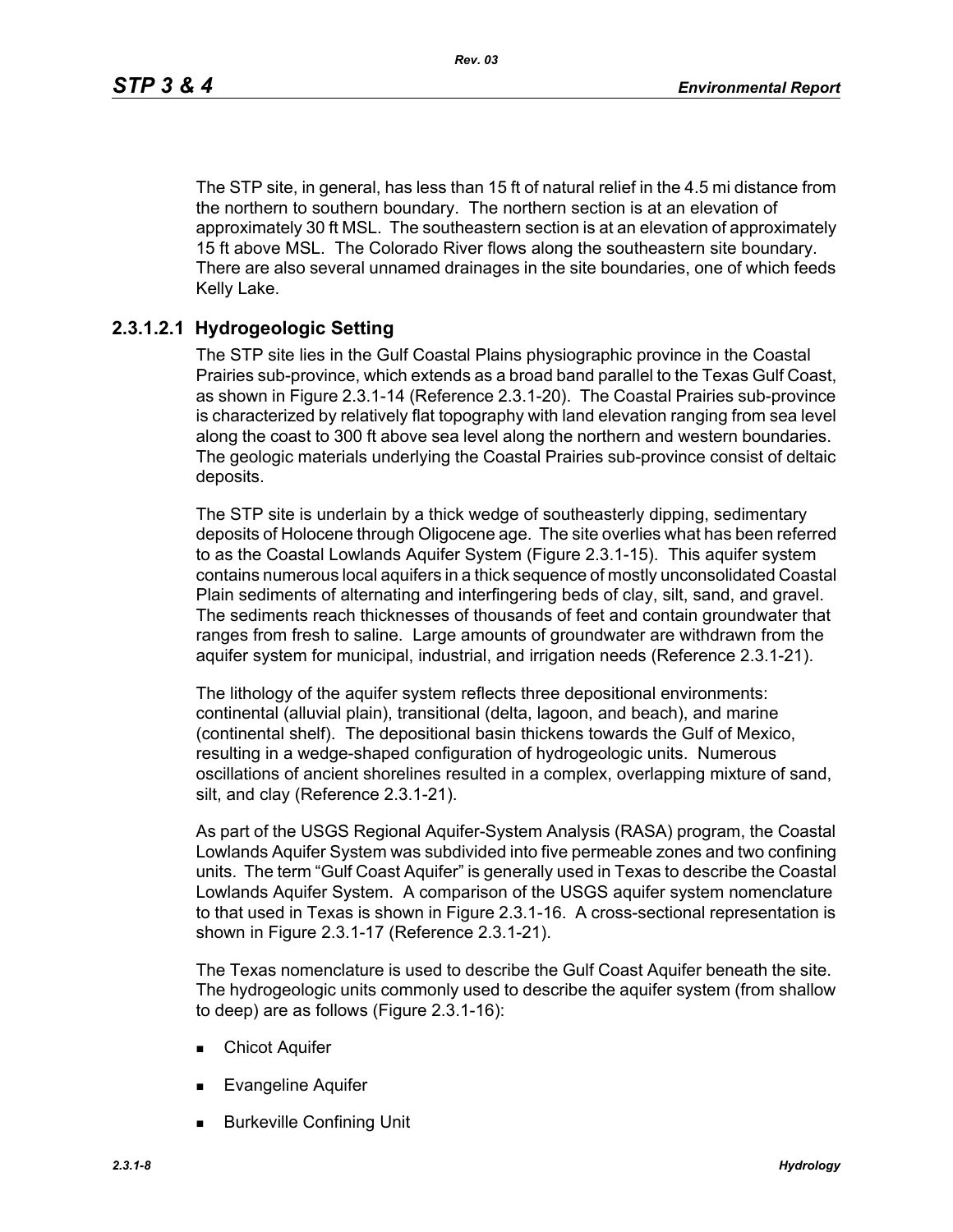- **Jasper Aquifer**
- Catahoula Confining Unit (restricted to where present in the Jasper Aquifer)
- Vicksburg-Jackson Confining Unit

The base of the Gulf Coast Aquifer is identified as either its contact with the top of the Vicksburg-Jackson Confining Unit or the approximate depth where groundwater has a total dissolved solids concentration of more than 10,000 milligrams per liter (mg/l). The aquifer system is recharged by the infiltration of precipitation that falls on aquifer outcrop areas in the northern and western portion of the province. Discharge occurs by evapotranspiration, loss of water to streams and rivers as base flow, upward leakage to shallow aquifers in low lying coastal areas or to the Gulf of Mexico, and pumping.

With the exception of the shallow zones in the vicinity of the outcrops, the water in the Gulf Coast Aquifer is under confined conditions. In the shallow zones, the specific yield for sandy deposits generally ranges between 10 and 30%. For the confined aquifer, the storage coefficient is estimated to range between 1 x  $10^{-4}$  and 1 x  $10^{-3}$ . The productivity of the aquifer system is directly related to the thickness of the sands in the aquifer system that contain freshwater. The aggregated sand thickness ranges from 0 ft at the up dip limit of the aquifer system to as much as 2000 ft in the east. Estimated values of transmissivity are reported to range from 5000 ft<sup>2</sup>/day to nearly 35,000 ft<sup>2</sup>/day (Reference 2.3.1-21).

The hydrogeologic conceptual model presented herein was developed from multiple conceptual hydrogeologic models that vary in scale and hydrostratigraphic framework. Consideration of the scale and framework were not mutual exclusive, but were intertwined during a series of steps designed to develop a tenable site hydrogeologic conceptual model. Four steps were involved in the development of the scaledependent conceptual models, and include:

- A regional "desktop" study based on published state, federal and other sources;
- A review of documentation addressing STP Units 1 & 2;
- A site-specific geotechnical, geologic, and hydrogeologic field study conducted for proposed Units 3 & 4; and
- **An evaluation of site-specific data in conjunction with regional and local** information.

The first step of site model conceptualization involved formulating an understanding of the hydrogeologic conditions in Southern Texas and Matagorda County by reviewing regional geologic and hydrogeologic information available from the USGS and Texas. Research indicates that the USGS and the State of Texas developed separate regional hydrogeologic conceptual models to describe the Coastal Lowlands Aquifer System, with the Texas model being the more widely used. Although nomenclature between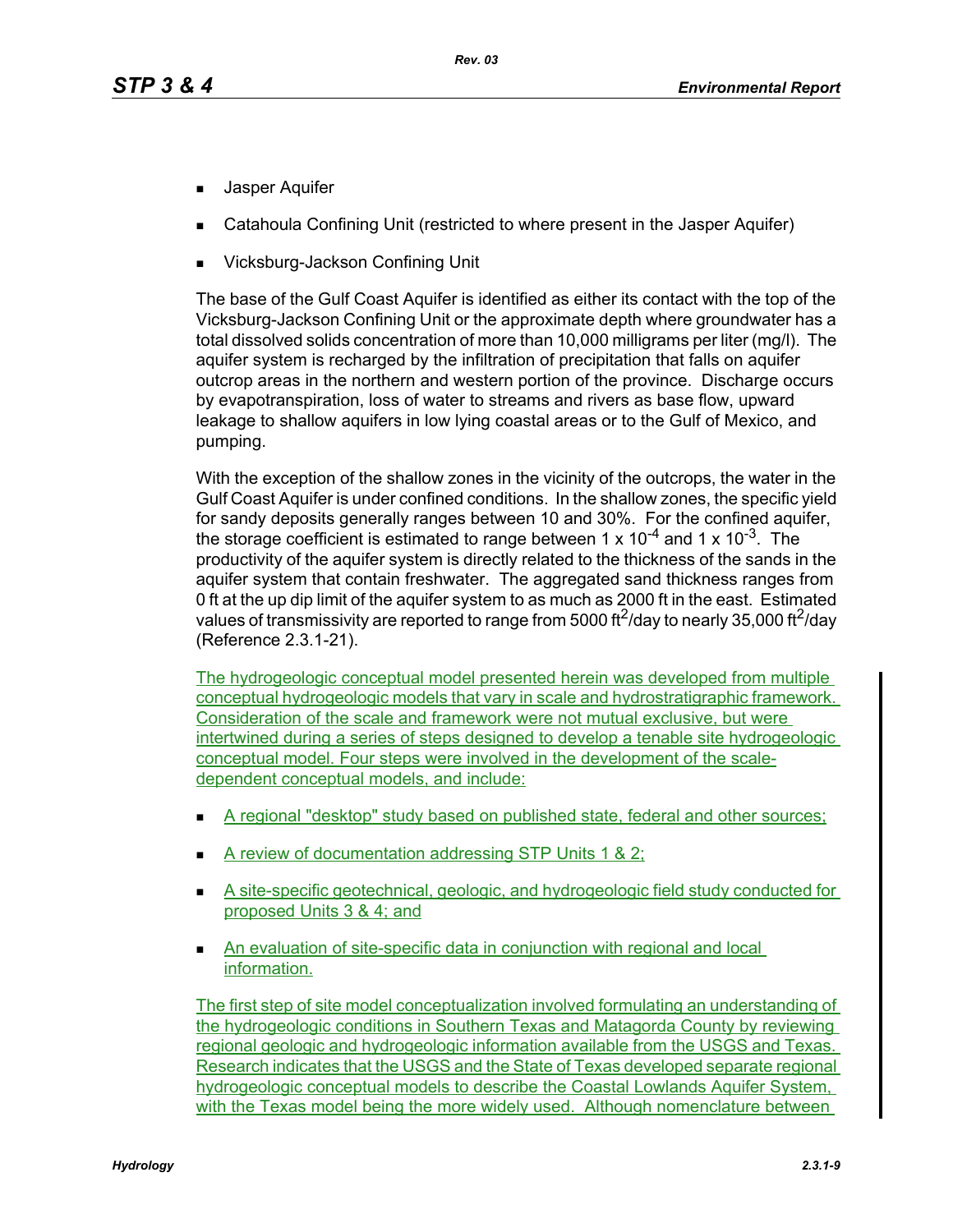the two conceptual models varies significantly, the frameworks are largely comparable (Table 2.3.1-16).

The second step involved a review of documentation addressing local hydrogeologic conditions, such as the STP Units 1 & 2 UFSAR and the Annual Environmental Operating Report, to resolve the temporal and localized unknowns. Incorporating the conceptual site model with regional concepts, the Chicot aquifer was subdivided into two distinct confined aquifers - the "Deep Aquifer" and the "Shallow Aquifer".

During the third step, a site-specific subsurface site investigation (SI) was implemented at the proposed Units 3 & 4 site area, concentrated within the STP northern site boundaries and the proposed Units 3 & 4 facility footprint.

The fourth step involved evaluation of the SI field data with the regional and local STP information. This included evaluation of:

- regional & local groundwater movement;
- **vertical gradients between the aquifers;**
- site-specific slug test results and local and regional pumping test results; and
- natural and manmade (i.e., MCR) impacts on water levels in the Shallow Aquifer.

From this effort, site-specific data was integrated with existing STP Units 1 & 2 information and regional information to formulate the conceptual site model described in the following section.

## **2.3.1.2.2 Regional Hydrogeologic Conceptual Model**

The STP site is located over the Gulf Coast Aquifer System, as shown on Figure 2.3.1- 18 (Reference 2.3.1-22). The boundary of the regional area surrounding the STP site is defined as the extent of Matagorda County. The principal aquifer used in Matagorda County is the Chicot Aquifer, which extends to a depth of greater than 1000 ft in the vicinity of the STP site, as shown on Figure 2.3.1-19. The Chicot Aquifer is the shallowest aquifer in the Gulf Coast Aquifer System, and it is comprised of Holocene alluvium in river valleys and the Pleistocene age Beaumont, Montgomery, and Bentley Formations, and the Willis Sand (Reference 2.3.1-23). Groundwater flow beneath Matagorda County is, in general, southeasterly from the recharge areas north and west of the county, to the Gulf of Mexico. Numerous river systems and creeks flow south and southeasterly through Matagorda County. River channel incisions can act as localized areas of recharge and discharge for the underlying aquifer system resulting in localized hydraulic sources and sinks.

The Chicot Aquifer geologic units used for groundwater supply in Matagorda County are the Beaumont Formation and the more localized Holocene alluvium that is associated with the Colorado River floodplain. The following sections describe the pertinent details of these units.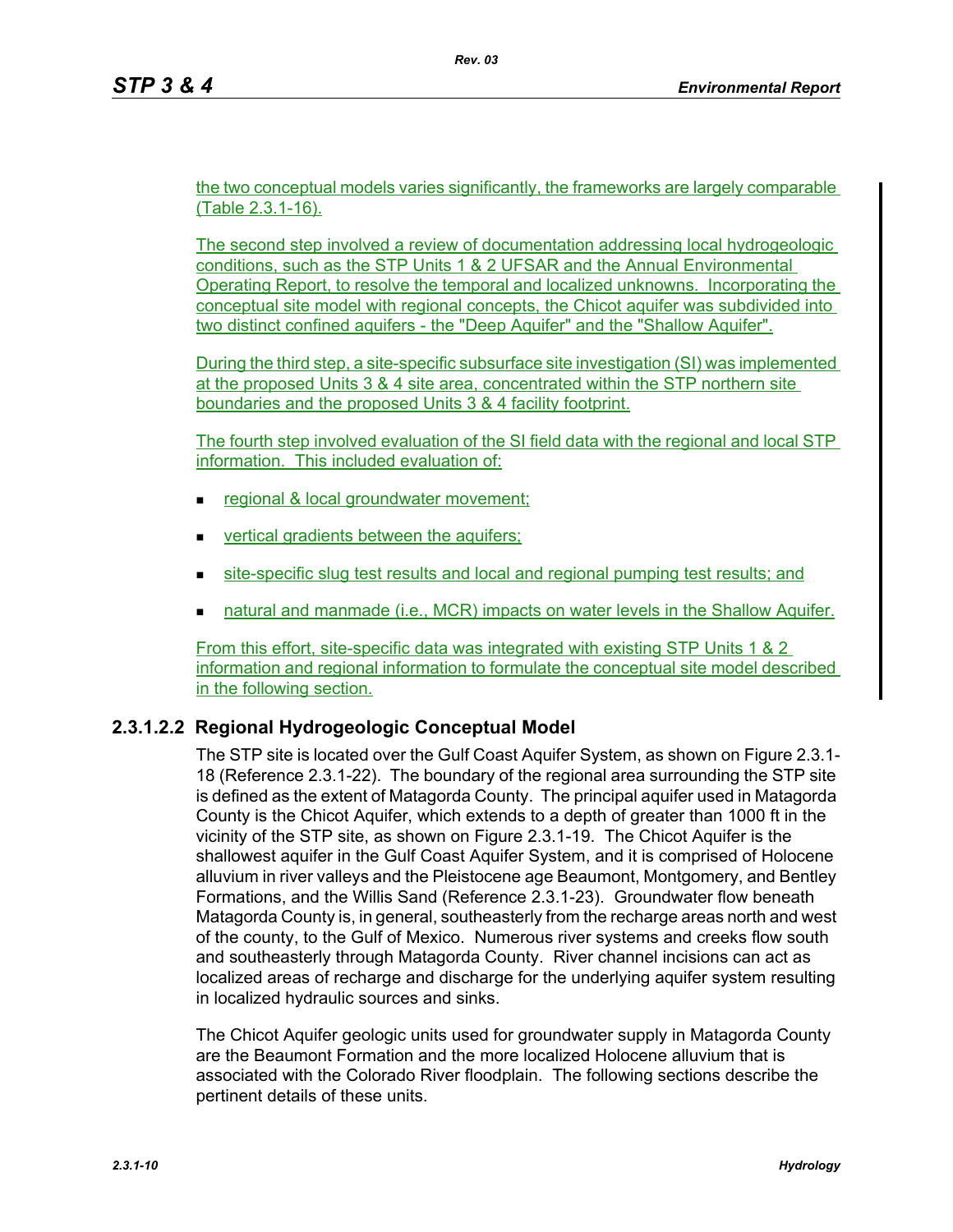# **2.3.1.2.2.1 Beaumont Formation**

The Beaumont Formation consists of fine-grained mixtures of sand, silt, and clay deposited in alluvial and deltaic environments. In the upper portion of the Beaumont Formation, sands occur as sinuous bodies, representing laterally discontinuous channel deposits, while the clays and silts tend to be more laterally continuous, representing their deposition as natural levees and flood deposits. The deeper portion of the unit, or the Deep Aquifer, is greater than 250 ft below ground surface in the vicinity of the STP site and has thicker and more continuous sands. This portion of the Beaumont Formation is the primary groundwater production zone for most of Matagorda County. Well yields in this interval are typically between 500 and 1500 gallons per minute (gpm), with yields of up to 3500 gpm reported (Reference 2.3.1-24). Groundwater occurs in this zone under confined conditions.

### **2.3.1.2.2.2 Holocene Alluvium**

Holocene alluvium of the Colorado River floodplain occurs in a relatively narrow band that parallels the river. The alluvial deposits are typically coarser-grained than the materials found in the Beaumont Formation. The alluvium consists of silt, clay, fine- to coarse-grained sand, and gravel along with wood debris and logs (Reference 2.3.1- 24). Because the alluvial materials are deposited in a channel incised into the Beaumont Formation, it is likely that the alluvium is in contact with shallow aquifer units in the Beaumont Formation.

The thickness of the alluvium influences the amount of groundwater that can be withdrawn for use. In the vicinity of the STP site, the alluvium is considered too thin to be a significant source of groundwater.

## **2.3.1.2.3 Local and Site Specific Hydrogeologic Conceptual Model**

The Beaumont Formation in the Chicot Aquifer (and to the lesser extent, the Holocene alluvium associated with the Colorado River floodplain) is the principal water-bearing unit used for groundwater supply in the vicinity of STP. The following sections describe the local and site specific characteristics of these water-bearing units, including groundwater sources and sinks. Discussions include groundwater flow directions and hydraulic gradients, temporal groundwater trends, aquifer properties, and hydrogeochemical characteristics.

## **2.3.1.2.3.1 Local Hydrogeologic Conditions**

The local hydrogeologic system is identified as the STP site area and includes areas of groundwater-surface water interactions within a few miles of the site. In this area, the Chicot Aquifer is divided into two aquifer units, the Shallow Aquifer and the Deep Aquifer. The base of the Shallow Aquifer is approximately 90 to 150 ft below ground surface. The Shallow Aquifer has limited production capability, and it is used for livestock watering and occasional domestic use. Potentiometric heads are generally within 15 ft of ground surface. The Deep Aquifer is the primary groundwater production zone and lies below depths of 250 to 300 ft. A zone of predominately clay materials, usually greater than 150 ft thick, separates the Shallow and Deep Aquifers (Reference 2.3.1-9).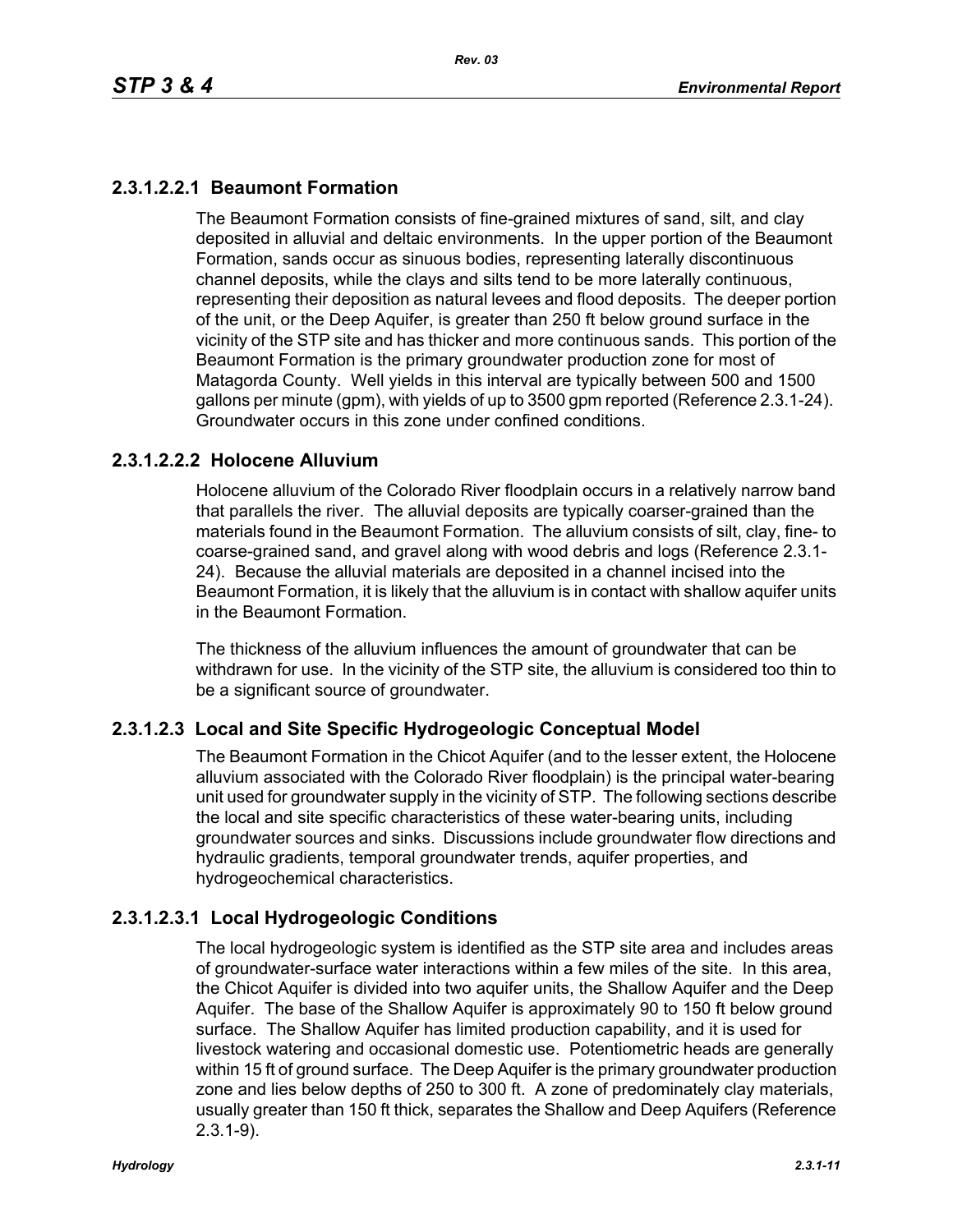*Rev. 03*

Recharge to the Shallow Aquifer is considered to be within a few miles north of the STP site. Discharge is to the Colorado River alluvial material east of the site. Recharge to the Deep Aquifer is further north in Wharton County, where the aquifer outcrops. Discharge from the Deep Aquifer is to Matagorda Bay and the Colorado River estuary, approximately 5 mi southeast of the STP site. Shallow Aquifer groundwater quality is generally inferior to that of the Deep Aquifer.

The Shallow Aquifer has been subdivided into Upper and Lower zones. Both zones respond to pumping as confined or semi-confined aquifers with somewhat different potentiometric heads. The Upper Shallow Aquifer is comprised of interbedded sand layers to depths of approximately 50 ft below ground surface. The Lower Shallow Aquifer consists of interbedded sand layers between depths of approximately 50 to 150 ft below ground surface.

Aquifer pumping tests performed in the Shallow Aquifer at the site in support of STP 1 & 2 indicate well yields from 10 to 300 gpm. These tests also indicate a variable degree of hydraulic connection between the Upper Shallow Aquifer and Lower Shallow Aquifer (Reference

# 2.3.1-9).

### **2.3.1.2.3.2 Site Specific Hydrogeologic Conditions**

The STP 3 & 4 geotechnical and hydrogeological investigation provided information to depths of 600 ft below ground surface. Subsurface information was collected from more than 150 geotechnical borings and cone penetrometer tests (CPTs). A detailed description of the geotechnical subsurface investigation, including the locations of these borings and CPTs is provided in COLA Part 2.

Twenty-eight (28) groundwater observation wells were installed in the vicinity of STP 3 & 4 and completed in the Upper and Lower Shallow Aquifer. The wells were located to supplement the existing STP site piezometer network in order to provide (a) an adequate distribution for determining groundwater flow directions and (b) hydraulic gradients in the vicinity of STP 3 & 4. Well pairs were installed at selected locations to determine vertical hydraulic gradients. Field hydraulic conductivity tests (slug tests) were conducted in each observation well. Monthly water level measurements from these groundwater observation wells began in December 2006 and continued through December 2007. Figure 2.3.1-20 shows the locations of observations wells and piezometers at the STP site.

The subsurface data collected in late 2006 and early 2007 as part of the STP 3 & 4 subsurface investigation confirmed the aquifer conditions described for STP 1 & 2. The top of the upper sand layer in the Upper Shallow Aquifer is encountered at approximately depth of about 15 to 30 ft below ground surface. The groundwater potentiometric level is approximately 5 to 10 ft below ground surface. The unit is comprised of sand and silty sand, approximately 15 to 20 ft thick.

Multiple sandy units separated by silts and clays define the Lower Shallow Aquifer. The groundwater potentiometric level for these sands intervals is approximately 10 to 15 ft below ground surface in the vicinity of STP 3 & 4.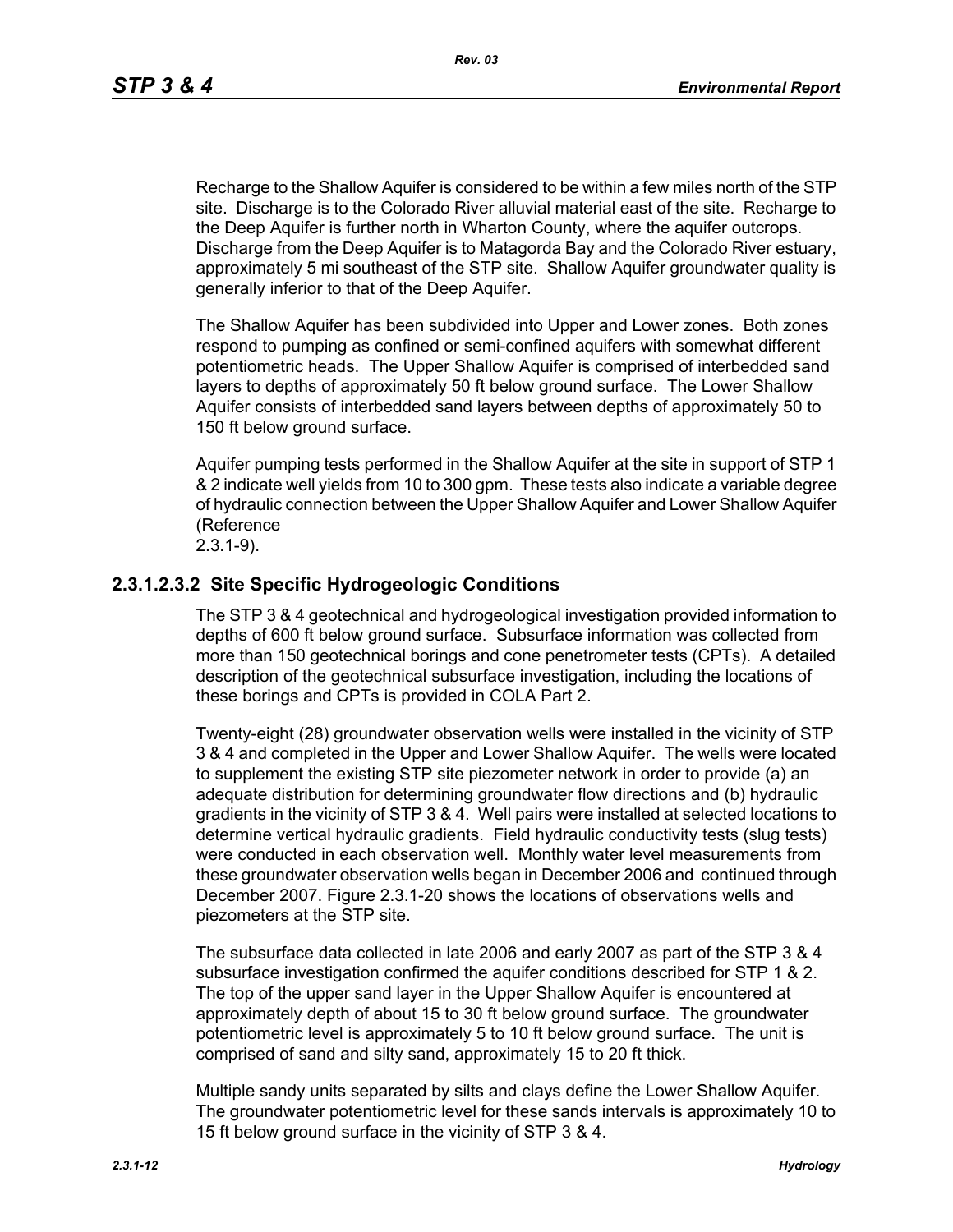# **2.3.1.2.3.3 Groundwater Sources and Sinks**

The natural regional flow pattern in the Beaumont Formation (Chicot Aquifer) is from recharge areas, where the sand layers outcrop at the surface, to discharge areas, which are either at the Gulf of Mexico or to the Colorado River Valley alluvium. The outcrop areas for the Beaumont Formation sands are in northern Matagorda County (Shallow Aquifer) and Wharton County (Deep Aquifer), to the north of Matagorda County. In the outcrop areas, precipitation falling on the ground surface can infiltrate directly into the sands and recharge the aquifer. Groundwater flow, in general, is towards the Gulf of Mexico. Superimposed on this generalized flow pattern is the influence of heavy pumping in the aquifer. Concentrated pumping areas can either alter or reverse the regional flow patterns.

The Holocene alluvium receives recharge from infiltration of precipitation and groundwater flow from the Shallow Aquifer in the Beaumont Formation. In the site area, flow paths in the alluvium are short due to the limited surface area. Discharge from the Holocene alluvium contributes to the base flow of the Colorado River. During certain times of the year the only sources of water to the Colorado River below Bay City are irrigation tail water releases and base flow created by seepage from the Holocene alluvium. Because there are no flow-gauging stations downstream of Bay City, the amount of base flow contributed by seepage is not known (Reference 2.3.1-24).

The 7000-acre MCR is unlined and may act as a local recharge source to the Shallow Aquifer at the site. The normal maximum operating level elevation is 49 ft above MSL, imposing a hydraulic head of up to 20 ft above ground surface. The capacity of the MCR at this elevation is approximately 202,600 acre-ft. The MCR embankment dike and associated features are designed to lower the hydraulic gradient across the embankment to the extent that the potentiometric levels of the soil layers in the site area stay below the ground surface. This is accomplished through the use of low permeability clay (compacted fill), relief wells, and sand drainage blankets. Discharge to the environment from the MCR occurs from seepage through the reservoir floor to the groundwater. Groundwater flow from the MCR is intercepted in part by the relief well system, installed into the sands of the Upper Shallow Aquifer, around the perimeter of the MCR, which is. Groundwater is discharged from the passive relief wells and collected in toe and drainage ditches around the periphery of the MCR embankment and then discharged to surface water features at various locations. Seepage discharge from the MCR is composed of two parts: (a) seepage that is collected and discharged through approximately 770 relief wells that have been installed in the Upper Shallow Aquifer at the toe of the embankment around the reservoir to relieve excess hydrostatic pressure and (b) seepage through the Upper Shallow Aquifer that bypasses the relief wells and continues down gradient. During the design stage, total seepage of the MCR was estimated to be 3530 gpm, or approximately 5700 acre-ft/yr. Of this value, approximately 68%, or 3850 acre-ft/yr, would be discharged through the relief wells (Reference 2.3.1-9). STPNOC periodically monitors the potentiometric head and flow rates at the MCR relief wells to assist in controlling the potentiometric head and seepage within the dike structure.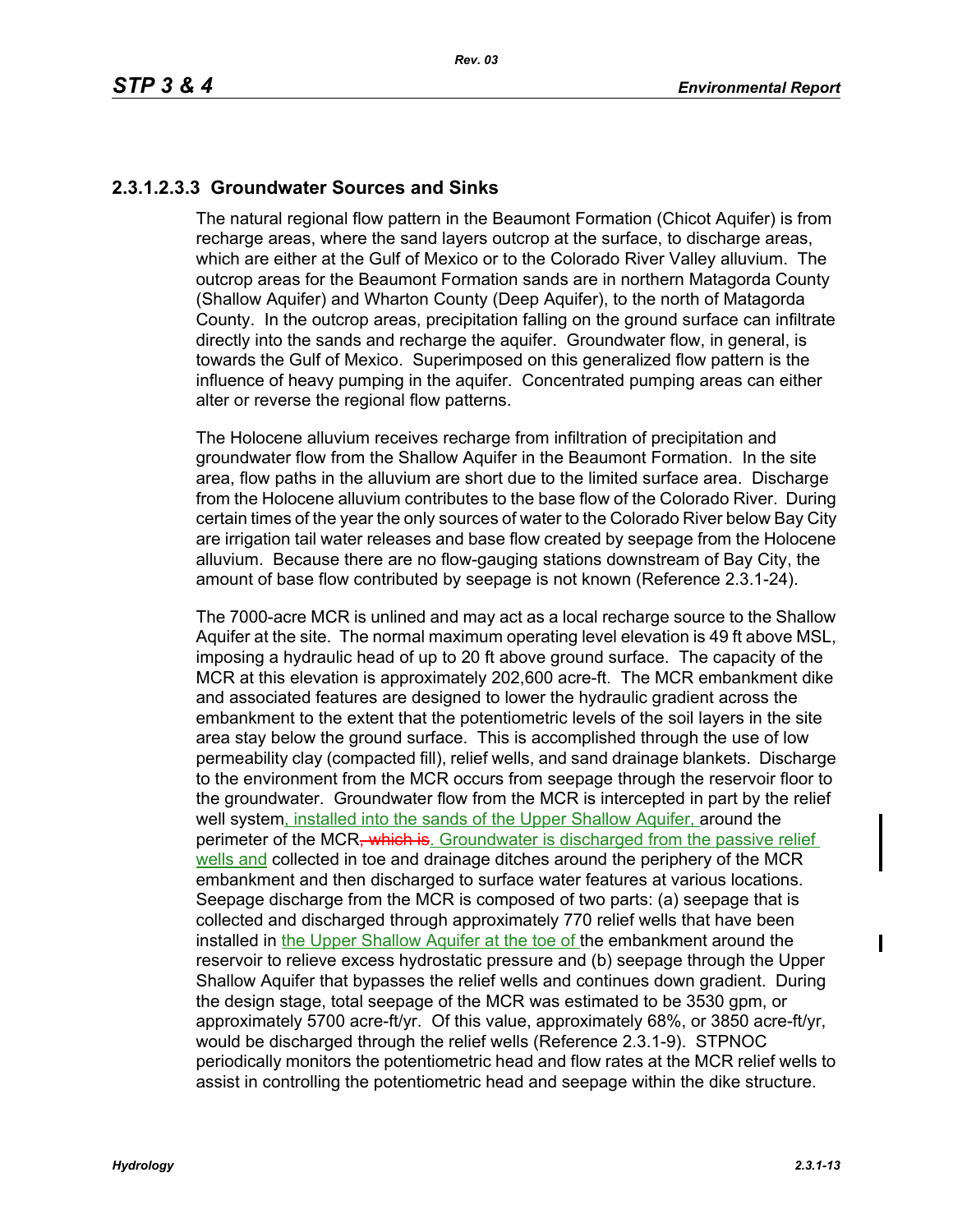The purpose of MCR seepage controls are as follows (Reference 2.3.1-9):

- To minimize seepage through the embankment section and prevent detrimental discharge on downstream slopes.
- To minimize underseepage beneath the embankment and control its exit in order to prevent detrimental uplift and discharge at the downstream toe.
- To limit the maximum piezometric level at the relief well line to El. 27.0 MSL opposite the power block structures.

Groundwater from five production wells is currently used to support STP 1 & 2 plant operations. Water use from these wells includes: makeup water for the ECP, makeup of demineralized water, the potable and sanitary water system, and the plant fire protection system (Reference 2.3.1-25). The groundwater is pumped from the Deep Aquifer. Groundwater is projected to be the main source of makeup water for the STP 3 & 4 UHS, condensate makeup, radwaste and fire protection systems and the source of potable water for STP 3 & 4. The water level within the MCR will remain within the original design levels and therefore, large changes with the MCR seepage rate are not expected. Regional groundwater use trends and future plant groundwater demand projections are discussed in Subsection 2.3.1.2.4.

## **2.3.1.2.3.4 Groundwater Flow Directions and Subsurface Pathways**

A regional potentiometric surface map for the Deep Aquifer in Matagorda County in 1967 is presented on Figure 2.3.1-21 (Reference 2.3.1-24). Figure 2.3.1-22 presents a potentiometric surface map for the Gulf Coast Aquifer from data collected between 2001 and 2005 (Reference 2.3.1-26). Comparison of the figures suggests that the regional flow direction of northwest to southeast is represented on both figures with localized flow disturbances caused by pumping. Comparison of the figures also suggests that groundwater elevations have increased in some parts of Matagorda County. In 1967, groundwater elevations above mean sea level were primarily located in the northern portion of the county. In the 2001-2005 potentiometric surface map, groundwater elevations in both the northern and central portions of the county were above mean sea level. The hydraulic gradient in the STP site area is 0.0006 ft/ft for the 1967 potentiometric surface map and 0.0002 ft/ft for the 2001 to 2005 map. Regional potentiometric surface maps are not available for the Shallow Aquifer, due primarily to limited regional use of this aquifer.

The STP piezometer network, site groundwater level measurements from November 1, 2005 and May 1, 2006 were used to develop potentiometric surface maps for the Upper and Lower Shallow Aquifer Figure 2.3.1-23 and the Deep Aquifer Figure 2.3.1- 24. The Upper Shallow Aquifer groundwater flow direction in the vicinity of STP 3 & 4 is generally toward the southeast. There is also an apparent southerly flow direction along the west side of the MCR. This southerly flow direction may be a result of seepage from the MCR or the operation of the relief wells adjacent to the MCR dike. The groundwater flow direction in the vicinity of STP 3 & 4 in the Lower Shallow Aquifer is generally easterly. The Lower Shallow Aquifer flow direction turns southeasterly near the eastern edge of the STP site. Both the Upper and Lower Shallow Aquifer flow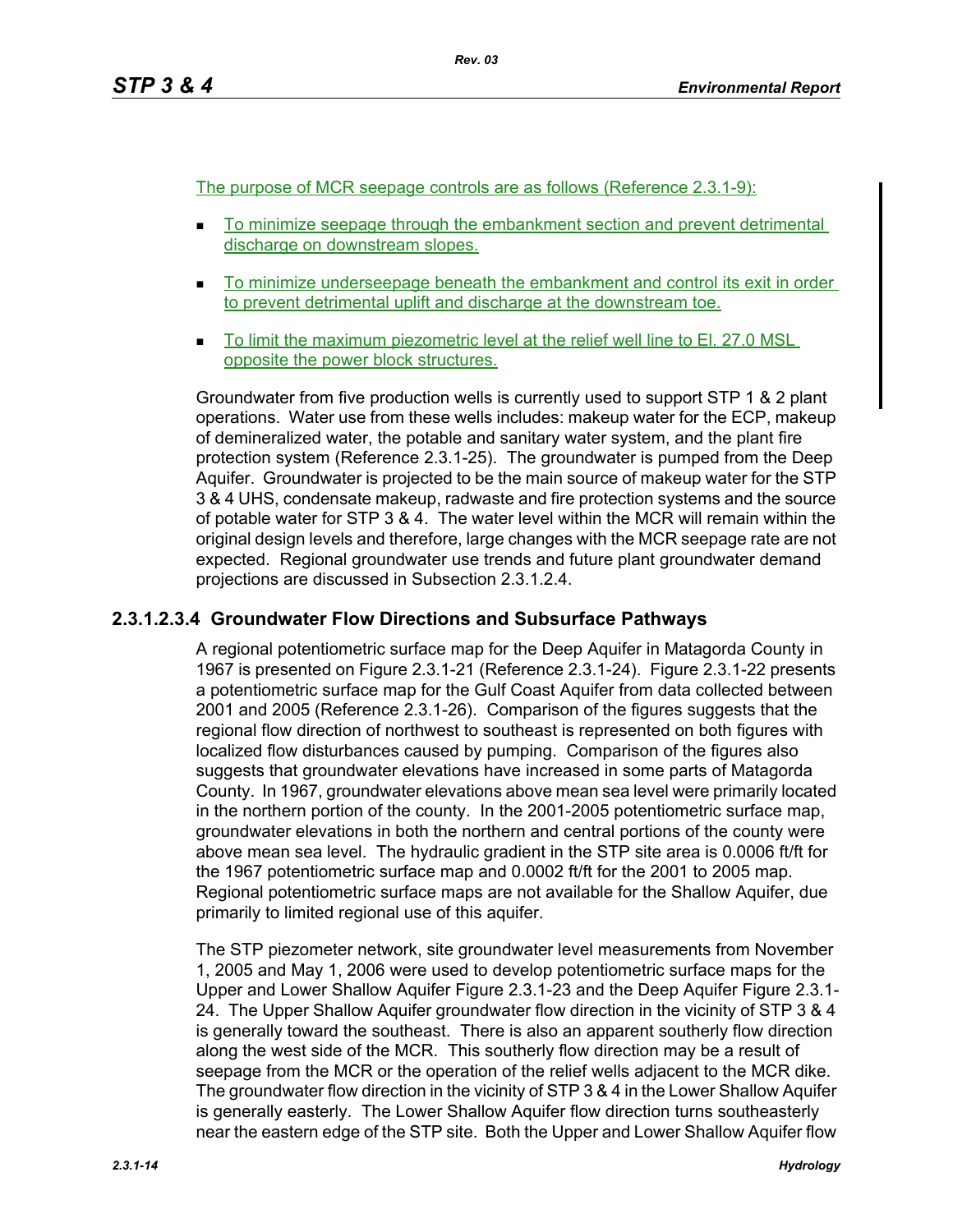directions are consistent with flow toward the Holocene alluvium in the Colorado River floodplain. The groundwater flow directions and gradients are based on the water levels recorded in the observation wells and do not represent localized gradients between the eastern wells and the river. Localized conditions in the vicinity of the Colorado River could vary based on the flow and elevation of the river stage.

The potentiometric maps for the Deep Aquifer show the influence of onsite groundwater production, with most of the onsite groundwater flows toward the production wells. The onsite Deep Aquifer potentiometric surface suggests a reversal of the regional flow direction in the southern portion of the map, where flow is north towards the site pumping wells, rather than toward the southeast.

The potentiometric surface maps were used to estimate hydraulic gradients at the site. A flow line originating in the area of STP 3 & 4 was drawn on each map. The hydraulic gradient along these flow lines is estimated by dividing the head change along the flow line by the length of the flow line. The Upper Shallow Aquifer potentiometric surfaces indicate a hydraulic gradient of approximately 0.001 ft/ft. The Lower Shallow Aquifer potentiometric surface maps indicate a hydraulic gradient of approximately 0.0004 ft/ft. The Deep Aquifer has a hydraulic gradient between 0.0008 and 0.002 ft/ft. The hydraulic gradient in the Deep Aquifer adjacent to STP 3 & 4 appears to be influenced primarily by changes in pumping at Production Well 6 (Figures 2.3.1-20 and -24).

Monthly groundwater level measurements have been collected from the newly installed Shallow Aquifer observation wells for the STP 3 & 4 subsurface investigation. The measurements are presented in Table 2.3.1-11. Well construction information is provided in Table 2.3.1-12. The measurements were used to prepare the potentiometric surface maps shown on Figure 2.3.1-25 for February and April of 2007. These maps indicate flow directions toward the southeast and southwest. This flow divide may be created by radial seepage from the MCR. The Upper Shallow Aquifer potentiometric surface map also shows seepage influence from the MCR and the duck pond/marsh located to the north of Observation Well pair OW-929U/L. The potentiometric surface maps indicate hydraulic gradients of approximately 0.001 ft/ft to 0.002 ft/ft for the southeast flow component and 0.0007 ft/ft to 0.0008 ft/ft for the southwest flow component in the Upper Shallow Aquifer. The Lower Shallow Aquifer hydraulic gradient is approximately 0.0004 ft/ft.

As part of the subsurface investigation program, well pairs screened in the Upper and Lower zones of the Shallow Aquifer were installed. These well pairs were used to estimate the vertical hydraulic gradient in the Shallow Aquifer. The vertical flow path length is assumed to be from the midpoint elevation of the Upper zone observation well screen to the midpoint elevation of the Lower zone observation well screen. Figure 2.3.1-26 shows a generalized hydrogeologic section through the STP 3 & 4 area. This figure shows the relationship between the Upper and Lower Shallow Aquifer zones and the interconnection of sand layers in the Lower Shallow Aquifer zone. The head difference over the vertical flow path is the difference in water level elevations between the two paired wells. The hydraulic gradient is estimated by dividing the head difference by the length of the flow path. Table 2.3.1-13 presents the estimated vertical hydraulic gradients. All well pairs indicate a downward flow potential between the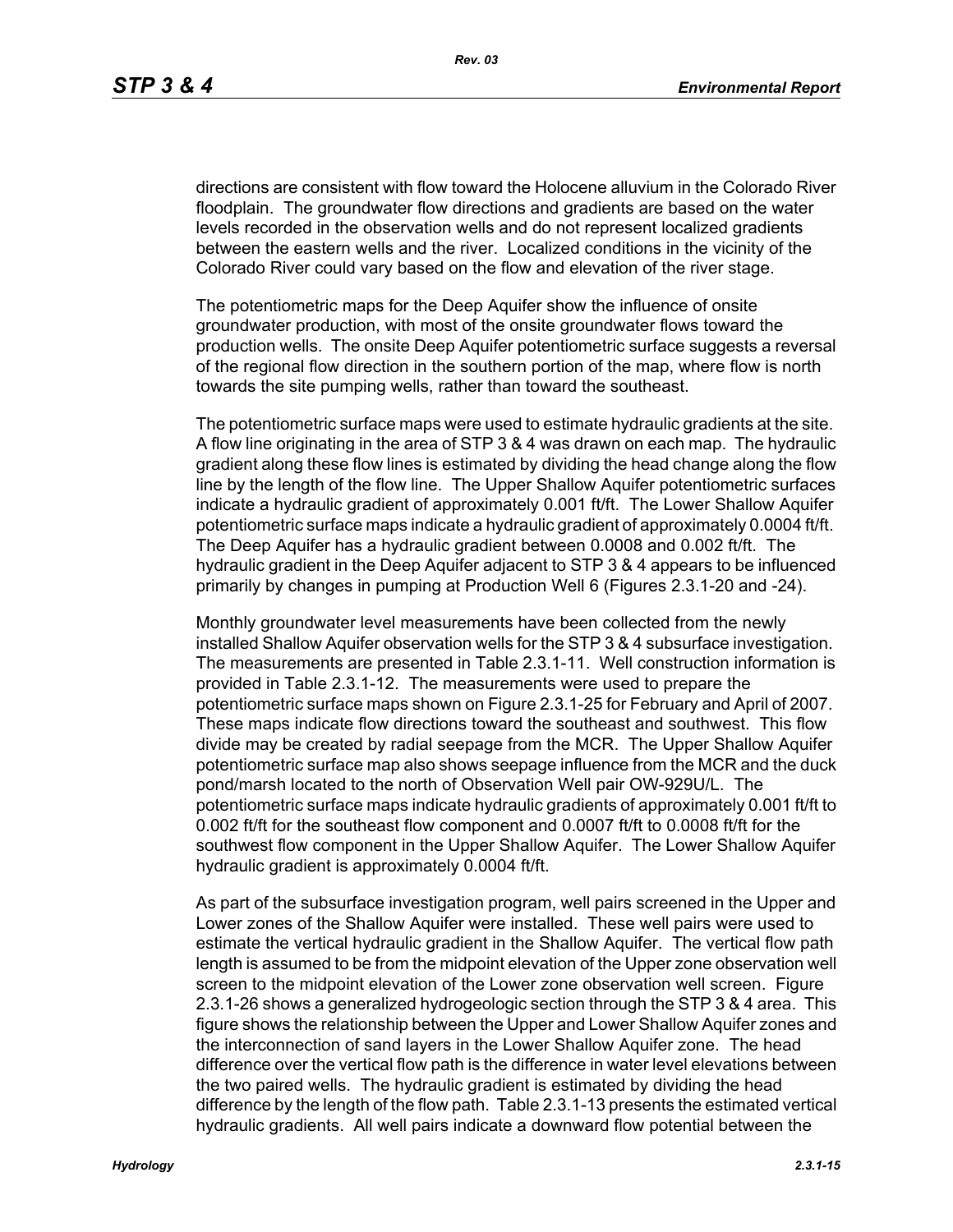Upper and Lower zones in the Shallow Aquifer. The estimated vertical hydraulic gradients range from 0.06 to 0.29 ft/ft in a downward direction.

## **2.3.1.2.3.5 Temporal Groundwater Trends and Variations**

The Texas Water Development Board (TWDB) has been collecting groundwater level data in Matagorda County since the 1940s (Reference 2.3.1-27). Two observation wells near the STP site were selected to prepare the regional hydrographs shown on Figure 2.3.1-27. These wells monitor two different intervals in the Deep Aquifer. Well 8015402 monitors the heavy pumping interval approximately 300 ft below ground surface. This well indicates that between 1957 and the early 1990s a significant drop in groundwater level occurred. Since the early 1990s, the groundwater level has been recovering and has nearly returned to the 1957 level. The second well, Well 8015301, monitors the deeper zone of the Deep Aquifer, corresponding to the production zone in the STP onsite wells. This well shows generally stable water levels over the period of record. Due to the limited groundwater development potential in the Shallow Aquifer, regional temporal measurements of water levels have not been collected.

Groundwater levels are monitored in the historical site observation wells (piezometers) as part of STP 1 & 2 operations. Selected observation wells in proximity to STP 3 & 4 were used to prepare hydrographs of the Shallow and Deep Aquifers, as shown in Figure 2.3.1-28. The monitoring data set selected extends from March 1995 through May 2006. Upper Shallow Aquifer Wells 603B and 601 are located to the west and east, respectively, of STP 3 & 4, and well 602A, which is located immediately north of STP 3. Well 603B shows some seasonal variability, on the order of 1 to 2 ft, while Well 601 shows little seasonal variability. Well 602A shows some seasonal variability, with a peak groundwater elevation over the period of record of 25.8 ft MSL and with a long term variability of approximately 4 ft. Lower Shallow Aquifer wells 603A and 601A are located to the west and east, respectively, of STP 3 & 4. These wells show some seasonal variability, with an overall decreasing trend in groundwater elevation. The elevation difference between the two wells suggests that they may be screened in different sand units in the Lower zone.

Deep Aquifer wells 613 and 605 are located to the southwest and north, respectively, of STP 3 & 4. These wells show a notable increase in water level elevation between 1996 and 1998. Water levels in Well 613 show a slight declining trend between 2004 and 2006. Well 613 is located in the influence of STP Production Well 6.

Shallow Aquifer observation wells installed as part of the STP 3 & 4 subsurface investigation program have been used for monthly water level measurements since December of 2006. Three well series designations represent the following location areas:

- OW-300 series wells are located in the proposed STP 3 facility area
- OW-400 series wells are located in the proposed STP 4 facility area
- OW-900 series wells include all of the wells located outside of the power block areas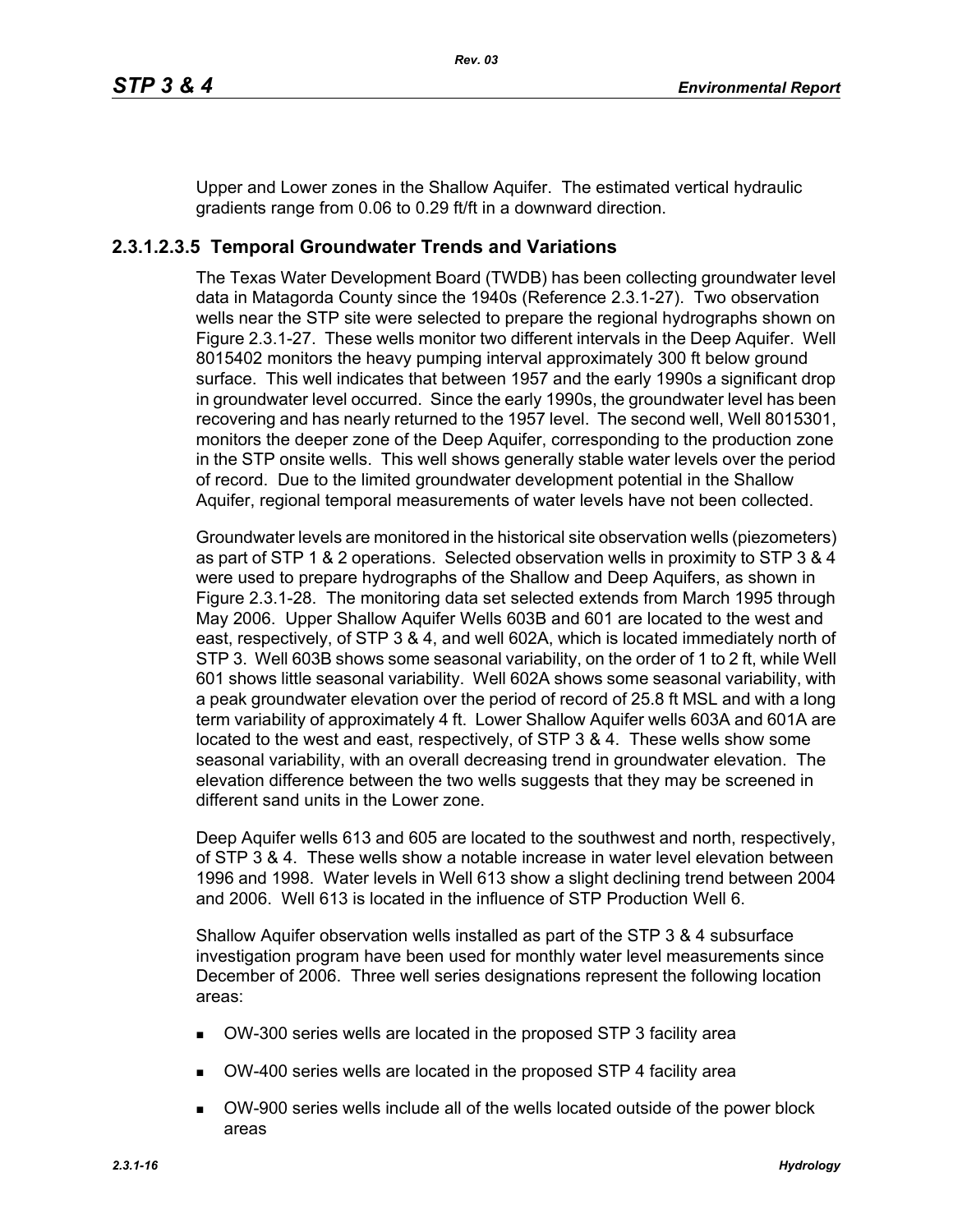An "L" suffix on the well number indicates a Lower Shallow Aquifer well and a "U" suffix indicates an Upper Shallow Aquifer well.

Figure 2.3.1-29 presents the hydrographs for these wells (December 2006 through June 2007). These hydrographs suggest short-term temporal variations in the Upper Shallow Aquifer on the order of 1 to 2 ft. The Upper Shallow Aquifer wells show consistently higher groundwater elevations than the adjacent Lower Shallow Aquifer wells. In the power block areas, groundwater is approximately 5 ft below ground surface.

### **2.3.1.2.3.6 Hydrogeologic Properties**

The hydraulic properties of the aquifer materials at the STP site were evaluated using both field methods and laboratory analysis. Field parameters include transmissivity and storage coefficient measurements from historical aquifer pumping tests and hydraulic conductivity values determined from both historical aquifer pumping tests and the slug tests performed in December 2006 as part of the STP 3 & 4 subsurface investigation.

The geotechnical parameters derived from laboratory testing include bulk density (or dry unit weight), porosity, effective porosity, and permeability from grain size. Regional and site-specific hydrogeochemical data is also presented.

### **Vadose Zone**

Between 1951 and 1980, the average annual precipitation in the general area of STP was approximately 42 inches, and the corresponding average annual runoff was estimated as about 12 inches (Reference 2.3.1-21). The difference of approximately 30 inches is either evaporated, consumed by plants, or percolates into the vadose zone to recharge the shallow aquifers. Much of the water is returned to the atmosphere by evapotranspiration (Reference 2.3.1-21).

The vadose zone is considered to be relatively thin and limited at the site. The first saturated sand zone is encountered at a depth of approximately 20 ft below ground surface, and is classified as part of the Upper Shallow Aquifer. The aquifer zone exhibits semi-confined to confined conditions. The potentiometric head is under pressure, rising to within 5 ft to 10 ft of ground surface as measured in the onsite observation wells. The soils overlying the sand are generally described as clay.

From the geotechnical data listed in COLA Part 2, measured natural moisture contents from samples collected to a depth of 20 ft ranged from approximately 5% to 29%. The majority of the values ranged between 15% and 25%. Dry unit weights for the materials sampled ranged from approximately 92 pounds per cubic foot (pcf) to 115 pcf. Wet densities when measured, ranged from approximately 97 pcf to 133 pcf.

### **Aquifer Properties**

Regional aquifer properties have been collected by the TWDB (Reference 2.3.1-24). Data for the area in proximity to the STP site is presented on Table 2.3.1-14. Deep Aquifer transmissivity ranges from 10,500 to 195,300 gpd/ft (with one outlying value of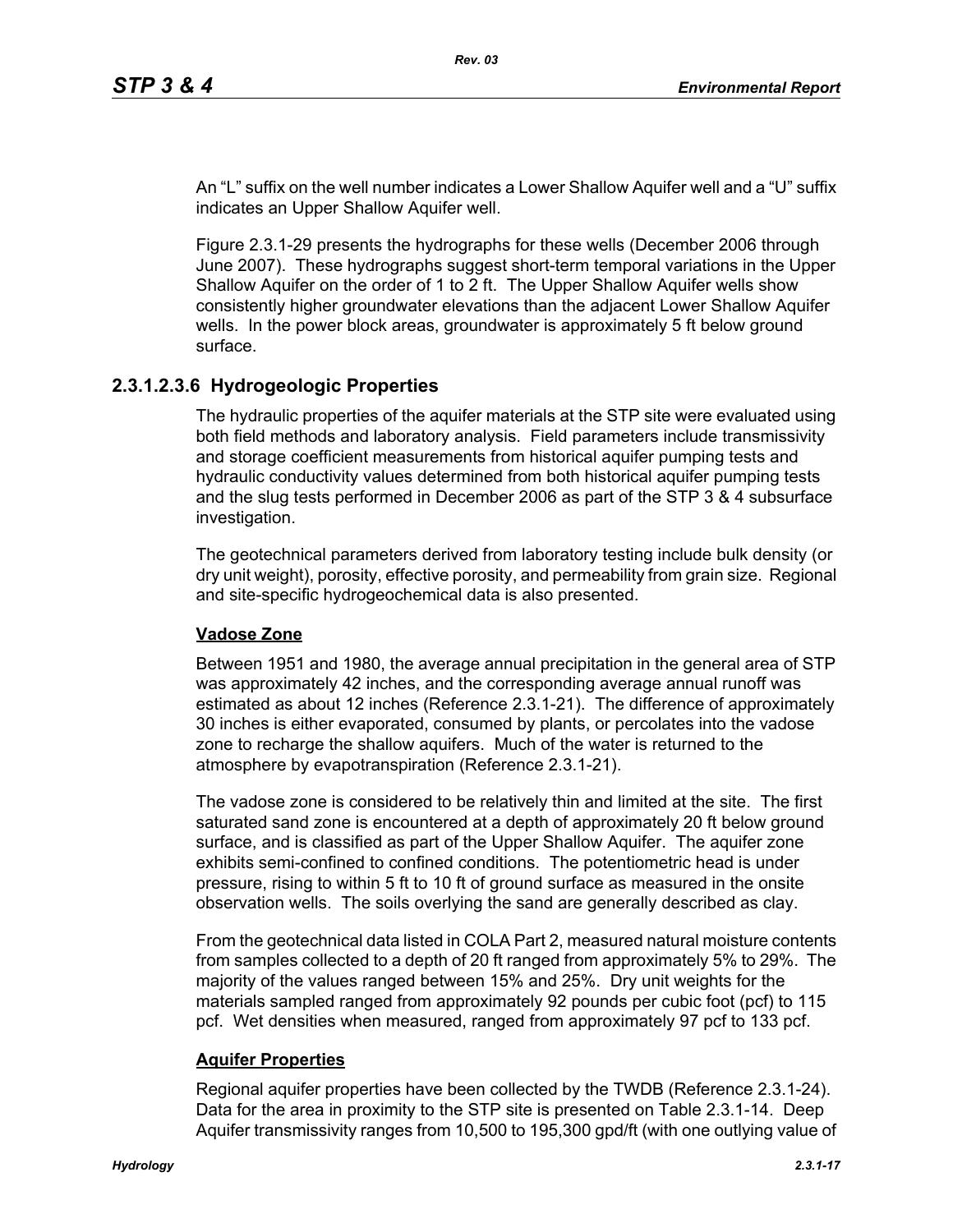399,000 gpd/ft) and storage coefficient ranges from  $4.6 \times 10^{-5}$  to 1.4 x 10<sup>-3</sup>. Although several of the wells on the table have screened intervals that encompass the depth interval associated with the Shallow Aquifer at the STP site, the screened intervals also extend into the Deep Aquifer, thus the test results cannot be applied to the Shallow Aquifer. Historical aquifer pumping tests have been performed on the STP site at three of the Deep Aquifer production wells and four test wells in the Shallow Aquifer in support of STP 1 & 2. The results of these tests are summarized on Table 2.3.1-15. Transmissivity ranges from 1100 to 50,000 gpd/ft and the storage coefficient ranges from 2.2 x  $10^{-4}$  to 1.7 x  $10^{-3}$ .

Figure 2.3.1-30 presents a graphical comparison of regional and site-specific measurements using box and whisker plots. The box and whisker plot, also known as a boxplot, is a graphical representation of the data based on dividing the data set into quartiles. The data range of the solid portion of the box encompasses 50% of the data and the data range of each "whisker" contains 25% of the data. The ends of the "whiskers" represent the minimum and maximum values in the data set. Examination of the transmissivity plot indicates that the regional and STP Deep Aquifer values fall in the same data range, while the STP Shallow Aquifer data range falls below the regional range. This is caused by two Upper Shallow Aquifer tests that have transmissivity values of 1100 and 12,500 gpd/ft. The plot for storage coefficient indicates that the regional, STP Deep Aquifer, and STP Shallow Aquifer fall in the same data range. The Shallow Aquifer values fall in the upper portion of the regional range of data. This may be a result of aquitard leakage influencing the Shallow Aquifer tests.

Hydraulic conductivity can be determined from aquifer pumping tests by dividing the transmissivity by the saturated thickness. There is uncertainty associated with this method because assumptions are made regarding the amount of permeable material present in the screened interval of the test well. The pumping wells have screened intervals ranging from 16 ft to 819 ft in length, and the saturated thickness is apportioned across this screened interval (possibly underestimating the hydraulic conductivity for the more permeable sands units in the well screen intervals). Hydraulic conductivity values from the aquifer pumping tests are included in Tables 2.3.1-14 and 2.3.1-15.

Hydraulic conductivity can also be determined by the slug test method. This method measures the water level response in the test well to an instantaneous change in water level in the well. A disadvantage of this method is that it measures hydraulic conductivity only in the immediate vicinity of the test well. However, because the slug test requires minimal equipment and can be performed rapidly, slug tests can be performed in many wells, allowing a determination of spatial variability in hydraulic conductivity. Table 2.3.1-16 presents a summary of slug tests performed in observation wells installed as part of the STP 3 & 4 subsurface investigation. The test results indicate a range of hydraulic conductivity from 9 to 561 gpd/ft<sup>2</sup>. The slug test results for the Upper and Lower zones of the Shallow Aquifer were contoured, as shown on Figure 2.3.1-31, to delineate spatial trends. The Upper Shallow Aquifer contour map indicates areas of higher hydraulic conductivity in the vicinity of STP 3. The surrounding measurements suggest these areas are localized. The Lower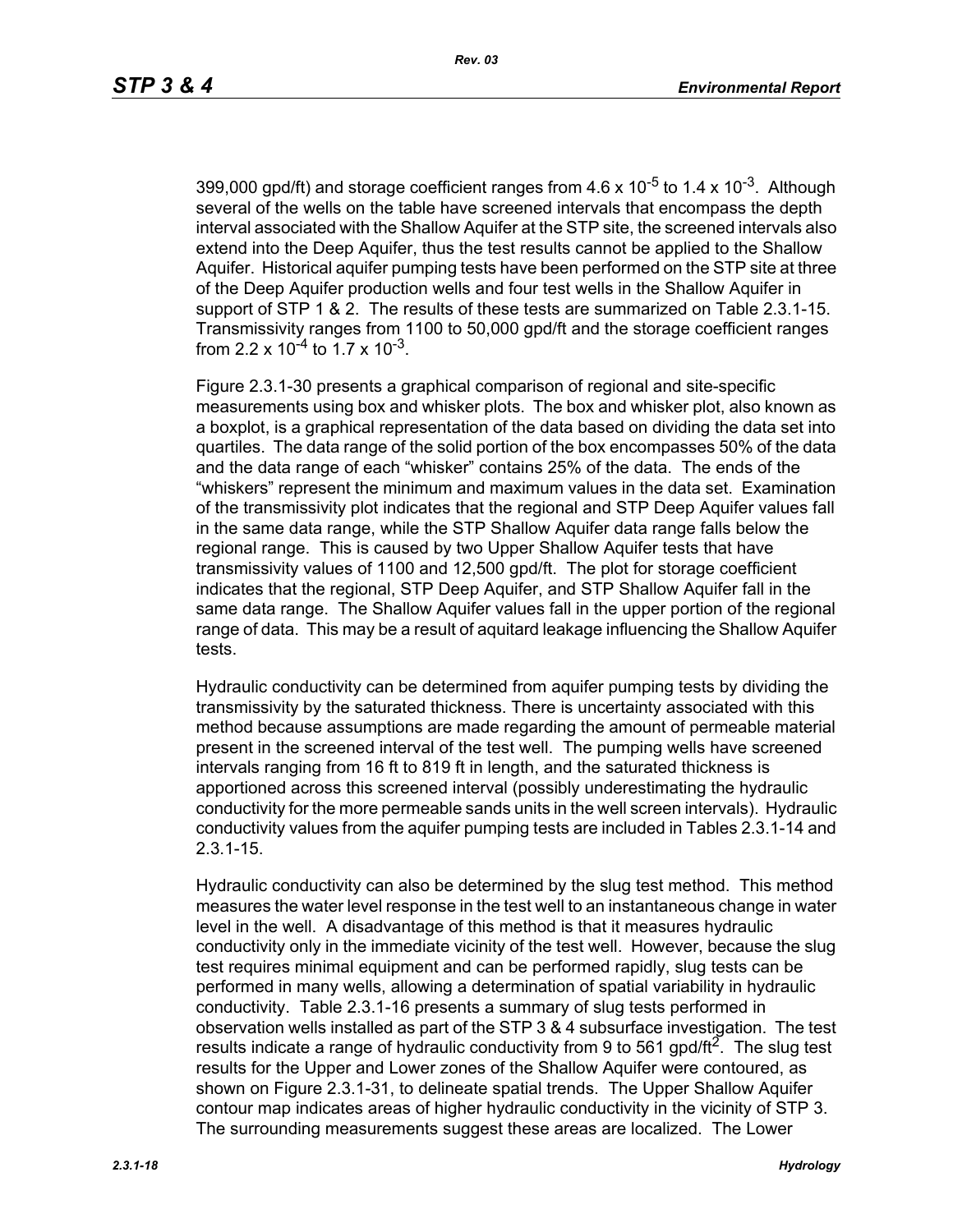Shallow Aquifer map indicates an area of higher hydraulic conductivity between STP 3 & 4 that extends to the south of the units. This area corresponds to the area of higher groundwater elevation identified on the February 22, 2007 potentiometric surface map for the Lower Shallow Aquifer, as previously shown on Figure 2.3.1-25.

Box and whisker plots comparing hydraulic conductivity from regional aquifer pumping tests, STP site aquifer pumping tests, STP site slug tests, and grain size data are shown on Figure 2.3.1-32. The grain size derived hydraulic conductivity is discussed in the next section. The plots indicate that the slug tests have the greatest range of hydraulic conductivity; however, the geometric means for the aquifer pumping test derived hydraulic conductivity values and the slug test results are not significantly different (337 gpd/ft<sup>2</sup> versus 205 gpd/ft<sup>2</sup>).

### **Geotechnical Properties**

The geotechnical investigation component of the STP 3 & 4 subsurface investigation program included the collection of soil samples for laboratory determination of soil properties. These tests are discussed in FSAR Section 2.5S. A summary of the test results are presented in Table 2.3.1-17. The results have been arranged to reflect the properties of the various hydrogeologic units present at the site. Basic soil properties were used to estimate the hydrogeologic properties of the materials such as porosity, effective porosity, and permeability. Bulk density values were measured by the laboratory, thus no further processing of the data was necessary.

Porosity is determined from a conversion of the void ratio to porosity. The effective porosity (or specific yield) is some fraction of porosity. In general terms, the effective porosity of sands or gravels approximates porosity, while the effective porosity of silts and clays is much less than their porosity. Figure 2.3.1-33 (from Reference 2.3.1-28) shows the relationship between porosity, specific yield, and specific retention for various median grain sizes and sorting conditions. Interpolating from this graph for median grain sizes in the Shallow Aquifer, and using the curve for average material, suggest that the specific yield is approximately 80% of the porosity of the Shallow Aquifer.

Permeability or hydraulic conductivity of sands can be estimated using the D10 grain size using the Hazen formula (Reference 2.3.1-29). This formula is based on empirical studies for the design of sand filters for drinking water. The formula was developed for use in well-sorted sand, and application to poorer-sorted materials would result in overprediction of permeability. Figure 2.3.1-32 included the grain size derived hydraulic conductivity with aquifer pumping test and slug test derived hydraulic conductivity. Comparison of the boxplots suggests that, although the grain size derived hydraulicconductivity is in the range of regional hydraulic conductivity, it is above the STP aquifer test ranges. Comparison of geometric means indicates the grain size derived hydraulic conductivity is within the range of the STP aquifer test results. Comparison of the box plots suggests that the grain size derived hydraulic conductivity is within the range of the slug test hydraulic conductivity values but, is below that of the regional and STP aquifer pumping test values. Comparison of the geometric means indicates the grain size derived hydraulic conductivity is below the geometric means determined from the other cited sources of hydraulic conductivity.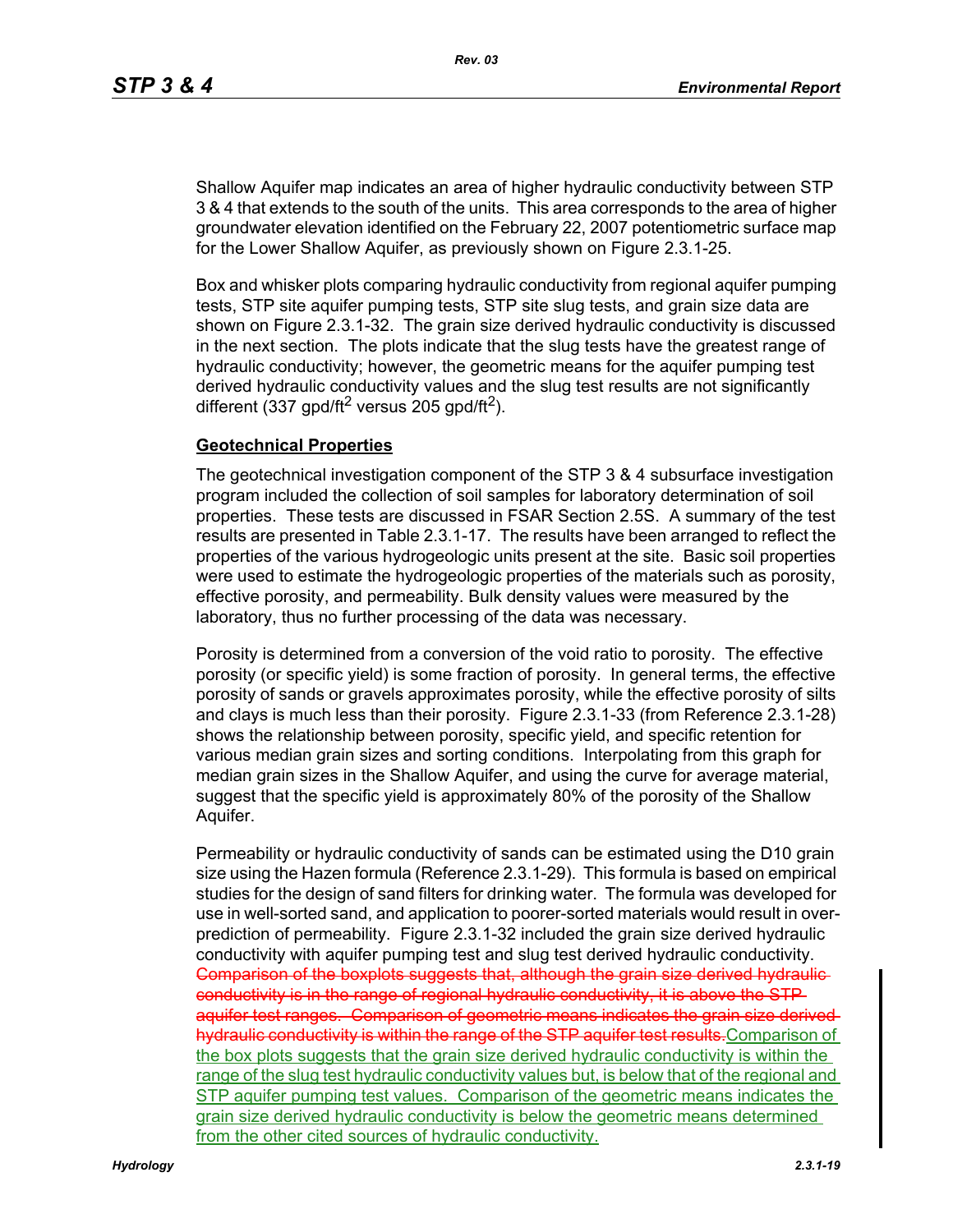The hydraulic conductivity of the clay materials was measured in the STP 1 & 2 subsurface investigation (Reference 2.3.1-9). Table 2.3.1-18 summarizes the results of these tests. The geometric mean hydraulic conductivity of the clay samples is 0.004 gpd/ft<sup>2</sup> (1.72 x 10<sup>-7</sup> cm/s). The clay samples were collected to a maximum depth of 39 ft below ground surface. The uniform depositional history and effects of consolidation and loading on clay hydraulic conductivity suggest that it would be a conservative assumption to apply these hydraulic conductivity values to deeper clays at the site.

### **Hydrogeochemical Characteristics**

Regional hydrogeochemical data were obtained from Reference 2.3.1-24 and are presented in Table 2.3.1-19. The data set includes 10 wells in the Deep Aquifer and seven wells in the Shallow Aquifer. The analytical data was compared to EPA Primary and Secondary Drinking Water Standards (Reference 2.3.1-30), and exceedances are identified on the table. The principal exceedances were for total dissolved solids and chloride (Secondary Drinking Water Standards). Examination of data suggests that the highest concentrations of total dissolved solids and chlorides are present in the Shallow Aquifer.

STP site-specific hydrogeochemical data are presented in Table 2.3.1-20, which includes seven samples from the Deep Aquifer and 23 samples from the Shallow Aquifer. The analytical data were also compared to EPA Primary and Secondary Drinking Water Standards and the exceedances are identified on the table. The principal exceedances were for total dissolved solids and chloride with the highest concentrations present in the Shallow Aquifer.

The hydrogeochemical data can also be used as an indicator of flow patterns in the groundwater system. Variations in chemical composition can be used to define hydrochemical facies in the groundwater system. The hydrochemical facies are classified by the dominant cations and anions in the groundwater sample. These facies can be shown graphically on a trilinear diagram (Reference 2.3.1-31). A trilinear diagram showing the regional and STP site-specific data is presented in Figure 2.3.1- 34. The predominant groundwater type for the Deep Aquifer regional groundwater data is a sodium bicarbonate type, while for the Shallow Aquifer regional data the groundwater type varies from a sodium bicarbonate type to a sodium chloride type. The predominant STP site-specific groundwater type in the Deep Aquifer is sodium bicarbonate, in the Upper Shallow Aquifer is sodium chloride, and in the Lower Shallow Aquifer is sodium bicarbonate. An exception to the Lower Shallow Aquifer hydrochemical facies pattern is observed at observation wells OW-332L and OW-930L, where the water type is sodium chloride. This facies change may indicate the proximity of a zone of vertical interconnection between the Upper and Lower Shallow Aquifers. This observation would be consistent with the findings of aquifer pumping test WW-4 that indicated a localized hydraulic connection between the Upper and Lower Shallow Aquifers (Reference 2.3.1-32). The conclusion that this is a localized connection is based on the absence of a hydraulic connection at the other three aquifer pumping test sites. The source of this interconnection may be either a natural feature, such as an incised channel or scour feature, or a man-made feature, such as an excavation backfilled with pervious material or a leaking well seal. The manmade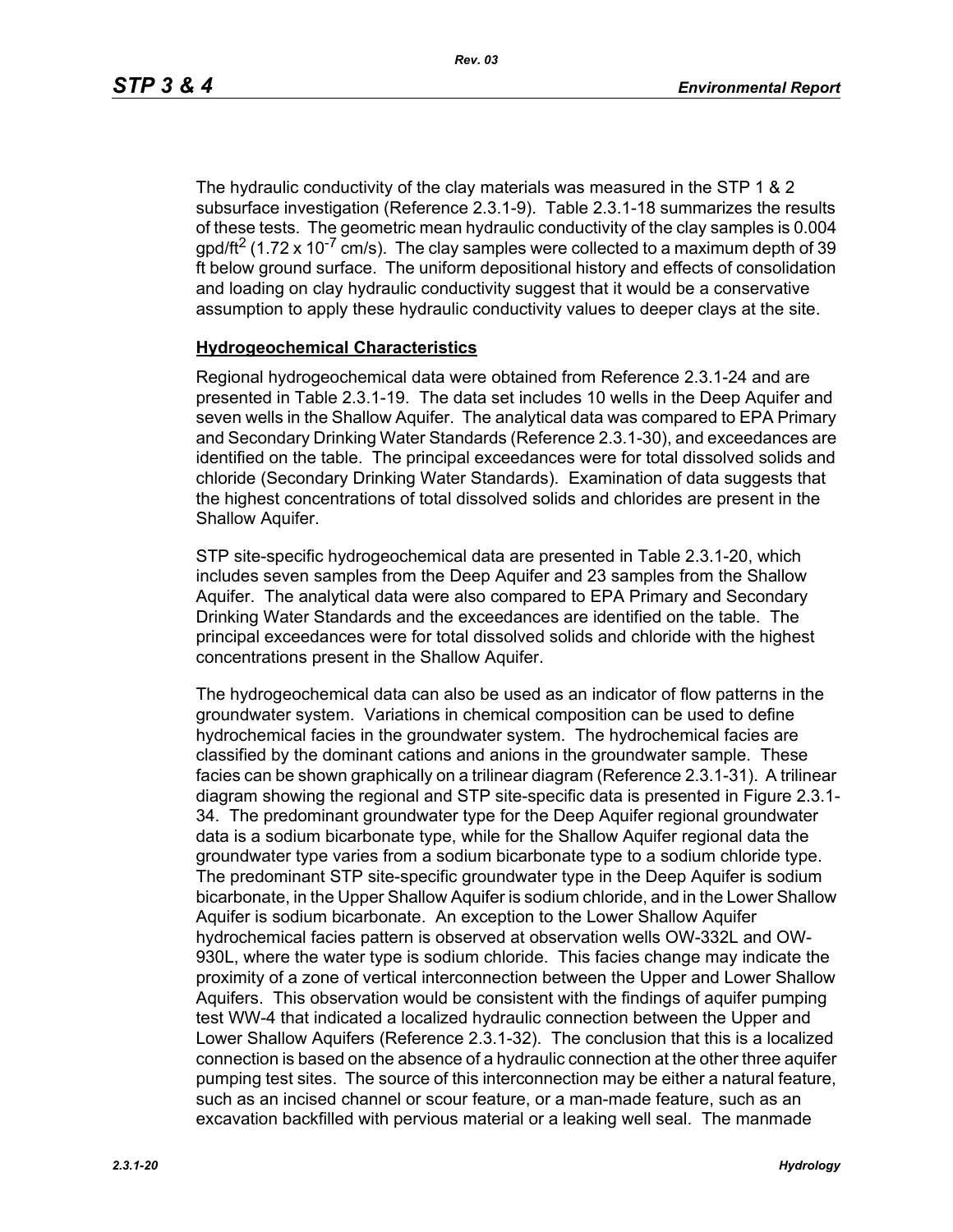sources of interconnection are less probable because the depth to the Lower Shallow Aquifer is on the order of 60 ft below ground surface, which would be below most site excavations, and leaky well seals also typically exhibit elevated pH associated with the impacts of cement grout, which is not observed at either of the wells.

### **Hydrogeologic Conceptual Model**

Figure 2.3.1-35 presents a simplified hydrostratigraphic section of the site. The units presented on the section were used as a framework to relate measured or estimated properties to the groundwater system. A summary of important properties related to groundwater flow and transport is presented on Table 2.3.1-21. The values for bulk density, total porosity, and effective porosity for the Deep Aquifer were taken from tests performed in the Lower Shallow Aquifer. The similarity of depositional environments and the observed grain size distributions suggest that an assumption of equivalence between the units is reasonable.

To assign representative values, the properties were divided into spatially and temporally variable data. Spatially variable data includes unit thickness, hydraulic conductivity, bulk density, porosity, and effective porosity. Representative values for the spatially variable data were assigned either an arithmetic mean (unit thickness, bulk density, porosity, and effective porosity) or a geometric mean (hydraulic conductivity) of the referenced data set. Temporally variable data are the hydraulic gradient measurements, and the maximum value from each data set are assigned as the representative value.

### **2.3.1.2.4 Groundwater Users and Historical Trends**

Groundwater use is discussed in Subsection 2.3.2.2. A summary is provided in the following sections to assist with the description of the hydrogeologic conceptual model used in the groundwater flow and transport evaluation presented in Subsection 2.3.1.2.5. The databases referenced in this section are periodically updated by the identified source agency. The information used in this evaluation was accessed through the source agency web pages in March 2007.

### **2.3.1.2.4.1 Sole Source Aquifers**

The Gulf Coast Aquifer has not been declared a Sole Source Aquifer (SSA) by the U.S. Environmental Protection Agency (EPA) (Reference 2.3.1-33). A SSA is a source of drinking water for an area that supplies 50% or more of the drinking water with no reasonably available alternative source should the aquifer become contaminated. Figure 2.3.1-36 shows the location of SSAs in EPA Region VI, which includes Texas. The nearest SSA in Texas is the Edwards I and II Aquifer System, which is located approximately 150 mi northwest of the STP site. Based on a southeasterly groundwater flow direction beneath Matagorda County toward the Gulf of Mexico, and the distances to the identified SSAs, the construction and operation of STP 3 & 4 will not impact any SSAs. The identified SSAs are upgradient and beyond the boundaries of the local and regional hydrogeologic systems associated with the STP site.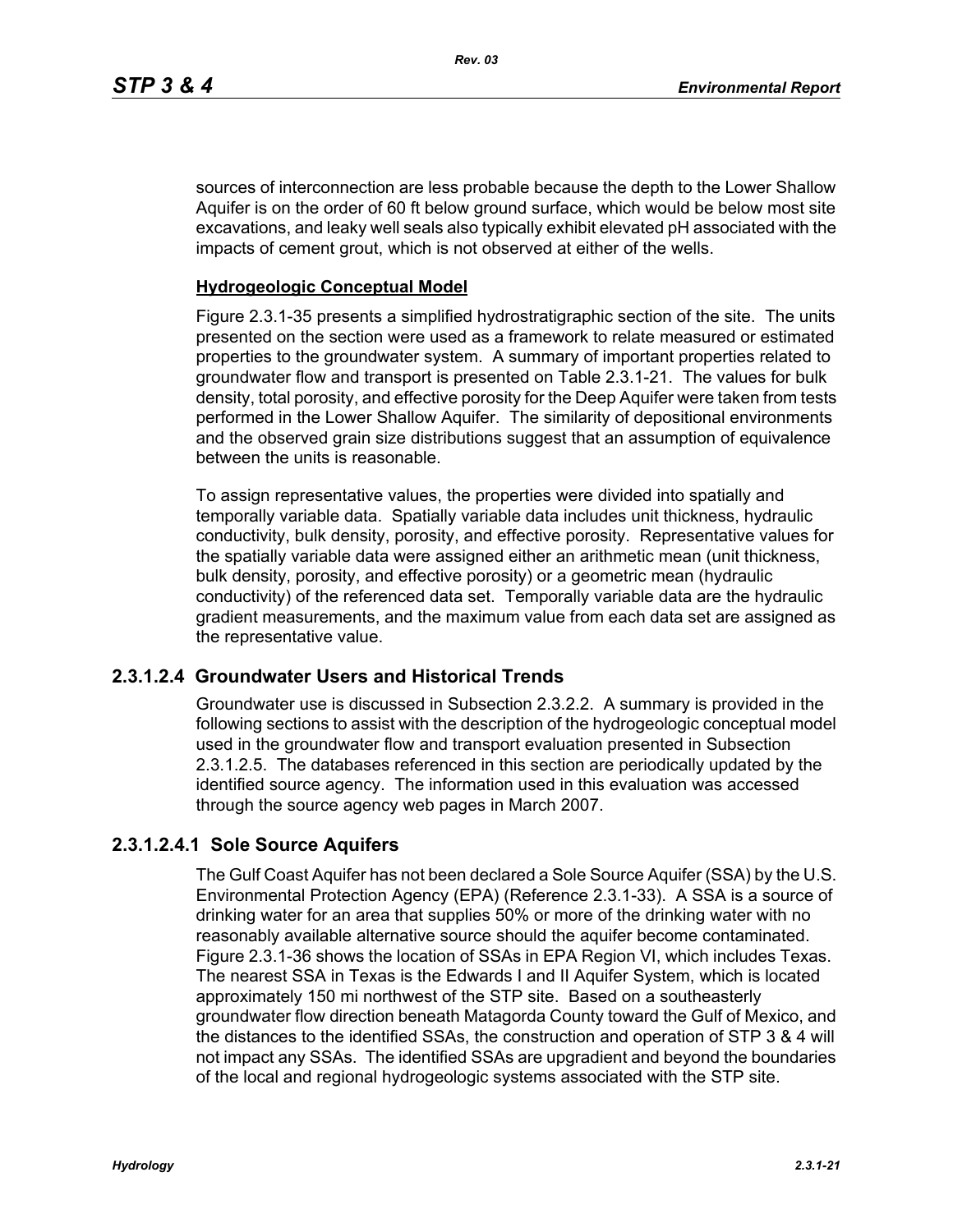# **2.3.1.2.4.2 Regional Groundwater Trends**

Groundwater pumpage in the Gulf Coast Aquifer System was relatively small and constant from 1900 until the late 1930s. Pumping rates increased sharply between 1940 and 1960 and then increased relatively slowly through the mid 1980s. By the mid 1980s, withdrawals were primarily from the east and central area of the aquifer system. This included the Houston area; but some of the greatest pumpage was associated with rice irrigation centered in Jackson, Wharton, and portions of adjacent counties including Matagorda (Reference 2.3.1-21).

Problems associated with groundwater pumpage, such as land subsidence, saltwater encroachment, stream base-flow depletion, and larger pumping lifts, have caused pumpage to be curtailed in some areas. As a result, TWDB began making projections of future groundwater use. For the 10 counties that withdrew the largest amount of water from the Gulf Coast Aquifer System during 1985, state officials projected a large decline in pumping from six counties, including Matagorda County, through 2030. Matagorda County was expected to experience a net decrease of 48% or 15 million gallons per day (mgd), with pumping rates decreasing from 31 mgd to approximately 16 mgd (Reference 2.3.1-21). These water use projections undergo revisions and updating as technical and socioeconomic factors change and are further discussed in Subsection 2.3.2.2.

The EPA monitors drinking water supply systems throughout the country and displays the results on their Safe Drinking Water Information System (SDWIS) website (Reference 2.3.1-34). Figure 2.3.1-37 shows the locations of the SDWIS water supply systems in Matagorda County as of March 2007. A total of 40 systems were identified in Matagorda County by SDWIS, with seven systems serving greater than 1000 people, 18 systems serving greater than 100 to less than 1000 people, and 15 systems serving less than or equal to 100 people. The closest SDWIS water supply systems are the onsite water supply (Water system ID TX1610051) and the Nuclear Training Facility water supply (Water system ID TX1610103). The nearest non-site related SDWIS water supply system is the Selkirk Water System, which is located across the Colorado River from the STP, approximately 4 mi to the southeast.

Regional groundwater use in the site area is controlled by the TWDB and in Matagorda County by the Coastal Plains Groundwater Conservation District (CPGCD). The TWDB maintains a statewide database of wells called the Water Information Integration and Dissemination (WIID) system. This database includes water wells and oil and gas production wells (Reference 2.3.1-35). The CPGCD, in conjunction with the Coastal Bend Groundwater Conservation District (Wharton County), also maintains a database of water wells (Reference 2.3.1-36).

Information from the TWDB database was used to prepare Figure 2.3.1-38, which shows well locations in Matagorda County as of March 2007. The database includes water wells, and oil and gas wells. The search area for wells was limited to Matagorda County because pumping effects in the Deep Aquifer and flow information in the Shallow Aquifer suggest that groundwater use and groundwater impacts from accidents at STP would be limited to this area. The figure presents a total of 838 water wells in Matagorda County. It should be noted that the TWDB database (Driller's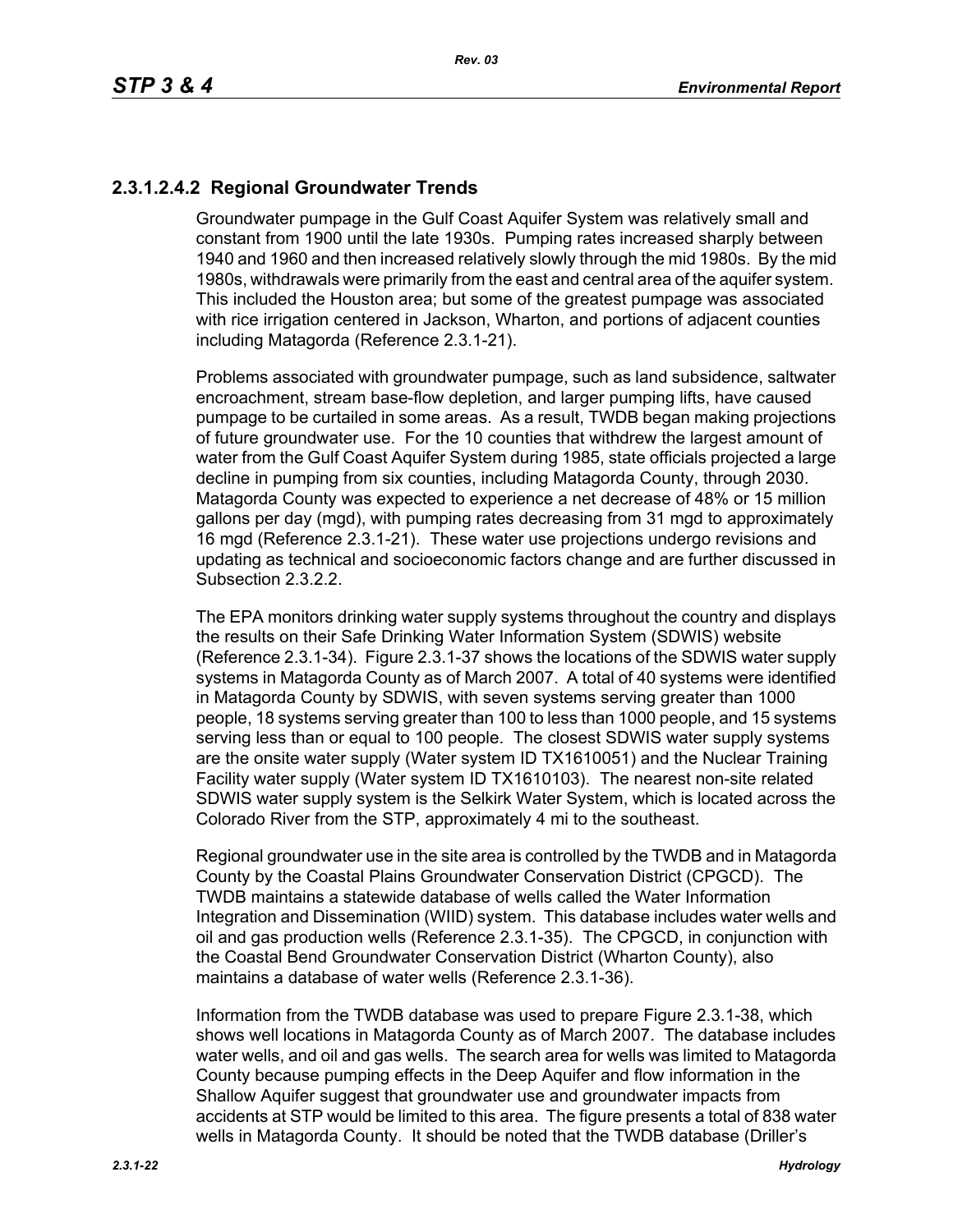Report database) includes 18 wells identified as being in other counties, but the well coordinates plot in Matagorda County. It is not known whether these entries have erroneous county names or location coordinates.

Figure 2.3.1-39 presents the water well information from the CPGCD as of March 2007. The database includes 1989 water wells in Matagorda County. The larger number of wells in this database is a result of including single-family domestic wells.

The TWDB conducts water use surveys throughout the state (Reference 2.3.1-37). The surveys are based on information submitted by the water user and may include estimated values. These surveys do not include single-family domestic well groundwater use. The TWDB also prepares estimates of future water use as part of water supply planning (Reference 2.3.1-38). These estimates contain uncertainties associated with population growth projections, assumptions about climatic conditions (drought or wet years), and schedules for implementation of water conservation measures. The results of these studies and projections are discussed in Subsection 2.3.2.2 and FSAR Subsection 2.4S.12.

# **2.3.1.2.4.3 Plant Groundwater Use**

Both surface water and groundwater are used on the site to support STP 1 & 2 plant operations. The groundwater is pumped from the Deep Aquifer using five production wells (Production Wells 5 through 8 and the Nuclear Training Facility [NTF] well), as shown on Figure 2.3.1-20. No sustained pumping is permitted within 4000 ft of the STP 1 & 2 plant area in order to minimize the potential for subsidence resulting from lowering of the Deep Aquifer potentiometric head. The exception is the NTF well, which was installed to provide fire protection water to the NTF. Potable water for the NTF is supplied by Production Well 8.

Table 2.3.1-22 presents the combined monthly groundwater withdrawals from the five production wells between 1995 and 2006. STPNOC is currently permitted to use up to 3000 acre-ft of groundwater. As the table indicates, annual groundwater use by STP 1 & 2 is between 1200 and 1300 acre-feet. Therefore, over 1700 acre-ft (1050 gpm) of groundwater could be available for use by STP 3 & 4. Water demand could be met by increasing the yield of the existing wells or installing new wells, STPNOC is currently evaluating the possibility of permitting and installing additional groundwater wells at the STP site. Once the evaluation has been completed, the NRC would be notified if additional wells are proposed. Also, STPNOC would submit the necessary well permit applications to the Coastal Plains Groundwater Conservation District (CPGCD) and TCEQ as required for approval. A detailed evaluation of groundwater availability and estimates of aquifer drawdown, water conservation measures, and identification of alternative sources, if practicable, will be addressed as part of the detailed engineering for STP 3 & 4.

Groundwater is projected to be the primary source of makeup water for the STP 3 & 4 UHS, condensate makeup, radwaste and fire protection systems and the source of potable water for STP 3 & 4. These systems are predicted to require typical groundwater consumption of approximately 2003 acre-ft per year (1242 gpm), whereas the peak consumption (i.e., outages) is expected to be as great as 4108 gpm.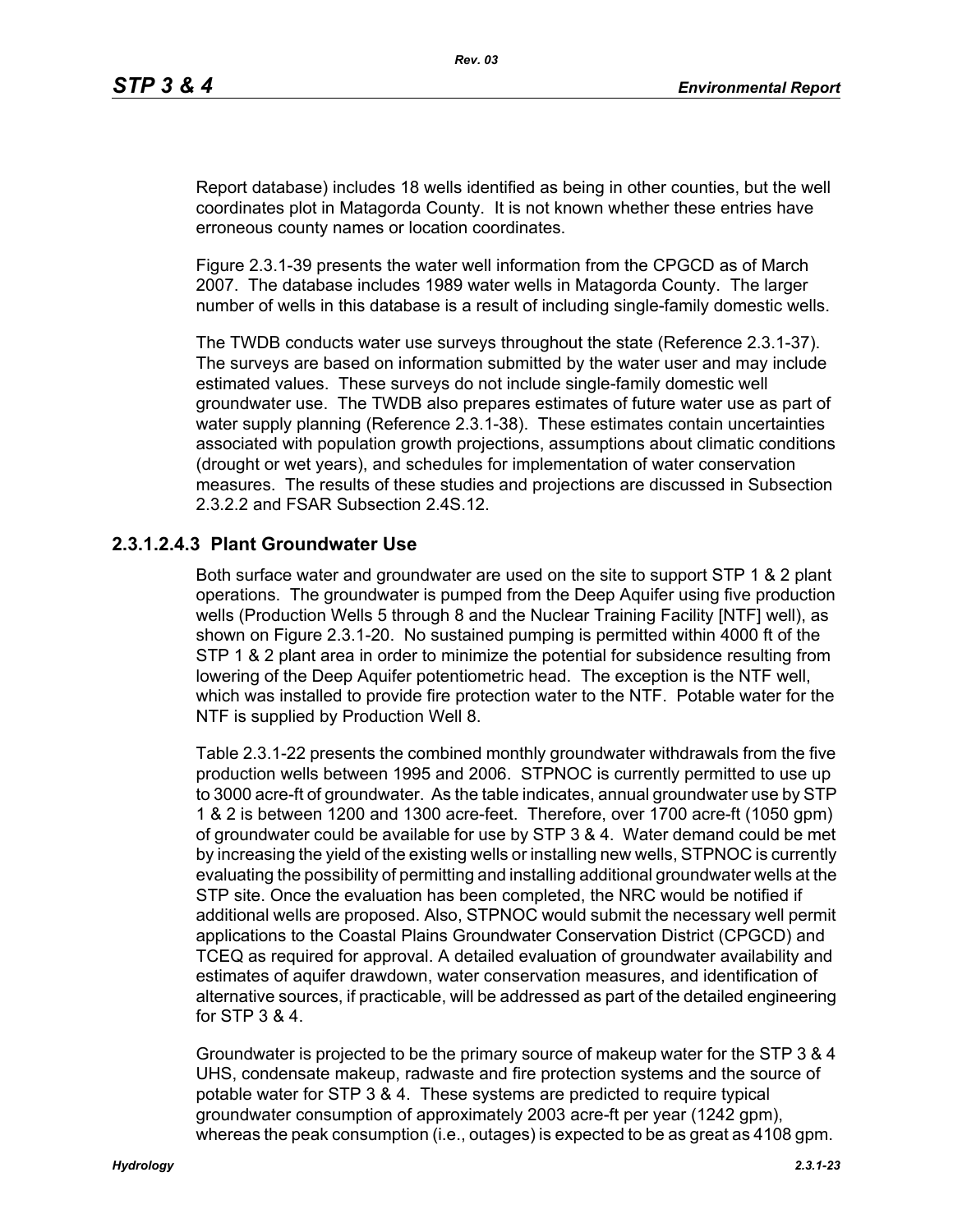*Rev. 03*

Short-term water demand beyond the current capacity of the existing wells could be met by increasing the yield of the existing wells, installing new wells, or withdrawing the necessary additional water from the MCR. A detailed evaluation of groundwater availability and estimates of aquifer drawdown, water conservation measures, and identification of alternative sources, if practicably, will be addressed as part of the detailed engineering for STP 3 & 4.

The potential impacts to the local groundwater aquifer system as the result of plant expansion are discussed in Subsection 2.3.2.2 and Section 5.2.

## **2.3.1.2.5 Groundwater Flow and Transport**

The likelihood of an accidental liquid effluent release to groundwater is remote due to multiple levels of protection in the liquid radwaste system. The radwaste building system components are designed to prevent environmental releases, and include a stainless steel lined compartment to contain tank spillage and specially constructed building components surrounding the tanks to capture and prevent releases from the Radwaste Building. These design components would mitigate any potential release from the building tanks to the subsurface environment. Discussion of sorption and radioactive decay effects on offsite exposure is presented in COLA Part 2. Provided in the next section is a brief description of the potential groundwater pathways in the highly unlike event that a release could occur.

## **2.3.1.2.5.1 Groundwater Pathway**

The Shallow Aquifer would be the most likely hydrogeologic unit to be impacted by an accidental liquid effluent release on site. The Upper Shallow Aquifer has a flow direction toward the southeast. Examination of Figure 2.3.1-40 (Reference 2.3.1-39) indicates that a potential Upper Shallow Aquifer groundwater discharge area would be the unnamed surface water tributary, located to the east of the STP 1 & 2 ECP, which flows into Kelly Lake, approximately 7300 ft from STP 3. A second possible discharge area for both the Upper and Lower Shallow Aquifer is at Well 2004120846, which is an 80 ft deep livestock well located east of the site boundary, approximately 9000 ft from STP 3. A third possible discharge area for both Shallow Aquifer zones would be the Colorado River, approximately 17,800 ft to the southeast of STP 3.

Over much of the site, the Lower Shallow Aquifer is isolated from the Upper Shallow Aquifer by a less permeable confining layer. However, aquifer pumping test data and hydrogeochemical data suggest that leakage through the less permeable confining layer separating these to aquifer zones is occurring. Additionally, excavations for the foundations of some of the deeper structures are projected to depths associated with the Lower Shallow Aquifer. A consistent downward vertical hydraulic gradient exists between the Upper and Lower Shallow Aquifer, which would provide the driving force for movement of groundwater from the Upper to the Lower Shallow Aquifer

An effluent release scenario would be a direct effluent release into the surrounding excavation backfill material. The downward hydraulic head between the Upper and Lower Shallow Aquifer zones would result in vertical migration downward through the backfill to the Lower Shallow Aquifer. The Lower Shallow Aquifer has an east to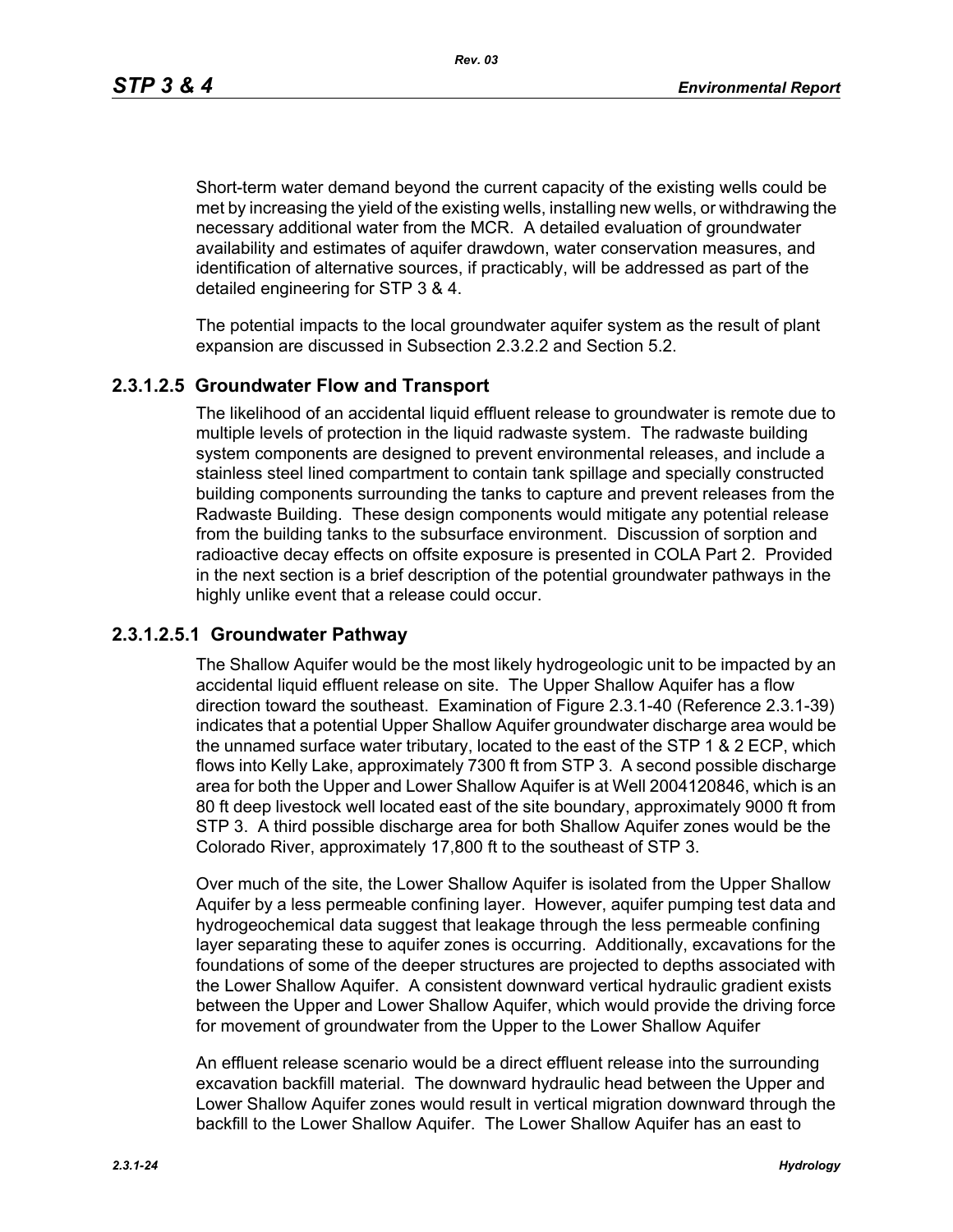southeast flow direction. Due to the depth to the top of the aquifer, and the downward vertical hydraulic gradient in the Lower Shallow Aquifer, it is unlikely that discharge would occur into the unnamed tributary to the east of the STP 1 & 2 ECP. Likely discharge points are Well 2004120846 as discussed above or the Colorado River alluvium, where the river channel has incised into the Lower Shallow Aquifer, approximately 17,800 ft from STP 3 & 4.

The Deep Aquifer is the least likely hydrogeologic unit to be impacted by an accidental liquid effluent release. A release of contaminants would follow the path of least resistance, which is the permeable sand layers within the Shallow Aquifer. The Deep Aquifer is separated from the Shallow Aquifer by a 100 to 150 ft thick clay and silt layer with low permeability. Petentiometric surfaceSurface maps for the Deep Aquifer indicate that groundwater flow beneath the site is moving toward the site production wells, thus precluding the potential for offsite migration in the unlikely event that effluent passes through the clay layer. These factors suggest that there is no credible offsite release pathway for the Deep Aquifer.

### **2.3.1.2.5.2 Advective Transport**

Advective transport assumes that an accidental liquid effluent release travels at the same velocity as groundwater flow. The groundwater flow velocity or average linear velocity is estimated from Reference 2.3.1-29:

$$
v = \frac{Ki}{n_e}
$$

where:

 $v =$  average linear velocity (ft/day)

 $K =$  hydraulic conductivity (ft/day)

 $i =$  hydraulic gradient (ft/ft)

 $n_e$  = effective porosity (decimal)

The travel time from the effluent source to the receptor would be:

$$
T = \frac{D}{v}
$$

where:

 $T =$  travel time (dav)

 $D =$  distance from source to receptor (ft)

 $v =$  average linear groundwater velocity (ft/day)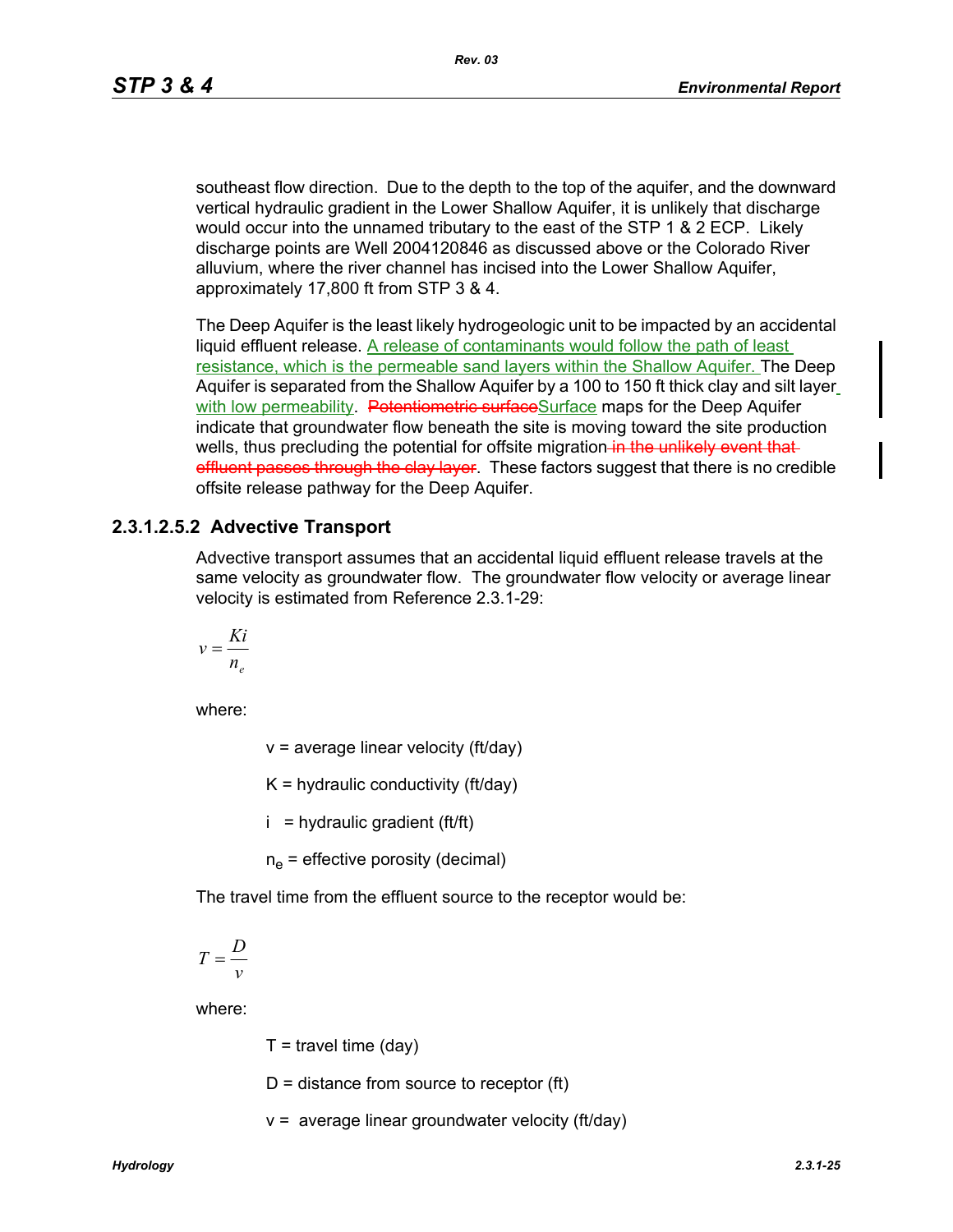Table 2.3.1-23 presents average linear velocity and travel time estimates for the Upper Shallow Aquifer and the Lower Shallow Aquifer using representative properties from Table 2.3.1-21. The average linear velocity in the Upper Shallow Aquifer is estimated to be 0.2 ft/day and in the Lower Shallow Aquifer to be 0.09 ft/day. In the Upper Shallow Aquifer, travel time to the unnamed tributary east of the ECP would be 100 years, to Well 2004120846 it would be 123 years, and to the Colorado River it would be 244 years. In the Lower Shallow Aquifer, travel time to Well 2004120846 would be 274 years and to the Colorado River it is estimated to be 541 years. Bounding average linear velocities and travel times based on the calculated range for hydraulic conductivities, hydraulic gradients, and effective porosities are also presented in Table 2.3.1-23.

### **2.3.1.2.6 Monitoring and Safeguards**

Groundwater level monitoring in the STP 3 & 4 area is currently being implemented through the use of the groundwater observation wells installed in 2006 and through the periodic review of water levels from selected historical wells in the vicinity of the site.

Some of the existing STP 3 & 4 area observation wells will be taken out of service prior to construction activities due to anticipated earth moving and construction requirements. Prior to commencing construction activities, the observation well monitoring network will be evaluated in order to determine groundwater data gaps and needs created by the abandonment of existing wells. These data needs will be met by the installation of additional observation wells, if required. As part of the detailed engineering for STP 3 & 4, the groundwater monitoring program described in Section 6 and Subsection 2.4S.12.4 of the FSAR will be evaluated to determine if modification of the existing program is required to adequately monitor plant effects on the groundwater.

Construction activities at STP 3 & 4 should not adversely affect the local or regional groundwater systems. The Shallow Aquifer will be temporarily impacted during construction dewatering activities. The Deep Aquifer is not expected to be impacted by construction activities. Construction and water related impacts are discussed in Sections 4.2 and 6.3.

During excavation and construction of STP 3 & 4, the hydrostatic loading on the excavation and structures will be controlled by a temporary construction dewatering system which includes the installation of a slurry wall around the perimeter of the entire excavation. Typical dewatering systems for this type of cut and fill excavation would consist of a combination of perimeter dewatering wells and open pumping from sumps in the excavation. The perimeter dewatering wells would control lateral inflow and assist in removing water stored in the excavation. The open pumping system would control precipitation runoff, assist in water storage removal, and the removal of any inflow to the excavation.

Excavations for the construction of STP 3 & 4 are preliminarily planned to depths of at least 90 ft below existing grade. The reactor building bottom of foundation is expected to be placed at a depth of approximately 80 ft below existing grade, with the control building at a depth of approximately 72 ft, the UHS basins and pump houses at 26 ft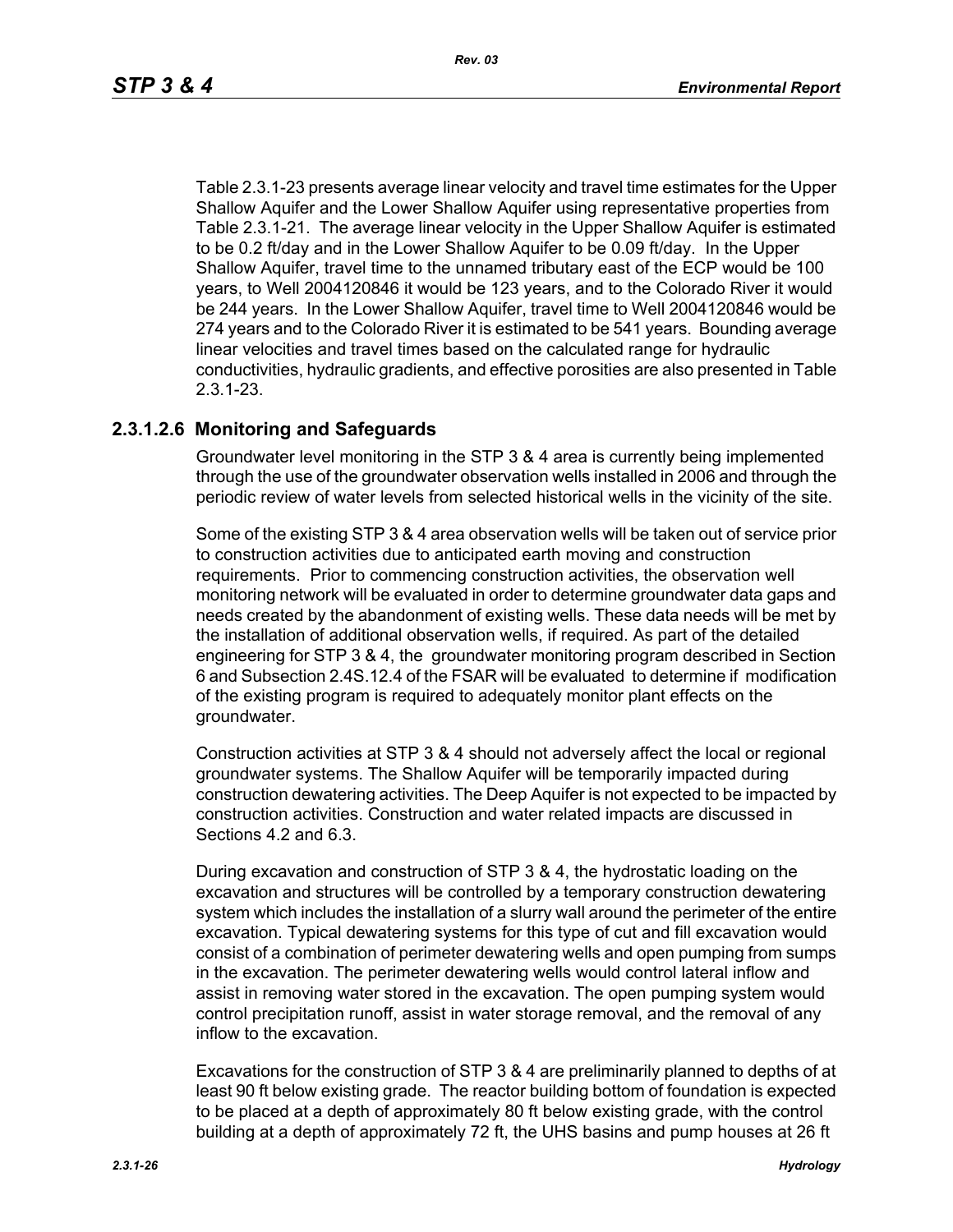and 62 ft (respectively), the pump house at a depth of approximately 66 ft and the turbine building at the lowest stepped depth of approximately 56 ft. Perimeter construction dewatering will be required to a depth of at least 35 ft with deeper excavation dewatering to a depth of at least 90 ft. The excavation design includes the addition of a slurry wall. The wall is located outside the foundation and excavation areas, at least 30 feet from the top edge of the excavation, and is continuous around the perimeter. The low permeability wall will hydraulically isolate the excavation inside the wall and allow the excavation to be dewatered, minimizing the effect on the groundwater outside the wall. Details are in Section 2.5S.4.5.2 of the FSAR.

The hydrogeologic conditions encountered beneath the STP 3 & 4 area are, in general, similar to that beneath STP 1 & 2. The initial dewatering rate is estimated to be 6700 gpm and is expected to decline due to the slurry wall. The range in pumping rates is dependent on the hydraulic conductivity used in the analysis. Since the excavation required for the construction of STP 3 & 4 is estimated to be deeper than that for STP 1 & 2, the flow rates estimated for STP 3 & 4 are considered to be within reason in comparison to actual flow rates measured at STP 1 & 2 which were between 1300 and 2900 gpm. The slurry wall will reduce the amount of water to be removed. The slurry wall is a permanent featureas opposed to other typed of cut off walls which are temporary. Some dewatering would still be required to remove storage, precipitation runoff, and vertical inflow. Methods to mitigate the potential for subsidence to existing structures include cut-off walls, injection wells, and infiltration trenches. The entire dewatering system consists of a combination of deepwells, recharge wells, jet eductors, sand drains, wellpoints, pumps, standby pumps, sumps, sump pumps, trenches, and necessary appurtenances capable of achieving the design requirements to dewater or to depressurize the major water-bearing strata.

The ground surface elevation within the power block areas prior to construction is approximately 29 ft to 32 ft MSL. The post construction grade will range from approximately 32 ft to 36.5 ft MSL. Floor grade for the main building facilities is expected to be at approximately 35 ft MSL. Based on the water level elevations collected to date, the groundwater depth in the power block area for both units is below the maximum groundwater level of 61 cm (2 ft) below ground surface as specified in ABWR DCD Tier 2, Table 2.0-1 (Reference 2.3.1-40). Based on this observation, a permanent dewatering system is not a design feature for the STP 3 & 4 facilities.

Post-construction groundwater conditions are anticipated to have some localized changes resulting from excavation, backfilling, and placements of buildings. However, based on observations of STP 1 & 2 post-construction groundwater conditions, the effects would be minimal and may include localized communication between the Upper and Lower Shallow Aquifers and an increased cone of depression in the Deep Aquifer resulting from increased groundwater use for STP 3 & 4.

The groundwater supply wells to be installed for STP 3 & 4 are not safety-related sources of water, because the UHS has a 30-day supply of water, which is sufficient for plant shutdown without a supplementary water source.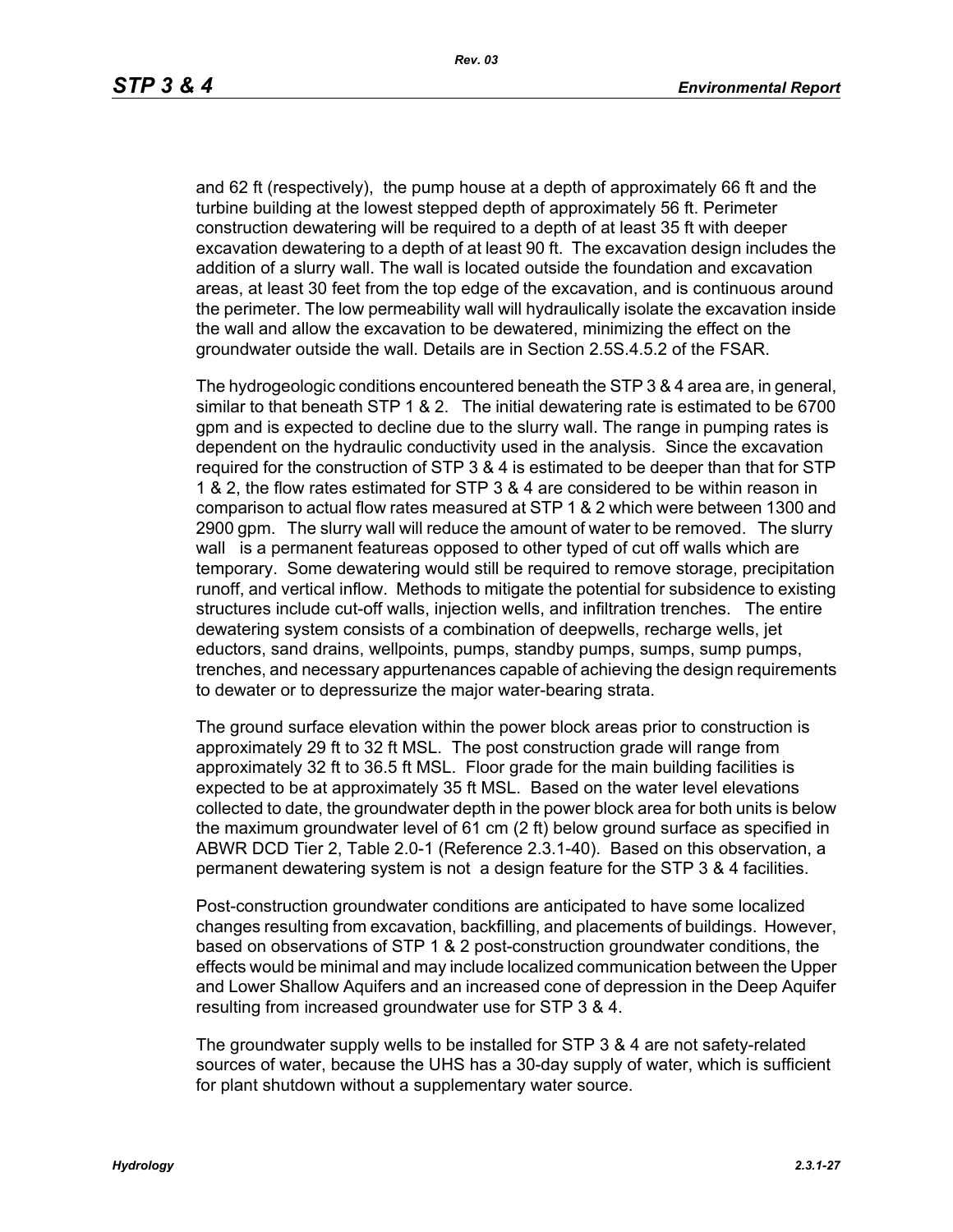# **2.3.1.3 References**

- 2.3.1-1 "The 2005 Initially Prepared Regional Water Plans (for the 2006 Adopted Regional Water Plans) for Lower Colorado Planning Region (Region K)," Chapter 1. Texas Water Development Board (TWDB) website. Available at http://www.twdb.state.tx.us/rwpg/main-docs/IPP-index.htm), accessed on April 5, 2007.
- 2.3.1-2 "Arc Hydro Developments for the Lower Colorado River Basin," Online Report 04-6, Daniel R. Obenour and Dr. David R. Maidment, Centers for Research In Water Resources, University of Texas at Austin, May 2004. Available at http://www.crwr.utexas.edu/online.shtml, accessed on April 24, 2007.
- 2.3.1-3 "Colorado River Flood Guide," Lower Colorado River Authority (LCRA), January 2003.
- 2.3.1-4 U.S. Army Corps of Engineers, National Inventory of Dams (http://crunch. tec.army.mil/nidpublic/webpages/nid.cfm), website accessed on April 11, 2007.
- 2.3.1-5 Website on dams, lakes and structures designed for flood management, water supply, hydroelectricity, Lower Colorado River Authority. Available at http://www.lcra.org/water/dams.html, accessed on April 5, 2007.
- 2.3.1-6 "Volume 4, Colorado River basin, Lavaca River basin, and intervening coastal basins," Water Resources Data, Texas, Water Year 2004, Long, Susan C. Aragon; Reece, Brian D.; Eames, Deanna R., U.S. Geological Survey. Available at http://pubs.usgs.gov/wdr/2004/WDR-TX-04- 4/index.html, website accessed on April 10, 2007.
- 2.3.1-7 "Surface-water for the Nation, National Water Information System," U.S. Geological Survey. Available at http://waterdata.usgs.gov/nwis/sw, website accessed on May 10, 2007.
- 2.3.1-8 "Flood Damage Evaluation Project, Volume II-B, Chapter 4, Hydrology and Volume II-C, Chapter 6, Hydraulics," Halff Associates, Inc, prepared for the Lower Colorado River Authority and Fort Worth District Corps of Engineers, July 2002.
- 2.3.1-9 "STPEGS Updated Final Safety Analysis Report, Units 1 and 2," Revision 13.
- 2.3.1-10 United States Geological Survey, 2007: Daily Streamflow Data for Bay City Gauging Station, Texas. http://waterdata.usgs.gov/nwis/dv/ ?site\_no=08162500&referred\_module=sw.
- 2.3.1-11 Amended and Restated Contract by and between the Lower Colorado River Authority and STP Nuclear Operating Company, Effective as of January 1, 2006.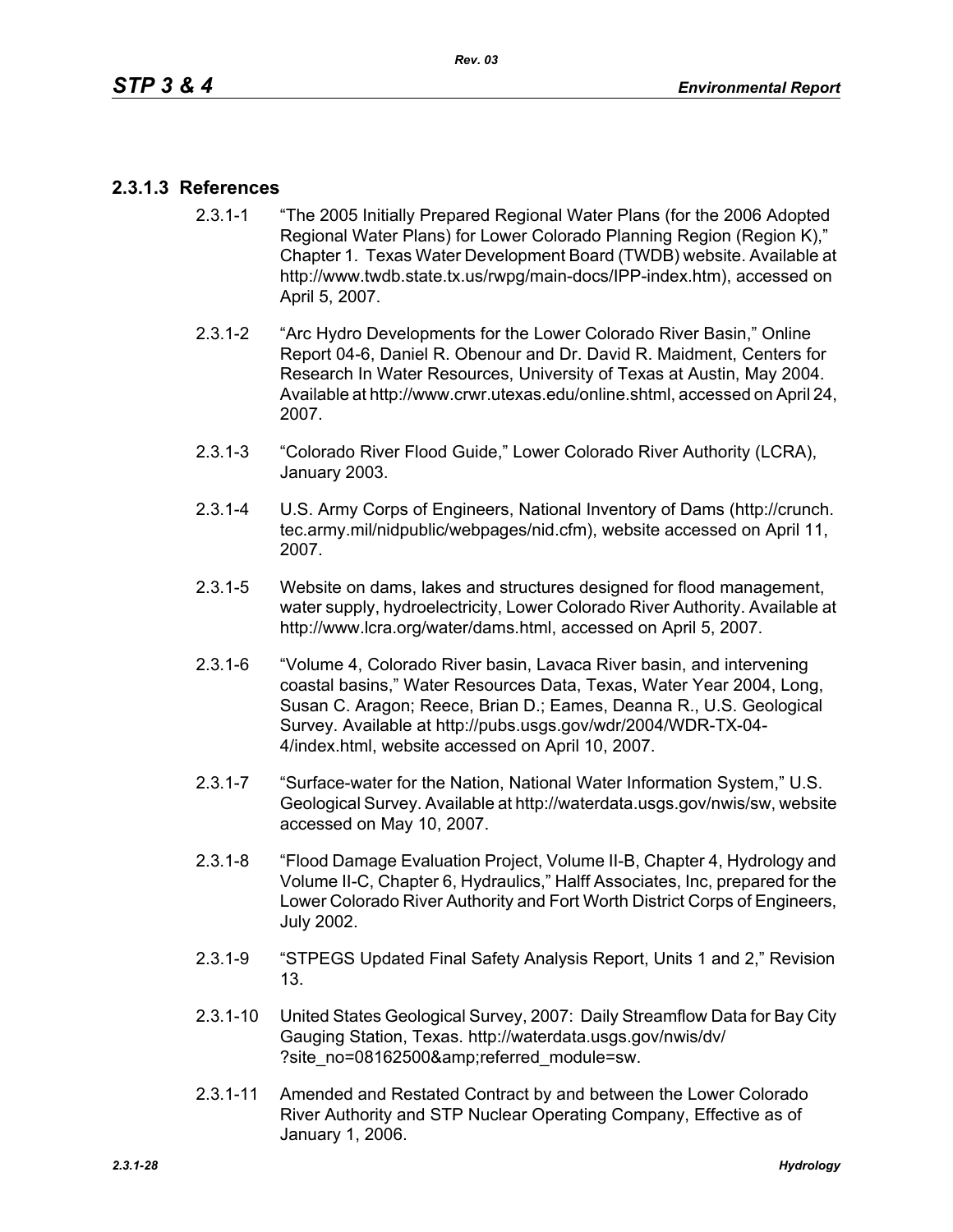- 2.3.1-12 Water Management Plan for the Lower Colorado River Basin Effective September 20, 1989 including Amendments through May 14, 2003.
- 2.3.1-13 "Texas Coastal Wetlands, Status and Trends, Mid-1950s to Early 1990s," Moulton, D.W., Dahl, T.E., Dall, D.M., United States Department of the Interior, U.S. Fish and Wildlife Service, Southwestern Region, March 1997.
- 2.3.1-14 "Status and Trends of Wetlands on Barrier Islands, Central Texas Coast," White, W.A., Tremblay, T.A., Waldinger, R.L., Calnan, T.R., Texas General Land Office, February 2003. Available at http://www.glo.state.tx.us/coastal/pub.
- 2.3.1-15 "National Wetlands Inventory, Wetlands Mapper," U.S. Fish and Wildlife Service. Available at http://www.fws.gov/nwi/, accessed on May 7, 2007.
- 2.3.1-16 "Suspended-Sediment Database Daily Values of Suspended Sediment and Ancillary Data," U.S. Geological Survey. Available at http://co.water.usgs.gov/ sediment/seddatabase.cfm, accessed on May 7, 2007.
- 2.3.1-17 "A Protocol for Establishing Sediment TMDLs," Keyes and Radcliffe, developed by the Georgia Conservancy and the UGA Institute of Ecology, 2002.
- 2.3.1-18 "Predicting the terrestrial flux of sediment to the global ocean: a planetary perspective," Sedimentary Geology 162 (203) 5-24, James Syvitski, S. D. Peckham, R. Hilberman, and Thierry Mulder.
- 2.3.1-19 "Texas Shoreline Change Project Gulf of Mexico Shoreline Change from the Brazos River to Pass Cavallo," James C. Gibeaut et al., Bureau of Economic Geology, The University of Texas at Austin, TX, October 2000.
- 2.3.1-20 "Physiographic Map of Texas," The University of Texas at Austin, Bureau of Economic Geology, 1996. Available at http://www.lib.utexas.edu/geo/maps.html, accessed May 5, 2007.
- 2.3.1-21 "Ground Water Atlas of the United States Oklahoma, Texas," HA 730E, Ryder, Paul D., U.S. Geological Survey, 1996. Available at http://capp.water.usgs.gov/ gwa/ch\_e/index.html, accessed April 16, 2007.
- 2.3.1-22 "Major Aquifers of Texas," 2000. Available at http://www.twdb.state.tx.us/ mapping/index.asp, accessed March 1, 2007.
- 2.3.1-23 "Stratigraphic and Hydrogeologic Framework of Part of the Coastal Plain of Texas," Texas Department of Water Resources Report 236, Baker, E.T., 1979. Available at http://www.twdb.state.tx.us/publications/reports/ GroundWaterReports/GWReports/Individual%20Report%20htm%20files/ Report%20236.htm.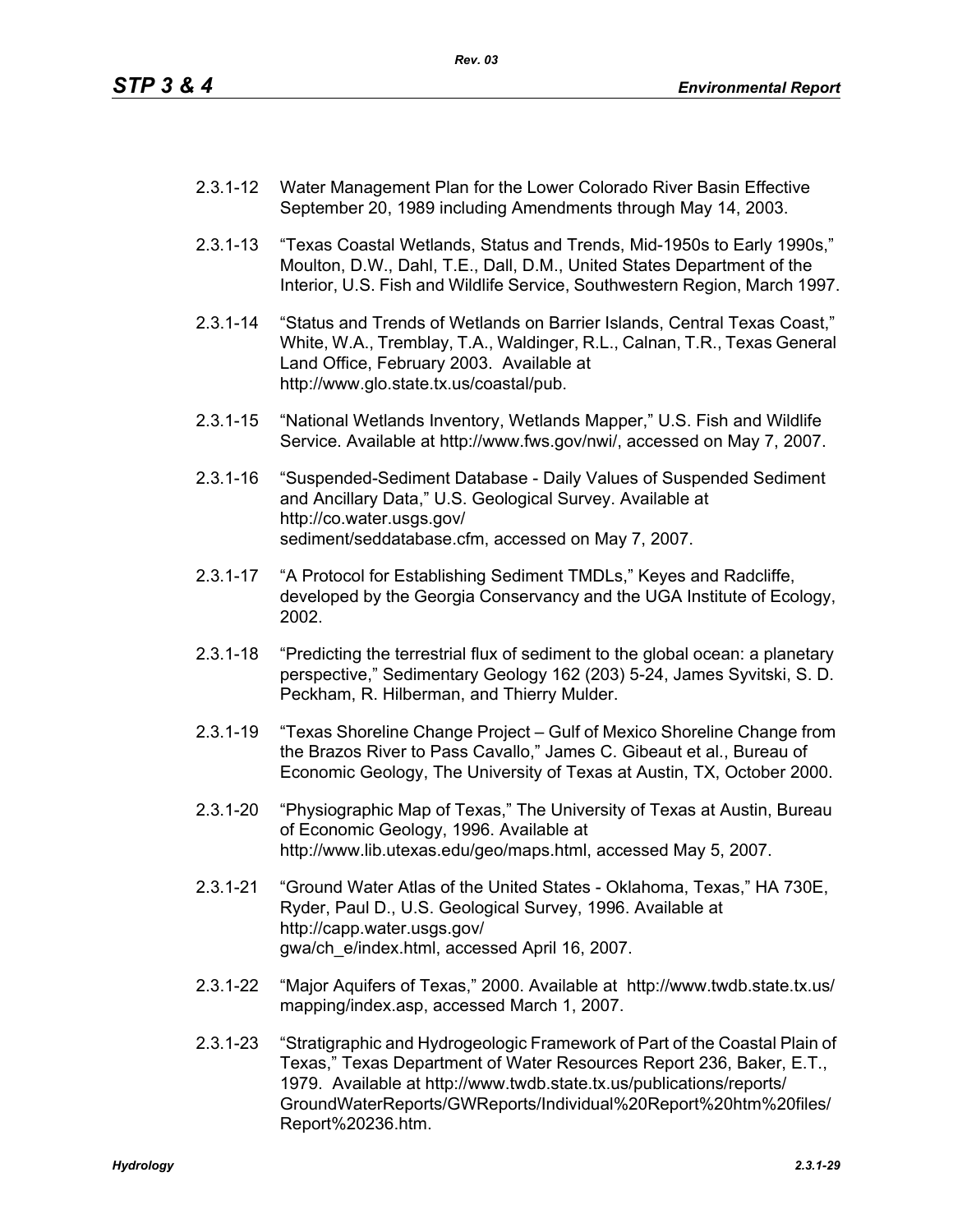- 2.3.1-24 "Ground-Water Resources of Matagorda County, Texas, Texas Water Development Board Report 91," W. Hammond, Jr., Cooperative study by the Texas Water Development Board, Lower Colorado River Authority, and Matagorda County Commissioners Court, 1969. Available at http://www.twdb. state.tx.us/publications/reports/GroundWaterReports/GWReports/Individu al%20Report%20htm%20files/Report%2091.htm, accessed February 23, 2007.
- 2.3.1-25 "South Texas Project Electrical Generating Station 2005 Annual Environmental Operating Report," STPNOC, 2006.
- 2.3.1-26 "Hydrochemistry, Salinity Distribution, and Trace Constituents: Implications for Salinity Sources, Geochemical Evolution, and Flow Systems Characterization, Gulf Coast Aquifer, Texas, in Aquifers of the Gulf Coast of Texas, Texas Water Development Board Report 365," Chowdhury, A., Boghici, R. and Hopkins, J., 2006. Available at http://www.twdb.state.tx.us/publications/reports/ GroundWaterReports/GWReports/R365/AGCindex.htm, accessed February 23, 2007.
- 2.3.1-27 "Well Database Information," Texas Water Development Board. Available at http://www.twdb.state.tx.us/publications/reports/GroundWaterReports/GW DatabaseReports/Database%20in%20ASCII/Matagorda/wlevels.txt, accessed march 14, 2007.
- 2.3.1-28 "Hydrogeology," Davis, S.N and DeWiest, R.J.M., 1966.
- 2.3.1-29 "Applied Hydrogeology," Fetter, C.W., 1988.
- 2.3.1-30 "Drinking Water Contaminants," U.S. Environmental Protection Agency, 2007. Available at http://www.epa.gov/safewater/contaminants/index.html, accessed April 9, 2007.
- 2.3.1-31 "A Graphic Procedure in the Geochemical Interpretation of Water Analyses, Transactions, American Geophysical Union," 25, 914-923, Piper, A.M., 1944.
- 2.3.1-32 "Basic Data Report Ground Water South Texas Project," submitted to Brown and Root, Inc., August 29, Woodward-Clyde Consultants, 1975.
- 2.3.1-33 U.S. Environmental Protection Agency Region VI Sole Source Aquifer Map, Available at http://www.epa.gov/region6/6wq/swp/ssa/maps.htm, accessed March 2, 2007.
- 2.3.1-34 U.S. Environmental Protection Agency Safe Drinking Water Information System (SDWIS). Available at http://oaspub.epa.gov/enviro/sdw\_query\_v2.get\_list?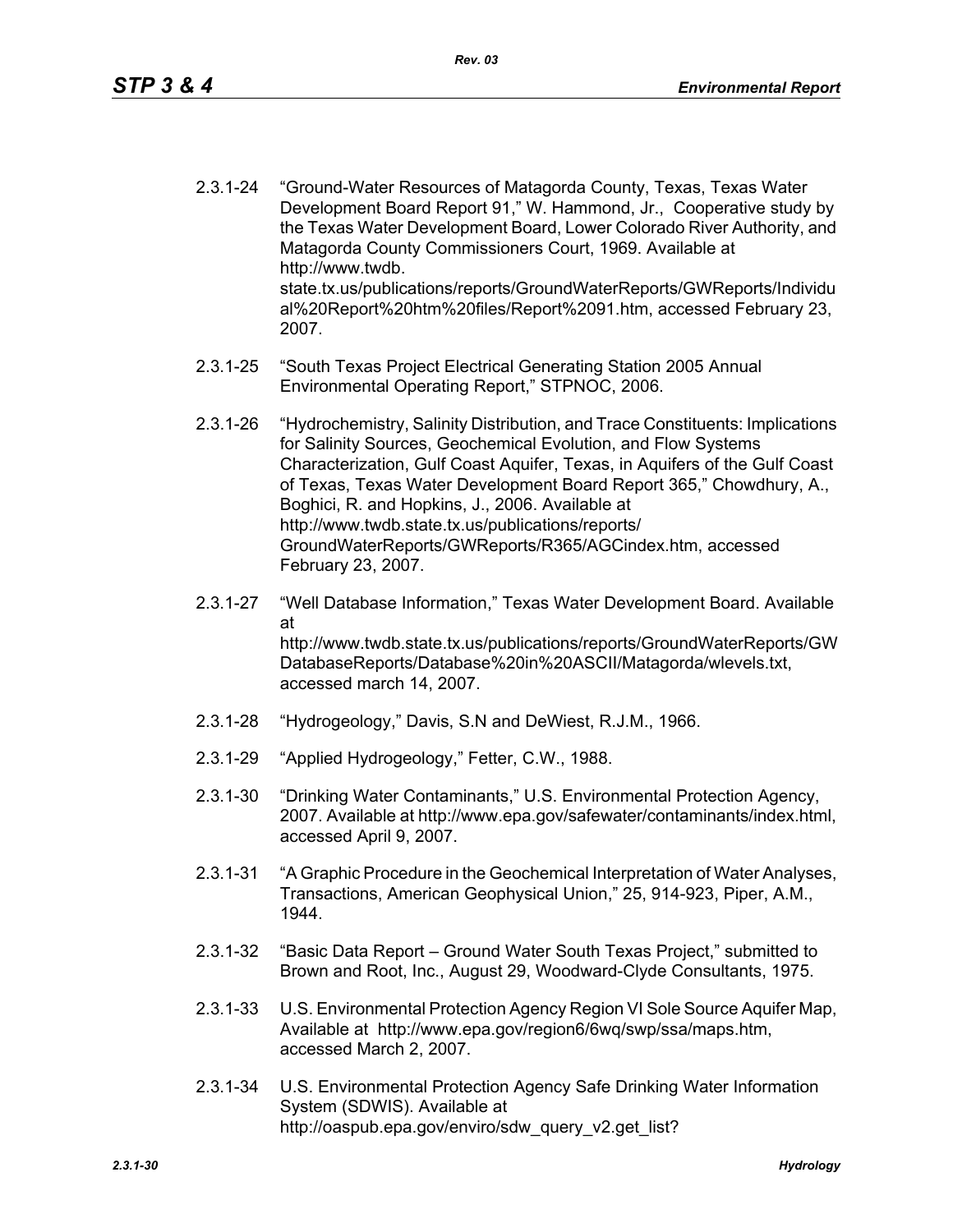wsys\_name=&fac\_search=fac\_beginning&fac\_county=MATAGORDA&po p\_serv=500&pop\_serv=3300&pop\_serv=10000&pop\_serv=100000&pop\_ serv=100001&sys\_status=active&pop\_serv=&wsys\_id=&fac\_state=TX&la st fac\_name=&page=1&query\_results=&total\_rows\_found=, accessed March 15, 2007.

- 2.3.1-35 Texas Water Development Board Water Information Integration and Dissemination (WIID) system. Available at http://wiid.twdb.state.tx.us/, accessed March 20, 2007.
- 2.3.1-36 Coastal Plain/Coastal Bend Groundwater Conservation Districts Database Available at http://www.gis.aecom/cbcpgcd/, accessed March 20, 2007.
- 2.3.1-37 "Historical Water Use Information," Texas Water Development Board. Available at http://www.twdb.state.tx.us/wushistorical/, accessed March 12, 2007.
- 2.3.1-38 "Water Use Projections," Texas Water Development Board. Available at http://www.twdb.state.tx.us/DATA/db07/defaultReadOnly.asp, accessed March 12, 2007.
- 2.3.1-39 "Blessing SE, Texas," 28096-G1-TF-024, DMA 6741 1 SE-SERIES V882, United States Geological Survey, 1995. Available at http://www.tnris.org/ datadownload/quad.jsp?Quad=Blessing%20SE&num=28096-G1.
- 2.3.1-40 ABWR Design Control Document, Tier 2, GE Nuclear Energy, Revision 4.
- 2.3.1-41 River Basin Map of Texas, 1996, Bureau of Economic Geology, The University of Texas at Austin, Texas, 78713.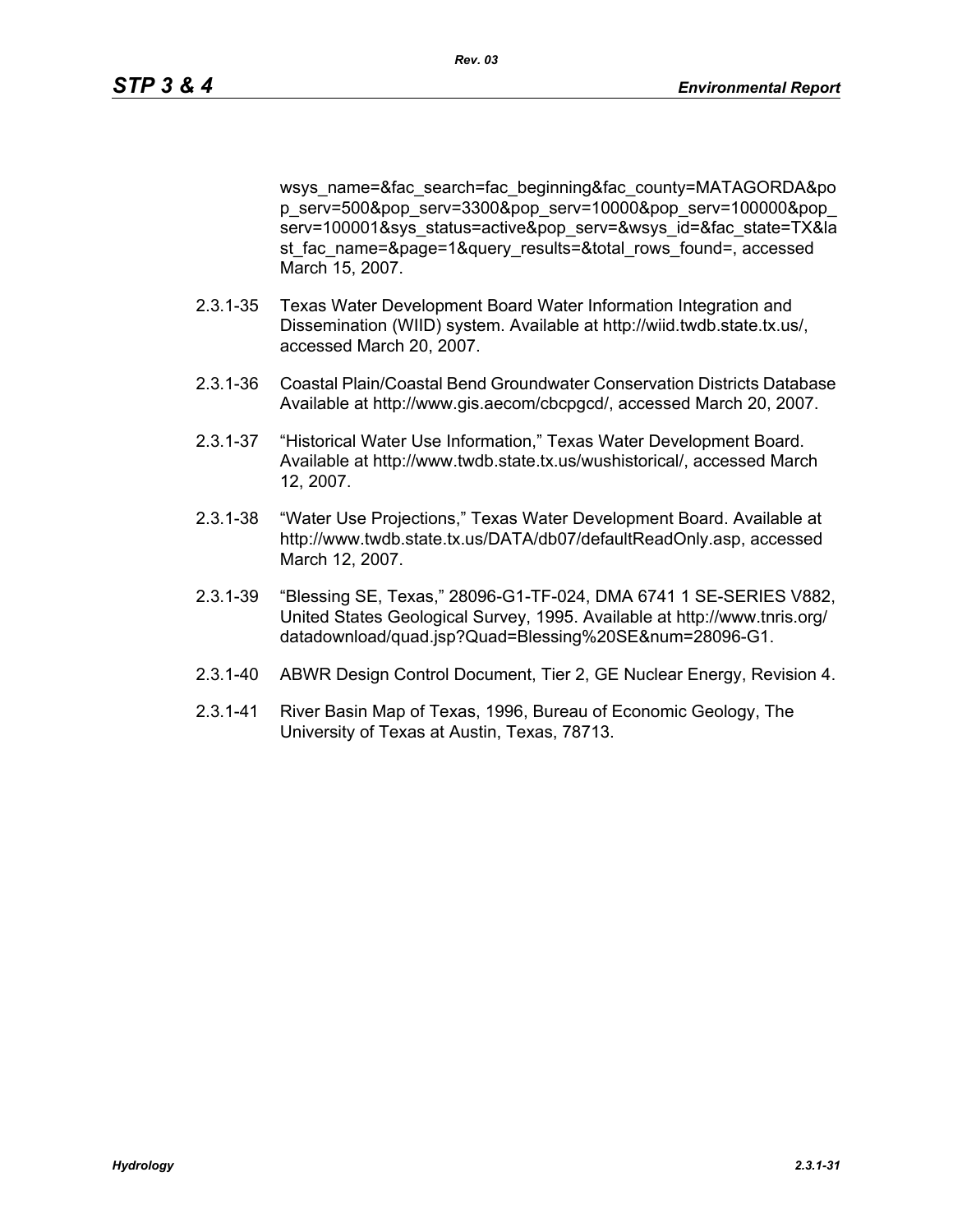| <b>Stream Name</b>      | County                 | Drainage Area<br>(sq. miles) |
|-------------------------|------------------------|------------------------------|
| <b>Beals Creek</b>      | <b>Mitchell County</b> | $9,802$ [1]                  |
| Concho River            | Concho County          | $6,574$ [2]                  |
| San Saba River          | San Baba County        | $3,046$ [3]                  |
| Llano River             | <b>Llano County</b>    | 4,197 [4]                    |
| <b>Pedernales River</b> | <b>Blanco County</b>   | 901                          |
| Pecan Bayou             | Mills County           | 2,073                        |
| <b>Barton Creek</b>     | <b>Travis County</b>   | 215                          |
| <b>Onion Creek</b>      | <b>Travis County</b>   | 321                          |

## **Table 2.3.1-1 Major Freshwater Streams in the Colorado River Basin**

Data in the Table are taken from Reference 2.3.1-6

Notes:

- [1] Of the drainage area, about 7,814 mi<sup>2</sup> is probably not contributing.
- [2] Of the drainage area, about 1,131 mi<sup>2</sup> is probably not contributing.
- [3] Of the drainage area, about 7 mi<sup>2</sup> is probably not contributing.
- $\left[4\right]$  Of the drainage area, about 5 mi<sup>2</sup> is probably not contributing.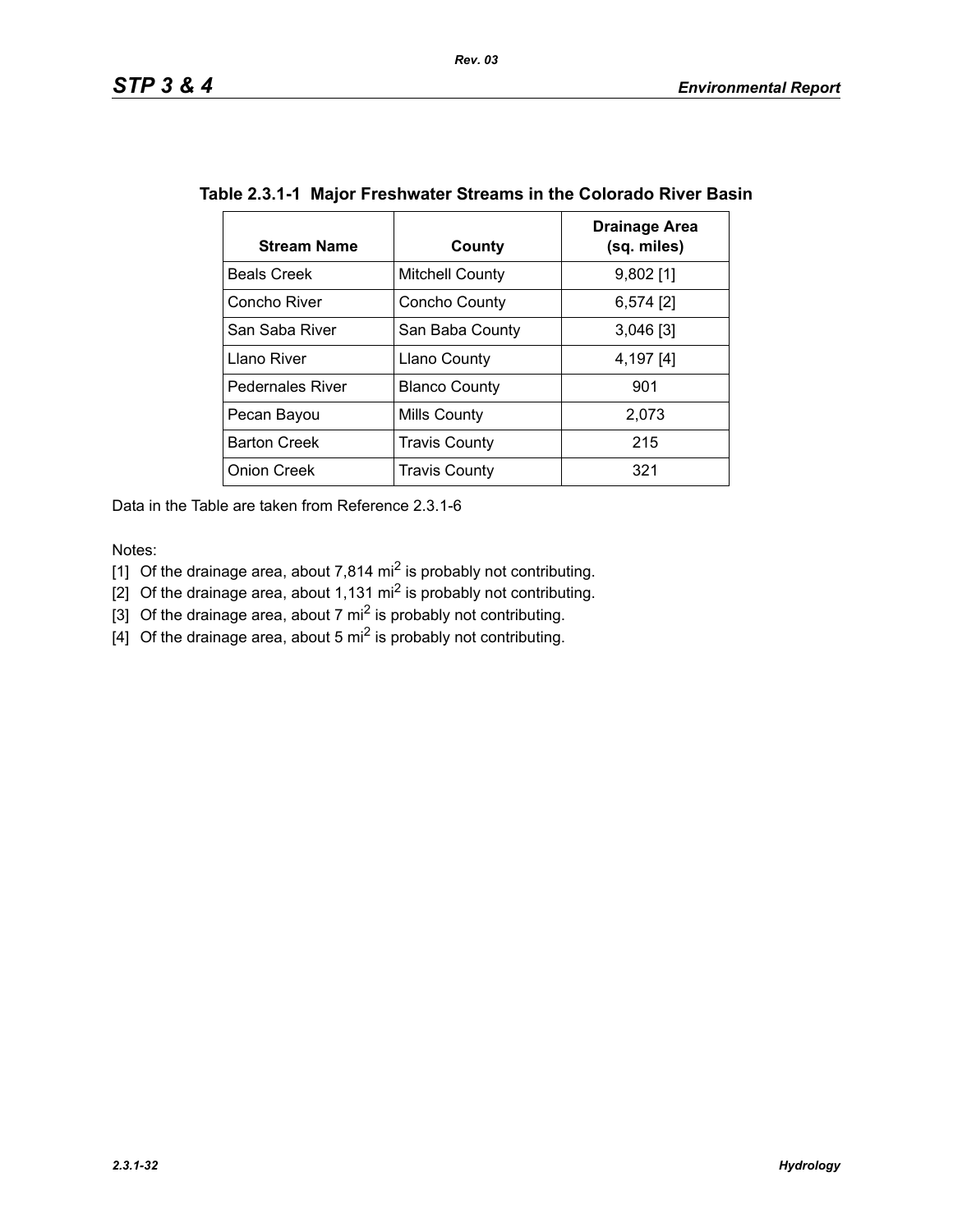|                |                                                   |               |                                         | Maximum<br>Height | Maximum<br>Storage | Drainage Area | Area<br>Surface | Year<br>Completed | Dam Type      | Dam<br>Purposes |               |               | Owner       |                                                      | Longitude Latitude |         |
|----------------|---------------------------------------------------|---------------|-----------------------------------------|-------------------|--------------------|---------------|-----------------|-------------------|---------------|-----------------|---------------|---------------|-------------|------------------------------------------------------|--------------------|---------|
|                | Dam Name                                          | <b>NID ID</b> | <b>River</b>                            | ft                | acre-ft            | sq mi         | acre            |                   |               |                 | <b>Hazard</b> | County        | <b>Type</b> | <b>Owner Name</b>                                    | degrees            | degrees |
|                | Mansfield<br>Dam<br>(Marshall<br>Ford Dam)        | TX01087       | Colorado<br>River                       | 278               | 3,223,000          | 38,130        | 18,929          | 1942              | <b>REPGER</b> | IH              | H             | Travis        | L.          | Lower<br>Colorado River<br>Authority                 | -97.9067           | 30.3917 |
| $\overline{2}$ | <b>Twin Buttes</b>                                | TX00022       | Middle<br>And South<br>Concho<br>Rivers | 134               | 1,087,530          | 2,472         | 32,660          | 1962              | <b>RE</b>     | <b>ICR</b>      | H             | Tom Green $F$ |             | DOI BR                                               | -100.5333          | 31.3767 |
| 3              | <b>Buchanan</b><br>Dam                            | TX00989       | Colorado<br>River                       | 146               | 982.000            | 50.1          | 23,060          | 1937              | <b>PGRE</b>   | <b>IH</b>       | H             | <b>Burnet</b> | L           | Lower<br>Colorado River<br>Authority                 | -98.4183           | 30.7517 |
| 4              | Robert Lee<br>Dam                                 | TX03517       | Colorado<br>River                       | 140               | 810,000            | 4,140         | 18,000          | 1969              | <b>RE</b>     | R               | H             | Coke          | L           | Colorado River<br>Municipal<br><b>Water District</b> | $-100.515$         | 31.895  |
| 5              | OC Fisher<br>Dam (San<br>Angelo Dam)              | TX00012       | Concho<br>River                         | 128               | 696,300            | 1,511         | 3,854           | 1952              | <b>RE</b>     | ${\sf R}$       | H             | Tom Green $F$ |             | Corps Of<br>Engineers<br><b>SWF</b>                  | $-100.4833$        | 31.4667 |
| 6              | Simon<br>Freese Dam<br>(Stacy Dam)                | TX06386       | Colorado<br>River                       | 148               | 540,340            | 18.4          | 19,149          | 1989              | <b>RECN</b>   | ${\sf R}$       | H             | Coleman       | L           | Colorado River<br>Municipal<br><b>Water District</b> | -99.6683           | 31.4967 |
| $\overline{7}$ | Lake<br>Brownwood<br>Dam                          | TX02789       | Pecan<br>Bayou                          | 120               | 448,200            | 2.4           | 7,300           | 1933              | <b>RE</b>     | ${\sf R}$       | H             | Brown         | L           | <b>Brown County</b><br>WID No 1                      | $-99.0017$         | 31.8383 |
| 8              | Lake J B<br>Thomas Dam<br>(Colorado<br>River Dam) | TX04138       | Colorado<br>River                       | 105               | 360,000            | 3,524         | 7,820           | 1952              | <b>RE</b>     | $\mathsf{R}$    | H             | Scurry        | L           | Colorado River<br>Municipal<br><b>Water District</b> | $-101.135$         | 32.5833 |
| 9              | <b>Alvin Wirtz</b><br>Dam                         | TX00986       | Colorado<br>River                       | 118               | 227,000            | 37.8          | 6,375           | 1951              | <b>RE</b>     | <b>HR</b>       | H             | <b>Burnet</b> | L           | Lower<br>Colorado River<br>Authority                 | -98.3383           | 30.555  |

2.3.1-33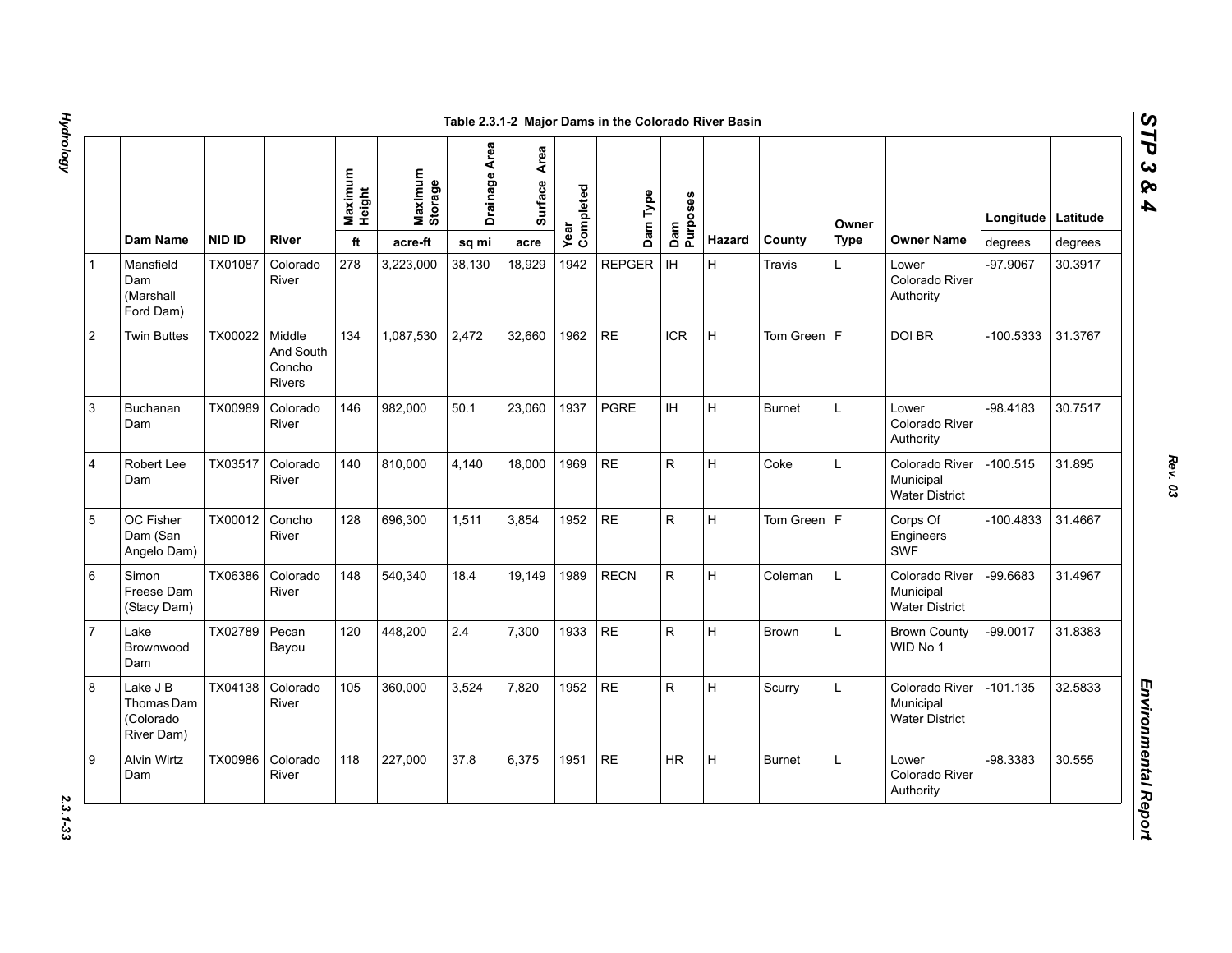| N  |  |
|----|--|
| دە |  |
|    |  |
|    |  |
| ۵  |  |
|    |  |
|    |  |

|    |                                               |         |                            | Maximum<br>Height | Maximum<br>Storage | Drainage Area | Area<br><b>Surface</b> | Year<br>Completed | Dam Type    | Dam<br>Purposes |        |               | Owner       |                                                      | Longitude   Latitude |         |
|----|-----------------------------------------------|---------|----------------------------|-------------------|--------------------|---------------|------------------------|-------------------|-------------|-----------------|--------|---------------|-------------|------------------------------------------------------|----------------------|---------|
|    | Dam Name                                      | NID ID  | <b>River</b>               | ft                | acre-ft            | sq mi         | acre                   |                   |             |                 | Hazard | County        | <b>Type</b> | <b>Owner Name</b>                                    | degrees              | degrees |
| 10 | <b>Brady Dam</b>                              | TX01659 | <b>Brady</b><br>Creek      | 104               | 212,400            | 513           | 2,020                  | 1963              | <b>RE</b>   | $\mathsf{R}$    | H      | McCulloch     | L.          | City Of Brady                                        | -99.3917             | 31.14   |
| 11 | Natural Dam<br>Salt Lake [1]                  | TX06028 | Sulphur<br>Springs<br>Draw | 47                | 207,265            | 556           | 3,710                  | 1989              | <b>RE</b>   | <b>CP</b>       | H      | Howard        | L           | Colorado River<br>Municipal<br><b>Water District</b> | $-101.625$           | 32.2183 |
| 12 | Coleman<br>Dam                                | TX02152 | Jim Ned<br>Creek           | 92                | 91,680             | 299           | 1,886                  | 1966              | <b>RE</b>   | R               | H      | Coleman       | L           | City Of<br>Coleman                                   | $-99.465$            | 32.03   |
| 13 | Champion<br>Creek Dam                         | TX01691 | Champion<br>Creek          | 120               | 90,200             | 164           | 1,560                  | 1959              | $\sf RE$    | $\mathsf R$     | L      | Mitchell      | U           | <b>TU Electric</b>                                   | $-100.86$            | 32.2817 |
| 14 | Cedar Creek<br>Dam                            | TX04380 | Cedar<br>Creek             | 106               | 88,628             | 6.3           | 2,400                  | 1977              | $\sf RE$    | $\mathsf C$     | H      | Fayette       | L.          | Lower<br>Colorado River<br>Authority                 | $-96.7367$           | 29.915  |
| 15 | Oak Creek<br>Dam                              | TX03516 | Oak Creek   95             |                   | 79,336             | 244           | 2.375                  | 1950              | <b>RE</b>   | $\mathsf{C}$    | H      | Coke          | L           | City Of<br>Sweetwater                                | $-100.2667$          | 32.04   |
| 16 | Tom Miller<br>Dam                             | TX01086 | Colorado<br>River          | 85                | 73,100             | 26,124        | 1,830                  | 1939              | <b>CNPG</b> | ${\sf HR}$      | H      | <b>Travis</b> | L           | City Of Austin                                       | -97.7867             | 30.295  |
| 17 | Colorado<br>City Dam<br>(Morgan<br>Creek Dam) | TX01693 | Morgan<br>Creek            | 85                | 70,700             | 322           | 1,610                  | 1949              | $\sf RE$    | $\mathsf R$     | Г      | Mitchell      | U           | TU Electric                                          | $-100.9167$          | 32.3183 |
| 18 | Roy Inks<br>Dam                               | TX00988 | Colorado<br>River          | 96                | 63,500             | 32,076        | 803                    | 1938              | PG          | HR              | H      | <b>Burnet</b> | L           | Lower<br>Colorado River<br>Authority                 | $-98.385$            | 30.73   |
| 19 | Mitchell<br>County Dam<br>$[1]$               | TX06420 | <b>Beals</b><br>Creek      | 70                | 50,241             | 15.3          | 1.603                  | 1991              | <b>REOT</b> | T.              | S      | Mitchell      | L           | Colorado River<br>Municipal<br><b>Water District</b> | $-101.105$           | 32.24   |
| 20 | <b>Hords Creek</b><br>Dam                     | TX00006 | Hords<br>Creek             | 91                | 49,290             | 48            | 510                    | 1948              | <b>RE</b>   | R.              | H      | Coleman       | F.          | Corps Of<br>Engineers<br>SWF                         | -99.5667             | 31.85   |

*Rev. 03*

**Hydrology** *Hydrology* 

*STP 3 & 4*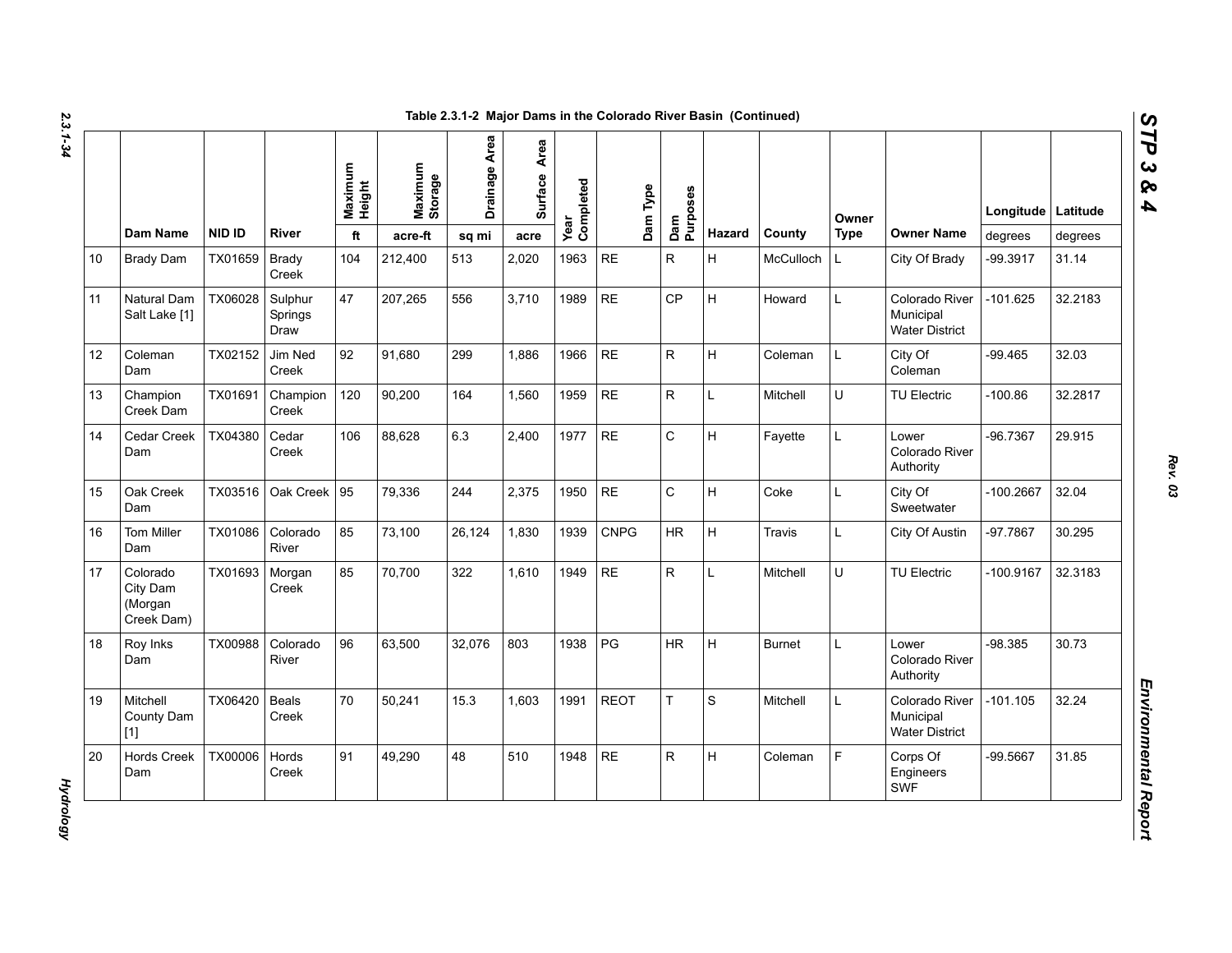|    |                                                                      |               |                                  | Maximum<br>Height | Maximum<br>Storage | Drainage Area | Area<br>Surface | Year<br>Completed | Dam Type  |    |             |                  | Owner       |                                                      | Longitude   | Latitude |
|----|----------------------------------------------------------------------|---------------|----------------------------------|-------------------|--------------------|---------------|-----------------|-------------------|-----------|----|-------------|------------------|-------------|------------------------------------------------------|-------------|----------|
|    | <b>Dam Name</b>                                                      | <b>NID ID</b> | <b>River</b>                     | ft                | acre-ft            | sq mi         | acre            |                   |           |    | Hazard      | County           | <b>Type</b> | <b>Owner Name</b>                                    | degrees     | degrees  |
| 21 | Decker<br>Creek Dam                                                  | TX01089       | Decker<br>Creek                  | 83                | 45,200             | 9.3           | 1,269           | 1967              | RE        | R  | H           | Travis           | L.          | City Of Austin                                       | -97.5967    | 30.285   |
| 22 | Nasworthy<br>Dam                                                     | TX03139       | South<br>Concho<br>River         | 47                | 42,500             | 3,833         |                 | 1930              | RE        | R  | H           | Tom Green   L    |             | City Of San<br>Angelo                                | $-100.4783$ | 31.3883  |
| 23 | Ballinger<br>Municipal<br>Lake Dam<br>(Lake<br>Moonen<br>Dam)        | TX05952       | Valley<br>Creek                  | 76                | 34,353             |               | 560             | 1985              | <b>RE</b> | R  | H           | Runnels          | L           | City of<br><b>Ballinger</b>                          | $-100.0433$ | 31.73    |
| 24 | Elm Creek<br>Dam                                                     | TX05776       | Elm Creek                        | 57                | 33,500             | 65.5          | 643             | 1983              | <b>RE</b> | R. | H           | Runnels          | L           | <b>City of Winters</b>                               | -99.8683    | 31.9383  |
| 25 | Sulphur<br>Springs Draw<br>Dam [1]                                   | TX06482       | Sulphur<br>Springs<br>Draw       | 33                | 20,692             | 258           | 970             | 1993              | $\sf RE$  | T  | S           | Martin           | L           | Colorado River<br>Municipal<br><b>Water District</b> | -101.7486   | 32.3217  |
| 26 | Bastrop Dam                                                          | TX02718       | Spicer<br>Creek                  | 80                | 16,962             | 8.7           | 244             | 1964              | $\sf RE$  | R  | H           | Bastrop          | Г           | Lower<br>Colorado River<br>Authority                 | $-97.2917$  | 30.155   |
| 27 | Upper Pecan<br>Bayou WS<br>SCS Site 17<br>Dam<br>(Lake Clyde<br>Dam) | TX02940       | North<br>Prong<br>Pecan<br>Bayou | 63                | 16,550             | 38            | 449             | 1970              | <b>RE</b> | C  | $\mathbf S$ | Callahan         | L           | Callahan<br>Divide SWCD                              | $-99.47$    | 32.3133  |
| 28 | <b>Brady Creek</b><br>WS SCS Site<br>17 Dam                          | TX01677       | South<br><b>Brady</b><br>Creek   | 50                | 13,511             | 28.8          | 76              | 1962              | <b>RE</b> | C  | Г           | <b>McCulloch</b> | L           | <b>McCulloch</b><br>SWCD                             | -99.5967    | 31.1467  |
| 29 | <b>Brady Creek</b><br>WS SCS Site<br>28 Dam                          | TX01626       | Fitzgerald<br>Creek              | 42                | 13,042             | 21.88         | 67              | 1957              | <b>RE</b> | C  | Г           | Concho           | L           | Concho SWCD                                          | $-99.88$    | 31.1486  |

2.3.1-35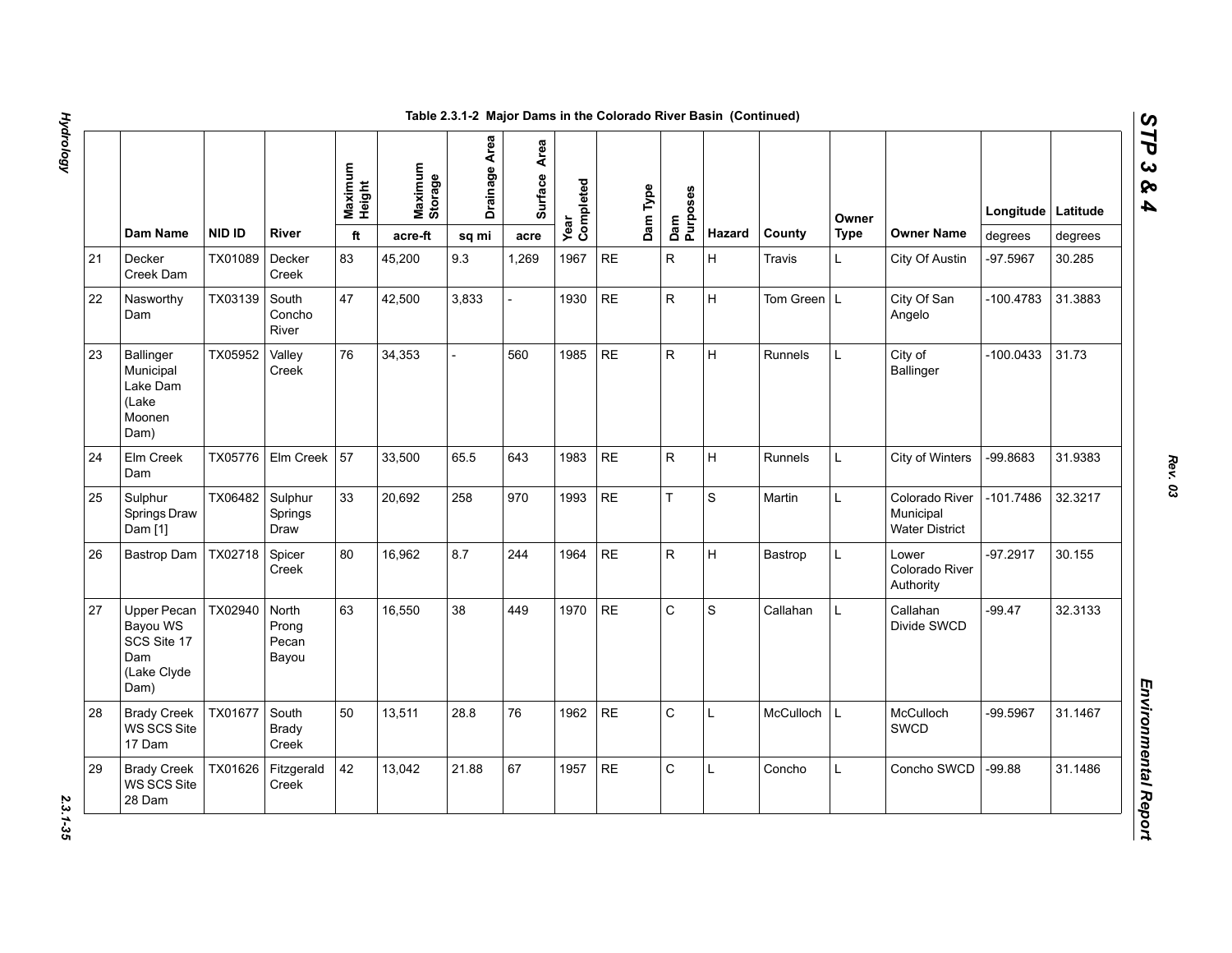| ري<br>پ |  |
|---------|--|
| .<br>86 |  |
|         |  |

|                                             |               |                      |                   |                    | Table 2.3.1-2 Major Dams in the Colorado River Basin (Continued) |              |                   |    |          |                 |        |         |             |                   |           |          |
|---------------------------------------------|---------------|----------------------|-------------------|--------------------|------------------------------------------------------------------|--------------|-------------------|----|----------|-----------------|--------|---------|-------------|-------------------|-----------|----------|
|                                             |               |                      | Maximum<br>Height | Maximum<br>Storage | <b>Drainage Area</b>                                             | Surface Area | Year<br>Completed |    | Dam Type | Dam<br>Purposes |        |         | Owner       |                   | Longitude | Latitude |
| Dam Name                                    | NID ID        | River                | $\mathsf{ft}$     | acre-ft            | sq mi                                                            | acre         |                   |    |          |                 | Hazard | County  | <b>Type</b> | <b>Owner Name</b> | degrees   | degrees  |
| <b>Brady Creek</b><br>WS SCS Site<br>31 Dam | TX01625 Brady | Creek                | 50                | 11,155             | 22.5                                                             |              | 1958 RE           |    |          | $\mathsf C$     | L      | Concho  | L           | Concho SWCD       | $-99.975$ | 31.1683  |
| Old Lake<br>Winters City<br>Dam             |               | TX03245 Elm Creek 41 |                   | 10,032             | $\overline{a}$                                                   |              | 1945              | RE |          | $\mathsf C$     | H      | Runnels | L           | City of Winters   | -99.8733  | 31.9517  |
|                                             |               |                      |                   |                    |                                                                  |              |                   |    |          |                 |        |         |             |                   |           |          |
|                                             |               |                      |                   |                    |                                                                  |              |                   |    |          |                 |        |         |             |                   |           |          |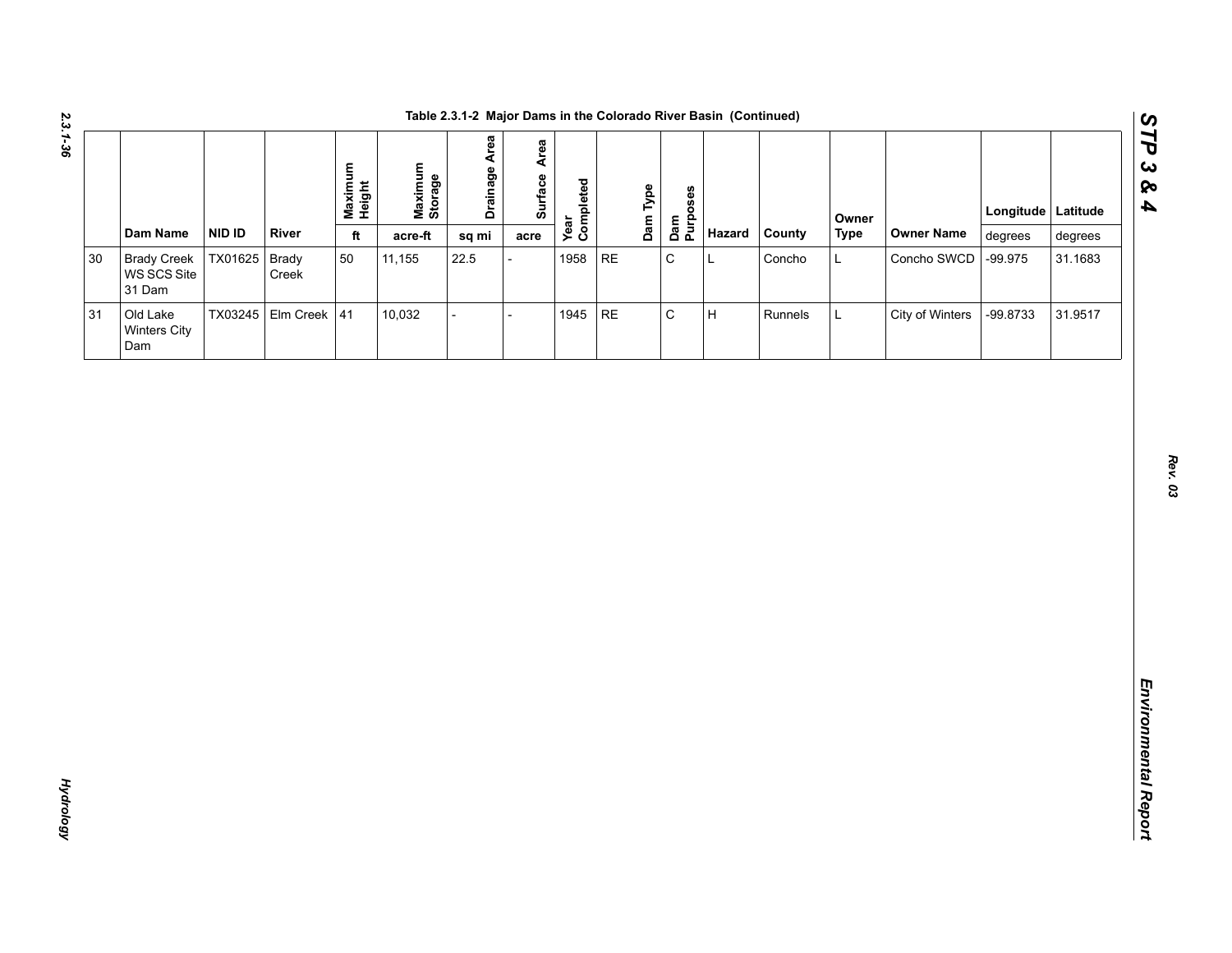| Dam Type (in the        |                                                      |                         |                                                                                             | <b>Downstream Hazard Potential</b>                                                                                             |                                                                            |
|-------------------------|------------------------------------------------------|-------------------------|---------------------------------------------------------------------------------------------|--------------------------------------------------------------------------------------------------------------------------------|----------------------------------------------------------------------------|
| order of<br>importance) | Dam Purpose                                          | <b>Owner Type</b>       |                                                                                             | Potential hazard to the downstream area resulting from failure or misoperation of the dam or facilities:                       |                                                                            |
| RE - Earth              | I - Irrigation                                       | F - Federal             | $L - Low$                                                                                   | S - Significant                                                                                                                | H - High                                                                   |
| ER - Rockfill           | H - Hydroelectric                                    | S - State               | Dams assigned the low<br>hazard potential                                                   | Dams assigned the significant hazard<br>potential classification are those dams                                                | Dams assigned the high<br>hazard potential                                 |
| PG - Gravity            | C - Flood Control<br>and Storm Water<br>Management   | L - Local<br>Government | classification are those<br>where failure or misoperation<br>results in no probable loss of | where failure or misoperation results in no<br>probable loss of human life but can cause<br>economic loss, environment damage, | classification are those<br>where failure or<br>misoperation will probably |
| <b>CB</b> - Buttress    | N - Navigation                                       | U - Public Utility      | human life and low economic<br>and/or environmental losses.                                 | disruption of lifeline facilities, or impact<br>other concerns. Significant hazard                                             | cause loss of human life.                                                  |
| VA - Arch               | S - Water Supply                                     | P - Private             | Losses are principally limited                                                              | potential classification dams are often                                                                                        |                                                                            |
| MV - Multi-Arch         | R - Recreation                                       |                         | to the owner's property                                                                     | located in predominantly rural or<br>agricultural areas but could be located in                                                |                                                                            |
| CN - Concrete           | P - Fire Protection,<br>Stock, Or Small<br>Farm Pond |                         |                                                                                             | areas with population and significant<br>infrastructure                                                                        |                                                                            |
| MS - Masonry            | F - Fish and<br><b>Wildlife Pond</b>                 |                         |                                                                                             |                                                                                                                                | Economic,                                                                  |
| ST - Stone              | D - Debris Control                                   |                         | <b>Hazard Potential</b><br><b>Classification</b>                                            | <b>Loss of Human Life</b>                                                                                                      | <b>Environmental, Lifeline</b><br><b>Losses</b>                            |
| TC - Timber Crib        | T - Tailings                                         |                         | Low                                                                                         | None expected                                                                                                                  | Low and generally limited to                                               |
| OT - Other              | O - Other                                            |                         |                                                                                             |                                                                                                                                | owner                                                                      |
|                         |                                                      |                         | Significant                                                                                 | None expected                                                                                                                  | Yes                                                                        |
|                         |                                                      |                         |                                                                                             |                                                                                                                                | Yes (but not necessary)                                                    |

2.3.1-37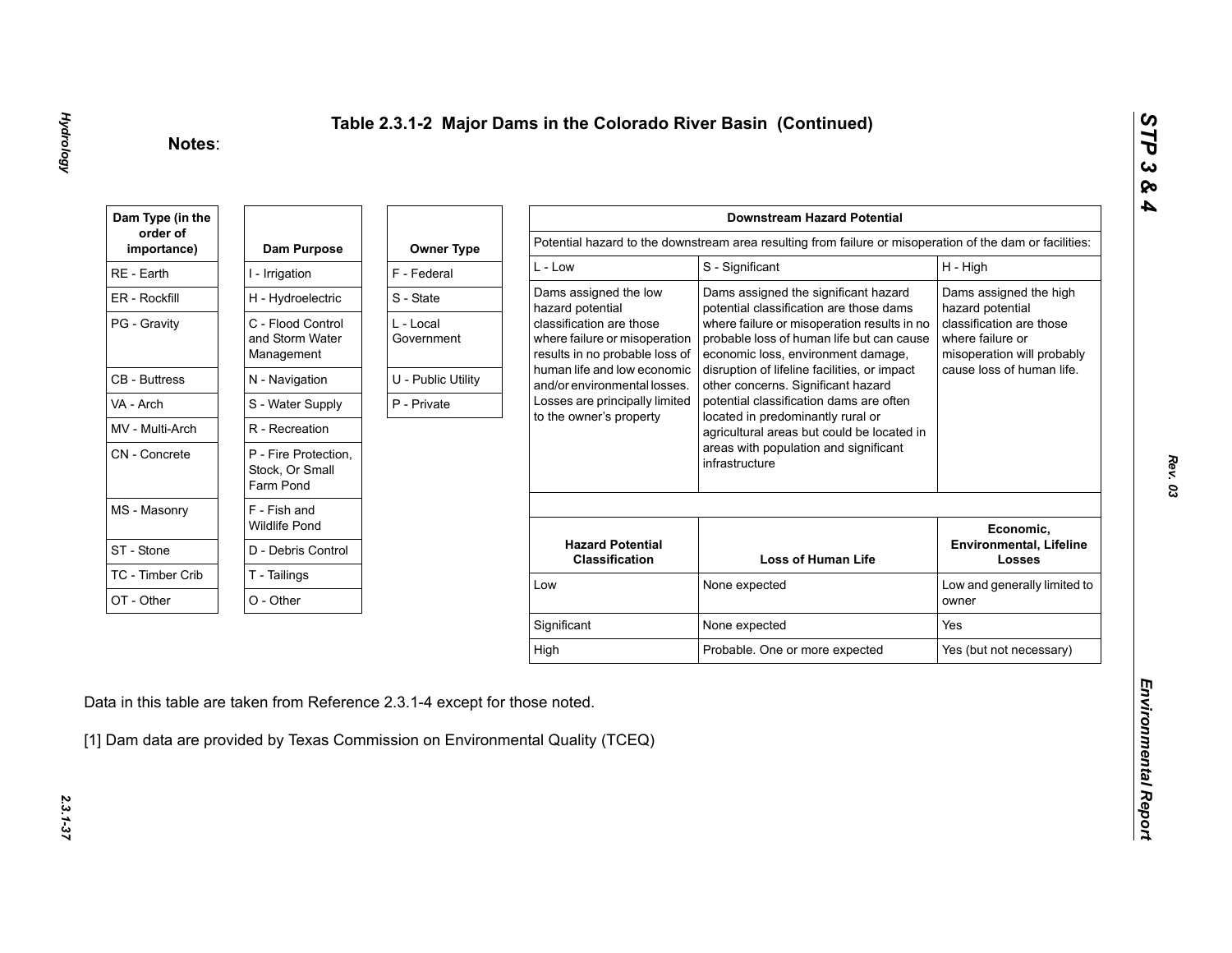|              |                      | Location                                           |               |          |                                                                                     | <b>Drainage Area</b>                                                                                                                           | Period of                  |                        |                | <b>Historical Annual Flow Rate</b><br>(cfs) |             |
|--------------|----------------------|----------------------------------------------------|---------------|----------|-------------------------------------------------------------------------------------|------------------------------------------------------------------------------------------------------------------------------------------------|----------------------------|------------------------|----------------|---------------------------------------------|-------------|
| Gauge<br>No. | Gauge<br><b>Name</b> | (river<br>mile)                                    | Longitud<br>е | Latitude | County                                                                              | (square mile)<br>[1]                                                                                                                           | Record<br><b>From Year</b> | Years of<br>Record [2] | <b>Maximum</b> | <b>Minimum</b>                              | <b>Mean</b> |
| 08158000     | Austin               | 290.3                                              | 97.694        | 30.244   | <b>Travis</b>                                                                       | 39,009                                                                                                                                         | 1898                       | 106                    | 7,535          | 590                                         | 2,168       |
| 08159200     | Bastrop              | 236.6                                              | 97.319        | 30.104   | Bastrop                                                                             | 39,979                                                                                                                                         | 1960                       | 44                     | 9,073          | 828                                         | 2,227       |
| 08159500     | Smithville           | 212.1                                              | 97.161        | 30.013   | Bastrop                                                                             | 40,371                                                                                                                                         | 1930                       | 74                     | 6,780          | 794                                         | 2,654       |
| 08160400     | LaGrange             | 177                                                | 96.904        | 29.912   | Fayette                                                                             | 40,874                                                                                                                                         | 1988                       | 16                     | 9,913          | 930                                         | 2,662       |
| 08161000     | Columbus             | 135.1                                              | 96.537        | 29.706   | Colorado                                                                            | 41,640                                                                                                                                         | 1916                       | 88                     | 10,810         | 653                                         | 3,100       |
| 08162000     | Wharton              | 66.6                                               | 96.104        | 29.309   | Wharton                                                                             | 42,003                                                                                                                                         | 1939                       | 65                     | 11,120         | 615                                         | 2,740       |
| 08162500     | <b>Bay City</b>      | 32.5                                               | 96.012        | 28.974   | Matagorda                                                                           | 42,240                                                                                                                                         | 1948                       | 56                     | 14,270         | 375                                         | 2,628       |
| NOTES:       |                      | Data in this table is taken from Reference 2.3.1-6 |               |          | [1] All drainage areas include 11,403 square miles of probably noncontributing area | [2] All gauges listed in the table are currently active, and "years of record" is counted from the beginning year up to the water year of 2004 |                            |                        |                |                                             |             |
|              |                      |                                                    |               |          |                                                                                     |                                                                                                                                                |                            |                        |                |                                             |             |
|              |                      |                                                    |               |          |                                                                                     |                                                                                                                                                |                            |                        |                |                                             |             |
|              |                      |                                                    |               |          |                                                                                     |                                                                                                                                                |                            |                        |                |                                             |             |
|              |                      |                                                    |               |          |                                                                                     |                                                                                                                                                |                            |                        |                |                                             |             |
|              |                      |                                                    |               |          |                                                                                     |                                                                                                                                                |                            |                        |                |                                             |             |
|              |                      |                                                    |               |          |                                                                                     |                                                                                                                                                |                            |                        |                |                                             |             |
|              |                      |                                                    |               |          |                                                                                     |                                                                                                                                                |                            |                        |                |                                             |             |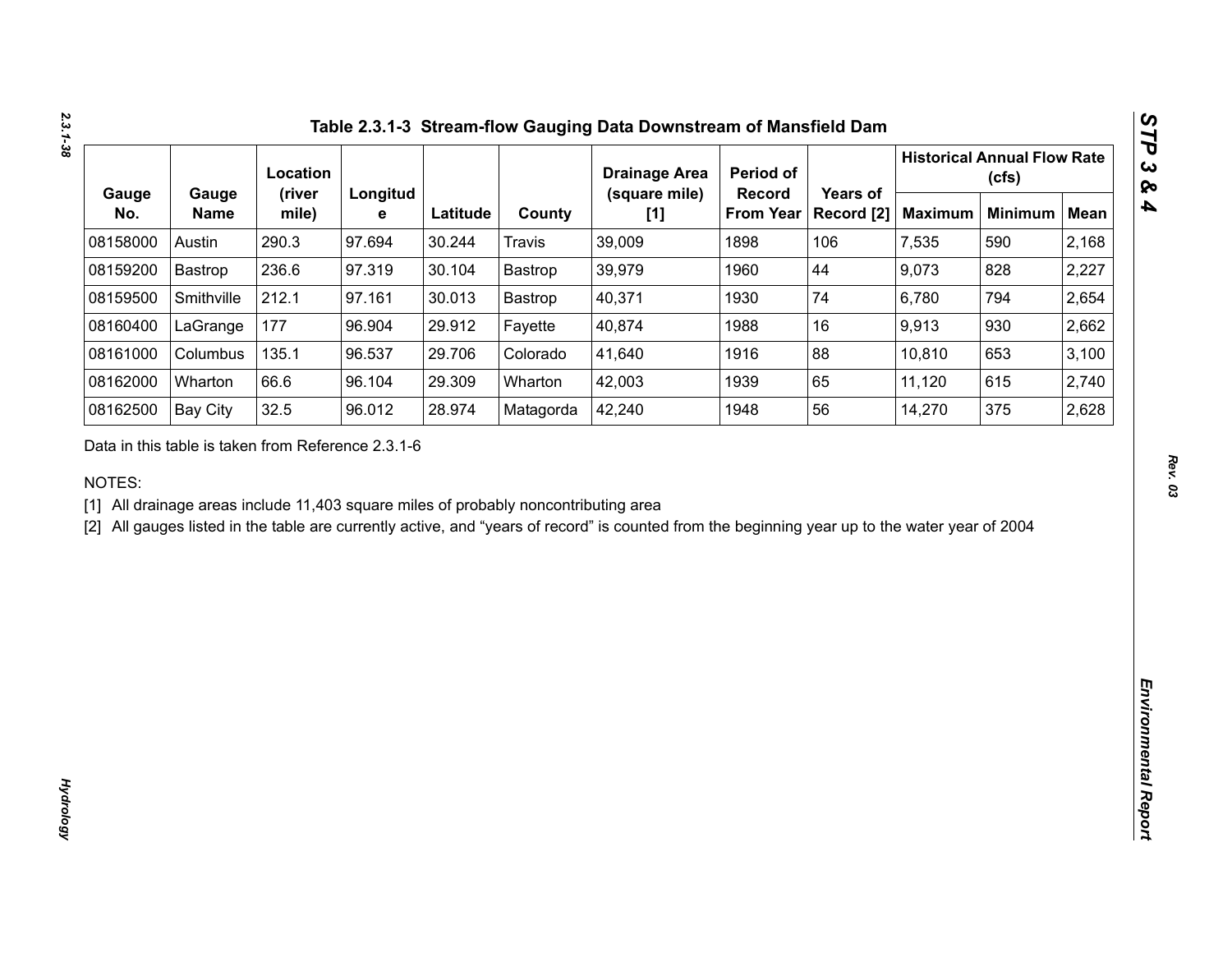| Day of                  |       |       |       |       |            | Daily mean values (cfs) |       |     |       |       |            |            |
|-------------------------|-------|-------|-------|-------|------------|-------------------------|-------|-----|-------|-------|------------|------------|
| month                   | Jan   | Feb   | Mar   | Apr   | <b>May</b> | Jun                     | Jul   | Aug | Sep   | Oct   | <b>Nov</b> | <b>Dec</b> |
| 1                       | 2,780 | 1,830 | 3,340 | 2,240 | 3,850      | 3,940                   | 2,560 | 976 | 1,660 | 1,110 | 3,120      | 2,360      |
| $\overline{2}$          | 2,830 | 1,980 | 3,240 | 2,090 | 3,700      | 4,060                   | 2,500 | 950 | 1,840 | 1,050 | 3,470      | 2,300      |
| 3                       | 2,660 | 2,120 | 3,060 | 2,180 | 2,940      | 4,390                   | 2,340 | 962 | 1,800 | 1,030 | 2,900      | 2,500      |
| $\overline{\mathbf{4}}$ | 2,460 | 2,290 | 2,940 | 2,390 | 3,110      | 4,920                   | 2,220 | 972 | 1,340 | 967   | 2,550      | 2,340      |
| $\sqrt{5}$              | 2,250 | 2,730 | 3,010 | 2,640 | 3,450      | 4,820                   | 2,120 | 981 | 1,160 | 1,020 | 2,500      | 2,370      |
| $\,6\,$                 | 2,160 | 3,280 | 3,050 | 2,680 | 3,500      | 4,270                   | 2,200 | 947 | 1,210 | 1,070 | 2,790      | 2,370      |
| $\overline{7}$          | 2,300 | 3,540 | 3,110 | 2,620 | 3,530      | 4,380                   | 2,160 | 900 | 1,380 | 1,180 | 2,890      | 2,220      |
| $\bf 8$                 | 2,440 | 3,390 | 3,170 | 2,660 | 3,110      | 4,550                   | 2,160 | 877 | 1,350 | 1,530 | 2,680      | 2,190      |
| $\boldsymbol{9}$        | 2,540 | 3,420 | 3,120 | 2,640 | 3,050      | 4,600                   | 2,170 | 834 | 1,240 | 1,610 | 2,280      | 2,020      |
| 10 <sup>1</sup>         | 2,600 | 3,190 | 2,880 | 2,640 | 2,700      | 4,190                   | 2,190 | 856 | 1,230 | 1,780 | 2,130      | 1,890      |
| 11                      | 2,680 | 2,890 | 2,690 | 2,770 | 2,880      | 3,720                   | 2,330 | 847 | 1,630 | 1,880 | 2,220      | 2,040      |
| 12                      | 2,760 | 3,300 | 2,710 | 2,740 | 3,150      | 3,970                   | 2,660 | 834 | 2,070 | 2,160 | 2,180      | 2,300      |
| 13                      | 2,890 | 3,530 | 2,740 | 2,700 | 3,520      | 4,990                   | 2,620 | 816 | 2,390 | 2,260 | 2,370      | 2,550      |
| 14                      | 2,850 | 3,260 | 2,750 | 2,580 | 3,770      | 5,610                   | 2,150 | 750 | 2,680 | 2,580 | 2,880      | 2,450      |
| 15                      | 2,540 | 3,150 | 2,870 | 2,380 | 3,750      | 5,710                   | 2,040 | 750 | 3,110 | 2,920 | 2,990      | 2,210      |
| 16                      | 2,250 | 3,210 | 3,110 | 2,590 | 4,030      | 5,370                   | 2,240 | 790 | 2,570 | 2,860 | 2,750      | 2,220      |
| 17                      | 2,100 | 3,300 | 3,170 | 2,690 | 4,290      | 4,560                   | 2,140 | 768 | 1,890 | 2,910 | 2,530      | 2,450      |
| 18                      | 2,200 | 3,350 | 3,120 | 3,110 | 4,160      | 4,450                   | 1,900 | 741 | 1,530 | 3,430 | 2,300      | 2,610      |
| 19                      | 2,380 | 3,020 | 3,120 | 3,290 | 4,440      | 4,530                   | 1,730 | 760 | 1,790 | 4,610 | 2,350      | 2,730      |
| 20                      | 2,770 | 2,700 | 2,910 | 3,080 | 4,440      | 4,440                   | 1,680 | 693 | 2,130 | 4,680 | 2,680      | 2,260      |
| 21                      | 3,280 | 2,580 | 2,670 | 3,210 | 3,980      | 4,380                   | 1,590 | 689 | 2,110 | 4,150 | 2,610      | 2,060      |
| 22                      | 3,340 | 3,340 | 2,710 | 3,140 | 3,610      | 4,070                   | 1,460 | 692 | 2,140 | 3,720 | 2,620      | 2,200      |

2.3.1-39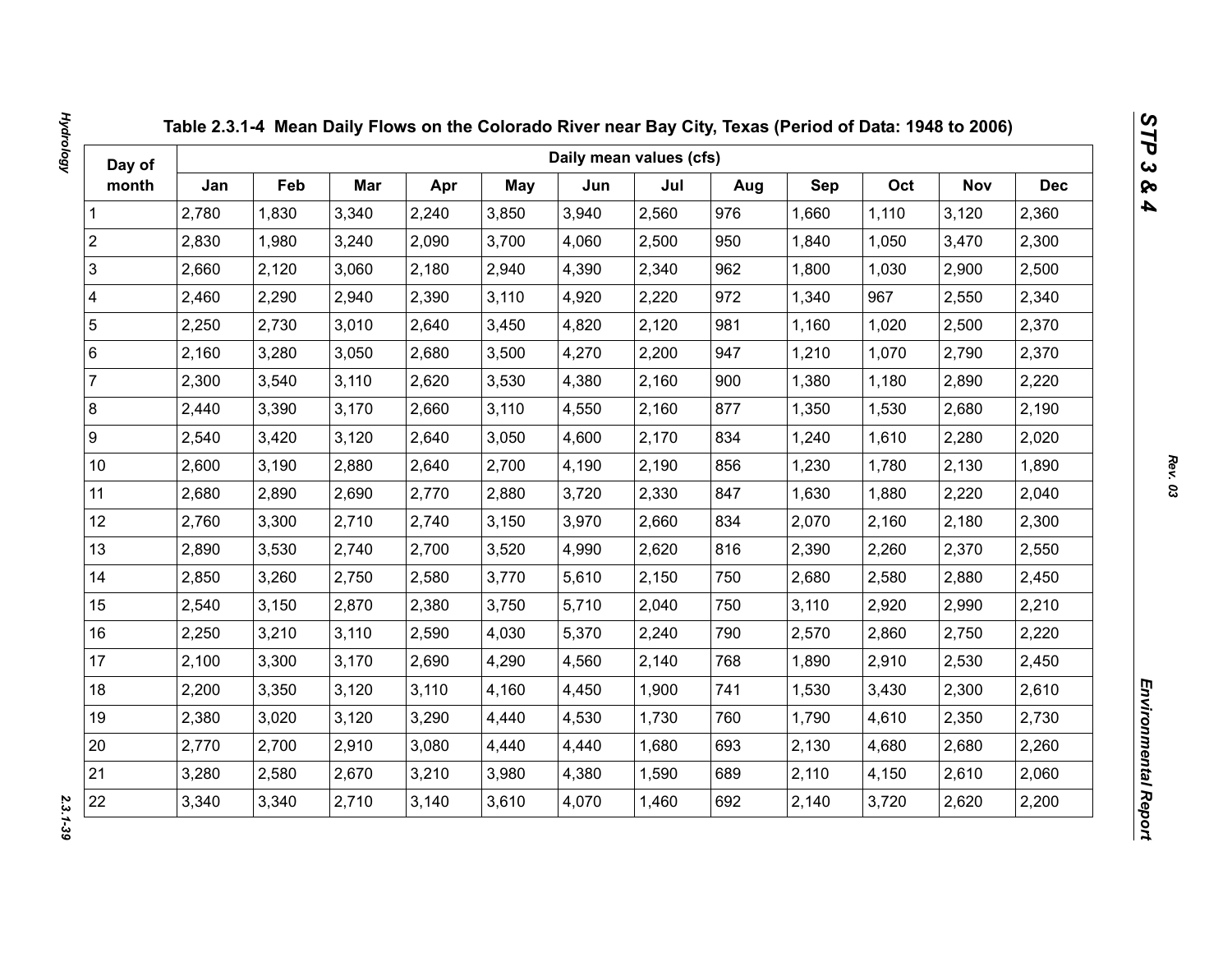| Day of |       |       |       |       |       | Daily mean values (cfs) |       |       |       |       |            |            |
|--------|-------|-------|-------|-------|-------|-------------------------|-------|-------|-------|-------|------------|------------|
| month  | Jan   | Feb   | Mar   | Apr   | May   | Jun                     | Jul   | Aug   | Sep   | Oct   | <b>Nov</b> | <b>Dec</b> |
| 23     | 3,240 | 3,990 | 2,550 | 3,100 | 4,040 | 3,430                   | 1,360 | 707   | 2,240 | 3,440 | 2,890      | 2,380      |
| 24     | 2,980 | 4,280 | 2,790 | 2,790 | 4,000 | 3,310                   | 1,330 | 726   | 1,930 | 3,760 | 3,110      | 2,760      |
| 25     | 2,850 | 4,540 | 2,920 | 2,410 | 4,020 | 3,590                   | 1,280 | 732   | 1,550 | 3,420 | 3,320      | 3,240      |
| 26     | 2,470 | 4,500 | 2,920 | 2,400 | 3,680 | 4,600                   | 1,390 | 755   | 1,370 | 3,040 | 3,640      | 3,270      |
| 27     | 2,370 | 4,260 | 2,450 | 3,010 | 3,490 | 4,430                   | 1,370 | 745   | 1,560 | 2,890 | 3,910      | 3,050      |
| 28     | 2,330 | 3,740 | 2,230 | 3,130 | 3,680 | 3,490                   | 1,260 | 734   | 1,550 | 2,270 | 3,690      | 2,790      |
| 29     | 2,220 | 3,540 | 2,290 | 2,940 | 3,930 | 2,910                   | 1,130 | 793   | 1,170 | 2,190 | 2,620      | 2,720      |
| 30     | 2,060 |       | 2,460 | 3,080 | 3,870 | 2,610                   | 1,050 | 924   | 1,010 | 2,120 | 2,500      | 2,570      |
| 31     | 1,910 |       | 2,420 |       | 3,760 |                         | 1,010 | 1,370 |       | 2,550 |            | 2,640      |
|        |       |       |       |       |       |                         |       |       |       |       |            |            |
|        |       |       |       |       |       |                         |       |       |       |       |            |            |
|        |       |       |       |       |       |                         |       |       |       |       |            |            |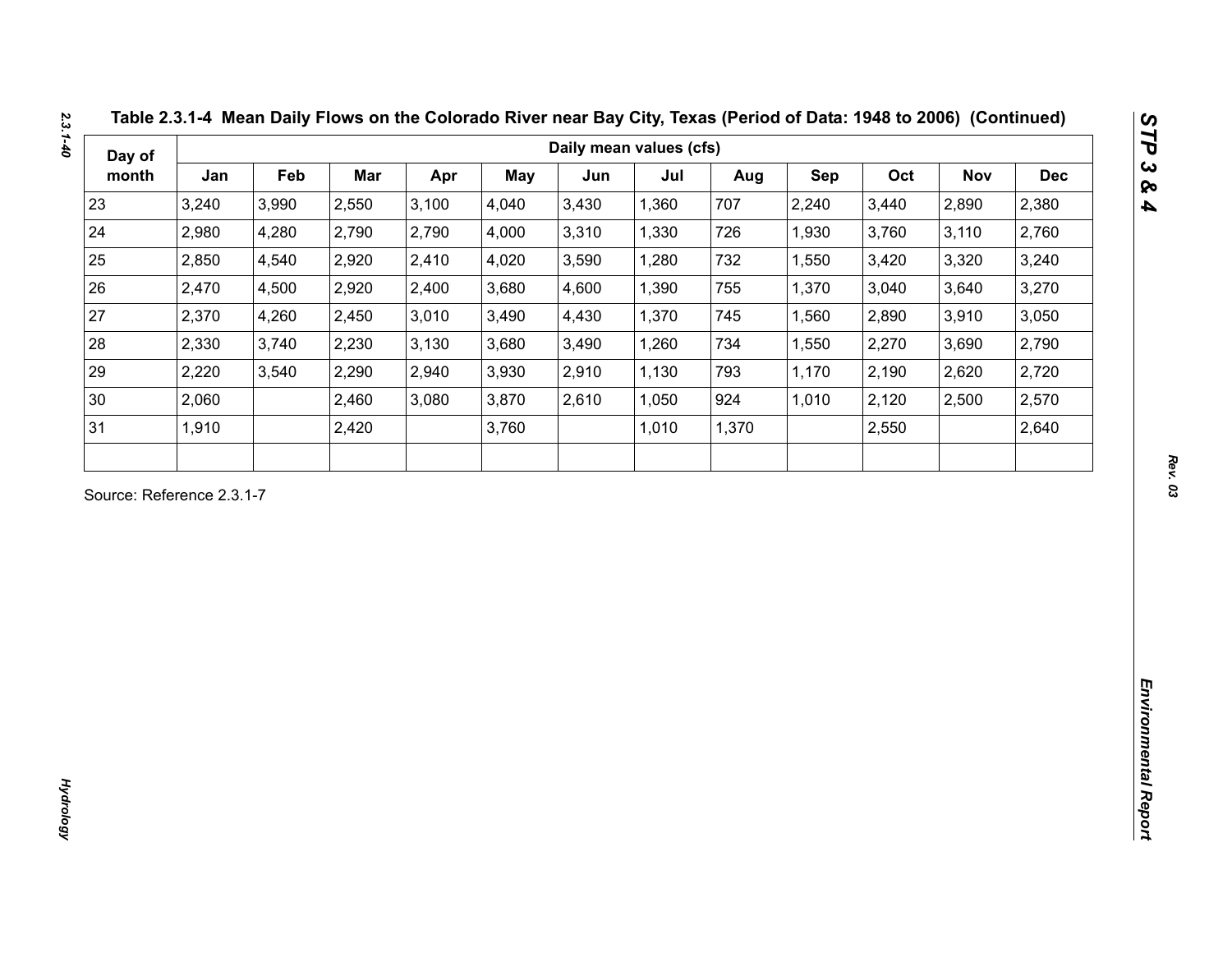|      |        |        |       |        |        |        | Monthly mean flows (cfs) |        |            |        |            |            |
|------|--------|--------|-------|--------|--------|--------|--------------------------|--------|------------|--------|------------|------------|
| Year | Jan    | Feb    | Mar   | Apr    | May    | Jun    | Jul                      | Aug    | <b>Sep</b> | Oct    | <b>Nov</b> | <b>Dec</b> |
| 1948 |        |        |       |        | 1,009  | 325.9  | 599.4                    | 637.1  | 928.4      | 875.3  | 894.5      | 794.5      |
| 1949 | 942.8  | 2,850  | 2,093 | 6,018  | 1,457  | 889.4  | 935.8                    | 525.5  | 1,115      | 4,507  | 1,635      | 2,530.     |
| 1950 | 1,908  | 3,713  | 1,167 | 2,626  | 1,476  | 3,532  | 815.5                    | 341.3  | 1,357      | 691.7  | 680.1      | 788.2      |
| 1951 | 841.0  | 1,045  | 528.8 | 294.5  | 446.3  | 1,489  | 71.4                     | 298.9  | 1,289      | 634.7  | 439.5      | 405.8      |
| 1952 | 344.0  | 449.6  | 344.7 | 979.2  | 1,830. | 453.7  | 503.1                    | 235.5  | 763.3      | 389.8  | 622.1      | 1,940.     |
| 1953 | 1,374  | 1,612  | 714.1 | 458.0  | 4,924  | 177.9  | 619.1                    | 897.6  | 1,508      | 1,315  | 883.9      | 1,625      |
| 1954 | 784.4  | 402.8  | 260.3 | 383.7  | 676.1  | 221.9  | 193.2                    | 545.4  | 474.1      | 453.2  | 378.5      | 362.0      |
| 1955 | 485.3  | 1,646  | 295.9 | 436.0  | 1,418  | 2,640. | 1,511                    | 1,541. | 1,073      | 2,508  | 1,793      | 898.4      |
| 1956 | 496.9  | 993.9  | 388.0 | 472.4  | 886.3  | 814.6  | 164.2                    | 367.2  | 313.6      | 285.9  | 225.5      | 296.8      |
| 1957 | 249.2  | 347.6  | 2,037 | 5,027  | 27,750 | 24,560 | 4,058                    | 1,757  | 4,975      | 12,820 | 8,559      | 6,173      |
| 1958 | 6,146  | 9,910. | 7,537 | 5,050. | 5,611  | 3,544  | 3,412                    | 2,080. | 3,804      | 2,330. | 2,609      | 1,035      |
| 1959 | 1,231  | 3,675  | 1,348 | 7,564  | 2,926  | 1,500. | 844.0                    | 2,506  | 2,575      | 10,410 | 6,010.     | 4,408      |
| 1960 | 4,205  | 4,954  | 3,693 | 3,829  | 5,898  | 8,909  | 2,566                    | 1,949  | 1,113      | 4,944  | 7,059      | 3,708      |
| 1961 | 4,849  | 8,289  | 4,682 | 3,672  | 1,877  | 8,613  | 7,675                    | 2,876  | 11,160     | 1,736  | 4,713      | 3,580.     |
| 1962 | 2,672  | 1,058  | 699.6 | 562.4  | 341.2  | 1,183  | 582.5                    | 274.5  | 888.3      | 813.0  | 680.9      | 1,358      |
| 1963 | 979.0  | 1,637  | 577.1 | 387.3  | 355.5  | 384.2  | 635.8                    | 313.0  | 393.0      | 351.7  | 317.8      | 342.5      |
| 1964 | 257.5  | 482.2  | 800.0 | 125.0  | 226.8  | 504.6  | 115.3                    | 114.1  | 878.1      | 765.9  | 694.6      | 572.8      |
| 1965 | 2,233  | 4,850. | 773.8 | 367.6  | 6,250. | 6,364  | 1,369                    | 189.0  | 447.1      | 1,018  | 3,464      | 4,101      |
| 1966 | 1,890. | 1,966  | 1,556 | 2,154  | 6,532  | 1,129  | 427.9                    | 583.0  | 93.9       | 588.1  | 850.6      | 296.7      |
| 1967 | 269.8  | 246.4  | 257.4 | 323.6  | 452.6  | 294.4  | 1.00                     | 311.4  | 2,675      | 1,101  | 1,329      | 676.5      |
| 1968 | 8,228  | 6,700. | 5,908 | 6,859  | 10,130 | 12,050 | 3,375                    | 739.0  | 1,907      | 764.0  | 626.7      | 2,456      |
| 1969 | 879.2  | 4,002  | 3,773 | 4,274  | 5,566  | 901.8  | 371.3                    | 200.0  | 326.2      | 1,480. | 3,614      | 2,680.     |

 $2.3.1 - 41$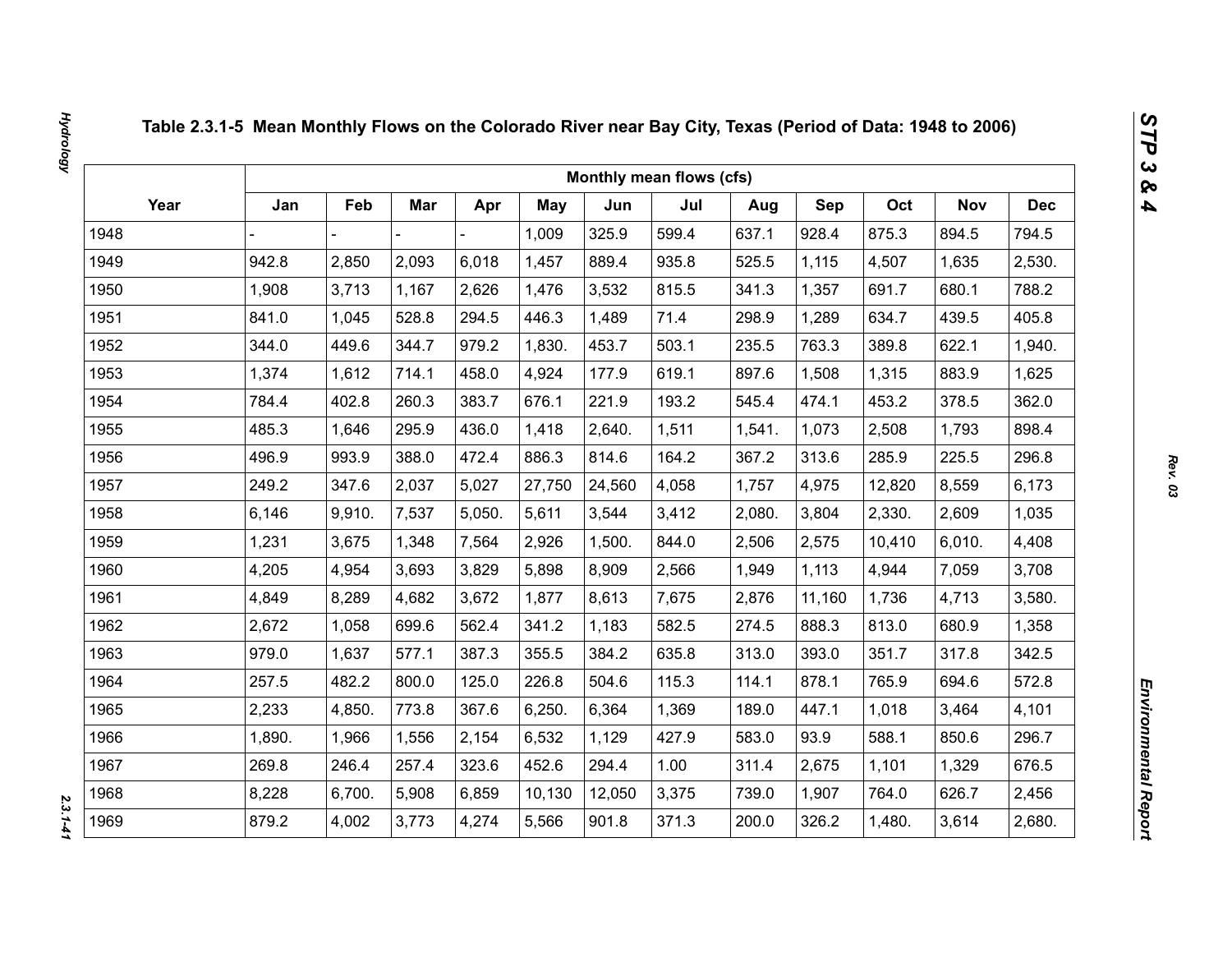|      |        |        |       |        |            |        | Monthly mean flows (cfs) |       |       |        |            |            |
|------|--------|--------|-------|--------|------------|--------|--------------------------|-------|-------|--------|------------|------------|
| Year | Jan    | Feb    | Mar   | Apr    | <b>May</b> | Jun    | Jul                      | Aug   | Sep   | Oct    | <b>Nov</b> | <b>Dec</b> |
| 1970 | 2,800. | 3,238  | 7,371 | 5,460. | 6,987      | 4,276  | 2,139                    | 887.9 | 1,341 | 3,801  | 703.1      | 458.5      |
| 1971 | 592.2  | 342.5  | 282.7 | 559.0  | 533.4      | 155.5  | 280.6                    | 795.3 | 2,592 | 1,684  | 3,462      | 4,883      |
| 1972 | 1,907  | 1,530. | 747.9 | 353.2  | 4,537      | 850.6  | 923.9                    | 310.7 | 425.5 | 766.7  | 889.2      | 498.3      |
| 1973 | 1,727  | 2,727  | 3,638 | 5,810. | 2,428      | 8,229  | 877.9                    | 1,431 | 2,916 | 8,905  | 2,676      | 2,460.     |
| 1974 | 6,414  | 1,898  | 1,231 | 908.8  | 2,437      | 817.0  | 571.1                    | 1,088 | 7,521 | 4,549  | 13,470     | 5,084      |
| 1975 | 3,441  | 7,820. | 3,765 | 2,708  | 13,140     | 10,050 | 4,447                    | 1,388 | 787.6 | 908.6  | 26.3       | 1,009      |
| 1976 | 679.8  | 462.7  | 528.5 | 3,941  | 3,922      | 2,255  | 4,164                    | 1,275 | 1,303 | 2,507  | 2,814      | 7,003      |
| 1977 | 2,169  | 5,394  | 1,754 | 13,410 | 7,448      | 3,135  | 910.2                    | 489.1 | 935.1 | 536.7  | 826.1      | 536.3      |
| 1978 | 1,007  | 1,169  | 400.5 | 809.7  | 328.8      | 1,006  | 673.5                    | 451.7 | 2,733 | 545.0  | 1,222      | 770.1      |
| 1979 | 4,633  | 3,838  | 2,045 | 3,806  | 6,679      | 6,579  | 1,905                    | 877.2 | 3,956 | 594.3  | 484.3      | 540.7      |
| 1980 | 1,708  | 1,013  | 739.8 | 939.9  | 3,121      | 444.6  | 634.9                    | 349.4 | 625.2 | 787.4  | 723.5      | 885.8      |
| 1981 | 974.1  | 732.4  | 2,285 | 1,457  | 1,952      | 16,580 | 4,606                    | 839.6 | 4,463 | 2,223  | 7,674      | 1,617      |
| 1982 | 1,052  | 1,472  | 1,206 | 1,474  | 7,430.     | 1,147  | 1,853                    | 876.2 | 729.8 | 658.6  | 1,019      | 760.9      |
| 1983 | 869.9  | 3,082  | 3,599 | 783.2  | 2,818      | 869.9  | 1,770.                   | 902.8 | 2,444 | 1,523  | 881.7      | 641.5      |
| 1984 | 949.0  | 520.1  | 284.0 | 232.3  | 869.0      | 459.3  | 589.9                    | 405.4 | 520.7 | 4,810. | 1,272      | 1,261      |
| 1985 | 1,979  | 2,052  | 3,955 | 2,652  | 953.3      | 1,799  | 986.7                    | 408.8 | 550.5 | 1,408  | 4,370.     | 2,738      |
| 1986 | 1,710. | 1,208  | 918.3 | 419.4  | 2,804      | 4,216  | 924.6                    | 688.3 | 1,375 | 4,545  | 5,594      | 10,260     |
| 1987 | 6,866  | 5,326  | 6,758 | 2,751  | 2,261      | 30,360 | 5,321                    | 1,646 | 2,025 | 1,658  | 1,510.     | 1,241      |
| 1988 | 896.2  | 572.6  | 2,327 | 650.3  | 501.8      | 637.1  | 464.5                    | 750.1 | 427.5 | 606.8  | 385.0      | 382.7      |
| 1989 | 1,446  | 1,009  | 691.5 | 655.7  | 1,730      | 1,064  | 553.3                    | 495.6 | 270.0 | 253.7  | 377.8      | 292.5      |
| 1990 | 301.7  | 632.6  | 505.1 | 1,009  | 1,391      | 290.4  | 656.8                    | 259.5 | 547.7 | 368.6  | 423.4      | 321.4      |
| 1991 | 6,215  | 2,923  | 1,402 | 6,727  | 2,353      | 855.2  | 1,412                    | 644.6 | 1,101 | 711.8  | 665.5      | 16,200     |

**Hydrology** *Hydrology*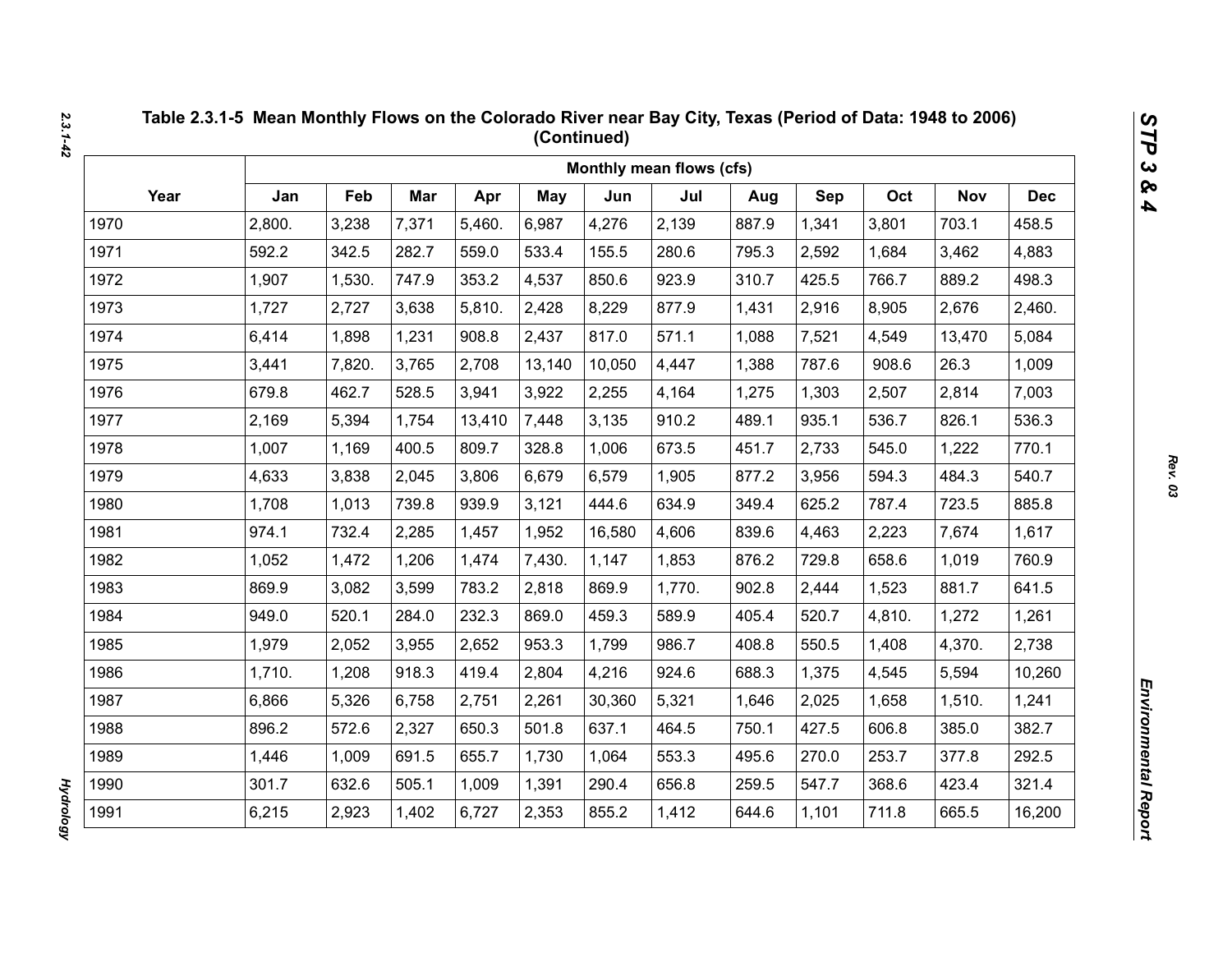|      |        |        |            |        |        |        | Monthly mean flows (cfs) |       |       |        |            |            |
|------|--------|--------|------------|--------|--------|--------|--------------------------|-------|-------|--------|------------|------------|
| Year | Jan    | Feb    | <b>Mar</b> | Apr    | May    | Jun    | Jul                      | Aug   | Sep   | Oct    | <b>Nov</b> | <b>Dec</b> |
| 1992 | 25,780 | 42,200 | 25,780     | 12,620 | 20,920 | 23,050 | 2,216                    | 988.2 | 1,223 | 1,031  | 2,147      | 2,314      |
| 1993 | 4,205  | 3,464  | 5,037      | 5,061  | 6,483  | 7,369  | 1,062                    | 824.7 | 766.5 | 1,209  | 1,034      | 732.4      |
| 1994 | 616.8  | 878.5  | 759.8      | 702.6  | 2,440. | 1,706  | 339.1                    | 1,121 | 738.4 | 10,040 | 1,698      | 3,667      |
| 1995 | 3,368  | 929.7  | 3,987      | 3,173  | 1,449  | 9,092  | 1,294                    | 739.5 | 654.9 | 585.8  | 884.1      | 1,653      |
| 1996 | 615.2  | 538.2  | 358.5      | 404.2  | 276.4  | 2,177  | 467.5                    | 1,025 | 2,548 | 563.6  | 787.2      | 912.3      |
| 1997 | 2,164  | 2,570. | 13,680     | 10,230 | 7,736  | 14,140 | 14,240                   | 1,114 | 1,774 | 5,248  | 1,461      | 2,175      |
| 1998 | 2,078  | 5,535  | 7,130.     | 3,469  | 752.4  | 366.6  | 419.1                    | 656.2 | 3,662 | 16,110 | 12,830     | 4,822      |
| 1999 | 2,533  | 1,221  | 2,603      | 1,391  | 1,224  | 1,957  | 1,212                    | 430.6 | 425.9 | 712.8  | 444.6      | 437.7      |
| 2000 | 497.8  | 422.7  | 375.6      | 764.6  | 1,379  | 1,141  | 368.0                    | 276.8 | 310.1 | 752.3  | 4,818      | 1,875      |
| 2001 | 3,794  | 2,983  | 5,009      | 2,529  | 1,707  | 394.8  | 321.7                    | 846.8 | 4,622 | 2,255  | 4,325      | 5,888      |
| 2002 | 2,066  | 986.1  | 738.0      | 1,670. | 586.5  | 547.5  | 12,820                   | 2,044 | 3,221 | 5,244  | 9,011      | 6,110.     |
| 2003 | 4,029  | 7,271  | 4,822      | 1,401  | 554.6  | 1,103  | 2,025                    | 786.5 | 1,603 | 917.4  | 1,171      | 744.2      |
| 2004 | 1,520. | 2,472  | 1,232      | 1,972  | 3,660. | 10,710 | 4,053                    | 926.9 | 802.8 | 1,822  | 19,720     | 9,539      |
| 2005 | 3,317  | 5,745  | 7,733      | 3,005  | 1,457  | 1,069  | 1,364                    | 547.2 | 873.8 | 918.1  | 605.0      | 548.1      |
| 2006 | 493.1  | 476.6  | 505.0      | 592.2  | 649.5  | 960.2  | 1,349                    | 372.4 | 636.4 |        |            |            |

 $2.3.1 - 4.3$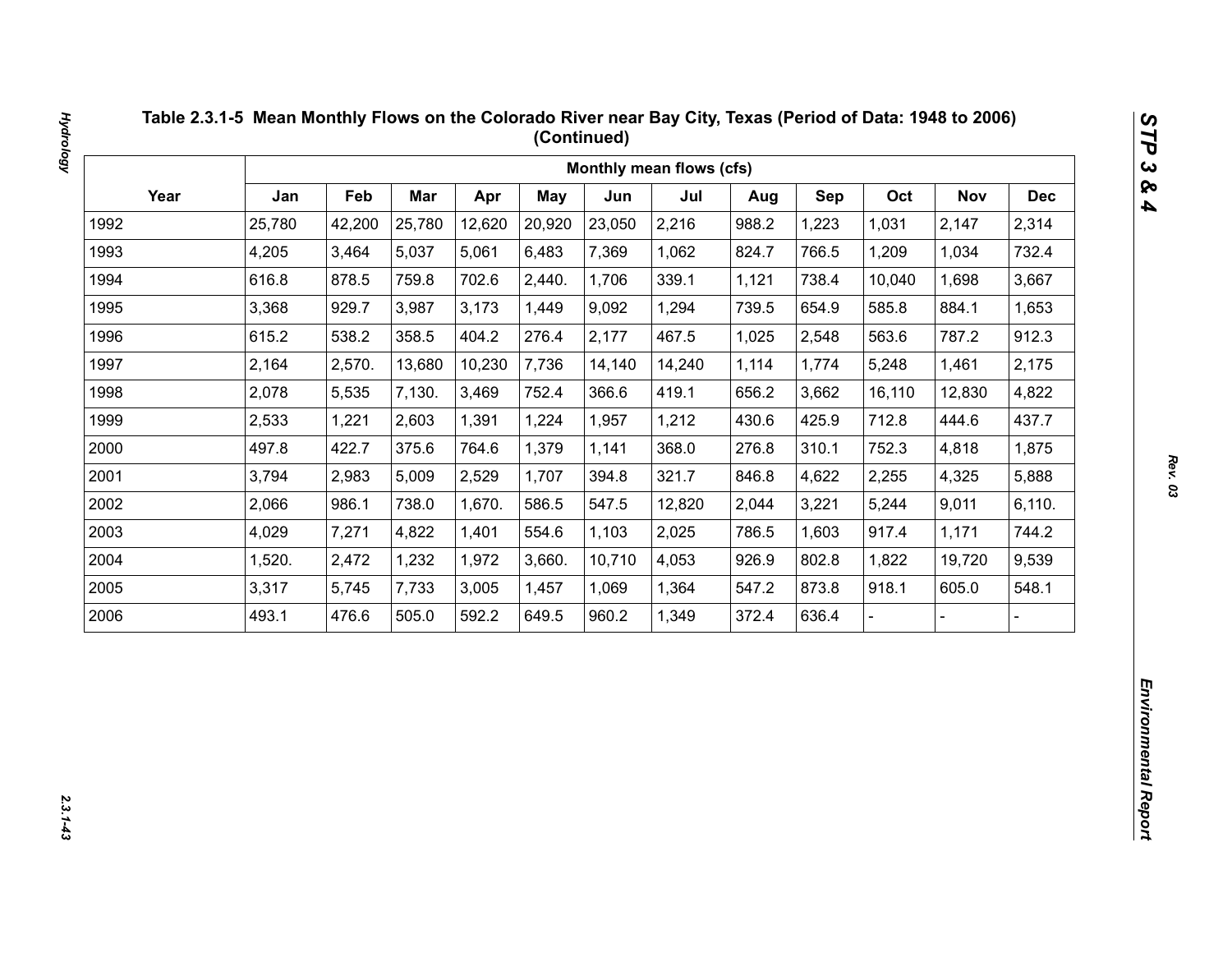|  | Table 2.3.1-5 Mean Monthly Flows on the Colorado River near Bay City, Texas (Period of Data: 1948 to 2006) (Continue |
|--|----------------------------------------------------------------------------------------------------------------------|
|  | Monthly mean flows (cfs)                                                                                             |

| Year<br>Maximum Monthly<br>Discharge<br>Minimum Monthly<br>Discharge<br>Average Monthly<br>Discharge<br>Source: Reference 2.3.1-7 | Jan<br>25,780<br>249.2<br>2,560 | Feb<br>42,200<br>246.4<br>3,230 | Mar<br>25,780<br>257.4<br>2,860 | Apr<br>13,410<br>125<br>2,730 | <b>May</b><br>27,750<br>226.8<br>3,660 | Jun<br>30,360<br>155.5<br>4,280 | Jul<br>14,240<br>$\mathbf{1}$<br>1,880 | Aug<br>2,876<br>114.1<br>835 | Sep<br>11,160<br>93.9<br>1,750 | Oct<br>16,110<br>253.7<br>2,460 | <b>Nov</b><br>19,720<br>225.5<br>2,780 | <b>Dec</b><br>16,200<br>292.5<br>2,450 |
|-----------------------------------------------------------------------------------------------------------------------------------|---------------------------------|---------------------------------|---------------------------------|-------------------------------|----------------------------------------|---------------------------------|----------------------------------------|------------------------------|--------------------------------|---------------------------------|----------------------------------------|----------------------------------------|
|                                                                                                                                   |                                 |                                 |                                 |                               |                                        |                                 |                                        |                              |                                |                                 |                                        |                                        |
|                                                                                                                                   |                                 |                                 |                                 |                               |                                        |                                 |                                        |                              |                                |                                 |                                        |                                        |
|                                                                                                                                   |                                 |                                 |                                 |                               |                                        |                                 |                                        |                              |                                |                                 |                                        |                                        |
|                                                                                                                                   |                                 |                                 |                                 |                               |                                        |                                 |                                        |                              |                                |                                 |                                        |                                        |
|                                                                                                                                   |                                 |                                 |                                 |                               |                                        |                                 |                                        |                              |                                |                                 |                                        |                                        |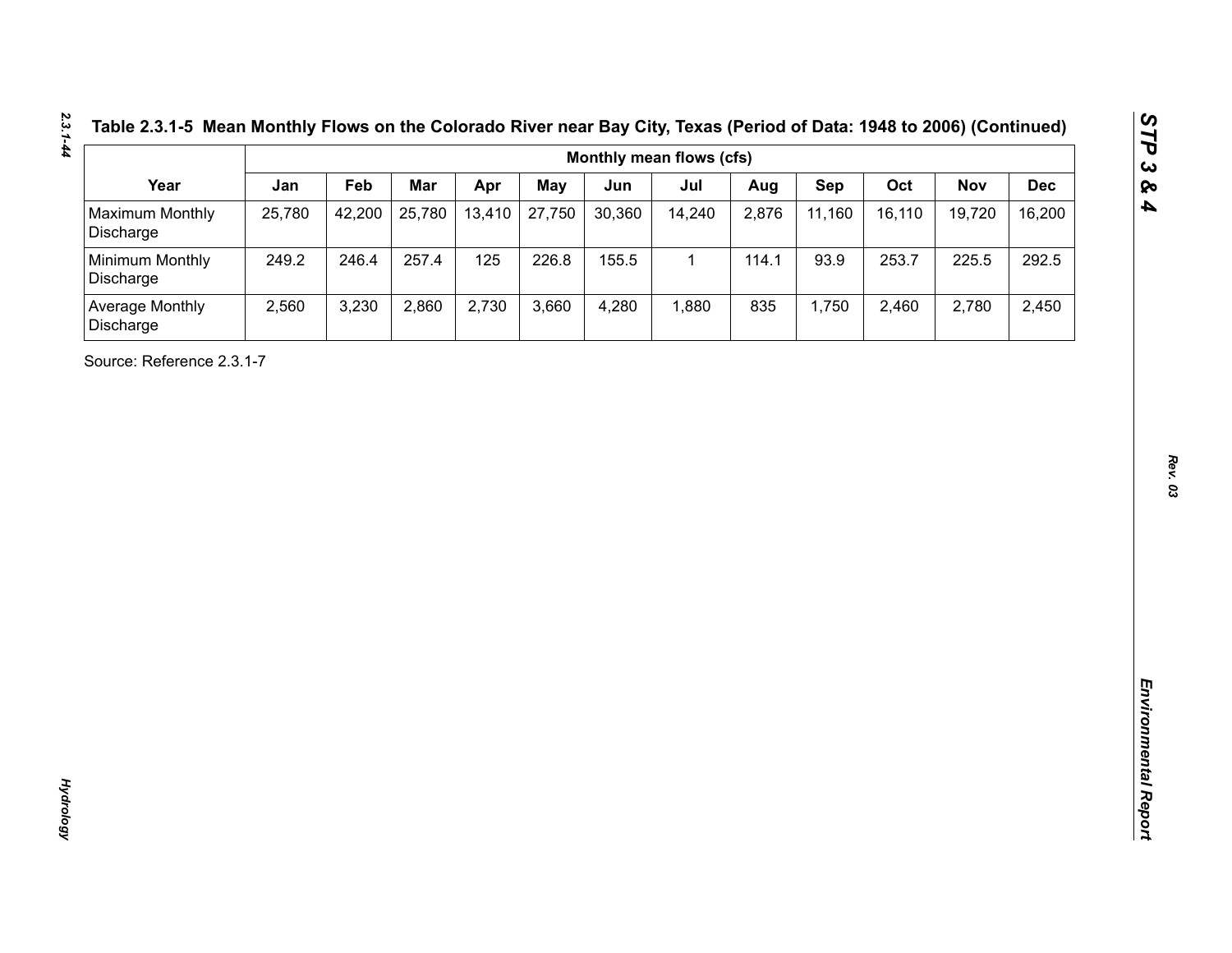|      |       |       |                 |                |                |                | Monthly minimum flows (cfs) |                |                |                |                |            |
|------|-------|-------|-----------------|----------------|----------------|----------------|-----------------------------|----------------|----------------|----------------|----------------|------------|
| Year | Jan   | Feb   | Mar             | Apr            | May            | Jun            | Jul                         | Aug            | Sep            | Oct            | <b>Nov</b>     | <b>Dec</b> |
| 1948 |       |       |                 |                | 44             | 16             | 154                         | 221            | 394            | 600            | 655            | 630        |
| 1949 | 655   | 865   | 1,420           | 560            | 81             | 88             | 305                         | 162            | 340            | 610            | 1,150          | 1,120      |
| 1950 | 1,120 | 1,120 | 810             | 460            | 586            | 635            | 137                         | 157            | 568            | 508            | 498            | 530        |
| 1951 | 610   | 605   | 298             | $\overline{7}$ | 8              | $\mathbf 0$    | 0                           | $\mathbf 0$    | 521            | 386            | 400            | 350        |
| 1952 | 322   | 302   | 229             | 151            | $\mathbf{1}$   | $\mathbf 0$    | 143                         | 50             | 90             | 242            | 290            | 660        |
| 1953 | 630   | 930   | 226             | $\mathbf 0$    | 386            | 11             | 48                          | $\overline{2}$ | 256            | 346            | 431            | 440        |
| 1954 | 467   | 350   | 92              | $\overline{2}$ | 190            | 28             | 43                          | 208            | 238            | 318            | 342            | 318        |
| 1955 | 368   | 350   | 53              | 23             | $\mathbf{1}$   | 386            | 550                         | 740            | 526            | 1,080          | 1,020          | 530        |
| 1956 | 404   | 440   | 60              | 53             | 15             | 205            | $\overline{0}$              | 12             | 114            | 156            | 128            | 92         |
| 1957 | 219   | 231   | 305             | 455            | 7,430          | 5,780          | 2,260                       | 925            | 1,710          | 2,130          | 6,180          | 4,400      |
| 1958 | 4,110 | 2,400 | 6,540           | 3,660          | 3,000          | 2,520          | 1,400                       | 1,670          | 1,600          | 1,600          | 1,300          | 710        |
| 1959 | 805   | 1,460 | 900             | 850            | 1,300          | 562            | 510                         | 1,080          | 1,920          | 2,760          | 3,840          | 3,160      |
| 1960 | 2,280 | 2,200 | 2,130           | 2,840          | 1,850          | 1,090          | 1,360                       | 1,270          | 500            | 1,170          | 2,350          | 1,700      |
| 1961 | 1,670 | 1,390 | 3,920           | 2,590          | 1,200          | 800            | 3,110                       | 2,350          | 2,270          | 1,200          | 1,140          | 2,700      |
| 1962 | 1,570 | 785   | 225             | 50             | 5              | 416            | 201                         | 107            | 342            | 466            | 449            | 650        |
| 1963 | 550   | 449   | 26              | 14             | 12             | 22             | 76                          | 12             | 12             | 52             | 253            | 247        |
| 1964 | 5     | 256   | 10 <sup>°</sup> | $\overline{3}$ | $\overline{2}$ | $\overline{2}$ | $\overline{3}$              | $\mathbf{1}$   | $\mathbf{1}$   | $\overline{2}$ | $\overline{3}$ | 238        |
| 1965 | 255   | 722   | 227             | 24             | 12             | 4,240          | 92                          | 16             | 16             | 510            | 1,070          | 1,070      |
| 1966 | 1,100 | 710   | 432             | 60             | 2,060          | 300            | 10                          | 3              | $\overline{2}$ | 72             | 282            | 258        |
| 1967 | 190   | 8     | $\overline{2}$  | $\mathbf 1$    | $\mathbf{1}$   |                | $\mathbf{1}$                | $\overline{0}$ | $\mathbf{1}$   | 221            | 304            | 490        |
| 1968 | 476   | 6,010 | 3,850           | 5,100          | 4,500          | 3,900          | 1,050                       | 258            | 205            | 182            | 428            | 781        |
| 1969 | 569   | 520   | 1,440           | 365            | 1,640          | 234            | $\mathbf{1}$                | 0              | $\mathbf 0$    | $\mathbf 0$    | 2,810          | 1,520      |

 $2.3.1 - 45$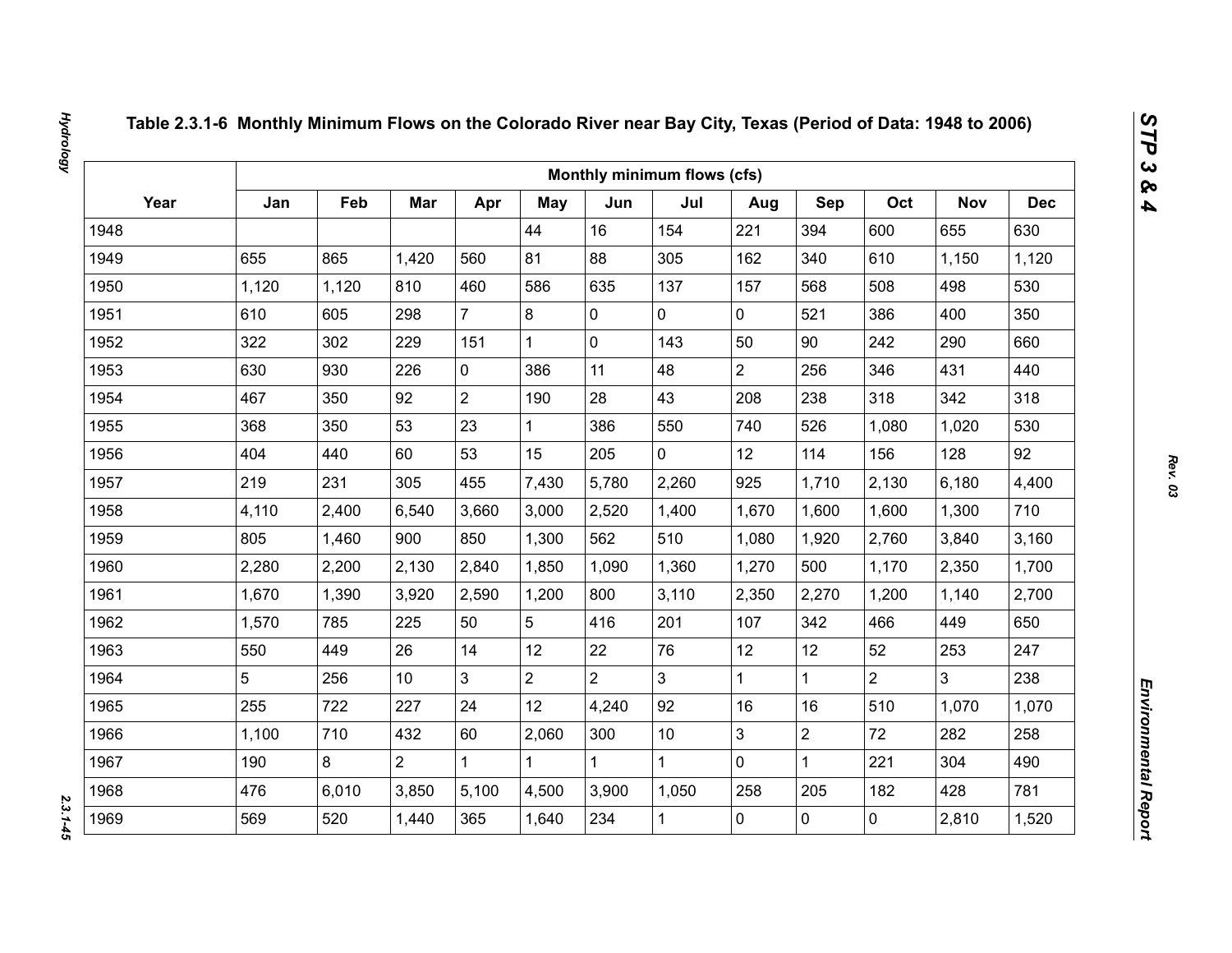|      |       |       |                |                |                |       | Monthly minimum flows (cfs) |                 |       |       |            |            |
|------|-------|-------|----------------|----------------|----------------|-------|-----------------------------|-----------------|-------|-------|------------|------------|
| Year | Jan   | Feb   | Mar            | Apr            | May            | Jun   | Jul                         | Aug             | Sep   | Oct   | <b>Nov</b> | <b>Dec</b> |
| 1970 | 2,020 | 1,390 | 4,440          | 3,560          | 350            | 1,670 | 504                         | 84              | 406   | 72    | 410        | 370        |
| 1971 | 380   | 280   | $\overline{2}$ | 5              | 3              | 1     | 5                           | 6               | 239   | 40    | 2,150      | 1,670      |
| 1972 | 626   | 645   | 10             | $\overline{2}$ | 9              | 6     | 96                          | 3               | 8     | 332   | 529        | 300        |
| 1973 | 400   | 1,100 | 1,100          | 1,020          | 1,490          | 415   | 100                         | 500             | 31    | 265   | 1,520      | 1,210      |
| 1974 | 2,300 | 1,060 | 262            | 150            | 15             | 41    | 86                          | 10 <sup>1</sup> | 1,720 | 2,510 | 6,290      | 1,540      |
| 1975 | 1,470 | 1,540 | 1,020          | 1,560          | 2,930          | 4,850 | 1,740                       | 500             | 128   | 284   | 557        | 490        |
| 1976 | 477   | 234   | 111            | 330            | 415            | 829   | 752                         | 699             | 618   | 807   | 832        | 1,540      |
| 1977 | 1,480 | 1,770 | 1,040          | 1,460          | 4,690          | 803   | 537                         | 309             | 174   | 294   | 388        | 369        |
| 1978 | 388   | 479   | 161            | 240            | 166            | 222   | 348                         | 227             | 597   | 363   | 365        | 459        |
| 1979 | 1,170 | 1,110 | 521            | 1,190          | 500            | 847   | 613                         | 624             | 379   | 393   | 413        | 385        |
| 1980 | 356   | 357   | 299            | 352            | 451            | 351   | 345                         | $\mathbf{1}$    | 66    | 467   | 476        | 573        |
| 1981 | 535   | 534   | 370            | 675            | 15             | 1,370 | 1,220                       | 406             | 593   | 586   | 2,060      | 1,010      |
| 1982 | 635   | 597   | 807            | 474            | 728            | 737   | 791                         | 356             | 314   | 424   | 372        | 439        |
| 1983 | 379   | 433   | 310            | 38             | 156            | 265   | 303                         | 70              | 159   | 40    | 443        | 480        |
| 1984 | 521   | 373   | 70             | 45             | 3 <sup>1</sup> | 15    | 225                         | 9               | 17    | 271   | 685        | 610        |
| 1985 | 982   | 690   | 873            | 1,500          | 178            | 260   | 307                         | 87              | 142   | 236   | 600        | 1,150      |
| 1986 | 1,100 | 708   | 85             | 48             | 494            | 1,440 | 501                         | 340             | 337   | 502   | 3,630      | 2,390      |
| 1987 | 4,090 | 1,950 | 4,460          | 380            | 583            | 8,370 | 2,580                       | 610             | 1,420 | 1,230 | 797        | 644        |
| 1988 | 576   | 526   | 509            | $\overline{7}$ | 81             | 24    | 168                         | 478             | 129   | 260   | 290        | 283        |
| 1989 | 357   | 558   | 125            | 157            | 48             | 33    | 148                         | 60              | 77    | 36    | 261        | 198        |
| 1990 | 230   | 238   | 85             | 265            | 137            | 37    | 226                         | 119             | 68    | 61    | 253        | 180        |
| 1991 | 392   | 1,100 | 468            | 783            | 415            | 431   | 568                         | 72              | 559   | 441   | 439        | 486        |

**Hydrology** *Hydrology*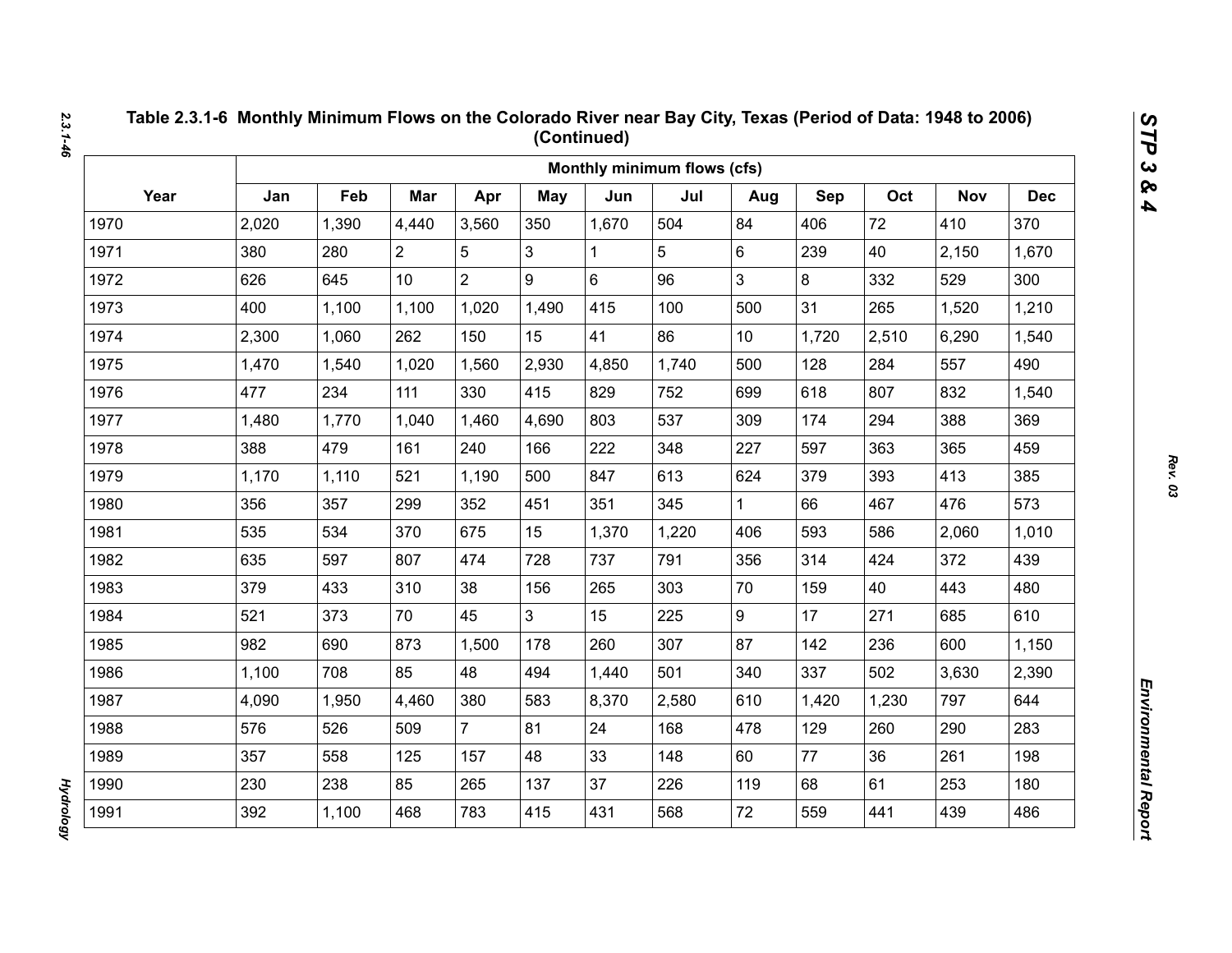| Year<br>Jan<br>Feb<br>Mar<br>Oct<br>Apr<br><b>May</b><br>Jun<br>Jul<br>Sep<br><b>Nov</b><br>Aug<br>13,000<br>5,530<br>5,040<br>2,930<br>733<br>496<br>898<br>1992<br>17,000<br>1,980<br>590<br>645<br>1993<br>1,470<br>2,200<br>39<br>175<br>215<br>349<br>533<br>684<br>1,940<br>1,670<br>1,940<br>90<br>67<br>1994<br>515<br>555<br>278<br>51<br>138<br>374<br>918<br>394<br>541<br>1995<br>1,460<br>795<br>1,070<br>617<br>203<br>265<br>99<br>506<br>147<br>551<br>370<br>20<br>20<br>20<br>236<br>20<br>393<br>1996<br>546<br>236<br>448<br>247<br>648<br>1997<br>188<br>533<br>6,180<br>3,210<br>4,570<br>3,610<br>1,770<br>503<br>821<br>470<br>869<br>2,790<br>1,020<br>227<br>15<br>239<br>1998<br>1,000<br>1,090<br>429<br>245<br>145<br>3,870<br>1999<br>1,490<br>943<br>743<br>690<br>478<br>488<br>340<br>253<br>118<br>349<br>484<br>21<br>37<br>2000<br>281<br>30<br>48<br>41<br>285<br>718<br>320<br>201<br>10 <sup>1</sup><br>2001<br>2,300<br>48<br>95<br>178<br>589<br>578<br>472<br>2,010<br>1,160<br>755<br>503<br>2002<br>894<br>433<br>545<br>292<br>2,000<br>535<br>191<br>120<br>669<br>1,020<br>1,510<br>2003<br>869<br>578<br>593<br>1,790<br>1,300<br>2,160<br>115<br>631<br>249<br>262<br>206<br>2004<br>517<br>277<br>354<br>980<br>800<br>627<br>316<br>928<br>357<br>358<br>376<br>2005<br>670<br>372<br>2,250<br>3,090<br>4,030<br>1,350<br>632<br>180<br>391<br>591<br>660<br>2006<br>428<br>370<br>250<br>250<br>270<br>337<br>382<br>210<br>230 |  |  |  | Monthly minimum flows (cfs) |  |  |            |
|-------------------------------------------------------------------------------------------------------------------------------------------------------------------------------------------------------------------------------------------------------------------------------------------------------------------------------------------------------------------------------------------------------------------------------------------------------------------------------------------------------------------------------------------------------------------------------------------------------------------------------------------------------------------------------------------------------------------------------------------------------------------------------------------------------------------------------------------------------------------------------------------------------------------------------------------------------------------------------------------------------------------------------------------------------------------------------------------------------------------------------------------------------------------------------------------------------------------------------------------------------------------------------------------------------------------------------------------------------------------------------------------------------------------------------------------------------------------------------------|--|--|--|-----------------------------|--|--|------------|
|                                                                                                                                                                                                                                                                                                                                                                                                                                                                                                                                                                                                                                                                                                                                                                                                                                                                                                                                                                                                                                                                                                                                                                                                                                                                                                                                                                                                                                                                                     |  |  |  |                             |  |  | <b>Dec</b> |
|                                                                                                                                                                                                                                                                                                                                                                                                                                                                                                                                                                                                                                                                                                                                                                                                                                                                                                                                                                                                                                                                                                                                                                                                                                                                                                                                                                                                                                                                                     |  |  |  |                             |  |  | 927        |
|                                                                                                                                                                                                                                                                                                                                                                                                                                                                                                                                                                                                                                                                                                                                                                                                                                                                                                                                                                                                                                                                                                                                                                                                                                                                                                                                                                                                                                                                                     |  |  |  |                             |  |  | 520        |
|                                                                                                                                                                                                                                                                                                                                                                                                                                                                                                                                                                                                                                                                                                                                                                                                                                                                                                                                                                                                                                                                                                                                                                                                                                                                                                                                                                                                                                                                                     |  |  |  |                             |  |  | 899        |
|                                                                                                                                                                                                                                                                                                                                                                                                                                                                                                                                                                                                                                                                                                                                                                                                                                                                                                                                                                                                                                                                                                                                                                                                                                                                                                                                                                                                                                                                                     |  |  |  |                             |  |  | 460        |
|                                                                                                                                                                                                                                                                                                                                                                                                                                                                                                                                                                                                                                                                                                                                                                                                                                                                                                                                                                                                                                                                                                                                                                                                                                                                                                                                                                                                                                                                                     |  |  |  |                             |  |  | 359        |
|                                                                                                                                                                                                                                                                                                                                                                                                                                                                                                                                                                                                                                                                                                                                                                                                                                                                                                                                                                                                                                                                                                                                                                                                                                                                                                                                                                                                                                                                                     |  |  |  |                             |  |  | 753        |
|                                                                                                                                                                                                                                                                                                                                                                                                                                                                                                                                                                                                                                                                                                                                                                                                                                                                                                                                                                                                                                                                                                                                                                                                                                                                                                                                                                                                                                                                                     |  |  |  |                             |  |  | 2,290      |
|                                                                                                                                                                                                                                                                                                                                                                                                                                                                                                                                                                                                                                                                                                                                                                                                                                                                                                                                                                                                                                                                                                                                                                                                                                                                                                                                                                                                                                                                                     |  |  |  |                             |  |  | 333        |
|                                                                                                                                                                                                                                                                                                                                                                                                                                                                                                                                                                                                                                                                                                                                                                                                                                                                                                                                                                                                                                                                                                                                                                                                                                                                                                                                                                                                                                                                                     |  |  |  |                             |  |  | 823        |
|                                                                                                                                                                                                                                                                                                                                                                                                                                                                                                                                                                                                                                                                                                                                                                                                                                                                                                                                                                                                                                                                                                                                                                                                                                                                                                                                                                                                                                                                                     |  |  |  |                             |  |  | 1,930      |
|                                                                                                                                                                                                                                                                                                                                                                                                                                                                                                                                                                                                                                                                                                                                                                                                                                                                                                                                                                                                                                                                                                                                                                                                                                                                                                                                                                                                                                                                                     |  |  |  |                             |  |  | 1,530      |
|                                                                                                                                                                                                                                                                                                                                                                                                                                                                                                                                                                                                                                                                                                                                                                                                                                                                                                                                                                                                                                                                                                                                                                                                                                                                                                                                                                                                                                                                                     |  |  |  |                             |  |  | 398        |
|                                                                                                                                                                                                                                                                                                                                                                                                                                                                                                                                                                                                                                                                                                                                                                                                                                                                                                                                                                                                                                                                                                                                                                                                                                                                                                                                                                                                                                                                                     |  |  |  |                             |  |  | 3,040      |
|                                                                                                                                                                                                                                                                                                                                                                                                                                                                                                                                                                                                                                                                                                                                                                                                                                                                                                                                                                                                                                                                                                                                                                                                                                                                                                                                                                                                                                                                                     |  |  |  |                             |  |  | 460        |
|                                                                                                                                                                                                                                                                                                                                                                                                                                                                                                                                                                                                                                                                                                                                                                                                                                                                                                                                                                                                                                                                                                                                                                                                                                                                                                                                                                                                                                                                                     |  |  |  |                             |  |  |            |
| 832<br>544<br>420<br>536<br>Average Minimum<br>1,157<br>1,212<br>1,182<br>845<br>327<br>1,065<br>941<br><b>Monthly Flow</b>                                                                                                                                                                                                                                                                                                                                                                                                                                                                                                                                                                                                                                                                                                                                                                                                                                                                                                                                                                                                                                                                                                                                                                                                                                                                                                                                                         |  |  |  |                             |  |  | 933        |

**Hydrology** 

*Rev. 03*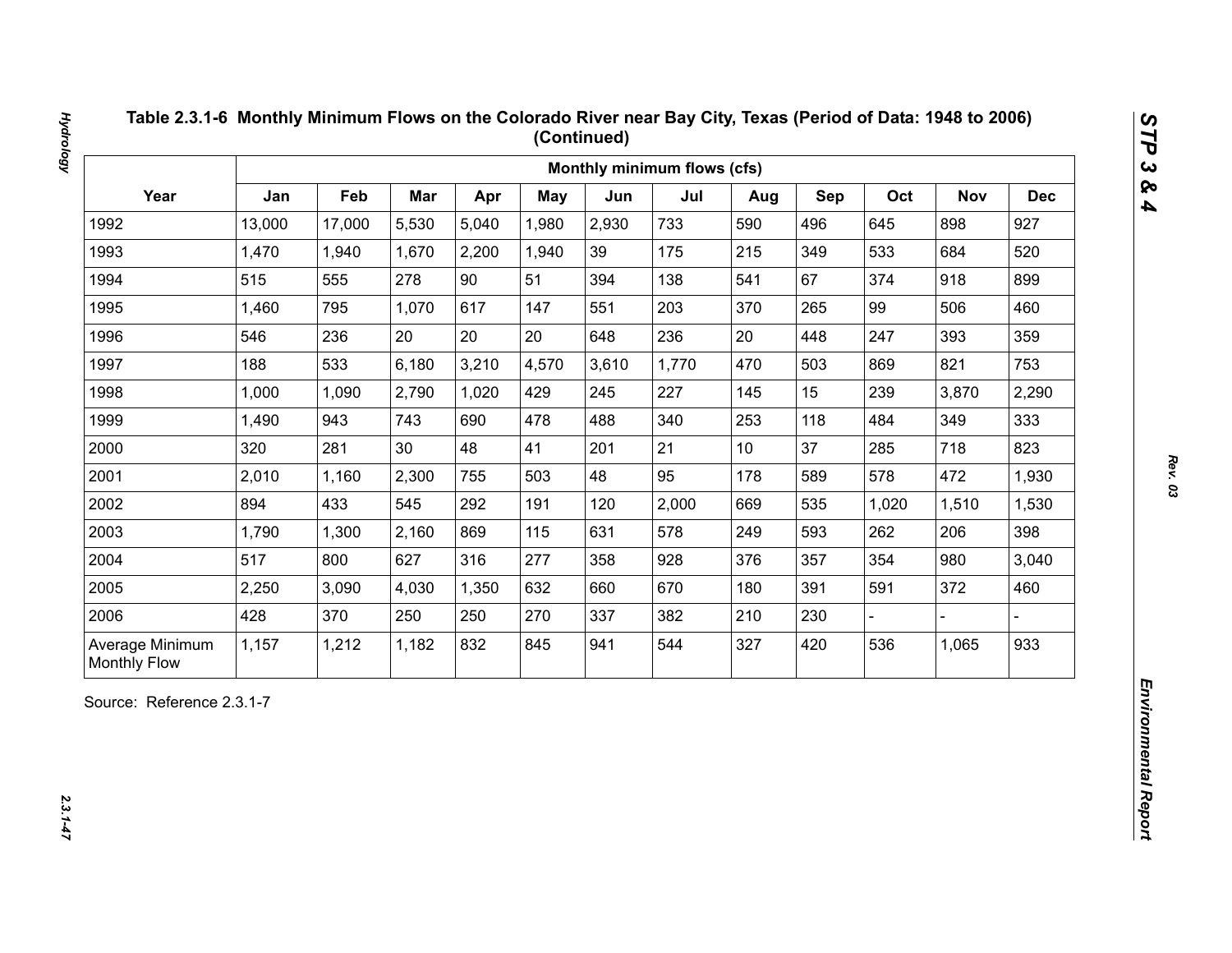|      |        |        |        |        |            | Monthly maximum flows (cfs) |        |        |        |        |            |            |
|------|--------|--------|--------|--------|------------|-----------------------------|--------|--------|--------|--------|------------|------------|
| Year | Jan    | Feb    | Mar    | Apr    | <b>May</b> | Jun                         | Jul    | Aug    | Sep    | Oct    | <b>Nov</b> | <b>Dec</b> |
| 1948 |        |        |        |        | 6,060      | 1,220                       | 1,280  | 1,420  | 2,060  | 1,740  | 1,540      | 1,280      |
| 1949 | 1,700  | 27,200 | 6,670  | 31,300 | 8,060      | 2,700                       | 2,350  | 1,220  | 1,700  | 17,700 | 2,260      | 8,060      |
| 1950 | 4,780  | 10,600 | 1,580  | 10,400 | 5,320      | 23,100                      | 2,880  | 578    | 6,060  | 930    | 1,080      | 1,340      |
| 1951 | 1,250  | 1,850  | 1,340  | 1,970  | 960        | 10,100                      | 266    | 724    | 4,160  | 1,310  | 521        | 530        |
| 1952 | 377    | 930    | 545    | 5,400  | 18,700     | 2,600                       | 2,250  | 595    | 1,280  | 762    | 4,120      | 7,540      |
| 1953 | 6,670  | 3,170  | 1,480  | 5,850  | 22,100     | 555                         | 4,490  | 10,200 | 6,330  | 8,060  | 1,810      | 7,630      |
| 1954 | 1,930  | 462    | 359    | 1,050  | 2,810      | 1,120                       | 413    | 1,890  | 960    | 790    | 436        | 404        |
| 1955 | 1,280  | 8,800  | 508    | 1,020  | 10,400     | 4,460                       | 3,170  | 2,900  | 1,620  | 4,360  | 2,410      | 1,810      |
| 1956 | 845    | 3,380  | 575    | 1,150  | 2,050      | 1,220                       | 449    | 1,080  | 600    | 431    | 308        | 1,000      |
| 1957 | 312    | 925    | 7,750  | 48,400 | 51,800     | 43,200                      | 5,520  | 2,960  | 34,800 | 56,800 | 21,100     | 7,780      |
| 1958 | 12,500 | 52,200 | 11,000 | 6,660  | 22,600     | 8,510                       | 5,940  | 2,440  | 19,100 | 5,040  | 5,590      | 2,060      |
| 1959 | 2,440  | 10,400 | 2,600  | 32,400 | 12,200     | 5,000                       | 1,540  | 4,700  | 3,900  | 28,200 | 13,000     | 12,300     |
| 1960 | 8,520  | 9,640  | 4,300  | 10,000 | 37,900     | 68,400                      | 6,710  | 3,160  | 1,850  | 31,600 | 42,200     | 11,400     |
| 1961 | 11,700 | 24,600 | 6,560  | 7,450  | 4,100      | 54,800                      | 40,400 | 3,380  | 65,200 | 2,510  | 19,400     | 5,440      |
| 1962 | 5,120  | 1,740  | 1,250  | 3,020  | 1,990      | 4,520                       | 2,380  | 740    | 3,600  | 1,940  | 1,500      | 2,970      |
| 1963 | 2,060  | 7,100  | 1,640  | 2,970  | 1,150      | 960                         | 1,870  | 765    | 930    | 742    | 465        | 870        |
| 1964 | 1,450  | 1,300  | 2,620  | 617    | 958        | 5,740                       | 612    | 571    | 6,600  | 4,160  | 1,870      | 2,990      |
| 1965 | 18,800 | 22,600 | 2,270  | 1,560  | 26,000     | 16,800                      | 4,240  | 465    | 2,190  | 2,030  | 10,100     | 14,100     |
| 1966 | 2,670  | 4,240  | 6,800  | 7,960  | 13,800     | 3,070                       | 800    | 1,810  | 495    | 1,450  | 1,360      | 355        |
| 1967 | 665    | 722    | 1,210  | 2,840  | 4,140      | 4,420                       | 1      | 1,700  | 18,700 | 5,410  | 8,010      | 1,570      |
| 1968 | 39,600 | 8,440  | 8,080  | 20,700 | 30,000     | 48,500                      | 6,820  | 1,130  | 8,880  | 2,040  | 3,560      | 13,700     |
| 1969 | 2,420  | 21,300 | 17,300 | 17,700 | 12,300     | 3,160                       | 622    | 2,040  | 1,540  | 3,100  | 5,930      | 6,770      |

*Hydrology* 

**Hydrology**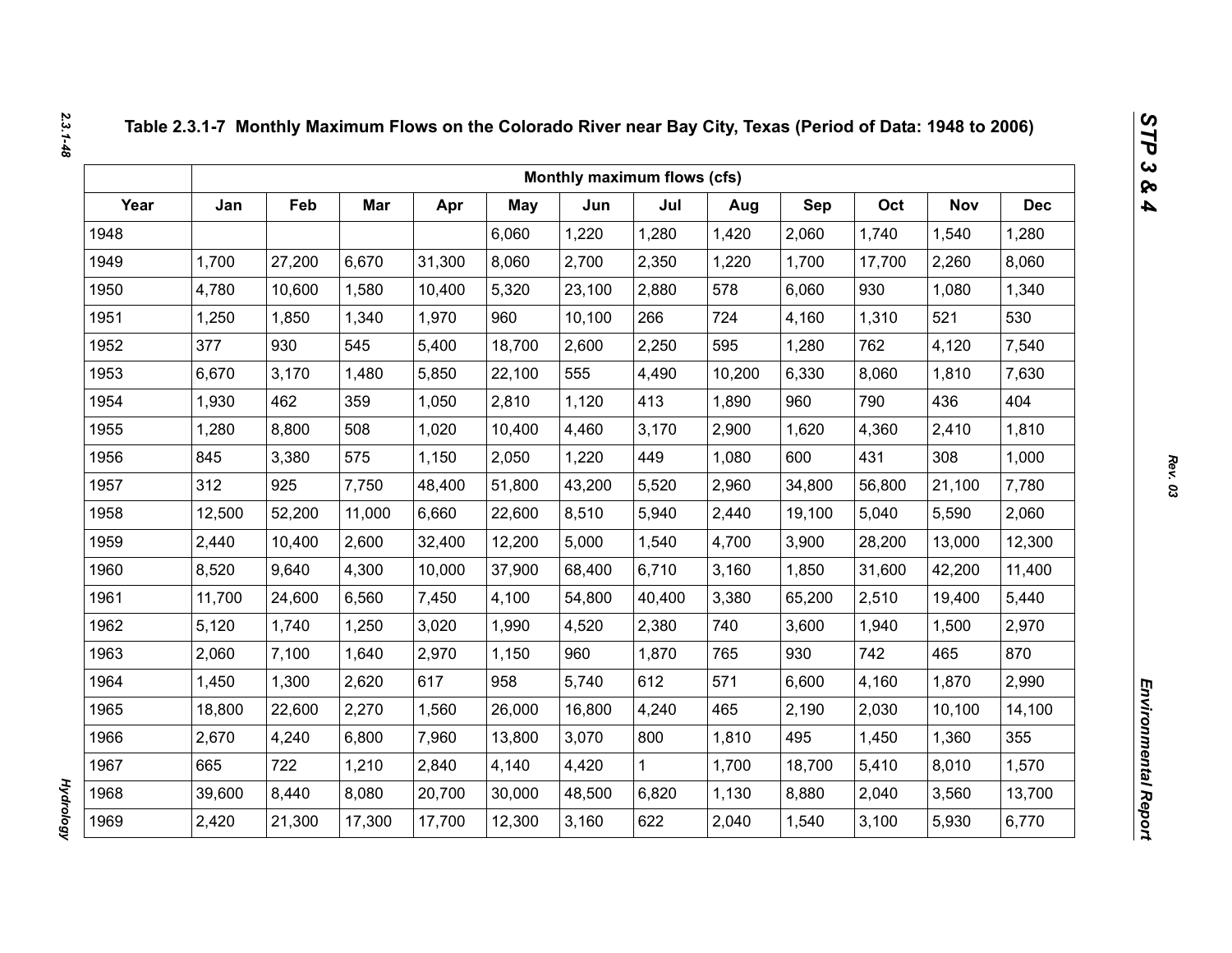|      |        |        |        |        |            | Monthly maximum flows (cfs) |        |       |        |        |            |            |
|------|--------|--------|--------|--------|------------|-----------------------------|--------|-------|--------|--------|------------|------------|
| Year | Jan    | Feb    | Mar    | Apr    | <b>May</b> | Jun                         | Jul    | Aug   | Sep    | Oct    | <b>Nov</b> | <b>Dec</b> |
| 1970 | 4,200  | 9,600  | 16,300 | 7,680  | 21,100     | 15,200                      | 3,320  | 2,300 | 5,300  | 18,100 | 1,390      | 603        |
| 1971 | 1,950  | 450    | 610    | 1,810  | 1,550      | 633                         | 733    | 3,510 | 13,900 | 4,820  | 4,930      | 12,100     |
| 1972 | 3,840  | 4,070  | 6,550  | 1,230  | 23,400     | 4,250                       | 2,090  | 1,210 | 1,460  | 1,930  | 2,400      | 698        |
| 1973 | 7,000  | 6,360  | 19,100 | 33,200 | 4,900      | 57,000                      | 2,720  | 2,740 | 11,400 | 31,700 | 6,700      | 4,320      |
| 1974 | 21,400 | 3,860  | 3,450  | 1,610  | 12,900     | 3,640                       | 931    | 6,790 | 33,800 | 6,300  | 33,100     | 9,060      |
| 1975 | 5,320  | 17,600 | 6,280  | 6,770  | 47,000     | 31,800                      | 9,610  | 4,620 | 1,530  | 1,610  | 2,550      | 6,800      |
| 1976 | 1,960  | 743    | 1,690  | 17,100 | 15,500     | 11,200                      | 6,060  | 3,350 | 2,280  | 12,400 | 13,100     | 22,800     |
| 1977 | 4,280  | 20,000 | 2,860  | 49,100 | 19,400     | 4,760                       | 1,670  | 784   | 3,380  | 884    | 2,320      | 797        |
| 1978 | 4,110  | 3,120  | 948    | 2,180  | 614        | 4,370                       | 1,050  | 794   | 16,600 | 815    | 7,730      | 2,340      |
| 1979 | 13,000 | 17,200 | 10,600 | 16,000 | 21,800     | 36,500                      | 6,330  | 2,790 | 24,800 | 869    | 648        | 1,620      |
| 1980 | 10,600 | 2,360  | 5,270  | 3,280  | 13,100     | 602                         | 939    | 1,460 | 2,310  | 1,990  | 1,140      | 1,530      |
| 1981 | 1,760  | 1,140  | 4,500  | 5,220  | 7,990      | 41,600                      | 12,600 | 5,020 | 35,900 | 4,690  | 43,500     | 3,400      |
| 1982 | 2,590  | 4,270  | 1,940  | 4,240  | 34,600     | 1,970                       | 2,480  | 1,370 | 990    | 1,030  | 5,190      | 1,740      |
| 1983 | 3,790  | 11,600 | 19,000 | 2,480  | 21,400     | 2,510                       | 9,670  | 3,380 | 18,100 | 9,430  | 3,360      | 1,580      |
| 1984 | 2,750  | 767    | 490    | 460    | 6,090      | 1,210                       | 1,450  | 852   | 1,070  | 19,300 | 3,350      | 3,860      |
| 1985 | 5,620  | 11,900 | 8,810  | 6,790  | 2,560      | 7,730                       | 3,230  | 688   | 1,000  | 4,400  | 21,100     | 12,500     |
| 1986 | 3,450  | 4,160  | 3,180  | 1,060  | 10,000     | 8,050                       | 2,360  | 936   | 7,370  | 11,000 | 12,700     | 37,800     |
| 1987 | 11,100 | 23,500 | 20,900 | 6,640  | 7,060      | 50,300                      | 8,000  | 3,530 | 3,030  | 2,320  | 4,880      | 5,490      |
| 1988 | 2,670  | 688    | 8,680  | 2,200  | 1,480      | 3,250                       | 1,100  | 1,070 | 1,470  | 1,380  | 563        | 483        |
| 1989 | 6,140  | 3,450  | 2,710  | 2,170  | 6,990      | 4,470                       | 1,190  | 1,290 | 576    | 577    | 817        | 516        |
| 1990 | 457    | 5,520  | 3,350  | 3,440  | 4,100      | 529                         | 1,730  | 421   | 1,730  | 575    | 959        | 574        |
| 1991 | 20,200 | 13,700 | 2,560  | 21,600 | 6,540      | 2,640                       | 5,060  | 2,810 | 2,620  | 912    | 1,220      | 66,700     |

 $2.3.1 - 49$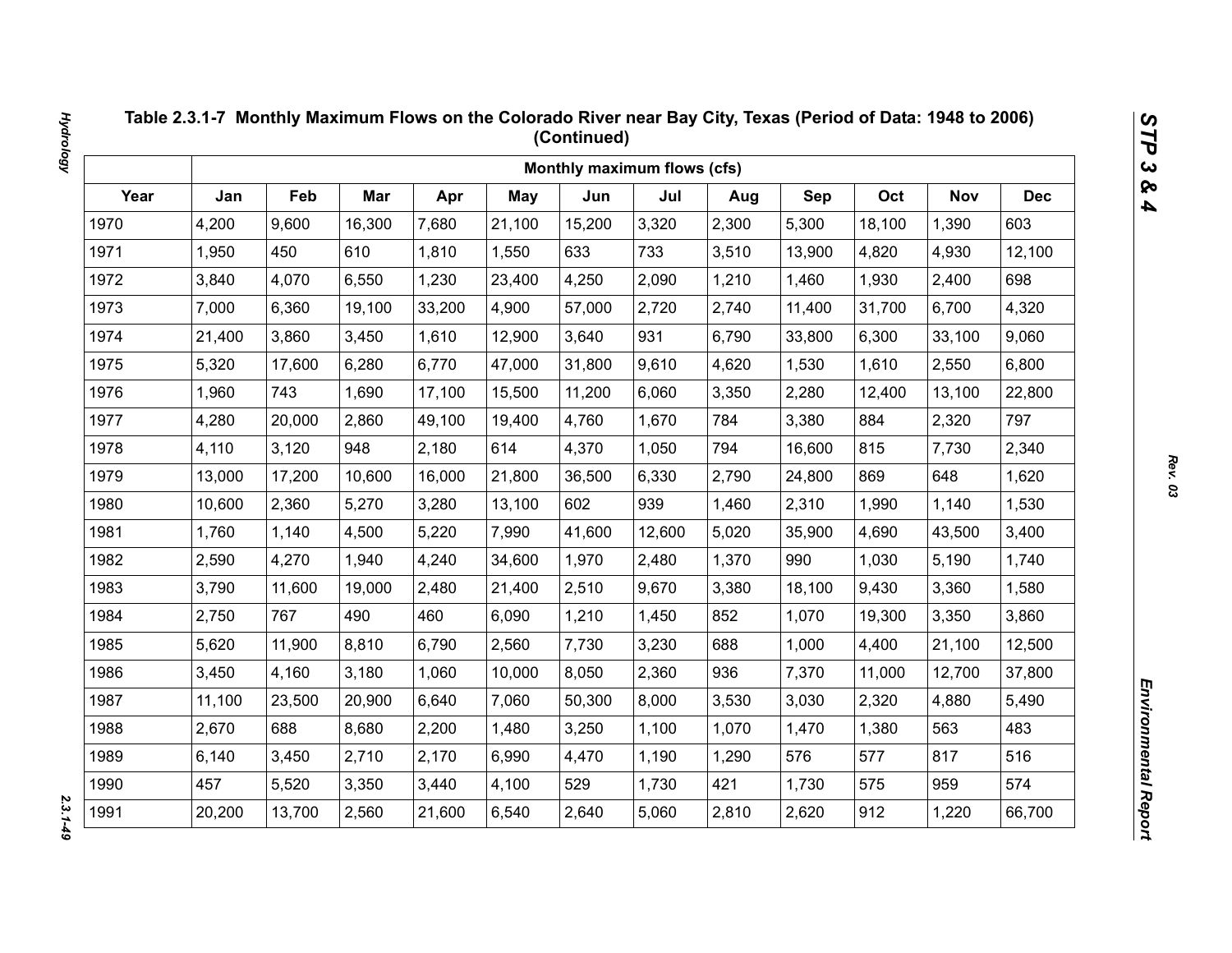|                                           |        |        |        |        |            | Monthly maximum flows (cfs) |        |        |        |        |            |            |
|-------------------------------------------|--------|--------|--------|--------|------------|-----------------------------|--------|--------|--------|--------|------------|------------|
| Year                                      | Jan    | Feb    | Mar    | Apr    | <b>May</b> | Jun                         | Jul    | Aug    | Sep    | Oct    | <b>Nov</b> | <b>Dec</b> |
| 1992                                      | 40,500 | 62,000 | 60,900 | 26,600 | 51,500     | 56,200                      | 4,690  | 2,170  | 2,020  | 1,560  | 6,780      | 6,600      |
| 1993                                      | 11,500 | 10,500 | 10,100 | 15,800 | 26,200     | 36,500                      | 2,670  | 1,470  | 1,530  | 4,010  | 4,550      | 1,050      |
| 1994                                      | 1,230  | 1,980  | 1,380  | 1,530  | 10,300     | 5,810                       | 620    | 2,640  | 2,600  | 69,800 | 4,520      | 19,000     |
| 1995                                      | 13,300 | 1,410  | 22,100 | 12,400 | 5,720      | 37,300                      | 5,540  | 1,530  | 1,660  | 1,170  | 2,310      | 10,400     |
| 1996                                      | 734    | 761    | 821    | 877    | 1,010      | 10,800                      | 1,400  | 2,990  | 10,300 | 1,070  | 3,600      | 2,230      |
| 1997                                      | 15,200 | 7,590  | 35,400 | 19,700 | 12,700     | 27,300                      | 27,600 | 1,790  | 10,200 | 30,600 | 6,640      | 5,220      |
| 1998                                      | 7,860  | 16,300 | 12,600 | 8,090  | 1,220      | 595                         | 788    | 2,030  | 20,900 | 79,300 | 54,500     | 13,000     |
| 1999                                      | 4,970  | 2,080  | 7,100  | 4,240  | 2,750      | 9,210                       | 2,730  | 738    | 774    | 1,030  | 574        | 537        |
| 2000                                      | 949    | 705    | 1,810  | 2,880  | 5,280      | 6,270                       | 1,700  | 901    | 859    | 1,770  | 13,200     | 8,520      |
| 2001                                      | 7,490  | 4,630  | 13,300 | 6,180  | 5,190      | 1,230                       | 940    | 16,100 | 22,300 | 11,000 | 24,700     | 19,600     |
| 2002                                      | 4,120  | 1,560  | 1,090  | 10,900 | 1,640      | 2,470                       | 31,200 | 3,440  | 14,500 | 21,500 | 45,800     | 17,100     |
| 2003                                      | 10,300 | 44,500 | 11,300 | 2,190  | 879        | 2,720                       | 7,980  | 1,800  | 6,880  | 4,520  | 9,400      | 2,070      |
| 2004                                      | 5,410  | 9,940  | 2,370  | 4,750  | 14,200     | 24,000                      | 18,000 | 2,050  | 1,210  | 5,730  | 72,900     | 27,600     |
| 2005                                      | 5,940  | 17,200 | 12,600 | 5,370  | 4,260      | 2,230                       | 4,370  | 971    | 1,880  | 1,800  | 1,380      | 715        |
| 2006                                      | 559    | 601    | 1,240  | 1,470  | 2,850      | 2,260                       | 5,550  | 691    | 1,260  |        |            |            |
| Average<br>Maximum<br><b>Monthly Flow</b> | 6,816  | 9,817  | 7,419  | 9,304  | 12,393     | 14,123                      | 5,002  | 2,364  | 8,170  | 9,534  | 9,881      | 7,635      |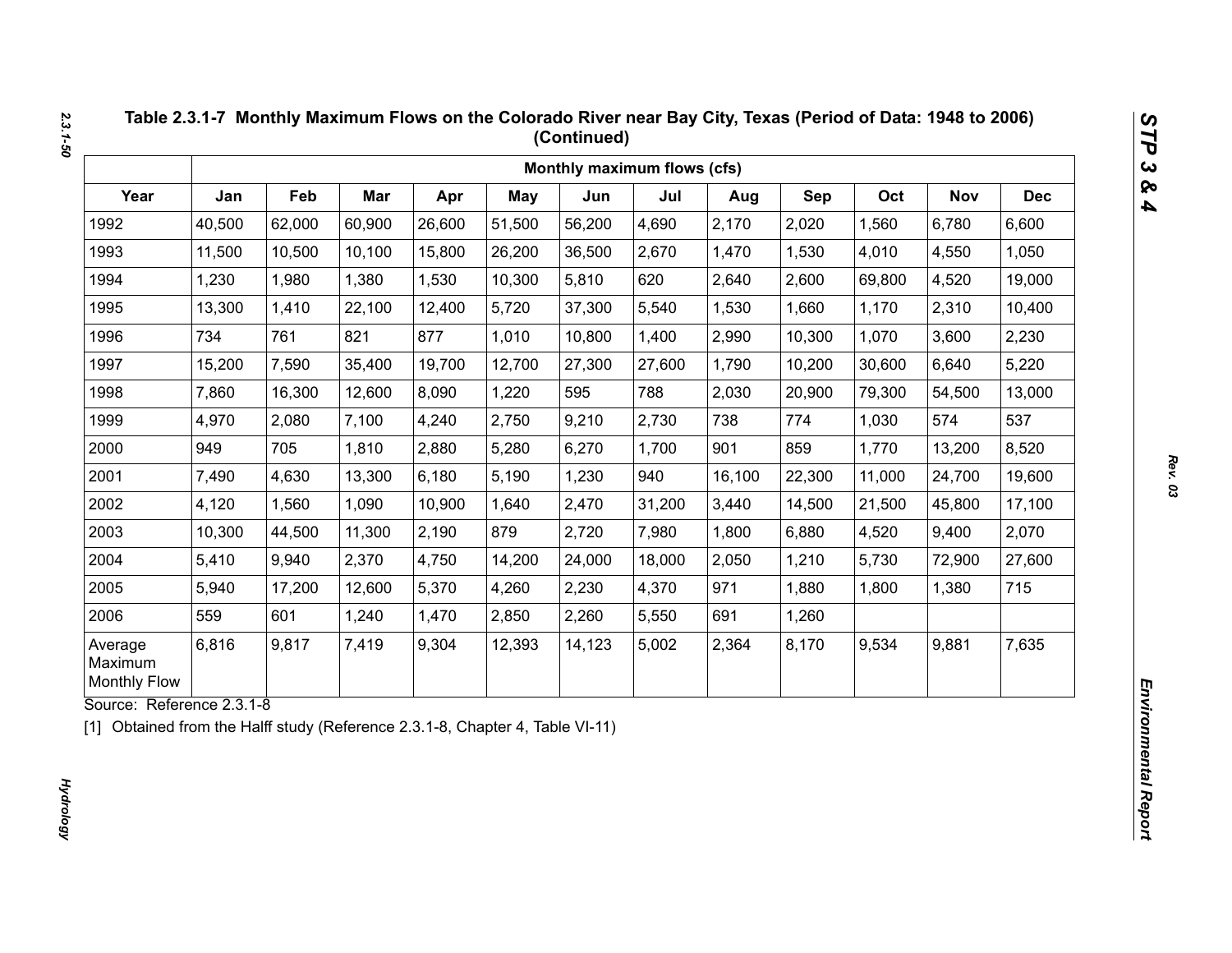| <b>Flood Frequency</b> | <b>Discharge for Regulated</b><br><b>Flow Conditions [1] (cfs)</b> |
|------------------------|--------------------------------------------------------------------|
| $2-Yr$                 | 27,000                                                             |
| $5-Yr$                 | 48,000                                                             |
| $10-Yr$                | 63,000                                                             |
| $25-Yr$                | 88,000                                                             |
| $50-Yr$                | 100,000                                                            |
| 100-Yr                 | 116,000                                                            |
| 500-Yr                 | n/a                                                                |

# **Table 2.3.1-8 Flood Frequency Distribution for the Colorado River at Wharton**

Source: Reference 2.3.1-8

[1] Obtained from the Halff study (Reference 2.3.1-8, Chapter 4, Table VI-11)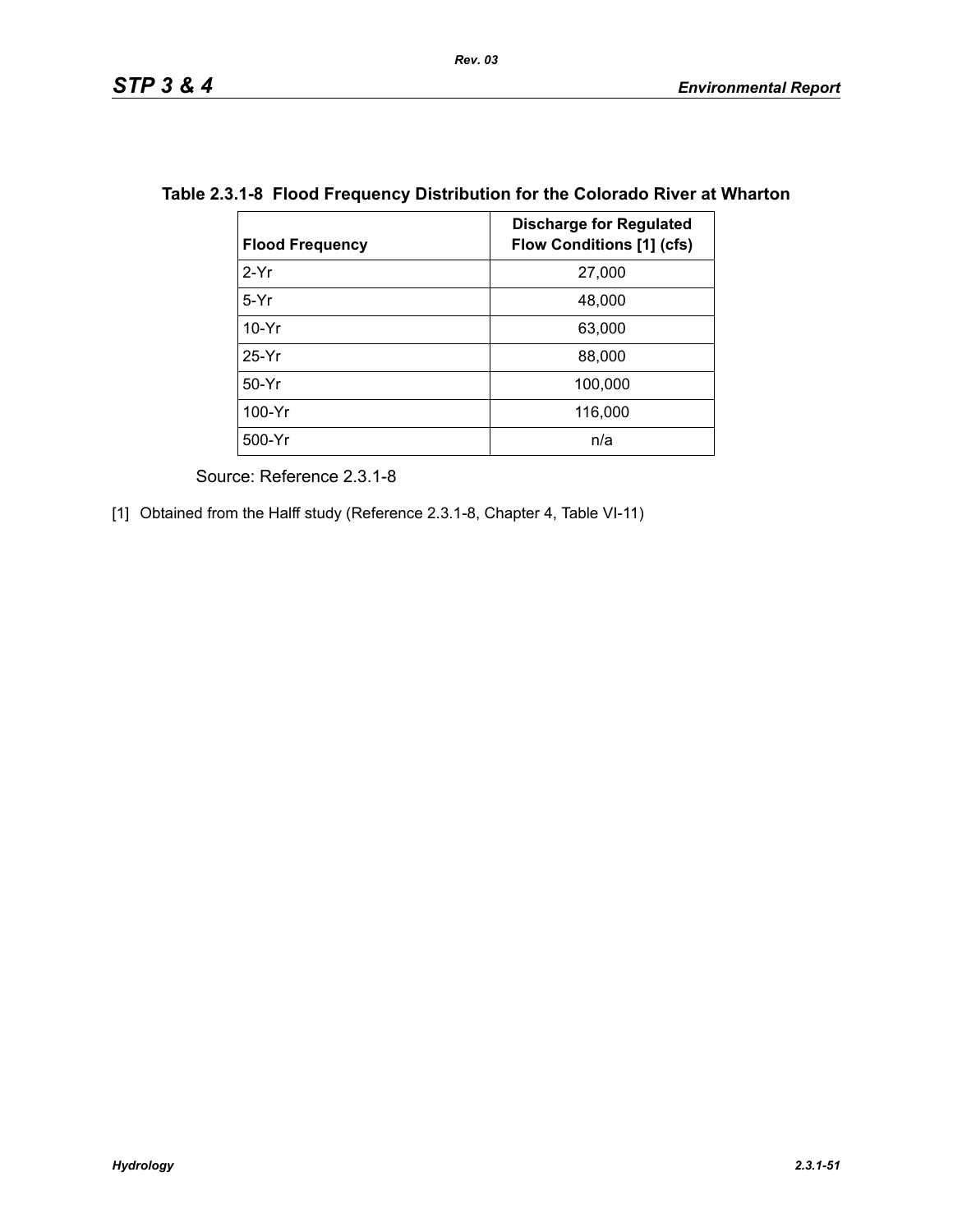| <b>Water Year</b> | 1-Day Minimum<br>Flow (cfs) | <b>Water Year</b> |     |
|-------------------|-----------------------------|-------------------|-----|
| 1948              | 16                          | 1978              | 161 |
| 1949              | 81                          | 1979              | 363 |
| 1950              | 137                         | 1980              | 0.9 |
| 1951              | 0                           | 1981              | 15  |
| 1952              | 0                           | 1982              | 314 |
| 1953              | 0                           | 1983              | 38  |
| 1954              | 2.3                         | 1984              | 3.1 |
| 1955              | 1.4                         | 1985              | 87  |
| 1956              | 0                           | 1986              | 48  |
| 1957              | 92                          | 1987              | 380 |
| 1958              | 1400                        | 1988              | 6.8 |
| 1959              | 510                         | 1989              | 33  |
| 1960              | 500                         | 1990              | 36  |
| 1961              | 800                         | 1991              | 61  |
| 1962              | 4.9                         | 1992              | 439 |
| 1963              | 12                          | 1993              | 39  |
| 1964              | 1.3                         | 1994              | 51  |
| 1965              | 2.3                         | 1995              | 147 |
| 1966              | $\overline{2}$              | 1996              | 20  |
| 1967              | 0.4                         | 1997              | 188 |
| 1968              | 205                         | 1998              | 15  |
| 1969              | 0.4                         | 1999              | 118 |
| 1970              | 0.4                         | 2000              | 9.5 |
| 1971              | 0.7                         | 2001              | 48  |
| 1972              | $\overline{c}$              | 2002              | 120 |
| 1973              | 31                          | 2003              | 115 |
| 1974              | 10                          | 2004              | 206 |
| 1975              | 128                         | 2005              | 180 |
| 1976              | 111                         | 2006              | 210 |
| 1977              | 174                         |                   |     |
|                   |                             |                   |     |

| Table 2.3.1-9 Historical Minimum Daily Flow Information for Bay City |  |  |  |  |  |  |
|----------------------------------------------------------------------|--|--|--|--|--|--|
|----------------------------------------------------------------------|--|--|--|--|--|--|

| ay Minimum<br>Flow (cfs) | <b>Water Year</b> | 1-Day Minimum<br>Flow (cfs) |
|--------------------------|-------------------|-----------------------------|
|                          | 1978              | 161                         |
|                          | 1979              | 363                         |
|                          | 1980              | 0.9                         |
|                          | 1981              | 15                          |
|                          | 1982              | 314                         |
|                          | 1983              | 38                          |
|                          | 1984              | 3.1                         |
|                          | 1985              | 87                          |
|                          | 1986              | 48                          |
|                          | 1987              | 380                         |
|                          | 1988              | 6.8                         |
|                          | 1989              | 33                          |
|                          | 1990              | 36                          |
|                          | 1991              | 61                          |
|                          | 1992              | 439                         |
|                          | 1993              | 39                          |
|                          | 1994              | 51                          |
|                          | 1995              | 147                         |
|                          | 1996              | 20                          |
|                          | 1997              | 188                         |
|                          | 1998              | 15                          |
|                          | 1999              | 118                         |
|                          | 2000              | 9.5                         |
|                          | 2001              | 48                          |
|                          | 2002              | 120                         |
|                          | 2003              | 115                         |
|                          | 2004              | 206                         |
|                          | 2005              | 180                         |
|                          | 2006              | 210                         |
|                          |                   |                             |
|                          |                   |                             |

Source: Reference 2.3.1-10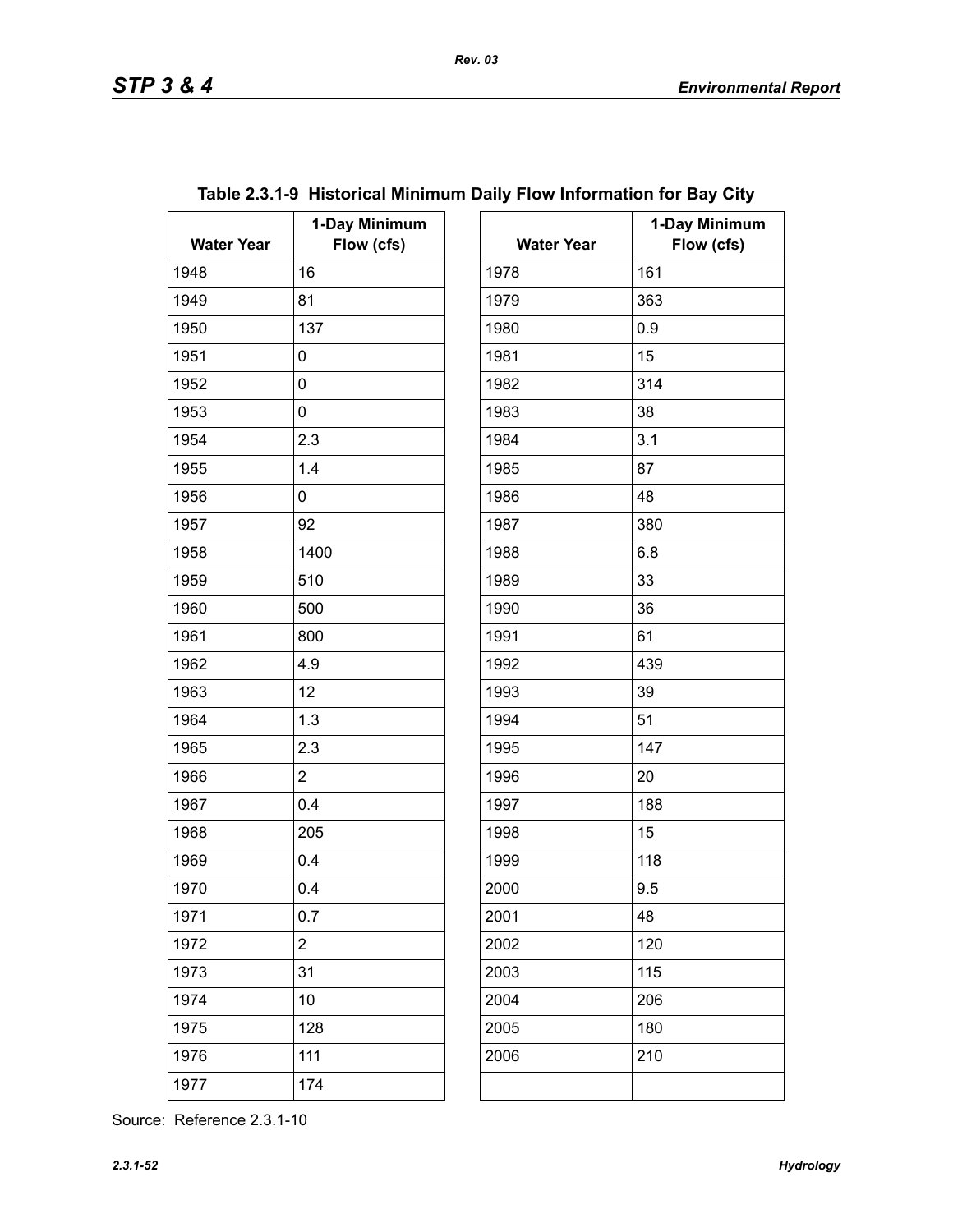| <b>Water Year</b> | 7-Day Minimum<br>Flow (cfs) | <b>Water Year</b> | $7-$ |
|-------------------|-----------------------------|-------------------|------|
| 1948              | 61                          | 1978              | 218  |
| 1949              | 143                         | 1979              | 374  |
| 1950              | 177                         | 1980              | 59   |
| 1951              | $\mathbf 1$                 | 1981              | 243  |
| 1952              | $\overline{2}$              | 1982              | 456  |
| 1953              | 15                          | 1983              | 127  |
| 1954              | 58                          | 1984              | 11   |
| 1955              | 37                          | 1985              | 205  |
| 1956              | 13                          | 1986              | 56   |
| 1957              | 121                         | 1987              | 598  |
| 1958              | 1789                        | 1988              | 83   |
| 1959              | 684                         | 1989              | 41   |
| 1960              | 714                         | 1990              | 68   |
| 1961              | 890                         | 1991              | 90   |
| 1962              | $\overline{7}$              | 1992              | 503  |
| 1963              | 13                          | 1993              | 348  |
| 1964              | 1.4                         | 1994              | 137  |
| 1965              | 17                          | 1995              | 200  |
| 1966              | $\overline{2}$              | 1996              | 20   |
| 1967              | 0.5                         | 1997              | 286  |
| 1968              | 312                         | 1998              | 68   |
| 1969              | 0.5                         | 1999              | 210  |
| 1970              | 0.5                         | 2000              | 14   |
| 1971              | 1.3                         | 2001              | 110  |
| 1972              | 19                          | 2002              | 206  |
| 1973              | 366                         | 2003              | 214  |
| 1974              | 35                          | 2004              | 375  |
| 1975              | 348                         | 2005              | 288  |
| 1976              | 223                         | 2006              | 266  |
| 1977              | 297                         |                   |      |
|                   |                             |                   |      |

# **Table 2.3.1-10 Historical Minimum 7-Day Low Flow Information for Bay City**

| ay Minimum<br>Flow (cfs) | <b>Water Year</b> | 7-Day Minimum<br>Flow (cfs) |
|--------------------------|-------------------|-----------------------------|
|                          | 1978              | 218                         |
|                          | 1979              | 374                         |
|                          | 1980              | 59                          |
|                          | 1981              | 243                         |
|                          |                   |                             |
|                          | 1982<br>1983      | 456                         |
|                          |                   | 127                         |
|                          | 1984              | 11                          |
|                          | 1985              | 205                         |
|                          | 1986              | 56                          |
|                          | 1987              | 598                         |
|                          | 1988              | 83                          |
|                          | 1989              | 41                          |
|                          | 1990              | 68                          |
|                          | 1991              | 90                          |
|                          | 1992              | 503                         |
|                          | 1993              | 348                         |
|                          | 1994              | 137                         |
|                          | 1995              | 200                         |
|                          | 1996              | 20                          |
|                          | 1997              | 286                         |
|                          | 1998              | 68                          |
|                          | 1999              | 210                         |
|                          | 2000              | 14                          |
|                          | 2001              | 110                         |
|                          | 2002              | 206                         |
|                          | 2003              | 214                         |
|                          | 2004              | 375                         |
|                          | 2005              | 288                         |
|                          | 2006              | 266                         |
|                          |                   |                             |
|                          |                   |                             |

Source: Reference 2.3.1-10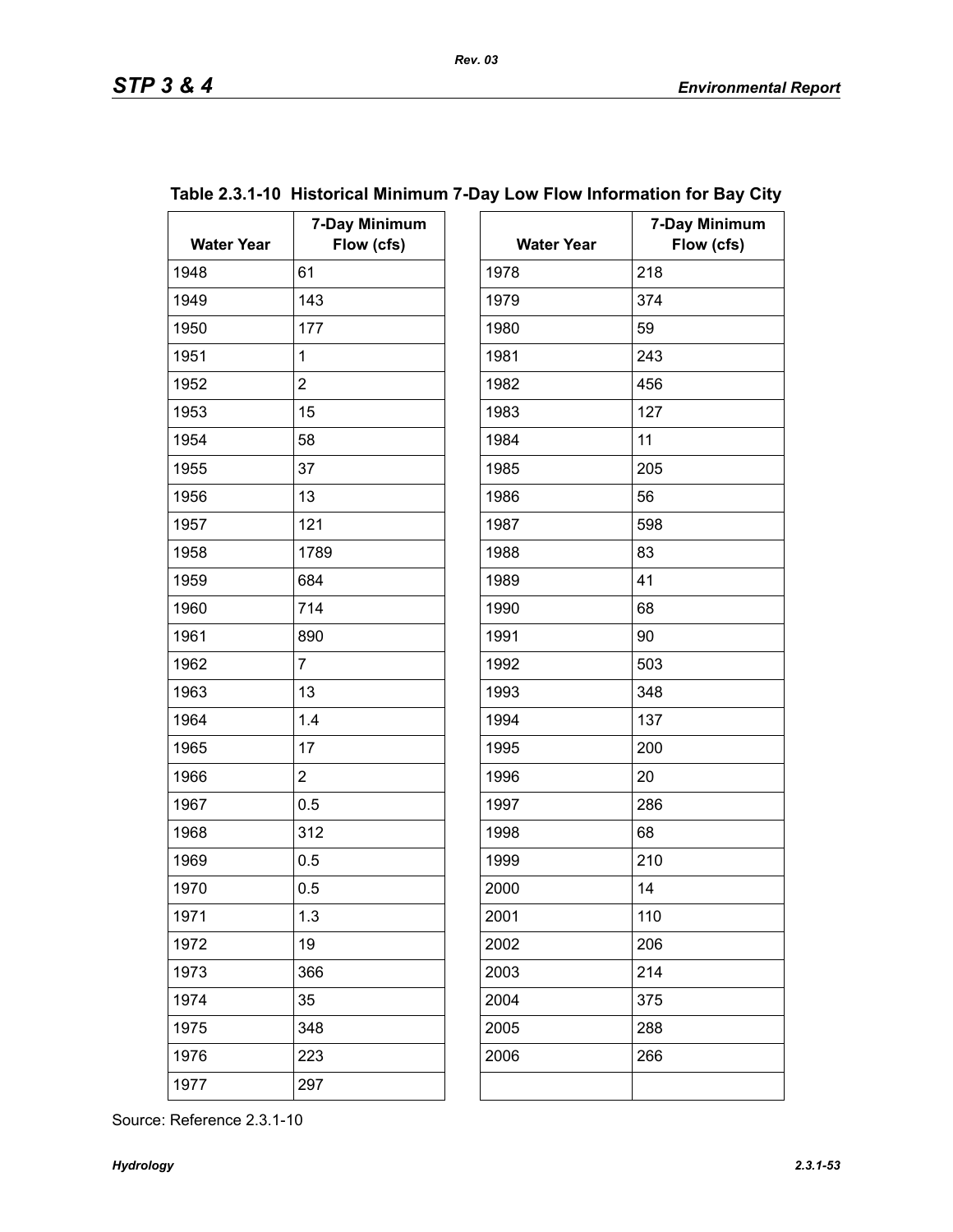|                 |                                         |                                 |                                                                         |                           | December 28, 2006            | January 30, 2007                       |                                     | <b>February 22, 2007</b>               |                       | March 29, 2007                            |                              | April 27, 2007                                   |                              | May 25, 2007                                            |                              | June 27, 2007                             |                       |
|-----------------|-----------------------------------------|---------------------------------|-------------------------------------------------------------------------|---------------------------|------------------------------|----------------------------------------|-------------------------------------|----------------------------------------|-----------------------|-------------------------------------------|------------------------------|--------------------------------------------------|------------------------------|---------------------------------------------------------|------------------------------|-------------------------------------------|-----------------------|
| <b>WELL ID</b>  | <b>WELL</b><br><b>DEPTH</b><br>(ft bgs) | OF<br><b>SCREEN</b><br>(ft bgs) | <b>BOTTOM REFERENCE</b><br><b>POINT</b><br><b>ELEVATION</b><br>(ft MSL) | Depth to<br>Water<br>(ft) | <b>Elevation</b><br>(ft MSL) | Depth to<br>Water<br>(f <sup>t</sup> ) | Elevation<br>(ft MSL)               | Depth to<br>Water<br>(f <sup>t</sup> ) | Elevation<br>(ft MSL) | Depth<br>to<br>Water<br>(f <sup>t</sup> ) | <b>Elevation</b><br>(ft MSL) | <b>Depth</b><br>to<br>Water<br>(f <sup>t</sup> ) | <b>Elevation</b><br>(ft MSL) | <b>Depth</b><br>to<br><b>Water</b><br>(f <sup>t</sup> ) | <b>Elevation</b><br>(ft MSL) | Depth<br>to<br>Water<br>(f <sup>t</sup> ) | Elevation<br>(ft MSL) |
|                 |                                         |                                 |                                                                         |                           |                              |                                        | <b>Shallow Aquifer - Upper Zone</b> |                                        |                       |                                           |                              |                                                  |                              |                                                         |                              |                                           |                       |
| OW-308 U        | 47.1                                    | 48                              | 31.80                                                                   | 7.78                      | 24.02                        | 6.46                                   | 25.34                               | 7.46                                   | 24.34                 | 7.41                                      | 24.39                        | 7.17                                             | 24.63                        | 7.07                                                    | 24.73                        | 7.72                                      | 24.08                 |
| OW-332 U        | 46.1                                    | 45                              | 32.10                                                                   | 8.01                      | 24.09                        | 6.57                                   | 25.53                               | 7.46                                   | 24.64                 | 7.39                                      | 24.71                        | 6.25                                             | 25.85                        | 7.09                                                    | 25.01                        | 8.05                                      | 24.05                 |
| OW-348 U        | 39.1                                    | 38                              | 32.28                                                                   | 8.09                      | 24.19                        | 6.52                                   | 25.76                               | 7.71                                   | 24.57                 | 7.66                                      | 24.62                        | 7.34                                             | 24.94                        | 7.25                                                    | 25.03                        | 7.95                                      | 24.33                 |
| OW-349 U        | 46.1                                    | 45                              | 31.29                                                                   | 7.28                      | 24.01                        | 5.82                                   | 25.47                               | 6.97                                   | 24.32                 | 6.91                                      | 24.38                        | 6.56                                             | 24.73                        | 6.50                                                    | 24.79                        | 7.19                                      | 24.10                 |
| OW-408 U        | 43.1                                    | 42                              | 33.57                                                                   | 9.71                      | 23.86                        | 8.30                                   | 25.27                               | 9.13                                   | 24.44                 | 9.08                                      | 24.49                        | 8.95                                             | 24.62                        | 8.94                                                    | 24.63                        | 9.47                                      | 24.10                 |
| OW-420 U        | 49.1                                    | 48                              | 33.79                                                                   | 9.98                      | 23.81                        | 8.42                                   | 25.37                               | 9.32                                   | 24.47                 | 9.26                                      | 24.53                        | 9.08                                             | 24.71                        | 8.99                                                    | 24.80                        | 9.59                                      | 24.20                 |
| OW-438 U        | 41                                      | 40                              | 32.18                                                                   | 8.45                      | 23.73                        | 6.55                                   | 25.63                               | 7.21                                   | 24.97                 | 7.14                                      | 25.04                        | 7.17                                             | 25.01                        | 7.00                                                    | 25.18                        | 7.97                                      | 24.21                 |
| OW-910 U        | 36.1                                    | 35                              | 32.32                                                                   | 9.11                      | 23.21                        | 7.57                                   | 24.75                               | 8.30                                   | 24.02                 | 8.23                                      | 24.09                        | 8.10                                             | 24.22                        | 8.00                                                    | 24.32                        | 8.49                                      | 23.83                 |
| OW-928 U        | 39.6                                    | 38.5                            | 31.69                                                                   | 8.18                      | 23.51                        | 6.21                                   | 25.48                               | 6.85                                   | 24.84                 | 6.72                                      | 24.97                        | 6.69                                             | 25.00                        | 6.59                                                    | 25.10                        | 7.33                                      | 24.36                 |
| OW-929 U        | 60.1                                    | 59                              | 38.71                                                                   | 12.92                     | 25.79                        | 11.33                                  | 27.38                               | 11.68                                  | 27.03                 | 11.75                                     | 26.96                        | 11.77                                            | 26.94                        | 11.81                                                   | 26.90                        | 13.17                                     | 25.54                 |
| OW-930 U        | 36.1                                    | 35                              | 27.33                                                                   | 7.92                      | 19.41                        | 5.79                                   | 21.54                               | 7.05                                   | 20.28                 | 6.98                                      | 20.35                        | 6.45                                             | 20.88                        | 7.31                                                    | 20.02                        | 7.97                                      | 19.36                 |
| OW-931 U        | 36                                      | 35                              | 32.10                                                                   | 9.82                      | 22.28                        | 8.81                                   | 23.29                               | 9.43                                   | 22.67                 | 9.34                                      | 22.76                        | 9.19                                             | 22.91                        | 9.25                                                    | 22.85                        | 9.33                                      | 22.77                 |
| OW-932 U        | 39.6                                    | 38.5                            | 32.83                                                                   | 8.52                      | 24.31                        | 7.03                                   | 25.80                               | 8.04                                   | 24.79                 | 7.96                                      | 24.87                        | 7.77                                             | 25.06                        | 7.68                                                    | 25.15                        | 8.27                                      | 24.56                 |
| OW-933 U        | 37.1                                    | 36                              | 30.62                                                                   | 6.44                      | 24.18                        | 4.97                                   | 25.65                               | 5.95                                   | 24.67                 | 5.91                                      | 24.71                        | 5.57                                             | 25.05                        | 5.50                                                    | 25.12                        | 5.87                                      | 24.75                 |
| OW-934 U        | 41.1                                    | 40                              | 30.39                                                                   | 10.22                     | 20.17                        | 9.54                                   | 20.85                               | 10.04                                  | 20.35                 | 10.08                                     | 20.31                        | 9.91                                             | 20.48                        | 10.00                                                   | 20.39                        | 10.36                                     | 20.03                 |
|                 |                                         |                                 |                                                                         |                           |                              |                                        | <b>Shallow Aquifer - Lower Zone</b> |                                        |                       |                                           |                              |                                                  |                              |                                                         |                              |                                           |                       |
| OW-308 L        | 97.1                                    | 96                              | 31.78                                                                   | 16.08                     | 15.70                        | 15.08                                  | 16.70                               | 14.91                                  | 16.87                 | 14.67                                     | 17.11                        | 14.21                                            | 17.57                        | 14.32                                                   | 17.46                        | 14.30                                     | 17.48                 |
| OW-332 L [1]    | 103.2                                   | 102.1                           | 31.85                                                                   | 15.22                     | 16.63                        |                                        |                                     |                                        |                       |                                           |                              |                                                  |                              |                                                         |                              |                                           |                       |
| OW-332 L(R) [1] | 103.1                                   | 102                             | 32.08                                                                   |                           |                              |                                        |                                     | 15.29                                  | 16.79                 | 15.05                                     | 17.03                        | 14.59                                            | 17.49                        | 14.71                                                   | 17.37                        | 14.68                                     | 17.40                 |
| OW-348 L        | 79.1                                    | 78.2                            | 31.86                                                                   | 16.16                     | 15.70                        | 15.08                                  | 16.78                               | 14.94                                  | 16.92                 | 14.71                                     | 17.15                        | 14.29                                            | 17.57                        | 14.40                                                   | 17.46                        | 14.36                                     | 17.50                 |
| OW-349 L        | 81.1                                    | 80                              | 31.03                                                                   | 15.22                     | 15.81                        | 14.19                                  | 16.84                               | 14.02                                  | 17.01                 | 13.80                                     | 17.23                        | 13.35                                            | 17.68                        | 13.48                                                   | 17.55                        | 13.42                                     | 17.61                 |
| OW-408 L        | 81.3                                    | 80.2                            | 33.76                                                                   | 18.05                     | 15.71                        | 17.05                                  | 16.71                               | 16.86                                  | 16.90                 | 16.64                                     | 17.12                        | 16.20                                            | 17.56                        | 16.32                                                   | 17.44                        | 16.28                                     | 17.48                 |
| OW-438 L        | 104.1                                   | 103                             | 31.57                                                                   | 15.85                     | 15.72                        | 14.96                                  | 16.61                               | 14.75                                  | 16.82                 | 14.49                                     | 17.08                        | 14.02                                            | 17.55                        | 14.12                                                   | 17.45                        | 14.10                                     | 17.47                 |
| OW-910L         | 92.1                                    | 91                              | 32.48                                                                   | 16.62                     | 15.86                        | 16.22                                  | 16.26                               | 15.77                                  | 16.71                 | 15.59                                     | 16.89                        | 15.27                                            | 17.21                        | 15.22                                                   | 17.26                        | 15.13                                     | 17.35                 |
| OW-928 L        | 121.1                                   | 120                             | 31.56                                                                   | 15.75                     | 15.81                        | 15.00                                  | 16.56                               | 14.75                                  | 16.81                 | 14.50                                     | 17.06                        | 14.03                                            | 17.53                        | 14.13                                                   | 17.43                        | 14.06                                     | 17.50                 |
| OW-929 L        | 98.1                                    | 97                              | 38.63                                                                   | 23.47                     | 15.16                        | 22.41                                  | 16.22                               | 22.26                                  | 16.37                 | 22.00                                     | 16.63                        | 21.51                                            | 17.12                        | 21.70                                                   | 16.93                        | 21.67                                     | 16.96                 |
| OW-930 L        | 106.5                                   | 105                             | 27.98                                                                   | 14.90                     | 13.08                        | 13.41                                  | 14.57                               | 13.35                                  | 14.63                 | 13.21                                     | 14.77                        | 12.81                                            | 15.17                        | 13.09                                                   | 14.89                        | 12.99                                     | 14.99                 |
| OW-932 L        | 79.6                                    | 78.5                            | 32.79                                                                   | 17.23                     | 15.56                        | 16.01                                  | 16.78                               | 15.90                                  | 16.89                 | 15.73                                     | 17.06                        | 15.35                                            | 17.44                        | 15.48                                                   | 17.31                        | 15.38                                     | 17.41                 |
| OW-933 L        | 87.1                                    | 86                              | 30.45                                                                   | 14.60                     | 15.85                        | 13.37                                  | 17.08                               | 13.29                                  | 17.16                 | 13.11                                     | 17.34                        | 12.71                                            | 17.74                        | 12.84                                                   | 17.61                        | 12.72                                     | 17.73                 |
| OW-934 L        | 100                                     | 99                              | 30.94                                                                   | 17.07                     | 13.87                        | 15.83                                  | 15.11                               | 15.73                                  | 15.21                 | 15.51                                     | 15.43                        | 15.09                                            | 15.85                        | 15.33                                                   | 15.61                        | 15.23                                     | 15.71                 |

*Hydrology* 

**Hydrology**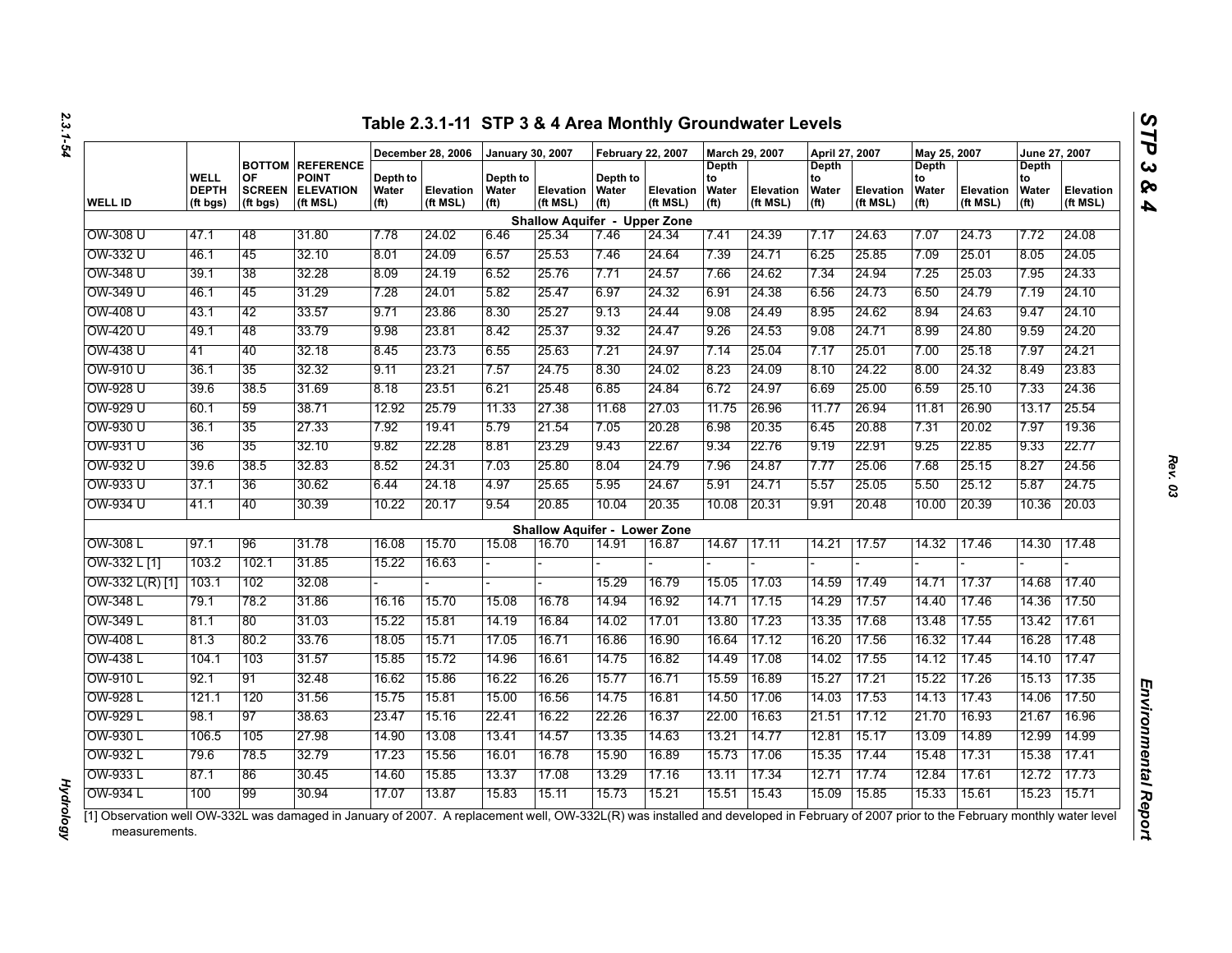| J              |
|----------------|
|                |
|                |
| ç<br>$\bullet$ |
|                |

|                |                      |                  | <b>Well Pad</b>                  | Reference                 | <b>Borehole</b>         | Well              |              | Screen Interval Depth [4] |          | <b>Screen Interval Elevation [4]</b>          |       | <b>Filter Pack Interval Depth</b> |
|----------------|----------------------|------------------|----------------------------------|---------------------------|-------------------------|-------------------|--------------|---------------------------|----------|-----------------------------------------------|-------|-----------------------------------|
| Well Number[2] | Northing (ft)<br>[3] | Easting (ft) [3] | <b>Elevation</b><br>(ft MSL) [3] | Elevation<br>(ft MSL) [3] | <b>Diameter</b><br>(in) | Depth<br>(ft bgs) | Top (ft bgs) | Bottom (ft bgs)           |          | Top (ft MSL)   Bottom (ft MSL)   Top (ft bgs) |       | Bottom (ft bgs)                   |
| <b>OW-308L</b> | 363196.43            | 2943374.36       | 29.87                            | 31.78                     | 8                       | 97.1              | 86.0         | 96.0                      | -56.13   | -66.13                                        | 82.0  | 97.1                              |
| <b>OW-308U</b> | 363195.64            | 2943354.04       | 29.88                            | 31.80                     | $\overline{8}$          | 47.1              | 36.0         | 46.0                      | $-6.12$  | -16.12                                        | 32.0  | 47.1                              |
| OW-332L [1]    | 363739.87            | 2943610.91       | 30.24                            | 31.85                     | 8                       | 103.2             | 92.1         | 102.1                     | $-61.86$ | $-71.86$                                      | 88.0  | 103.2                             |
| OW-332L(R)     | 363729.36            | 2943608.74       | 30.01                            | 32.08                     | 8                       | 103.1             | 92.0         | 102.0                     | $-61.99$ | $-71.99$                                      | 87.0  | 103.1                             |
| <b>OW-332U</b> | 363739.21            | 2943591.02       | 30.24                            | 32.10                     | $\overline{8}$          | 46.1              | 35.0         | 45.0                      | -4.76    | $-14.76$                                      | 31.0  | 46.1                              |
| <b>OW-348L</b> | 362685.92            | 2943014.48       | 30.08                            | 31.86                     | 8                       | 79.1              | 68.2         | 78.2                      | $-38.12$ | $-48.12$                                      | 64.0  | 79.1                              |
| <b>OW-348U</b> | 362685.23            | 2942994.44       | 30.51                            | 32.28                     | 8                       | 39.1              | 28.0         | 38.0                      | 2.51     | $-7.49$                                       | 24.0  | 39.1                              |
| <b>OW-349L</b> | 362901.84            | 2943602.97       | 29.41                            | 31.03                     | 8                       | 81.1              | 70.0         | 80.0                      | $-40.59$ | $-50.59$                                      | 65.0  | 81.1                              |
| <b>OW-349U</b> | 362902.40            | 2943582.28       | 29.40                            | 31.29                     | 8                       | 46.1              | 35.0         | 45.0                      | $-5.60$  | $-15.60$                                      | 31.0  | 46.1                              |
| <b>OW-408L</b> | 363196.18            | 2942472.54       | 31.73                            | 33.76                     | 8                       | 81.3              | 70.2         | 80.2                      | $-38.47$ | $-48.47$                                      | 66.0  | 81.3                              |
| <b>OW-408U</b> | 363194.01            | 2942456.01       | 31.50                            | 33.57                     | $\overline{8}$          | 43.1              | 32.0         | 42.0                      | -0.50    | $-10.50$                                      | 28.0  | 43.1                              |
| <b>OW-420U</b> | 362902.15            | 2942018.94       | 32.25                            | 33.79                     | 8                       | 49.1              | 38.0         | 48.0                      | $-5.75$  | $-15.75$                                      | 34.0  | 49.1                              |
| <b>OW-438L</b> | 363790.77            | 2942045.09       | 30.11                            | 31.57                     | 8                       | 104.1             | 93.0         | 103.0                     | $-62.89$ | $-72.89$                                      | 89.0  | 104.1                             |
| <b>OW-438U</b> | 363792.04            | 2942025.17       | 30.53                            | 32.18                     | $\overline{8}$          | 41.0              | 30.0         | 40.0                      | 0.53     | $-9.47$                                       | 26.0  | 41.0                              |
| <b>OW-910L</b> | 363363.45            | 2941266.45       | 30.75                            | 32.48                     | 8                       | 92.1              | 81.0         | 91.0                      | $-50.25$ | $-60.25$                                      | 77.0  | 92.1                              |
| OW-910U        | 363362.02            | 2941246.57       | 30.69                            | 32.32                     | 8                       | 36.1              | 25.0         | 35.0                      | 5.69     | $-4.31$                                       | 21.0  | 36.1                              |
| <b>OW-928L</b> | 364932.30            | 2940376.21       | 29.81                            | 31.56                     | 8                       | 121.1             | 110.0        | 120.0                     | $-80.19$ | $-90.19$                                      | 106.0 | 121.1                             |
| <b>OW-928U</b> | 364933.86            | 2940356.48       | 30.02                            | 31.69                     | 8                       | 39.6              | 28.5         | 38.5                      | 1.52     | $-8.48$                                       | 24.5  | 39.6                              |
| <b>OW-929L</b> | 364671.50            | 2945497.78       | 36.93                            | 38.63                     | 8                       | 98.1              | 87.0         | 97.0                      | $-50.07$ | $-60.07$                                      | 83.0  | 98.1                              |
| <b>OW-929U</b> | 364672.34            | 2945477.58       | 36.91                            | 38.71                     | 8                       | 60.1              | 49.0         | 59.0                      | -12.09   | $-22.09$                                      | 45.0  | 60.1                              |
| <b>OW-930L</b> | 360214.45            | 2949525.96       | 26.21                            | 27.98                     | 8                       | 106.5             | 95.0         | 105.0                     | -68.79   | $-78.79$                                      | 91.0  | 106.5                             |
| OW-930U        | 360209.72            | 2949506.58       | 25.62                            | 27.33                     | 8                       | 36.1              | 25.0         | 35.0                      | 0.62     | $-9.38$                                       | 21.0  | 36.1                              |
| <b>OW-931U</b> | 361979.42            | 2939520.36       | 30.53                            | 32.10                     | 7                       | 36.0              | 25.0         | 35.0                      | 5.53     | $-4.47$                                       | 21.0  | 36.0                              |
| <b>OW-932L</b> | 361899.37            | 2942115.90       | 31.09                            | 32.79                     | 8                       | 79.6              | 68.5         | 78.5                      | $-37.41$ | -47.41                                        | 64.5  | 79.6                              |
| <b>OW-932U</b> | 361898.53            | 2942097.29       | 31.35                            | 32.83                     | $\boldsymbol{8}$        | 39.6              | 28.5         | 38.5                      | 2.85     | $-7.15$                                       | 24.5  | 39.6                              |
| <b>OW-933L</b> | 361898.05            | 2943515.01       | 28.74                            | 30.45                     | 8                       | 87.1              | 76.0         | 86.0                      | $-47.26$ | $-57.26$                                      | 72.0  | 87.1                              |
| <b>OW-933U</b> | 361897.65            | 2943494.66       | 28.87                            | 30.62                     | 8                       | 37.1              | 26.0         | 36.0                      | 2.87     | $-7.13$                                       | 23.0  | 37.1                              |
| <b>OW-934L</b> | 362082.08            | 2948254.12       | 29.04                            | 30.94                     | 17                      | 100.0             | 89.0         | 99.0                      | -59.96   | $-69.96$                                      | 85.0  | 100.0                             |
|                | 362079.87            | 2948234.20       | 28.54                            | 30.39                     | 8                       | 41.1              | 30.0         | 40.0                      | -1.46    | $-11.46$                                      | 26.0  | 41.1                              |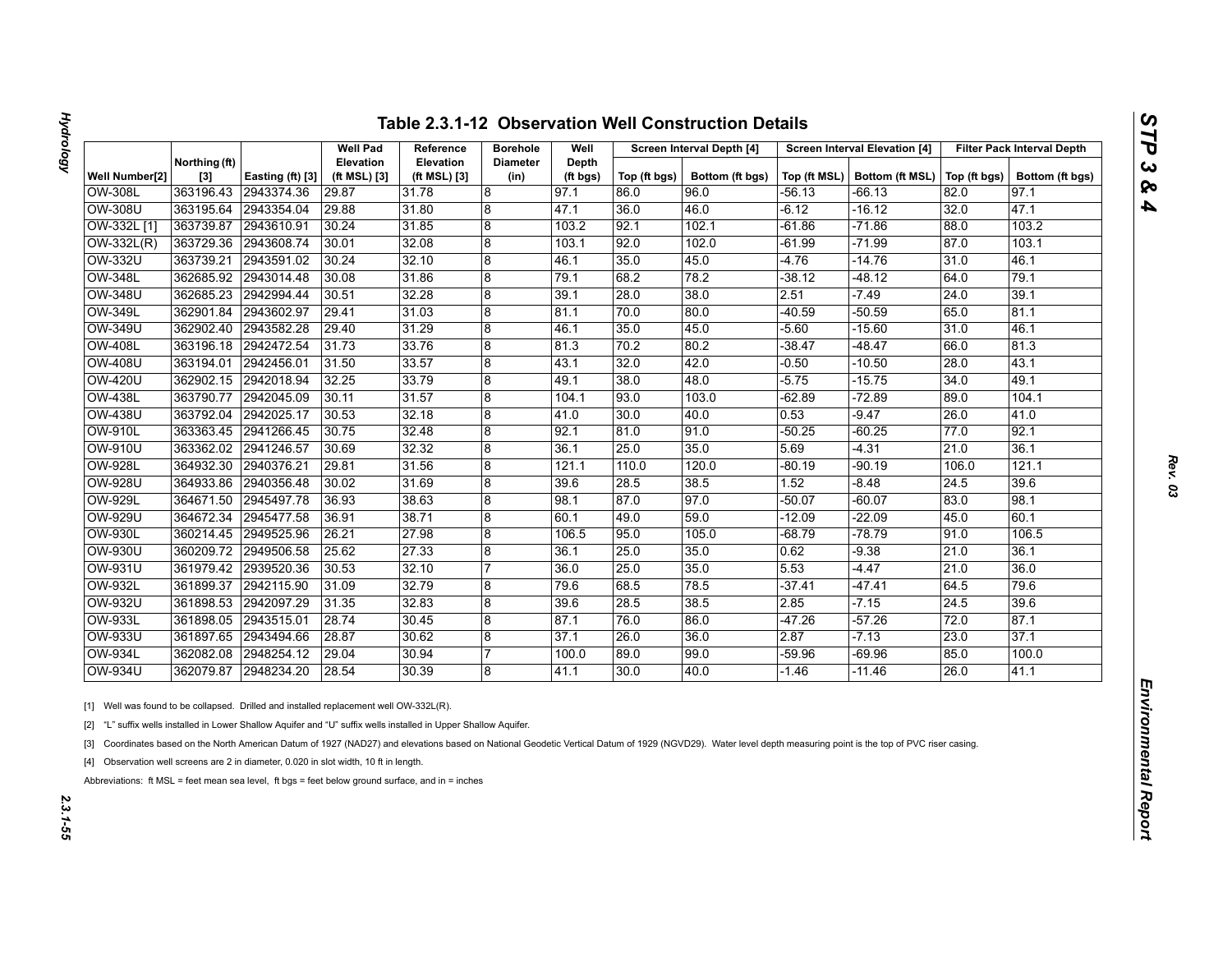| ì |  |
|---|--|
|   |  |
|   |  |
|   |  |
|   |  |

|                |                  |                                               |                 |                              |                             |                              | Table 2.3.1-13 Estimated Vertical Hydraulic Gradients in the STP 3 & 4 Area |                 |                           |                             |                              |           |                   |                   |           |             |
|----------------|------------------|-----------------------------------------------|-----------------|------------------------------|-----------------------------|------------------------------|-----------------------------------------------------------------------------|-----------------|---------------------------|-----------------------------|------------------------------|-----------|-------------------|-------------------|-----------|-------------|
|                |                  |                                               |                 | <b>Upper Well Screen [1]</b> |                             |                              |                                                                             |                 | Lower Well Screen [1]     |                             |                              |           | Groundwater [2]   |                   |           |             |
| Date           | <b>Well Pair</b> | Ground<br><b>Elevation (ft</b><br><b>MSL)</b> | Top (ft<br>bgs) | <b>Bottom</b><br>(ft bgs)    | <b>Midpoint (ft</b><br>bgs) | <b>Elevation</b><br>(ft MSL) | <b>Ground Elevation</b><br>(ft MSL)                                         | Top (ft<br>bgs) | <b>Bottom</b> (ft<br>bgs) | <b>Midpoint</b><br>(ft bgs) | <b>Elevation</b><br>(ft MSL) | $dx$ (ft) | Upper (ft<br>MSL) | Lower (ft<br>MSL) | $dh$ (ft) | $i$ (ft/ft) |
| 12/28/2006     | OW-308 U/L       | 29.88                                         | 36              | 46                           | 41                          | $-11.12$                     | 29.87                                                                       | 86              | 96                        | 91                          | $-61.13$                     | 50.0      | 24.02             | 15.70             | 8.32      | 0.166       |
| 1/30/2007      | OW-308 U/L       | 29.88                                         | 36              | 46                           | 41                          | $-11.12$                     | 29.87                                                                       | 86              | 96                        | 91                          | $-61.13$                     | 50.0      | 25.34             | 16.70             | 8.64      | 0.173       |
| 2/22/2007      | OW-308 U/L       | 29.88                                         | 36              | 46                           | 41                          | $-11.12$                     | 29.87                                                                       | 86              | 96                        | 91                          | $-61.13$                     | 50.0      | 24.34             | 16.87             | 7.47      | 0.149       |
| 3/29/2007      | OW-308 U/L       | 29.88                                         | 36              | 46                           | 41                          | $-11.12$                     | 29.87                                                                       | 86              | 96                        | 91                          | $-61.13$                     | 50.0      | 24.39             | 17.11             | 7.28      | 0.146       |
| 4/27/2007      | OW-308 U/L       | 29.88                                         | 36              | 46                           | 41                          | $-11.12$                     | 29.87                                                                       | 86              | 96                        | 91                          | $-61.13$                     | 50.0      | 24.63             | 17.57             | 7.06      | 0.141       |
| 5/25/2007      | OW-308 U/L       | 29.88                                         | 36              | 46                           | 41                          | $-11.12$                     | 29.87                                                                       | 86              | 96                        | 91                          | $-61.13$                     | 50.0      | 24.73             | 17.46             | 7.27      | 0.145       |
| 6/27/2007      | OW-308 U/L       | 29.88                                         | 36              | 46                           | 41                          | $-11.12$                     | 29.87                                                                       | 86              | 96                        | 91                          | $-61.13$                     | 50.0      | 24.08             | 17.48             | 6.60      | 0.132       |
| 12/28/2006 [3] | OW-332 U/L       | 30.24                                         | 35              | 45                           | 40                          | $-9.76$                      | 30.24                                                                       | 92.1            | 102.1                     | 97.1                        | $-66.86$                     | 57.1      | 24.09             | 16.63             | 7.46      | 0.131       |
| 2/22/2007 [3]  | OW-332 U/L(R)    | 30.24                                         | 35              | 45                           | 40                          | $-9.76$                      | 30.01                                                                       | 92              | 102                       | 97                          | $-66.99$                     | 57.2      | 24.64             | 16.79             | 7.85      | 0.137       |
| 3/29/2007 [3]  | OW-332 U/L(R)    | 30.24                                         | 35              | 45                           | 40                          | $-9.76$                      | 30.01                                                                       | 92              | 102                       | 97                          | $-66.99$                     | 57.2      | 24.71             | 17.03             | 7.68      | 0.134       |
| 4/27/2007 [3]  | OW-332 U/L(R)    | 30.24                                         | 35              | 45                           | 40                          | $-9.76$                      | 30.01                                                                       | 92              | 102                       | 97                          | $-66.99$                     | 57.2      | 25.85             | 17.49             | 8.36      | 0.146       |
| 5/25/2007 [3]  | OW-332 U/L(R)    | 30.24                                         | 35              | 45                           | 40                          | $-9.76$                      | 30.01                                                                       | 92              | 102                       | 97                          | $-66.99$                     | 57.2      | 25.01             | 17.37             | 7.64      | 0.133       |
| 6/27/2007 [3]  | OW-332 U/L(R)    | 30.24                                         | 35              | 45                           | 40                          | $-9.76$                      | 30.01                                                                       | 92              | 102                       | 97                          | $-66.99$                     | 57.2      | 24.05             | 17.40             | 6.65      | 0.116       |
| 12/28/2006     | OW-348 U/L       | 30.51                                         | 28              | 38                           | 33                          | $-2.49$                      | 30.08                                                                       | 68.2            | 78.2                      | 73.2                        | $-43.12$                     | 40.6      | 24.19             | 15.70             | 8.49      | 0.209       |
| 1/30/2007      | OW-348 U/L       | 30.51                                         | 28              | 38                           | 33                          | $-2.49$                      | 30.08                                                                       | 68.2            | 78.2                      | 73.2                        | $-43.12$                     | 40.6      | 25.76             | 16.78             | 8.98      | 0.221       |
| 2/22/2007      | OW-348 U/L       | 30.51                                         | 28              | 38                           | 33                          | $-2.49$                      | 30.08                                                                       | 68.2            | 78.2                      | 73.2                        | $-43.12$                     | 40.6      | 24.57             | 16.92             | 7.65      | 0.188       |
| 3/29/2007      | OW-348 U/L       | 30.51                                         | 28              | 38                           | 33                          | $-2.49$                      | 30.08                                                                       | 68.2            | 78.2                      | 73.2                        | $-43.12$                     | 40.6      | 24.62             | 17.15             | 7.47      | 0.184       |
| 4/27/2007      | OW-348 U/L       | 30.51                                         | 28              | 38                           | 33                          | $-2.49$                      | 30.08                                                                       | 68.2            | 78.2                      | 73.2                        | $-43.12$                     | 40.6      | 24.94             | 17.57             | 7.37      | 0.181       |
| 5/25/2007      | OW-348 U/L       | 30.51                                         | 28              | 38                           | 33                          | $-2.49$                      | 30.08                                                                       | 68.2            | 78.2                      | 73.2                        | $-43.12$                     | 40.6      | 25.03             | 17.46             | 7.57      | 0.186       |
| 6/27/2007      | OW-348 U/L       | 30.51                                         | 28              | 38                           | 33                          | $-2.49$                      | 30.08                                                                       | 68.2            | 78.2                      | 73.2                        | $-43.12$                     | 40.6      | 24.33             | 17.50             | 6.83      | 0.168       |
| 12/28/2006     | OW-349 U/L       | 29.40                                         | 35              | 45                           | 40                          | $-10.6$                      | 29.41                                                                       | 70              | 80                        | 75                          | $-45.59$                     | 35.0      | 24.01             | 15.81             | 8.20      | 0.234       |
| 1/30/2007      | OW-349 U/L       | 29.40                                         | 35              | 45                           | 40                          | $-10.6$                      | 29.41                                                                       | 70              | 80                        | 75                          | $-45.59$                     | 35.0      | 25.47             | 16.84             | 8.63      | 0.247       |
| 2/22/2007      | OW-349 U/L       | 29.40                                         | 35              | 45                           | 40                          | $-10.6$                      | 29.41                                                                       | 70              | 80                        | 75                          | -45.59                       | 35.0      | 24.32             | 17.01             | 7.31      | 0.209       |
| 3/29/2007      | OW-349 U/L       | 29.40                                         | 35              | 45                           | 40                          | $-10.6$                      | 29.41                                                                       | 70              | 80                        | 75                          | $-45.59$                     | 35.0      | 24.38             | 17.23             | 7.15      | 0.204       |
| 4/27/2007      | OW-349 U/L       | 29.40                                         | 35              | 45                           | 40                          | $-10.6$                      | 29.41                                                                       | 70              | 80                        | 75                          | $-45.59$                     | 35.0      | 24.73             | 17.68             | 7.05      | 0.201       |
| 5/25/2007      | OW-349 U/L       | 29.40                                         | 35              | 45                           | 40                          | $-10.6$                      | 29.41                                                                       | 70              | 80                        | 75                          | $-45.59$                     | 35.0      | 24.79             | 17.55             | 7.24      | 0.207       |
| 6/27/2007      | OW-349 U/L       | 29.40                                         | 35              | 45                           | 40                          | $-10.6$                      | 29.41                                                                       | 70              | 80                        | 75                          | $-45.59$                     | 35.0      | 24.10             | 17.61             | 6.49      | 0.185       |
| 12/28/2006     | OW-408 U/L       | 31.50                                         | 32              | 42                           | 37                          | $-5.5$                       | 31.73                                                                       | 70.2            | 80.2                      | 75.2                        | $-43.47$                     | 38.0      | 23.86             | 15.71             | 8.15      | 0.215       |

*Hydrology* 

**Hydrology**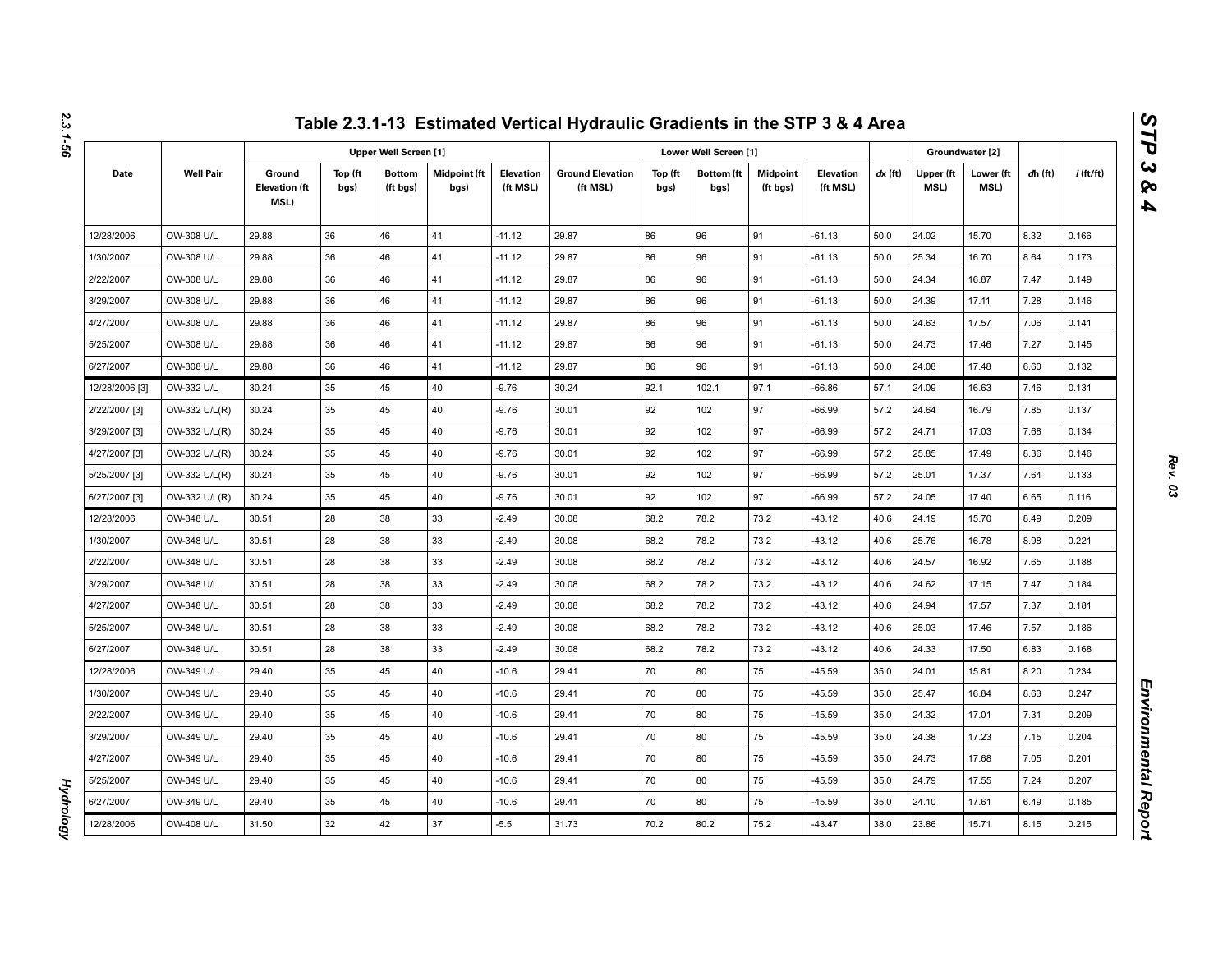|            |                  |                                        |                 |                              |                      |                       | Table 2.3.1-13 Estimated Vertical Hydraulic Gradients in the STP 3 & 4 Area (Continued) |                 |                           |                             |                       |         |                   |                   |           |             |
|------------|------------------|----------------------------------------|-----------------|------------------------------|----------------------|-----------------------|-----------------------------------------------------------------------------------------|-----------------|---------------------------|-----------------------------|-----------------------|---------|-------------------|-------------------|-----------|-------------|
|            |                  |                                        |                 | <b>Upper Well Screen [1]</b> |                      |                       |                                                                                         |                 | Lower Well Screen [1]     |                             |                       |         |                   | Groundwater [2]   |           |             |
| Date       | <b>Well Pair</b> | Ground<br><b>Elevation (ft</b><br>MSL) | Top (ft<br>bgs) | <b>Bottom</b><br>(ft bgs)    | Midpoint (ft<br>bgs) | Elevation<br>(ft MSL) | <b>Ground Elevation</b><br>(ft MSL)                                                     | Top (ft<br>bgs) | <b>Bottom</b> (ft<br>bgs) | <b>Midpoint</b><br>(ft bgs) | Elevation<br>(ft MSL) | dx (ft) | Upper (ft<br>MSL) | Lower (ft<br>MSL) | $dh$ (ft) | $i$ (ft/ft) |
| 1/30/2007  | OW-408 U/L       | 31.50                                  | 32              | 42                           | 37                   | $-5.5$                | 31.73                                                                                   | 70.2            | 80.2                      | 75.2                        | $-43.47$              | 38.0    | 25.27             | 16.71             | 8.56      | 0.225       |
| 2/22/2007  | OW-408 U/L       | 31.50                                  | 32              | 42                           | 37                   | $-5.5$                | 31.73                                                                                   | 70.2            | 80.2                      | 75.2                        | $-43.47$              | 38.0    | 24.44             | 16.90             | 7.54      | 0.199       |
| 3/29/2007  | OW-408 U/L       | 31.50                                  | 32              | 42                           | 37                   | $-5.5$                | 31.73                                                                                   | 70.2            | 80.2                      | 75.2                        | $-43.47$              | 38.0    | 24.49             | 17.12             | 7.37      | 0.194       |
| 4/27/2007  | OW-408 U/L       | 31.50                                  | 32              | 42                           | 37                   | $-5.5$                | 31.73                                                                                   | 70.2            | 80.2                      | 75.2                        | $-43.47$              | 38.0    | 24.62             | 17.56             | 7.06      | 0.186       |
| 5/25/2007  | OW-408 U/L       | 31.50                                  | 32              | 42                           | 37                   | $-5.5$                | 31.73                                                                                   | 70.2            | 80.2                      | 75.2                        | $-43.47$              | 38.0    | 24.63             | 17.44             | 7.19      | 0.189       |
| 6/27/2007  | OW-408 U/L       | 31.50                                  | 32              | 42                           | 37                   | $-5.5$                | 31.73                                                                                   | 70.2            | 80.2                      | 75.2                        | $-43.47$              | 38.0    | 24.10             | 17.48             | 6.62      | 0.174       |
| 12/28/2006 | OW-438 U/L       | 30.53                                  | 30              | 40                           | 35                   | $-4.47$               | 30.11                                                                                   | 93              | 103                       | 98                          | $-67.89$              | 63.4    | 23.73             | 15.72             | 8.01      | 0.126       |
| 1/30/2007  | OW-438 U/L       | 30.53                                  | 30              | 40                           | 35                   | $-4.47$               | 30.11                                                                                   | 93              | 103                       | 98                          | $-67.89$              | 63.4    | 25.63             | 16.61             | 9.02      | 0.142       |
| 2/22/2007  | OW-438 U/L       | 30.53                                  | 30              | 40                           | 35                   | $-4.47$               | 30.11                                                                                   | 93              | 103                       | 98                          | $-67.89$              | 63.4    | 24.97             | 16.82             | 8.15      | 0.129       |
| 3/29/2007  | OW-438 U/L       | 30.53                                  | 30              | 40                           | 35                   | $-4.47$               | 30.11                                                                                   | 93              | 103                       | 98                          | $-67.89$              | 63.4    | 25.04             | 17.08             | 7.96      | 0.126       |
| 4/27/2007  | OW-438 U/L       | 30.53                                  | 30              | 40                           | 35                   | $-4.47$               | 30.11                                                                                   | 93              | 103                       | 98                          | $-67.89$              | 63.4    | 25.01             | 17.55             | 7.46      | 0.118       |
| 5/25/2007  | OW-438 U/L       | 30.53                                  | 30              | 40                           | 35                   | $-4.47$               | 30.11                                                                                   | 93              | 103                       | 98                          | $-67.89$              | 63.4    | 25.18             | 17.45             | 7.73      | 0.122       |
| 6/27/2007  | OW-438 U/L       | 30.53                                  | 30              | 40                           | 35                   | $-4.47$               | 30.11                                                                                   | 93              | 103                       | 98                          | $-67.89$              | 63.4    | 24.21             | 17.47             | 6.74      | 0.106       |
| 12/28/2006 | OW-910 U/L       | 30.69                                  | 25              | 35                           | 30                   | 0.69                  | 30.75                                                                                   | 81              | 91                        | 86                          | $-55.25$              | 55.9    | 23.21             | 15.86             | 7.35      | 0.131       |
| 1/30/2007  | OW-910 U/L       | 30.69                                  | 25              | 35                           | 30                   | 0.69                  | 30.75                                                                                   | 81              | 91                        | 86                          | $-55.25$              | 55.9    | 24.75             | 16.26             | 8.49      | 0.152       |
| 2/22/2007  | OW-910 U/L       | 30.69                                  | 25              | 35                           | 30                   | 0.69                  | 30.75                                                                                   | 81              | 91                        | 86                          | $-55.25$              | 55.9    | 24.02             | 16.71             | 7.31      | 0.131       |
| 3/29/2007  | OW-910 U/L       | 30.69                                  | 25              | 35                           | 30                   | 0.69                  | 30.75                                                                                   | 81              | 91                        | 86                          | $-55.25$              | 55.9    | 24.09             | 16.89             | 7.20      | 0.129       |
| 4/27/2007  | OW-910 U/L       | 30.69                                  | 25              | 35                           | 30                   | 0.69                  | 30.75                                                                                   | 81              | 91                        | 86                          | $-55.25$              | 55.9    | 24.22             | 17.21             | 7.01      | 0.125       |
| 5/25/2007  | OW-910 U/L       | 30.69                                  | 25              | 35                           | 30                   | 0.69                  | 30.75                                                                                   | 81              | 91                        | 86                          | $-55.25$              | 55.9    | 24.32             | 17.26             | 7.06      | 0.126       |
| 6/27/2007  | OW-910 U/L       | 30.69                                  | 25              | 35                           | 30                   | 0.69                  | 30.75                                                                                   | 81              | 91                        | 86                          | $-55.25$              | 55.9    | 23.83             | 17.35             | 6.48      | 0.116       |
| 12/28/2006 | OW-928 U/L       | 30.02                                  | 28.5            | 38.5                         | 33.5                 | $-3.48$               | 29.81                                                                                   | 110             | 120                       | 115                         | $-85.19$              | 81.7    | 23.51             | 15.81             | 7.70      | 0.094       |
| 1/30/2007  | OW-928 U/L       | 30.02                                  | 28.5            | 38.5                         | 33.5                 | $-3.48$               | 29.81                                                                                   | 110             | 120                       | 115                         | -85.19                | 81.7    | 25.48             | 16.56             | 8.92      | 0.109       |
| 2/22/2007  | OW-928 U/L       | 30.02                                  | 28.5            | 38.5                         | 33.5                 | $-3.48$               | 29.81                                                                                   | 110             | 120                       | 115                         | $-85.19$              | 81.7    | 24.84             | 16.81             | 8.03      | 0.098       |
| 3/29/2007  | OW-928 U/L       | 30.02                                  | 28.5            | 38.5                         | 33.5                 | $-3.48$               | 29.81                                                                                   | 110             | 120                       | 115                         | -85.19                | 81.7    | 24.97             | 17.06             | 7.91      | 0.097       |
| 4/27/2007  | OW-928 U/L       | 30.02                                  | 28.5            | 38.5                         | 33.5                 | $-3.48$               | 29.81                                                                                   | 110             | 120                       | 115                         | $-85.19$              | 81.7    | 25.00             | 17.53             | 7.47      | 0.091       |
| 5/25/2007  | OW-928 U/L       | 30.02                                  | 28.5            | 38.5                         | 33.5                 | $-3.48$               | 29.81                                                                                   | 110             | 120                       | 115                         | -85.19                | 81.7    | 25.10             | 17.43             | 7.67      | 0.094       |
| 6/27/2007  | OW-928 U/L       | 30.02                                  | 28.5            | 38.5                         | 33.5                 | $-3.48$               | 29.81                                                                                   | 110             | 120                       | 115                         | $-85.19$              | 81.7    | 24.36             | 17.50             | 6.86      | 0.084       |
| 12/28/2006 | OW-929 U/L       | 36.91                                  | 49              | 59                           | 54                   | $-17.09$              | 36.93                                                                                   | 87              | 97                        | 92                          | $-55.07$              | 38.0    | 25.79             | 15.16             | 10.63     | 0.280       |

2.3.1-57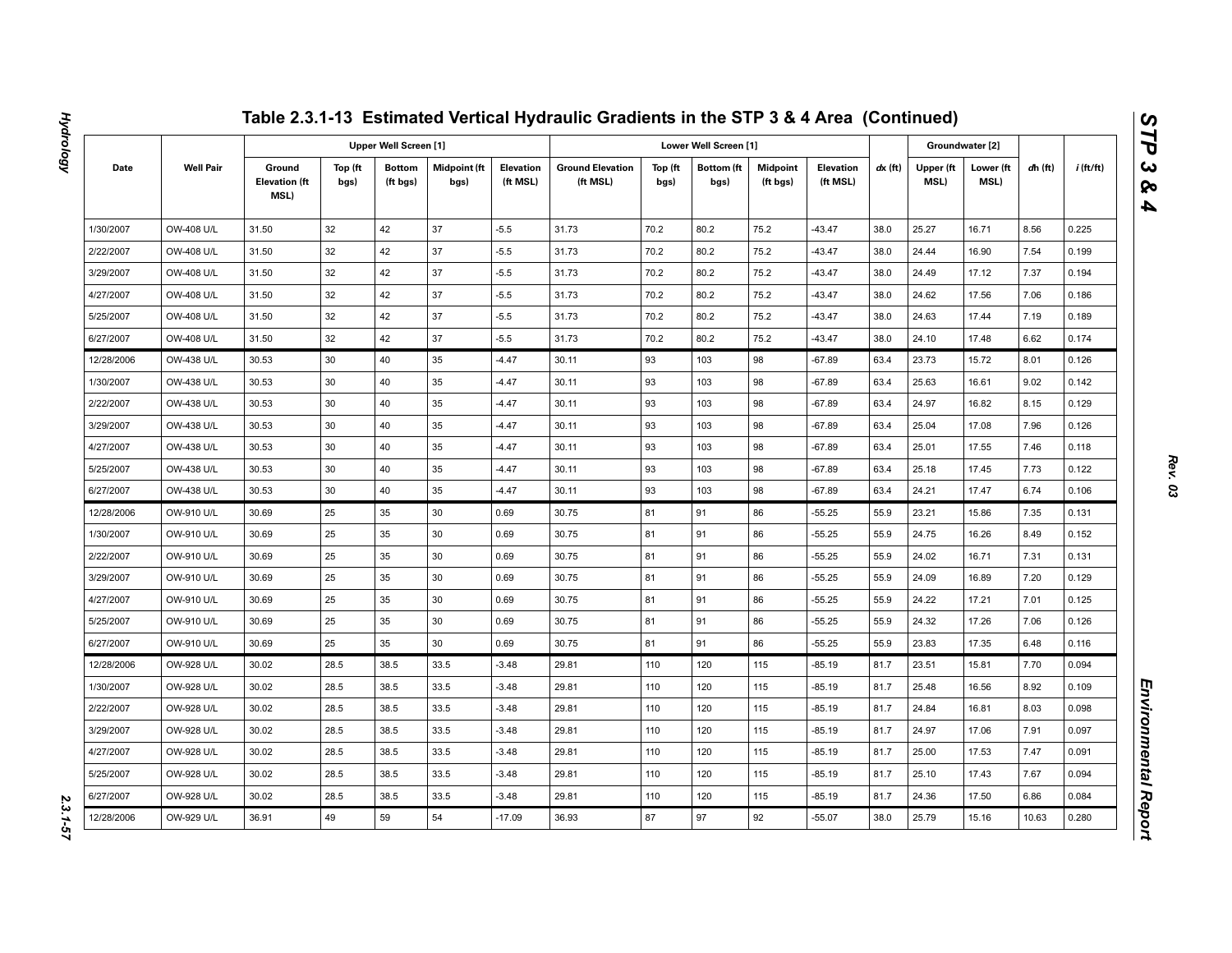|            |                  |                                        |                 |                              |                      |                       | Table 2.3.1-13 Estimated Vertical Hydraulic Gradients in the STP 3 & 4 Area (Continued) |                 |                           |                             |                       |           |                   |                   |           |             |
|------------|------------------|----------------------------------------|-----------------|------------------------------|----------------------|-----------------------|-----------------------------------------------------------------------------------------|-----------------|---------------------------|-----------------------------|-----------------------|-----------|-------------------|-------------------|-----------|-------------|
|            |                  |                                        |                 | <b>Upper Well Screen [1]</b> |                      |                       |                                                                                         |                 | Lower Well Screen [1]     |                             |                       |           |                   | Groundwater [2]   |           |             |
| Date       | <b>Well Pair</b> | Ground<br><b>Elevation (ft</b><br>MSL) | Top (ft<br>bgs) | <b>Bottom</b><br>(ft bgs)    | Midpoint (ft<br>bgs) | Elevation<br>(ft MSL) | <b>Ground Elevation</b><br>(ft MSL)                                                     | Top (ft<br>bgs) | <b>Bottom</b> (ft<br>bgs) | <b>Midpoint</b><br>(ft bgs) | Elevation<br>(ft MSL) | $dx$ (ft) | Upper (ft<br>MSL) | Lower (ft<br>MSL) | $dh$ (ft) | $i$ (ft/ft) |
| 1/30/2007  | OW-929 U/L       | 36.91                                  | 49              | 59                           | 54                   | $-17.09$              | 36.93                                                                                   | 87              | 97                        | 92                          | $-55.07$              | 38.0      | 27.38             | 16.22             | 11.16     | 0.294       |
| 2/22/2007  | OW-929 U/L       | 36.91                                  | 49              | 59                           | 54                   | $-17.09$              | 36.93                                                                                   | 87              | 97                        | 92                          | $-55.07$              | 38.0      | 27.03             | 16.37             | 10.66     | 0.281       |
| 3/29/2007  | OW-929 U/L       | 36.91                                  | 49              | 59                           | 54                   | $-17.09$              | 36.93                                                                                   | 87              | 97                        | 92                          | $-55.07$              | 38.0      | 26.96             | 16.63             | 10.33     | 0.272       |
| 4/27/2007  | OW-929 U/L       | 36.91                                  | 49              | 59                           | 54                   | $-17.09$              | 36.93                                                                                   | 87              | 97                        | 92                          | $-55.07$              | 38.0      | 26.94             | 17.12             | 9.82      | 0.259       |
| 5/25/2007  | OW-929 U/L       | 36.91                                  | 49              | 59                           | 54                   | $-17.09$              | 36.93                                                                                   | 87              | 97                        | 92                          | $-55.07$              | 38.0      | 26.90             | 16.93             | 9.97      | 0.263       |
| 6/27/2007  | OW-929 U/L       | 36.91                                  | 49              | 59                           | 54                   | $-17.09$              | 36.93                                                                                   | 87              | 97                        | 92                          | $-55.07$              | 38.0      | 25.54             | 16.96             | 8.58      | 0.226       |
| 12/28/2006 | OW-930 U/L       | 25.62                                  | 25              | 35                           | 30                   | $-4.38$               | 26.21                                                                                   | 95              | 105                       | 100                         | $-73.79$              | 69.4      | 19.41             | 13.08             | 6.33      | 0.091       |
| 1/30/2007  | OW-930 U/L       | 25.62                                  | 25              | 35                           | 30                   | $-4.38$               | 26.21                                                                                   | 95              | 105                       | 100                         | $-73.79$              | 69.4      | 21.54             | 14.57             | 6.97      | 0.100       |
| 2/22/2007  | OW-930 U/L       | 25.62                                  | 25              | 35                           | 30                   | $-4.38$               | 26.21                                                                                   | 95              | 105                       | 100                         | $-73.79$              | 69.4      | 20.28             | 14.63             | 5.65      | 0.081       |
| 3/29/2007  | OW-930 U/L       | 25.62                                  | 25              | 35                           | 30                   | $-4.38$               | 26.21                                                                                   | 95              | 105                       | 100                         | $-73.79$              | 69.4      | 20.35             | 14.77             | 5.58      | 0.080       |
| 4/27/2007  | OW-930 U/L       | 25.62                                  | 25              | 35                           | 30                   | $-4.38$               | 26.21                                                                                   | 95              | 105                       | 100                         | $-73.79$              | 69.4      | 20.88             | 15.17             | 5.71      | 0.082       |
| 5/25/2007  | OW-930 U/L       | 25.62                                  | 25              | 35                           | 30                   | $-4.38$               | 26.21                                                                                   | 95              | 105                       | 100                         | $-73.79$              | 69.4      | 20.02             | 14.89             | 5.13      | 0.074       |
| 6/27/2007  | OW-930 U/L       | 25.62                                  | 25              | 35                           | 30                   | $-4.38$               | 26.21                                                                                   | 95              | 105                       | 100                         | $-73.79$              | 69.4      | 19.36             | 14.99             | 4.37      | 0.063       |
| 12/28/2006 | OW-932 U/L       | 31.35                                  | 28.5            | 38.5                         | 33.5                 | $-2.15$               | 31.09                                                                                   | 68.5            | 78.5                      | 73.5                        | $-42.41$              | 40.3      | 24.31             | 15.56             | 8.75      | 0.217       |
| 1/30/2007  | OW-932 U/L       | 31.35                                  | 28.5            | 38.5                         | 33.5                 | $-2.15$               | 31.09                                                                                   | 68.5            | 78.5                      | 73.5                        | $-42.41$              | 40.3      | 25.80             | 16.78             | 9.02      | 0.224       |
| 2/22/2007  | OW-932 U/L       | 31.35                                  | 28.5            | 38.5                         | 33.5                 | $-2.15$               | 31.09                                                                                   | 68.5            | 78.5                      | 73.5                        | $-42.41$              | 40.3      | 24.79             | 16.89             | 7.90      | 0.196       |
| 3/29/2007  | OW-932 U/L       | 31.35                                  | 28.5            | 38.5                         | 33.5                 | $-2.15$               | 31.09                                                                                   | 68.5            | 78.5                      | 73.5                        | $-42.41$              | 40.3      | 24.87             | 17.06             | 7.81      | 0.194       |
| 4/27/2007  | OW-932 U/L       | 31.35                                  | 28.5            | 38.5                         | 33.5                 | $-2.15$               | 31.09                                                                                   | 68.5            | 78.5                      | 73.5                        | $-42.41$              | 40.3      | 25.06             | 17.44             | 7.62      | 0.189       |
| 5/25/2007  | OW-932 U/L       | 31.35                                  | 28.5            | 38.5                         | 33.5                 | $-2.15$               | 31.09                                                                                   | 68.5            | 78.5                      | 73.5                        | $-42.41$              | 40.3      | 25.15             | 17.31             | 7.84      | 0.195       |
| 6/27/2007  | OW-932 U/L       | 31.35                                  | 28.5            | 38.5                         | 33.5                 | $-2.15$               | 31.09                                                                                   | 68.5            | 78.5                      | 73.5                        | $-42.41$              | 40.3      | 24.56             | 17.41             | 7.15      | 0.178       |
| 12/28/2006 | OW-933 U/L       | 28.87                                  | 26              | 36                           | 31                   | $-2.13$               | 28.74                                                                                   | 76              | 86                        | 81                          | $-52.26$              | 50.1      | 24.18             | 15.85             | 8.33      | 0.166       |
| 1/30/2007  | OW-933 U/L       | 28.87                                  | 26              | 36                           | 31                   | $-2.13$               | 28.74                                                                                   | 76              | 86                        | 81                          | $-52.26$              | 50.1      | 25.65             | 17.08             | 8.57      | 0.171       |
| 2/22/2007  | OW-933 U/L       | 28.87                                  | 26              | 36                           | 31                   | $-2.13$               | 28.74                                                                                   | 76              | 86                        | 81                          | $-52.26$              | 50.1      | 24.67             | 17.16             | 7.51      | 0.150       |
| 3/29/2007  | OW-933 U/L       | 28.87                                  | 26              | 36                           | 31                   | $-2.13$               | 28.74                                                                                   | 76              | 86                        | 81                          | -52.26                | 50.1      | 24.71             | 17.34             | 7.37      | 0.147       |
| 4/27/2007  | OW-933 U/L       | 28.87                                  | 26              | 36                           | 31                   | $-2.13$               | 28.74                                                                                   | 76              | 86                        | 81                          | $-52.26$              | 50.1      | 25.05             | 17.74             | 7.31      | 0.146       |
| 5/25/2007  | OW-933 U/L       | 28.87                                  | 26              | 36                           | 31                   | $-2.13$               | 28.74                                                                                   | 76              | 86                        | 81                          | -52.26                | 50.1      | 25.12             | 17.61             | 7.51      | 0.150       |
| 6/27/2007  | OW-933 U/L       | 28.87                                  | 26              | 36                           | 31                   | $-2.13$               | 28.74                                                                                   | 76              | 86                        | 81                          | $-52.26$              | 50.1      | 24.75             | 17.73             | 7.02      | 0.140       |
| 12/28/2006 | OW-934 U/L       | 28.54                                  | 30              | 40                           | 35                   | $-6.46$               | 29.04                                                                                   | 89              | 99                        | 94                          | $-64.96$              | 58.5      | 20.17             | 13.87             | 6.30      | 0.108       |

*Hydrology* 

**Hydrology** 

*STP 3 & 4*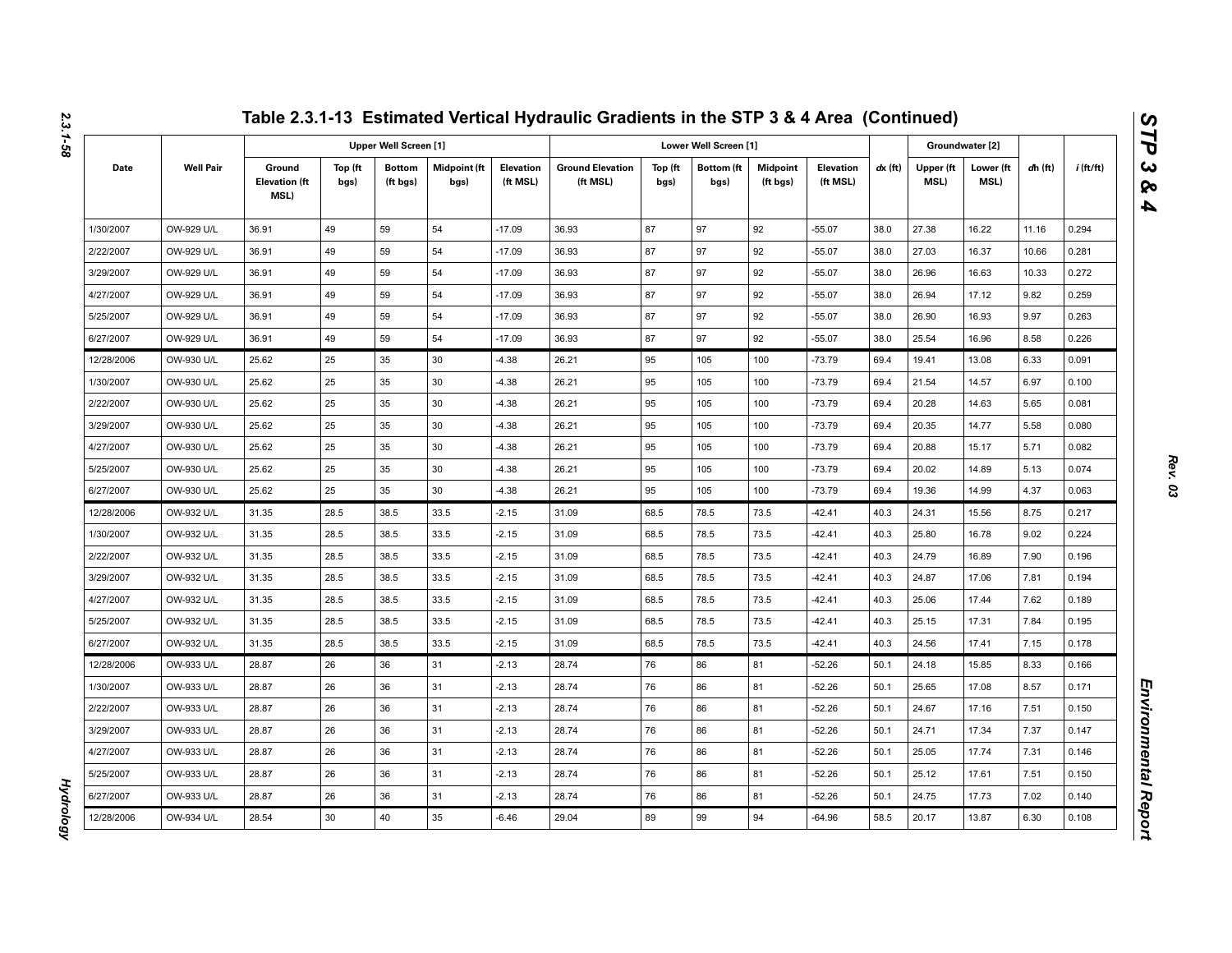| <b>Well Pair</b><br><b>Midpoint (ft</b><br>$dx$ (ft)<br>Date<br>Ground<br>Top (ft<br><b>Bottom</b><br><b>Elevation</b><br><b>Ground Elevation</b><br>Top (ft<br><b>Bottom</b> (ft<br><b>Midpoint</b><br>Elevation<br>Upper (ft<br>Lower (ft<br>$dh$ (ft)<br><b>Elevation (ft</b><br>MSL)<br>bgs)<br>(ft bgs)<br>(ft MSL)<br>(ft MSL)<br>(ft MSL)<br>MSL)<br>bgs)<br>bgs)<br>bgs)<br>(ft bgs)<br>MSL)<br>89<br>OW-934 U/L<br>28.54<br>30<br>40<br>35<br>$-6.46$<br>29.04<br>99<br>94<br>$-64.96$<br>58.5<br>20.85<br>5.74<br>15.11<br>0.098<br>89<br>28.54<br>30<br>40<br>35<br>29.04<br>99<br>94<br>58.5<br>5.14<br>OW-934 U/L<br>$-6.46$<br>$-64.96$<br>20.35<br>15.21<br>0.088<br>40<br>89<br>94<br>OW-934 U/L<br>28.54<br>30<br>35<br>$-6.46$<br>29.04<br>99<br>58.5<br>20.31<br>15.43<br>4.88<br>$-64.96$<br>0.083<br>30<br>40<br>35<br>89<br>99<br>OW-934 U/L<br>28.54<br>$-6.46$<br>29.04<br>94<br>$-64.96$<br>58.5<br>20.48<br>15.85<br>4.63<br>0.079<br>30<br>40<br>89<br>94<br>28.54<br>35<br>29.04<br>99<br>58.5<br>4.78<br>OW-934 U/L<br>$-6.46$<br>$-64.96$<br>20.39<br>15.61<br>0.082<br>89<br>28.54<br>30<br>40<br>35<br>29.04<br>99<br>94<br>20.03<br>4.32<br>OW-934 U/L<br>$-6.46$<br>$-64.96$<br>58.5<br>15.71<br>0.074<br>measurement. Therefore, no data is available from January 30, 2007 for well OW-332 U/L. | ft MSL = feet mean sea levell = Hydraulic gradient (dh/dx) dh = Change in hydraulic head (ft) dx = Change in distance (ft)<br>ft bgs = feet below ground surface                       | 1/30/2007<br>2/22/2007<br>3/29/2007<br>4/27/2007<br>5/25/2007<br>6/27/2007<br>[1] From Table 2.3.1-12<br>[2] From Table 2.3.1-11 |  | <b>Upper Well Screen [1]</b> |  |  | Lower Well Screen [1] |  |  | Groundwater [2] |             |
|-------------------------------------------------------------------------------------------------------------------------------------------------------------------------------------------------------------------------------------------------------------------------------------------------------------------------------------------------------------------------------------------------------------------------------------------------------------------------------------------------------------------------------------------------------------------------------------------------------------------------------------------------------------------------------------------------------------------------------------------------------------------------------------------------------------------------------------------------------------------------------------------------------------------------------------------------------------------------------------------------------------------------------------------------------------------------------------------------------------------------------------------------------------------------------------------------------------------------------------------------------------------------------------------------------------------------------------|----------------------------------------------------------------------------------------------------------------------------------------------------------------------------------------|----------------------------------------------------------------------------------------------------------------------------------|--|------------------------------|--|--|-----------------------|--|--|-----------------|-------------|
|                                                                                                                                                                                                                                                                                                                                                                                                                                                                                                                                                                                                                                                                                                                                                                                                                                                                                                                                                                                                                                                                                                                                                                                                                                                                                                                                     |                                                                                                                                                                                        |                                                                                                                                  |  |                              |  |  |                       |  |  |                 | $i$ (ft/ft) |
|                                                                                                                                                                                                                                                                                                                                                                                                                                                                                                                                                                                                                                                                                                                                                                                                                                                                                                                                                                                                                                                                                                                                                                                                                                                                                                                                     |                                                                                                                                                                                        |                                                                                                                                  |  |                              |  |  |                       |  |  |                 |             |
|                                                                                                                                                                                                                                                                                                                                                                                                                                                                                                                                                                                                                                                                                                                                                                                                                                                                                                                                                                                                                                                                                                                                                                                                                                                                                                                                     |                                                                                                                                                                                        |                                                                                                                                  |  |                              |  |  |                       |  |  |                 |             |
|                                                                                                                                                                                                                                                                                                                                                                                                                                                                                                                                                                                                                                                                                                                                                                                                                                                                                                                                                                                                                                                                                                                                                                                                                                                                                                                                     |                                                                                                                                                                                        |                                                                                                                                  |  |                              |  |  |                       |  |  |                 |             |
|                                                                                                                                                                                                                                                                                                                                                                                                                                                                                                                                                                                                                                                                                                                                                                                                                                                                                                                                                                                                                                                                                                                                                                                                                                                                                                                                     |                                                                                                                                                                                        |                                                                                                                                  |  |                              |  |  |                       |  |  |                 |             |
|                                                                                                                                                                                                                                                                                                                                                                                                                                                                                                                                                                                                                                                                                                                                                                                                                                                                                                                                                                                                                                                                                                                                                                                                                                                                                                                                     |                                                                                                                                                                                        |                                                                                                                                  |  |                              |  |  |                       |  |  |                 |             |
|                                                                                                                                                                                                                                                                                                                                                                                                                                                                                                                                                                                                                                                                                                                                                                                                                                                                                                                                                                                                                                                                                                                                                                                                                                                                                                                                     | [3] Observation well OW-332L was damaged in January of 2007, a replacement well, OW-332L(R) was installed and developed in February of 2007, prior to the February monthly water level |                                                                                                                                  |  |                              |  |  |                       |  |  |                 |             |
|                                                                                                                                                                                                                                                                                                                                                                                                                                                                                                                                                                                                                                                                                                                                                                                                                                                                                                                                                                                                                                                                                                                                                                                                                                                                                                                                     |                                                                                                                                                                                        |                                                                                                                                  |  |                              |  |  |                       |  |  |                 |             |

**Hydrology**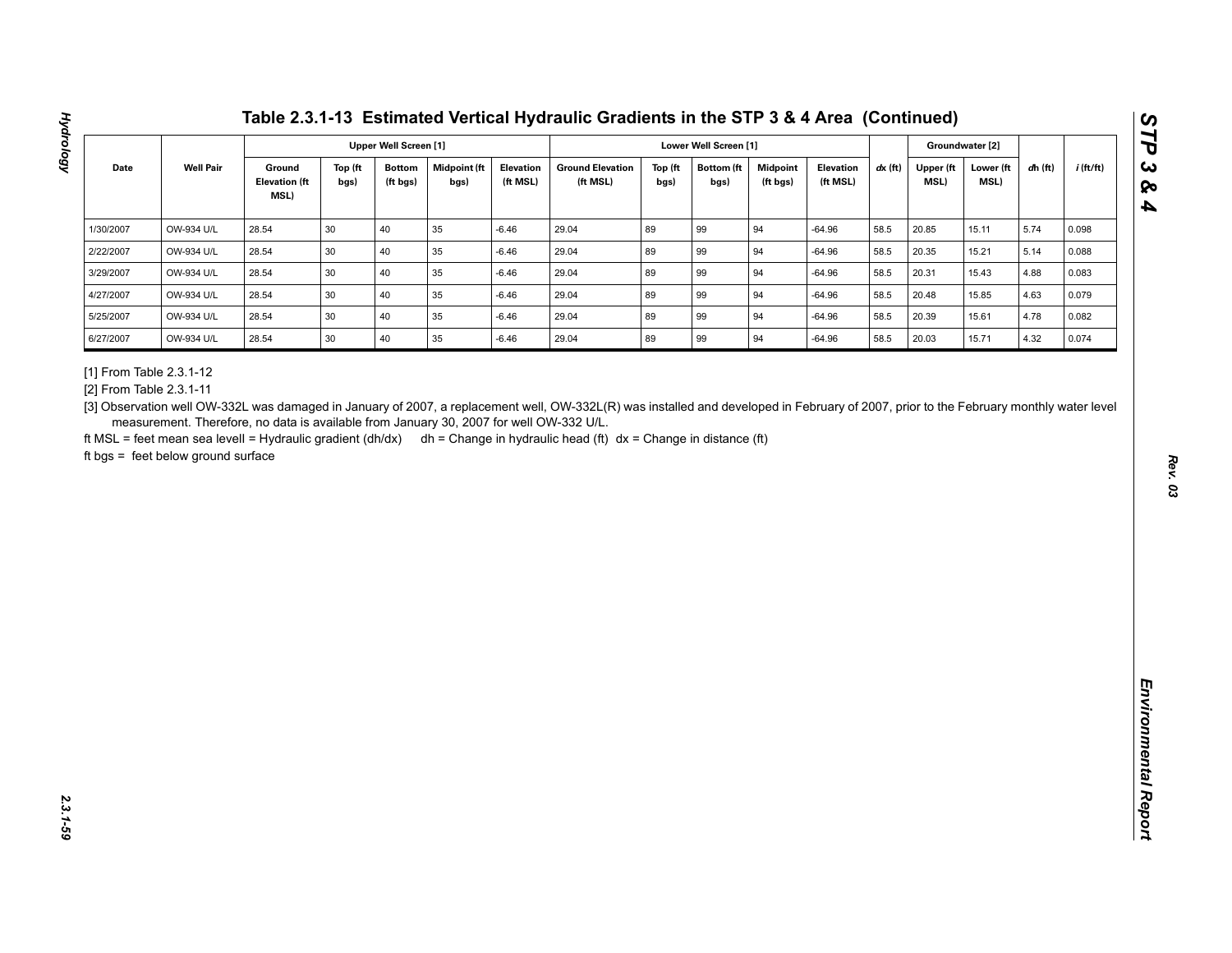|                    |                  | Screened<br>Interval | <b>Hydraulic</b><br>Conductivity | Transmissivity | <b>Storage</b><br>Coefficient | Yield     | Drawdown or   | 1-Hour<br><b>Specific Capacity</b> |                                                              |
|--------------------|------------------|----------------------|----------------------------------|----------------|-------------------------------|-----------|---------------|------------------------------------|--------------------------------------------------------------|
| <b>Well Number</b> | <b>Test Date</b> | (ft bgs)             | (gpd/ft <sup>2</sup> )           | (gpd/ft)       | (unitless)                    | (gpm)     | Recovery (ft) | (gpm/ft)                           | <b>Test Type</b>                                             |
| TA-65-49-901       | 3/8/1966         | 300-355              | 658                              | 26,300         | <b>ND</b>                     | 91.5      | 10.1          | 9                                  | Recovery                                                     |
| TA-65-57-702       | 3/14/1966        | 331-553              | 512                              | 25,600         | <b>ND</b>                     | 252       | 36.1          | $\overline{7}$                     | Drawdown                                                     |
| TA-65-57-801       | 7/28/1955        | 150-530              | 812                              | 160,000        | <b>ND</b>                     | 2,530     | <b>ND</b>     | <b>ND</b>                          | Recovery                                                     |
| TA-65-58-107       | 10/4/1966        | 75-202               | <b>ND</b>                        | 176,000        | $1.1 \times 10^{-3}$          | <b>NA</b> | <b>NA</b>     | <b>NA</b>                          | Observation well for TA-65-58-108<br>drawdown test           |
| TA-65-58-108       | 10/4/1966        | 150-275              | 693                              | 86,600         | <b>ND</b>                     | 2,378     | 40.7          | 58                                 | Drawdown                                                     |
| TA-65-58-803       | 7/1/1966         | 91-215               | 3,950                            | 399,000        | <b>ND</b>                     | 1,354     | 34.2          | 40                                 | Drawdown                                                     |
| TA-66-63-802       | 5/25/1966        | 240-760              | 582                              | 154,100        | <b>ND</b>                     | 2,692     | 55.9          | 48                                 | Drawdown                                                     |
| TA-66-63-902       | 5/26/1966        | unknown              | 753                              | 82,800         | $9.1 \times 10^{-4}$          | <b>NA</b> | <b>NA</b>     | <b>NA</b>                          | Observation well for TA-66-63-903<br>drawdown test           |
| TA-66-63-903       | 5/26/1966        | 63-240               | <b>ND</b>                        | <b>ND</b>      | <b>ND</b>                     | 1,020     | <b>ND</b>     | <b>ND</b>                          |                                                              |
| TA-66-64-401       | 5/18/1966        | 317-1042             | 386                              | 162,000        | <b>ND</b>                     | 3,417     | 61.6          | 55                                 | Drawdown                                                     |
| TA-66-64-702       | 3/14/1966        | unknown              | 223                              | 64,600         | <b>ND</b>                     | 2,005     | 114           | 18                                 | Recovery                                                     |
| TA-80-07-501       | 7/13/1955        | 220-820              | 403                              | 120,000        | <b>ND</b>                     | 1,760     | 21.3          | 83                                 | Recovery                                                     |
| TA-80-08-302       | 10/28/1966       | 530-630              | 355                              | 35,500         | <b>ND</b>                     | 413       | 85            | 5                                  | Recovery                                                     |
| TA-80-08-701       | 9/23/1966        | 300-600              | 212                              | 19,700         | <b>ND</b>                     | 805       | 51.8          | 16                                 | Recovery                                                     |
| TA-80-15-102       | 3/9/1967         | 506-634              | 458                              | 45,800         | <b>ND</b>                     | 408       | 47.4          | 9                                  | Recovery                                                     |
| TA-80-15-201       | 5/15/1955        | 353-878              | 420                              | 107,000        | <b>ND</b>                     | 2,630     | 53            | 50                                 | Drawdown, specific capacity<br>calculated from recovery test |
| TA-80-15-301       | 6/10/1966        | unknown              | 413                              | 67,700         | <b>ND</b>                     | 1,026     | 49.3          | 21                                 | Drawdown                                                     |
| TA-80-15-401       | 7/13/1955        | 225-1044             | 177                              | 63,000         | <b>ND</b>                     | 2,000     | 47.4          | 42                                 | Recovery                                                     |
| TA-80-15-502       | 9/19/1966        | 244-776              | 103                              | 31,300         | <b>ND</b>                     | 2,020     | <b>ND</b>     | <b>ND</b>                          | Recovery                                                     |
| TA-80-16-301       | 3/10/1967        | 615-800              | 505                              | 40,400         | <b>ND</b>                     | 158.4     | 31.6          | 5                                  | Recovery                                                     |
| TA-80-23-101       | 7/19/1955        | 190-776              | 344                              | 82,500         | ND                            | 1,560     | 34.1          | 46                                 | Recovery                                                     |
| TA-80-23-301       | 7/19/1955        | 200-770              | 139                              | 51,500         | <b>ND</b>                     | 1,535     | 50.5          | 30                                 | Recovery                                                     |
| TA-80-23-402       | 3/17/1967        | 544-586              | <b>ND</b>                        | 44,800         | <b>ND</b>                     | 388.5     | <b>ND</b>     | <b>ND</b>                          | Recovery                                                     |
| TA-80-23-403       | 3/17/1967        | 542-578              | <b>ND</b>                        | 42,500         | $4.6 \times 10^{-5}$          | <b>NA</b> | <b>NA</b>     | NA                                 | Observation well for TA-80-23-402<br>recovery test           |
| TA-81-01-101       | 10/13/1955       | 565-760              | 489                              | 68,500         | <b>ND</b>                     | 1,000     | <b>NA</b>     | <b>NA</b>                          | Recovery                                                     |

*2.3.1-60*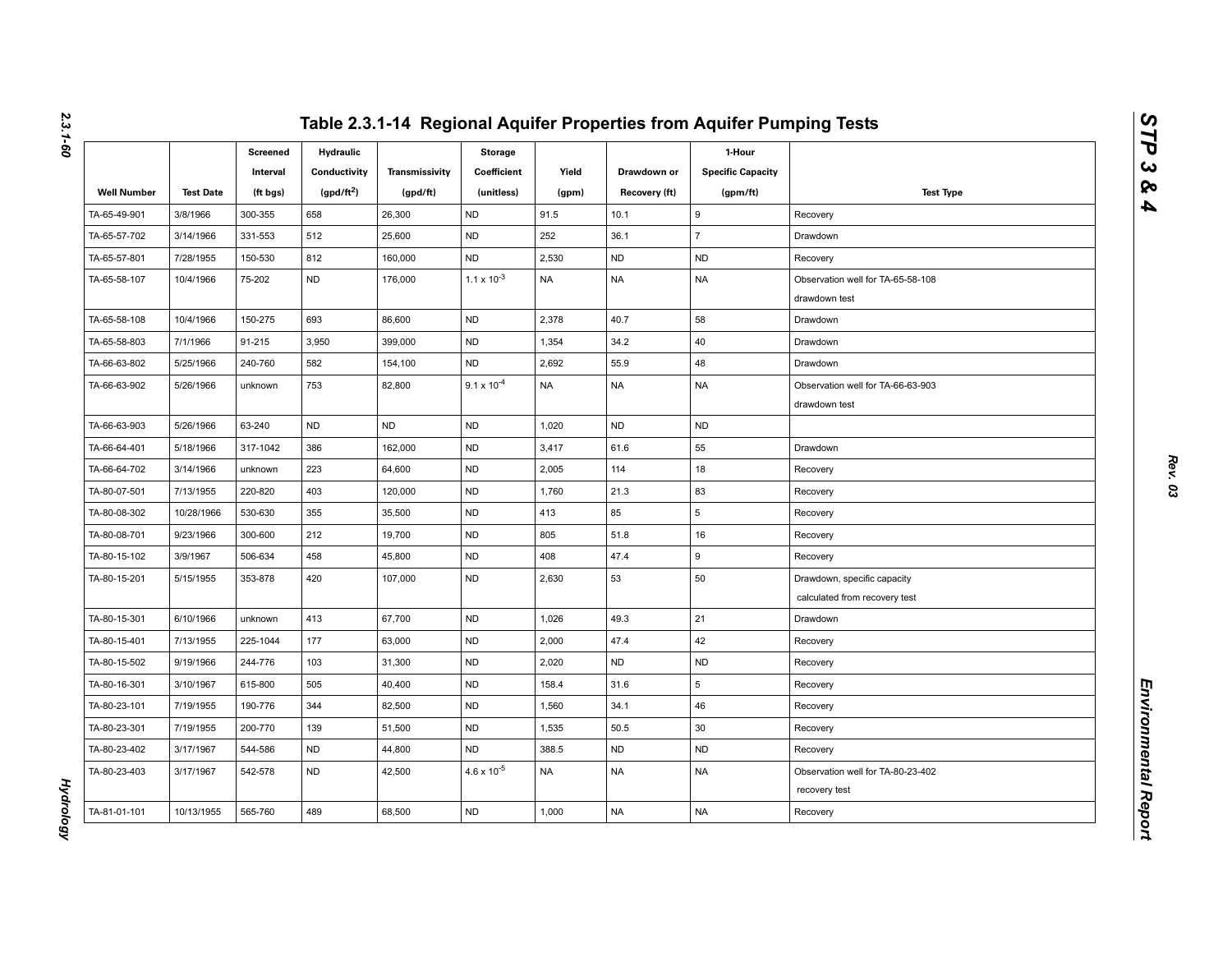|                                                              |                  | Screened<br>Interval  | <b>Hydraulic</b><br>Conductivity | Transmissivity | <b>Storage</b><br>Coefficient | Yield     | Drawdown or   | 1-Hour<br><b>Specific Capacity</b> |                                                                                                 |
|--------------------------------------------------------------|------------------|-----------------------|----------------------------------|----------------|-------------------------------|-----------|---------------|------------------------------------|-------------------------------------------------------------------------------------------------|
| <b>Well Number</b>                                           | <b>Test Date</b> | (ft bgs)              | $(gpd/ft^2)$                     | (gpd/ft)       | (unitless)                    | (gpm)     | Recovery (ft) | (gpm/ft)                           | <b>Test Type</b>                                                                                |
| TA-81-01-102                                                 | 10/13/1955       | 777-1020              | 214                              | 30,000         | <b>ND</b>                     | 915       | 50            | 18                                 | Recovery                                                                                        |
| TA-81-01-601                                                 | 3/13/1967        | 218-660               | 379                              | 42,800         | <b>ND</b>                     | 1,290     | 45.8          | 28                                 | Recovery                                                                                        |
| TA-81-01-802                                                 | 7/18/1955        | 150-250               | 269                              | 35,000         | <b>ND</b>                     | 1,075     | 73.2          | 15                                 | Recovery                                                                                        |
| TA-81-09-401                                                 | 3/24/1966        | unknown               | 250                              | 44,300         | <b>ND</b>                     | 1,182     | 83.3          | 14                                 | Specific capacity calculated from<br>drawdown, permeability and<br>transmissivity from recovery |
| TA-81-09-504                                                 | 7/19/1955        | 150-721               | 306                              | 53,000         | <b>ND</b>                     | 2,000     | 52.4          | 38                                 | Recovery                                                                                        |
| TA-81-09-904                                                 | 3/16/1967        | 361-482               | 717                              | 43,000         | $1.27 \times 10^{-3}$         | <b>NA</b> | <b>NA</b>     | <b>NA</b>                          | Observation well for TA-81-09-905<br>recovery test                                              |
| TA-81-09-905                                                 | 3/16/1967        | 364-491               | 454                              | 29,500         | <b>ND</b>                     | 338       | 27.3          | 12                                 | Recovery                                                                                        |
| TA-81-10-901                                                 | 4/28/1966        | 280-296               | <b>ND</b>                        | ND             | <b>ND</b>                     | $6.4\,$   | <b>ND</b>     | ND                                 |                                                                                                 |
| TA-81-10-902                                                 | 4/28/1966        | unknown               | <b>ND</b>                        | 10,500         | $1.36 \times 10^{-4}$         | <b>NA</b> | <b>NA</b>     | <b>NA</b>                          | Observation well for TA-81-10-901<br>drawdown test                                              |
| PP-80-06-101                                                 | 7/8/1955         | 85-550                | 727                              | 189,000        | <b>ND</b>                     | 1,485     | <b>ND</b>     | <b>NA</b>                          | Recovery                                                                                        |
| PP-80-06-102                                                 | 9/9/1963         | 104-364               | 790                              | 124,000        | ND                            | 1,690     | 29.9          | 57                                 | Drawdown                                                                                        |
| PP-80-06-104                                                 | 9/9/1963         | 50-215                | <b>ND</b>                        | 119,000        | $1.4 \times 10^{-3}$          | <b>NA</b> | <b>NA</b>     | NA                                 | Observation well for PP-80-06-102<br>drawdown test                                              |
| PP-80-06-703                                                 | 7/8/1955         | 154-590               | 359                              | 79,000         | <b>ND</b>                     | 1,450     | 36.1          | 40                                 | Recovery                                                                                        |
| PP-80-06-704                                                 | 8/21/1963        | 146-430               | 616                              | 104,800        | <b>ND</b>                     | 1,500     | 19.6          | 77                                 | Recovery                                                                                        |
| PP-80-22-501                                                 | 9/5/1963         | 288-370               | 361                              | 20,600         | ND                            | 540       | 33.2          | 16                                 | Recovery                                                                                        |
| ZA-66-62-904                                                 | 7/18/1955        | 162-573               | 382                              | 102,000        | <b>ND</b>                     | 1,430     | 21            | 68                                 | Recovery                                                                                        |
| ZA-66-63-504                                                 | 3/15/1967        | 167-682               | 475                              | 195,300        | <b>ND</b>                     | 2,508     | 37.7          | 67                                 | Recovery                                                                                        |
|                                                              |                  | <b>Geometric Mean</b> | 420                              | 63,640         | $4.7 \times 10^{-4}$          |           |               |                                    |                                                                                                 |
| Source: Reference 2.3.1-24                                   |                  |                       |                                  |                |                               |           | ft bgs $=$    | feet below ground surface          |                                                                                                 |
| Well County codes:                                           |                  |                       |                                  |                |                               |           | $gpd/ft2 =$   | gallons per day/square foot        |                                                                                                 |
| TA = Matagorda County                                        |                  |                       |                                  |                |                               |           | $gpd/ft =$    | gallons per day/foot               |                                                                                                 |
| PP = Jackson County                                          |                  |                       |                                  |                |                               |           | $gpm =$       | gallons per minute                 |                                                                                                 |
| ZA = Wharton County                                          |                  |                       |                                  |                |                               |           | $gpm/ft =$    | gallons per minute/foot            |                                                                                                 |
| NA = Not applicable to test performed<br>ND = Not Determined |                  |                       |                                  |                |                               |           |               |                                    |                                                                                                 |

**Hydrology** *Hydrology 2.3.1-61*

- 
- 
-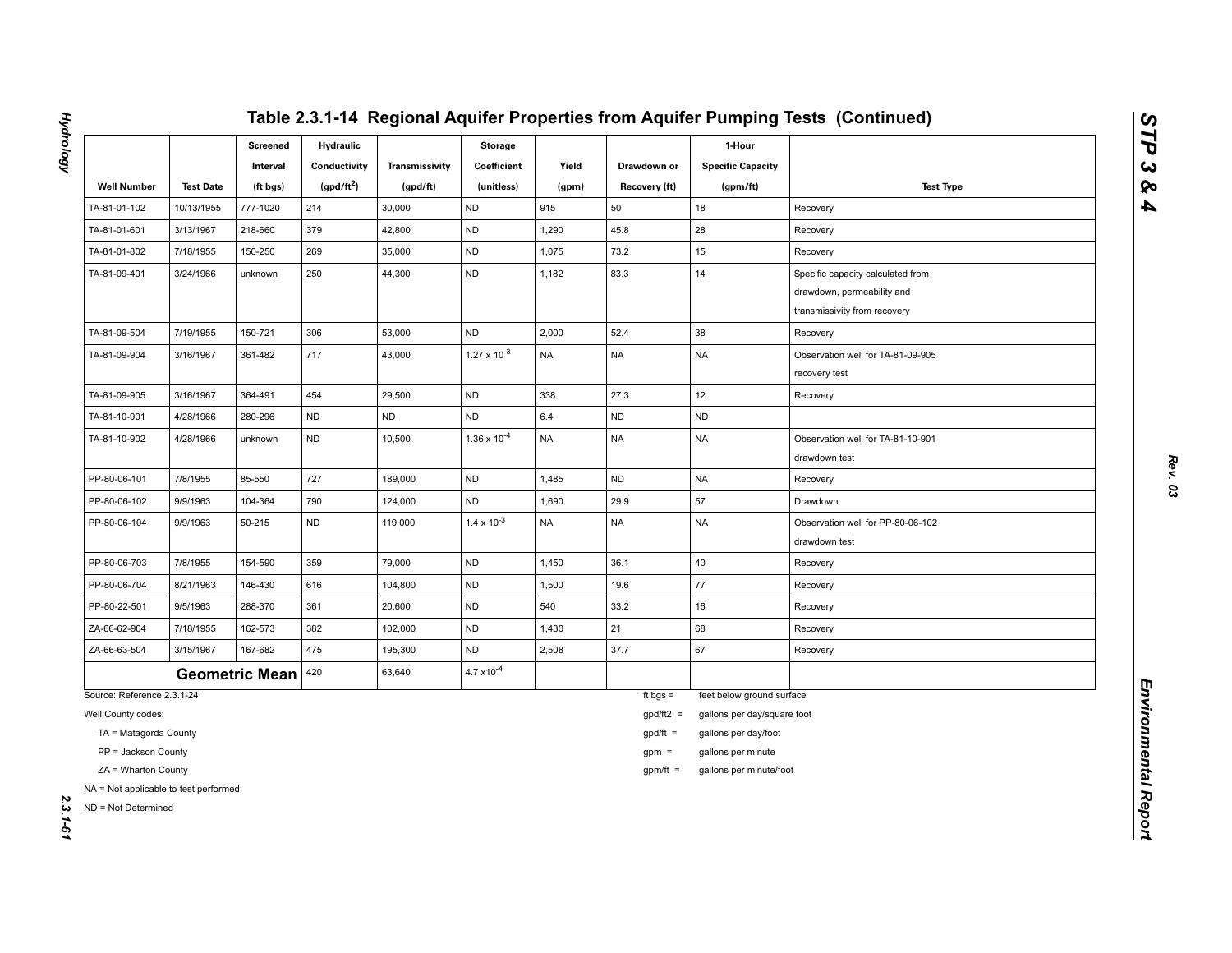*2.3.1-62*

| Well                   | <b>Screened</b><br>Interval<br>(ft bgs) | Aquifer          | <b>Test Start</b><br><b>Date</b>            | <b>Pumping</b><br>Rate<br>(gpm) | <b>Pumping</b><br><b>Duration</b><br>(hrs) | <b>Hydraulic</b><br><b>Conductivity</b><br>(gpd/ft <sup>2</sup> ) | <b>Transmissivity</b><br>(gpd/ft) | <b>Storage</b><br><b>Coefficient</b><br>(unitless)       |
|------------------------|-----------------------------------------|------------------|---------------------------------------------|---------------------------------|--------------------------------------------|-------------------------------------------------------------------|-----------------------------------|----------------------------------------------------------|
| Production Well 5      | 290-670                                 | Deep             | 1/27/1975                                   | 300/600                         | 8/72                                       | <b>ND</b>                                                         | 50,000                            | 2.2 $\times$ 10 <sup>-4</sup> to<br>$7.6 \times 10^{-4}$ |
| Production Well 6      | 340-685                                 | Deep             | 10/31/1977                                  | 320/614                         | 8/72                                       | <b>ND</b>                                                         | 24,201                            | <b>ND</b>                                                |
| Production Well 7      | 302-702                                 | Deep             | 1/13/1978                                   | 316/614                         | 8/72                                       | <b>ND</b>                                                         | 25,533                            | <b>ND</b>                                                |
| $WW-1$                 | 60-140                                  | Lower<br>Shallow | unknown                                     | 200/300                         | 67/24                                      | 410                                                               | 33,150                            | $7.1 \times 10^{-4}$                                     |
| <b>WW-2</b>            | 59-83                                   | Lower<br>Shallow | 11/21/1973                                  | 140                             | 120                                        | 600                                                               | 13,000                            | $4.5 \times 10^{-4}$                                     |
| WW-2 (Long Term) 59-83 |                                         | Lower<br>Shallow | 12/14/1973                                  | 140                             | 288                                        | 651                                                               | 14,000                            | <b>ND</b>                                                |
| $WW-3$                 | $20 - 43$                               | Upper<br>Shallow | 11/28/1973                                  | 10                              | 48                                         | 65                                                                | 1,100                             | $1.7 \times 10^{-3}$                                     |
| WW-4                   | $30 - 45$                               | Upper<br>Shallow | 1/4/1974                                    | 50                              | 46                                         | 420                                                               | 12,500                            | $7 \times 10^{-4}$                                       |
|                        |                                         |                  |                                             |                                 | <b>Geometric Mean All Tests</b>            | 337                                                               | 15,000                            | $6.3 \times 10^{-4}$                                     |
|                        |                                         |                  | <b>Geometric Mean Lower Shallow Aquifer</b> |                                 |                                            | 543                                                               | 18,209                            | $5.6 \times 10^{-4}$                                     |
|                        |                                         |                  | <b>Geometric Mean Upper Shallow Aquifer</b> |                                 |                                            | 165                                                               | 3,708                             | $1.1 \times 10^{-3}$                                     |
|                        |                                         |                  |                                             | Geometric Mean Deep Aquifer ND  |                                            |                                                                   | 31,379                            | $4.1 \times 10^{-4}$                                     |

*Rev. 03*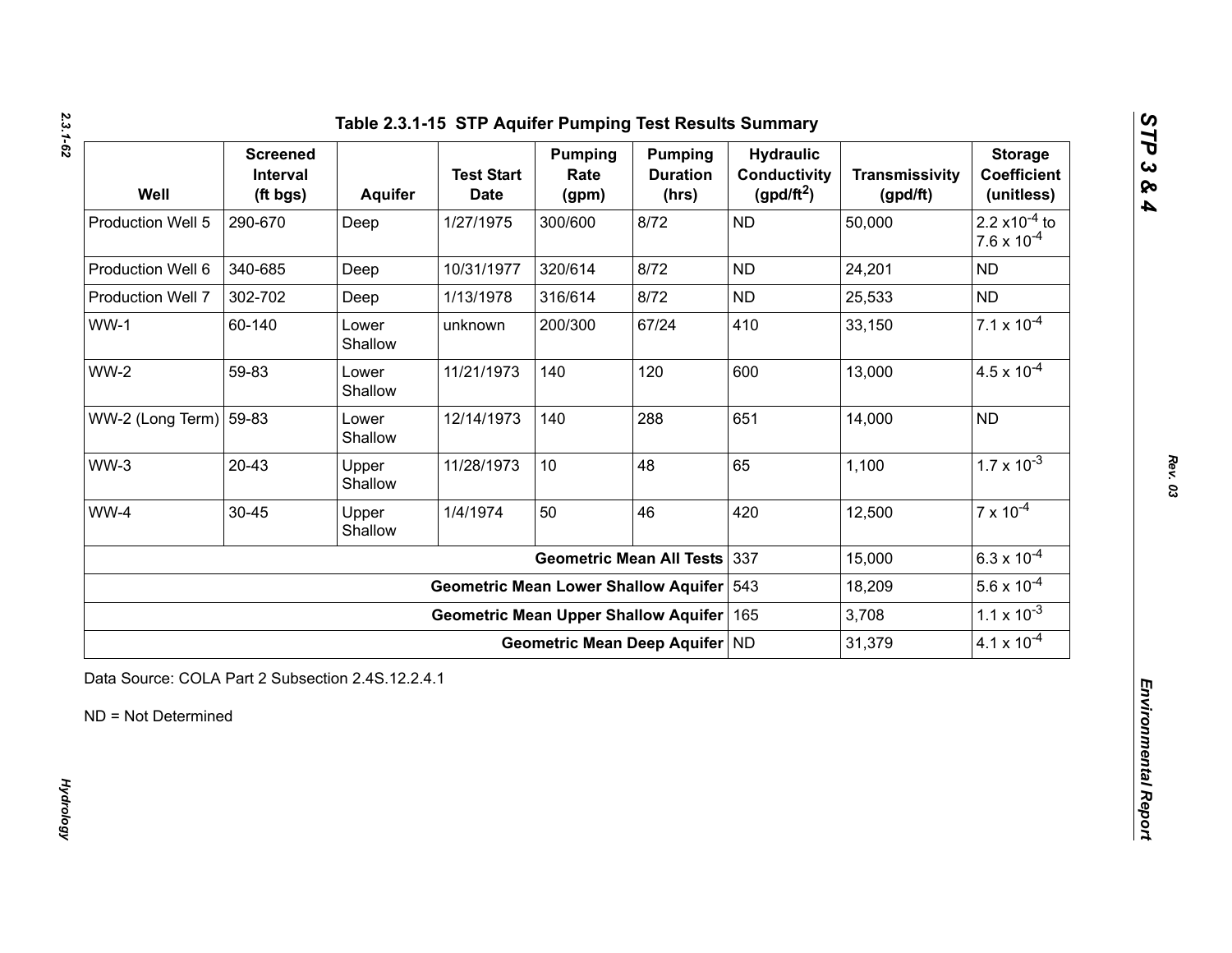|                |               |                                             |                |                                             | <b>Arithmetic Mean of Tests</b> |                |              |            |          |
|----------------|---------------|---------------------------------------------|----------------|---------------------------------------------|---------------------------------|----------------|--------------|------------|----------|
|                |               | <b>Rising Head Test Method</b>              |                |                                             | <b>Falling Head Test Method</b> |                |              |            |          |
| Well           | <b>Butler</b> | <b>KGS</b>                                  | B-R            | <b>Butler</b>                               | <b>KGS</b>                      | B-R            | ft/day       | $gpd/ft^2$ | cm/s     |
| OW-308L        | 64            | 67                                          | 65             | 72                                          | 73                              | 56             | 66           | 495        | 2.33E-02 |
| OW-308U        | 70            | 64                                          | 63             | 64                                          | 62                              | 68             | 65           | 488        | 2.30E-02 |
| OW-332L        | 53            | 54                                          | P              | 49                                          | 49                              | 55             | 52           | 389        | 1.83E-02 |
| OW-332U        | 37            | 36                                          | 27             | 19                                          | 18                              | 11             | 25           | 184        | 8.70E-03 |
| OW-348L        | 58            | 46                                          | 44             | 76                                          | 61                              | 39             | 54           | 404        | 1.90E-02 |
| <b>OW-348U</b> | P             | 83                                          | 88             | 68                                          | 71                              | 65             | 75           | 561        | 2.65E-02 |
| OW-349L        | 63            | 51                                          | 35             | 43                                          | 40                              | 52             | 47           | 354        | 1.67E-02 |
| OW-349U        | P             | P                                           | 43             | P                                           | P                               | 53             | 48           | 359        | 1.69E-02 |
| <b>OW-408L</b> | P             | 72                                          | P              | 70                                          | 68                              | 50             | 65           | 486        | 2.29E-02 |
| OW-408U        | 17            | 11                                          | 11             | 22                                          | 32                              | 28             | 20           | 151        | 7.11E-03 |
| OW-420U        | P             | 33                                          | 45             | ND.                                         | ND.                             | ND.            | 39           | 292        | 1.38E-02 |
| OW-438L        | 17            | 27                                          | 10             | 15                                          | 28                              | 14             | 18           | 138        | 6.53E-03 |
| <b>OW-438U</b> | 38            | 39                                          | 26             | P                                           | P                               | 24             | 32           | 238        | 1.12E-02 |
| OW-910L        | 3             | 0.3                                         | 0.6            | $\overline{2}$                              | 0.9                             | 0.5            | $\mathbf{1}$ | 9          | 4.29E-04 |
| OW-910U        | 26            | 29                                          | 21             | P                                           | P                               | P              | 25           | 190        | 8.94E-03 |
| OW-928L        | 19            | 11                                          | $\overline{7}$ | P                                           | 24                              | 21             | 16           | 123        | 5.79E-03 |
| OW-928U        | 19            | P                                           | 8              | 19                                          | 16                              | 16             | 16           | 117        | 5.50E-03 |
| OW-929L        | 56            | 54                                          | 29             | 59                                          | P                               | 59             | 51           | 384        | 1.81E-02 |
| OW-929U        | P             | $\mathbf{3}$                                | $\overline{4}$ | P                                           | 12                              | $\overline{2}$ | 5            | 39         | 1.85E-03 |
| OW-930L        | 40            | 37                                          | 27             | 24                                          | 15                              | 19             | 27           | 202        | 9.52E-03 |
| OW-930U        | P             | 23                                          | 32             | P                                           | 47                              | 48             | 38           | 280        | 1.32E-02 |
| OW-931U        | 34            | 23                                          | 20             | P                                           | P                               | 49             | 32           | 236        | 1.11E-02 |
| OW-932L        | 24            | 23                                          | 18             | 22                                          | 22                              | 25             | 22           | 167        | 7.88E-03 |
| OW-932U        | 21            | 13                                          | 14             | P                                           | 16                              | 22             | 17           | 129        | 6.07E-03 |
| OW-933L        | P             | 51                                          | 63             | P                                           | P                               | 64             | 59           | 444        | 2.09E-02 |
| OW-933U        | P             | 10                                          | $\mathbf{3}$   | 8                                           | 5                               | 3              | 6            | 43         | 2.05E-03 |
| OW-934L        | P             | P                                           | 35             | P                                           | $\sf P$                         | 32             | 34           | 251        | 1.18E-02 |
| OW-934U        | P             | 32                                          | 33             | 49                                          | P                               | 40             | 38           | 288        | 1.36E-02 |
|                |               |                                             |                |                                             | <b>Geometric Mean all tests</b> |                | 27           | 205        | 9.66E-03 |
|                |               | <b>Geometric Mean Upper Shallow Aquifer</b> | 26             | 192                                         | 9.04E-03                        |                |              |            |          |
|                |               |                                             |                | <b>Geometric Mean Lower Shallow Aquifer</b> |                                 |                | 30           | 221        | 1.04E-02 |

### **Table 2.3.1-16 STP Slug Test Results**

 $P = \text{Poor curve match or questionable data}$ Test Methods:

KGS = Kansas Geological Survey

B-R = Bouwer and Rice

ND = No data – data not recovered from data logger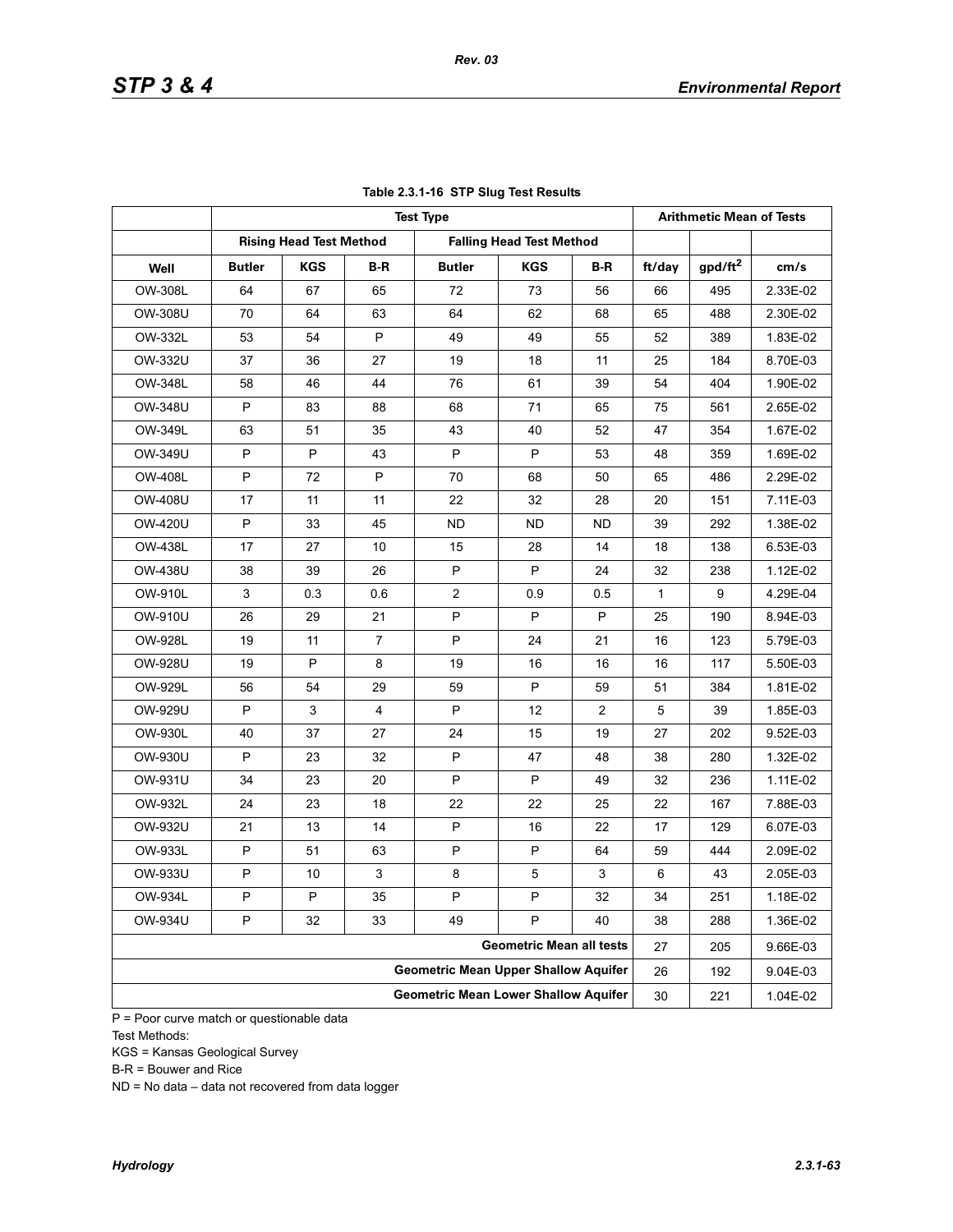| Table 2.3.1-17 Summary of STP Aquifer Properties from Laboratory Analyses |  |
|---------------------------------------------------------------------------|--|
|---------------------------------------------------------------------------|--|

| <b>Hydrogeologic Unit</b>     | Parameter              | <b>Bulk Density</b> | Porosity       | <b>Effective Porosity or</b><br><b>Specific Yield</b> | <b>Grain Size Permeability</b>                   |  |
|-------------------------------|------------------------|---------------------|----------------|-------------------------------------------------------|--------------------------------------------------|--|
|                               | Number of Tests        | 11                  | 11             | <b>NA</b>                                             | <b>NA</b>                                        |  |
| <b>Upper Shallow Aquifer</b>  | Mean or Geometric mean | $101$ pcf           | 40%            | <b>NA</b>                                             | <b>NA</b>                                        |  |
| <b>Confining Layer</b>        | Range                  | 96.4 - 114.9 pcf    | $31.8 - 42.8%$ | <b>NA</b>                                             | <b>NA</b>                                        |  |
|                               | Number of Tests        | $\overline{4}$      | $\overline{4}$ | $\overline{4}$                                        | $\mathbf{1}$                                     |  |
|                               | Mean or Geometric mean | 99 pcf              | 41%            | 33%                                                   | <b>NA</b>                                        |  |
| <b>Upper Shallow Aquifer</b>  | Range                  | $97.2 - 100.2$ pcf  | $39.5 - 41.7%$ | $31.6 - 33.4%$                                        | 4.11 x $10^{-3}$ cm/s                            |  |
|                               | Number of Tests        | 9                   | 11             | <b>NA</b>                                             | <b>NA</b>                                        |  |
| <b>Lower Shallow Aquifer</b>  | Mean or Geometric mean | 99 pcf              | 42%            | <b>NA</b>                                             | <b>NA</b>                                        |  |
| <b>Confining Layer</b>        | Range                  | $87.3 - 107.7$ pcf  | $36.1 - 47.2%$ | <b>NA</b>                                             | <b>NA</b>                                        |  |
|                               | Number of Tests        | 8                   | 9              | 9                                                     | 11                                               |  |
|                               | Mean or Geometric mean | $102$ pcf           | 39%            | 31%                                                   | 6.05 x $10^{-3}$ cm/s                            |  |
| <b>Lower Shallow Aquifer</b>  | Range                  | $94.5 - 120.0$ pcf  | $28.8 - 43.9%$ | $23.0 - 35.1%$                                        | $4.60 \times 10^{-3} -$<br>1.02 x $10^{-2}$ cm/s |  |
|                               | Number of Tests        | 22                  | 23             | <b>NA</b>                                             | <b>NA</b>                                        |  |
| <b>Deep Aquifer Confining</b> | Mean or Geometric mean | $101$ pcf           | 41%            | <b>NA</b>                                             | <b>NA</b>                                        |  |
| Layer                         | Range                  | 82.1 - 111.4 pcf    | $33.4 - 51.8%$ | <b>NA</b>                                             | <b>NA</b>                                        |  |
|                               | Number of Tests        | $\mathbf{1}$        | $\mathbf{1}$   | $\mathbf{1}$                                          | <b>NA</b>                                        |  |
|                               | Mean or Geometric Mean | <b>NA</b>           | <b>NA</b>      | <b>NA</b>                                             | <b>NA</b>                                        |  |
| Deep Aquifer                  | Range                  | 103.1               | 38.8%          | 31.0%                                                 | <b>NA</b>                                        |  |

*Hydrology* 

**Hydrology**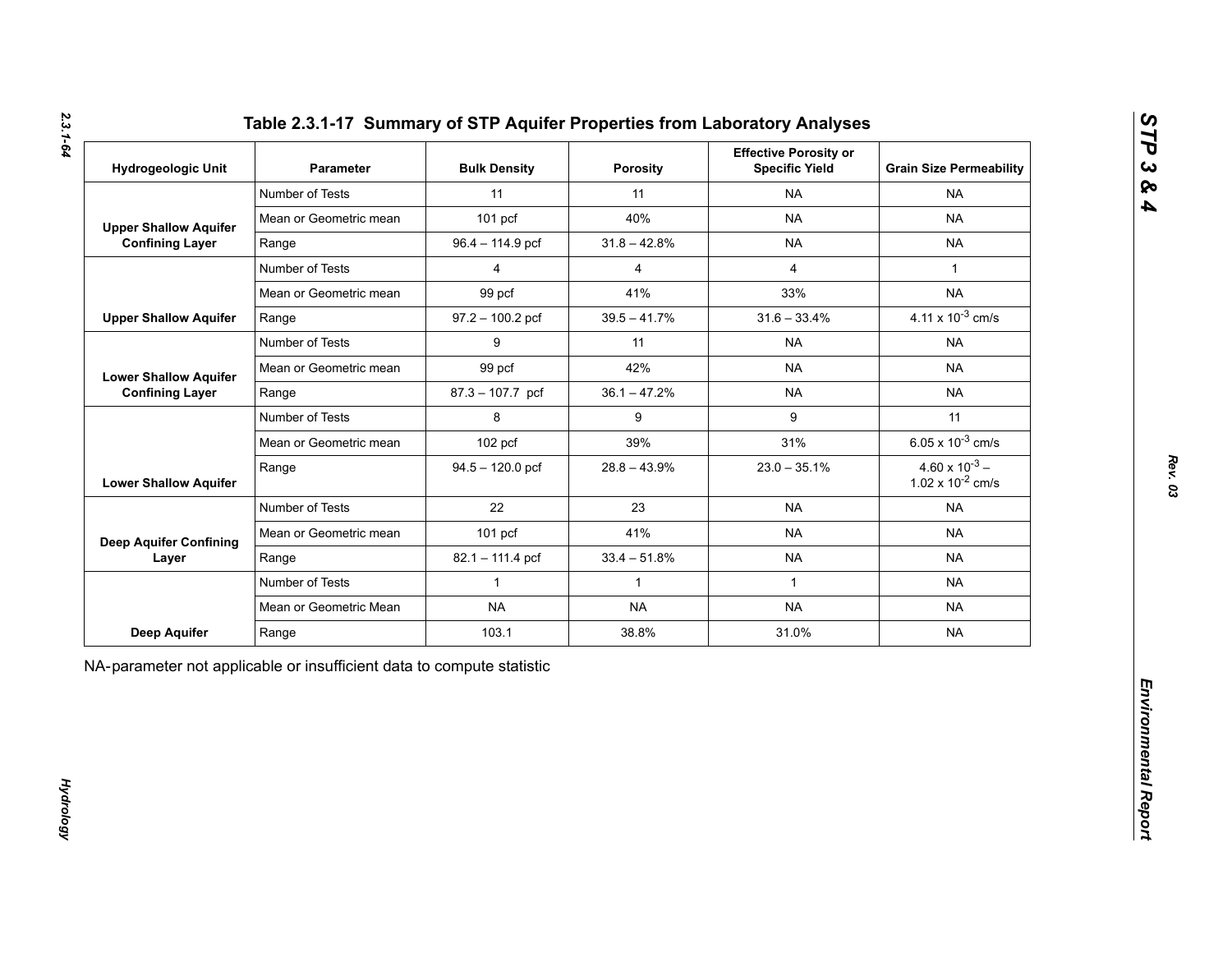| <b>Soil Boring/Sample</b> | Depth (ft)            | <b>Hydraulic Conductivity</b><br>(cm/s) | <b>Hydraulic Conductivity</b><br>(gpd/ft <sup>2</sup> ) |
|---------------------------|-----------------------|-----------------------------------------|---------------------------------------------------------|
| B-601 S2                  | 3                     | $3.6 \times 10^{-7}$                    | 0.0076                                                  |
| B-241 T <sub>3</sub>      | 9                     | $2.4 \times 10^{-6}$                    | 0.051                                                   |
| B-242 T3                  | 9                     | $1.2 \times 10^{-6}$                    | 0.025                                                   |
| B-601 T5                  | 9                     | $2.4 \times 10^{-8}$                    | 0.00051                                                 |
| B-601 T9                  | 29                    | $2.6 \times 10^{-8}$                    | 0.00055                                                 |
| B-400 T11                 | 39                    | $4.0 \times 10^{-8}$                    | 0.00085                                                 |
|                           | <b>Geometric Mean</b> | $1.72 \times 10^{-7}$                   | 0.0036                                                  |

| Table 2.3.1-18  Hydraulic Conductivity of Clay |  |  |  |
|------------------------------------------------|--|--|--|
|------------------------------------------------|--|--|--|

Source: Reference 2.3.1-9, Section 2.5.4.2.6.1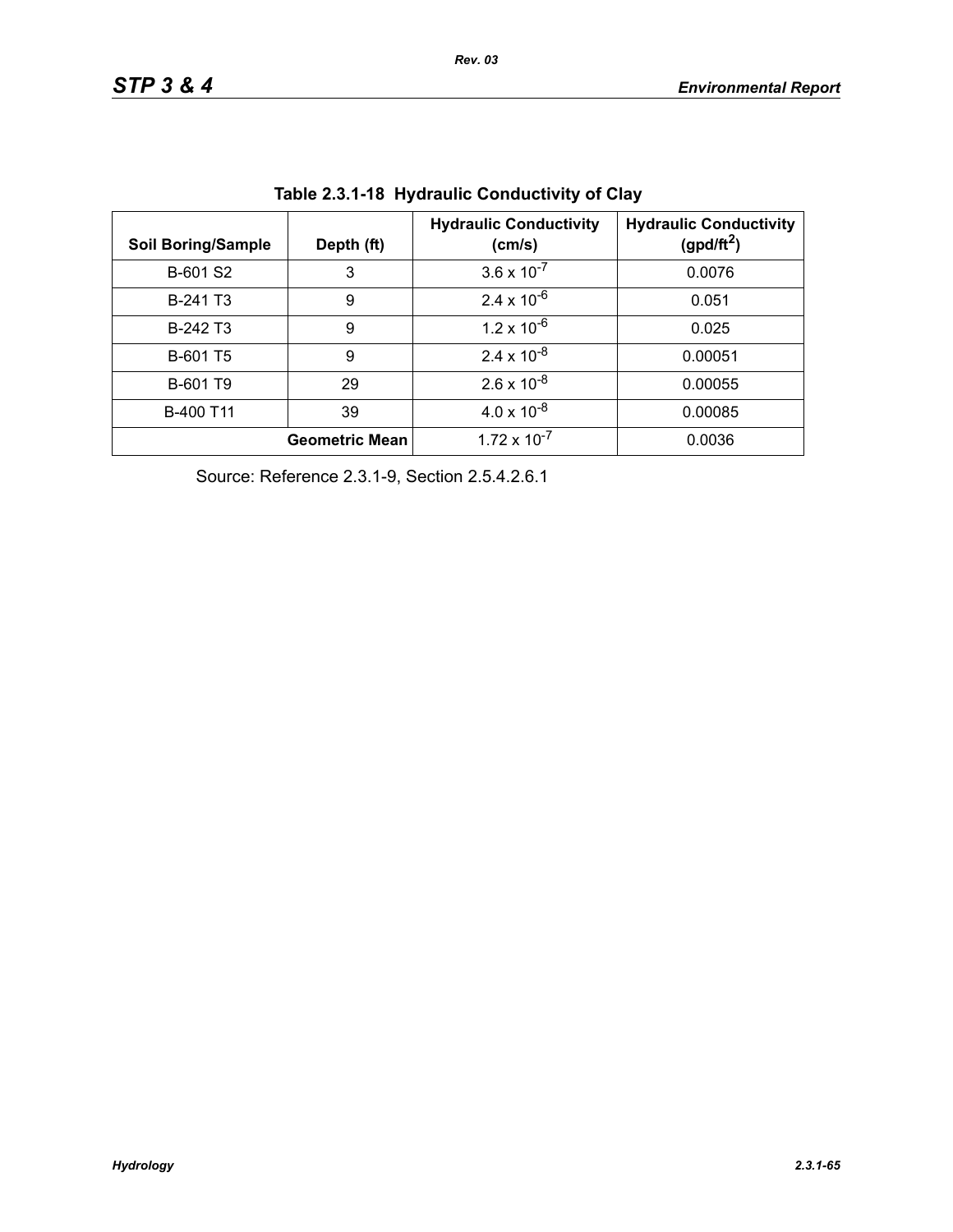|                                                                        |            |          |           |                                                                          |                  |                 |               |                 | Table 2.3.1-19 Regional Hydrogeochemical Data |                |                |                    |          |                |              |            |
|------------------------------------------------------------------------|------------|----------|-----------|--------------------------------------------------------------------------|------------------|-----------------|---------------|-----------------|-----------------------------------------------|----------------|----------------|--------------------|----------|----------------|--------------|------------|
|                                                                        |            |          |           |                                                                          | <b>Total</b>     | <b>Total</b>    |               |                 |                                               | <b>Cations</b> |                |                    |          | <b>Anions</b>  |              |            |
|                                                                        |            | Sample   | pH        | <b>Specific</b>                                                          | <b>Dissolved</b> | <b>Hardness</b> |               |                 |                                               |                |                |                    |          |                |              | Nitrate    |
|                                                                        | Sample     | Depth    | (standard | Conductance                                                              | <b>Solids</b>    | (mg/L as        | <b>Silica</b> | Calcium         | Magnesium                                     | Sodium         | Potassium      | <b>Bicarbonate</b> | Chloride | <b>Sulfate</b> | Fluoride     | (mg/L)     |
| Well                                                                   | Date       | (ft bgs) | units)    | (µmhos/cm)                                                               | (mg/L)           | CaCO3)          | (mg/L)        | (mg/L)          | (mg/L)                                        | (mg/L)         | (mg/L)         | (mg/L)             | (mg/L)   | (mg/L)         | (mg/L)       |            |
| TA-80-15-301                                                           | 6/10/1966  | 570      | 7.7       | 1550                                                                     | 880              | 348             | 22            | 82              | 35                                            | 195            | 3              | 382                | 302      | 47             | 0.7          | <b>BDL</b> |
| TA-80-15-502                                                           | 9/2/1966   | 776      | 7.9       | 732                                                                      | 430              | 77              | 18            | 17              | 8                                             | 143            | <b>BDL</b>     | 306                | 79       | 14             | 0.6          | <b>BDL</b> |
| TA-80-15-901                                                           | 12/2/1966  | 38       | 7.7       | 1840                                                                     | 1060             | 314             | 24            | 60              | 40                                            | 285            | 8              | 520                | 333      | 66             | 0.8          | <b>BDL</b> |
| TA-80-15-902                                                           | 12/2/1966  | 20       | 7.4       | 884                                                                      | 530              | 403             | 28            | 98              | 39                                            | 33             | <b>BDL</b>     | 411                | 54       | 9              | 0.8          | 70         |
| TA-80-16-101                                                           | 6/12/1967  | 93       | 8.1       | 1200                                                                     | 710              | 295             | 25            | 65              | 32                                            | 160            | $\mathbf{3}$   | 489                | 153      | 33             | 0.8          | <b>BDL</b> |
| TA-80-16-201                                                           | 9/19/1966  | 100      | 7.6       | 746                                                                      | 437              | 216             | 20            | 53              | 20                                            | 87             | <b>BDL</b>     | 349                | 73       | 11             | 0.7          | <b>BDL</b> |
| TA-80-16-301                                                           | 7/11/1964  | 823      | 8.0       | 720                                                                      | 570              | 46              | 10            | 11              | $\sqrt{5}$                                    | 150            | <b>ND</b>      | 309                | 74       | 14             | <b>ND</b>    | <b>ND</b>  |
| TA-80-16-302                                                           | 7/31/1964  | 835      | 7.9       | 676                                                                      | 554              | 47              | 9             | 12              | $\overline{4}$                                | 143            | <b>ND</b>      | 312                | 62       | 14             | <b>ND</b>    | <b>ND</b>  |
| TA-80-16-303                                                           | 9/19/1966  | 98       | 7.8       | 1051                                                                     | 620              | 353             | 20            | 79              | 38                                            | 110            | <b>ND</b>      | 530                | 111      | 3              | 0.6          | <b>BDL</b> |
| TA-80-16-801                                                           | 12/8/1966  | 130      | 7.5       | 1760                                                                     | 1000             | 355             | 22            | 73              | 42                                            | 245            | <b>ND</b>      | 453                | 341      | 52             | 0.7          | <b>BDL</b> |
| TA-80-23-301                                                           | 7/19/1955  | 770      | 8.3       | 846                                                                      | 488              | 42              | 17            | 9.9             | 4.3                                           | 177            | <b>ND</b>      | 344                | 94       | 11             | <b>ND</b>    | <b>BDL</b> |
| TA-80-23-302                                                           | 6/12/1967  | 331      | 8.0       | 674                                                                      | 403              | 55              | 15            | 14              | $5\phantom{.0}$                               | 141            | <b>ND</b>      | 334                | 51       | 12             | 0.7          | <b>BDL</b> |
| TA-80-23-501                                                           | 11/22/1966 | 68       | 7.5       | 2800                                                                     | 1570             | 730             | 25            | 191             | 62                                            | 297            | 6              | 375                | 760      | 41             | 0.4          | <b>BDL</b> |
| TA-80-24-202                                                           | 11/3/1966  | 411      | 8.0       | 811                                                                      | 475              | 36              | 10            | $\overline{7}$  | $5\phantom{.0}$                               | 182            | $\overline{2}$ | 367                | 79       | 9              | $\mathbf{1}$ | <b>BDL</b> |
| TA-81-09-401                                                           | 3/24/1966  | 360      | 7.8       | 1290                                                                     | 730              | 361             | 25            | 79              | 39                                            | 138            | 3              | 368                | 240      | 25             | 0.5          | <b>BDL</b> |
| TA-81-09-504                                                           | 7/19/1955  | 721      | 8.0       | 849                                                                      | 498              | 128             | 21            | 37              | 8.8                                           | 143            | ND             | 366                | 90       | 11             | <b>ND</b>    | 0.2        |
| TA-81-09-802                                                           | 9/30/1966  | 828      | 8.3       | 1600                                                                     | 910              | 18              | 15            | $5\phantom{.0}$ | $\mathbf{1}$                                  | 367            | <b>BDL</b>     | 550                | 253      | <b>BDL</b>     | 3.1          | <b>BDL</b> |
| BDL = Below analytical detection limit<br>ND = Not Determined          |            |          |           | National Secondary Drinking Water Standard Exceeded (Reference 2.3.1-30) |                  |                 |               |                 |                                               |                |                |                    |          |                |              |            |
|                                                                        |            |          |           |                                                                          |                  |                 |               |                 |                                               |                |                |                    |          |                |              |            |
| National Primary Drinking Water Standard Exceeded (Reference 2.3.1-30) |            |          |           |                                                                          |                  |                 |               |                 |                                               |                |                |                    |          |                |              |            |

*2.3.1-66*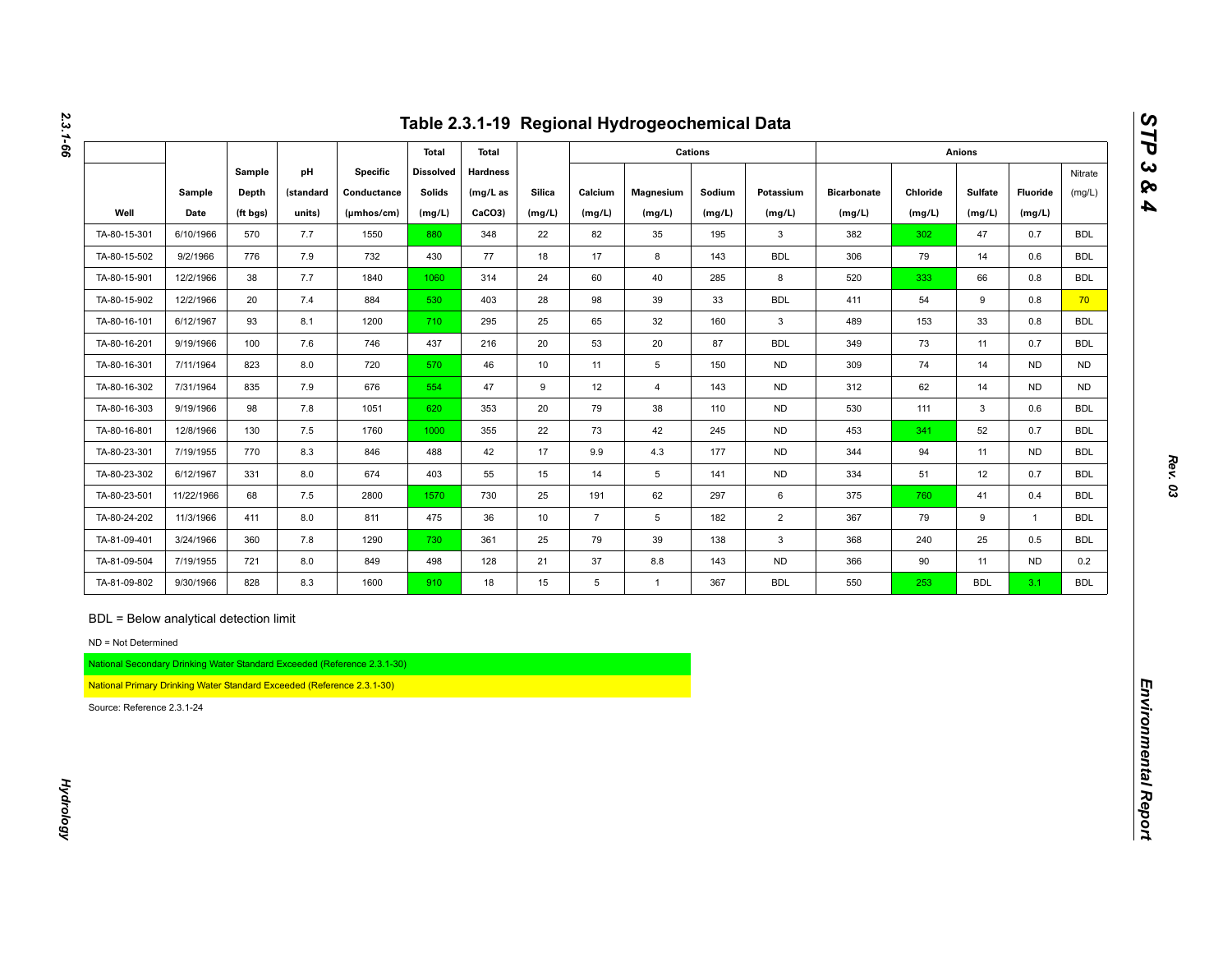| CaCO3)<br>Total Hardness<br>Total Alkalinity<br>Manganese<br>Bicarbonate<br>Silica (mg/L<br>Magnesium<br>lron (mg/L)<br>Potassium<br>(mg/L as<br>(mg/L as<br>CaCO <sub>3</sub><br>Specific<br>(ft bgs)<br>Calcium<br>Chloride<br>Fluoride<br>Sodium<br>Sulfate<br>(mg/L)<br>(mg/L)<br>(mg/L)<br>(mg/L)<br>(mg/L)<br>(mg/L)<br>(mg/L)<br>(mg/L)<br>(mg/L)<br>Nitrate<br>(mg/L)<br>$\rm _{\rm C}^{\circ}$<br>(standard<br>苦<br><b>Total</b><br>1480<br>74<br>12/17/1974<br>105<br>7.84<br><b>ND</b><br>390<br>324<br>18<br>34<br>211<br><b>ND</b><br><b>BDL</b><br>476<br>245<br>42<br>0.8<br>0.8<br><b>Shallow Aquifer</b><br>1095<br>0.2<br>at Prod. Well 5<br>Prod. Well 5<br>1/29/1975<br>290-670<br>7.95<br>863<br><b>ND</b><br>642<br>284<br>37<br>14<br>10<br>$\mathbf{3}$<br>176<br>1.3<br><b>BDL</b><br><b>BDL</b><br>346<br>87<br>11<br><b>ND</b><br>0.9<br>38<br>1/30/1975<br>290-670<br>8.25<br>863<br><b>ND</b><br>286<br>13<br>10<br>$\mathbf{3}$<br>177<br>1.3<br><b>BDL</b><br><b>BDL</b><br>320<br>87<br>12<br><b>ND</b><br>Prod. Well 5<br>623<br>0.9<br>Prod. Well 5<br>1/31/1975<br>290-670<br>8.25<br>863<br>N <sub>D</sub><br>284<br>37<br>13<br>10<br>$\overline{3}$<br>176<br><b>BDL</b><br>317<br>87<br>11<br>626<br>1.3<br><b>BDL</b><br>0.9<br><b>ND</b><br>42<br>290-670<br>7.90<br>818<br>ND<br>289<br>14<br>10<br>N <sub>D</sub><br>353<br>79<br>10<br>Prod. Well 5<br>12/16/1982<br>648<br><b>ND</b><br><b>BDL</b><br>0.13<br><b>ND</b><br>0.36<br>4<br>12/7/1982<br>330-670<br>7.65<br>809<br>N <sub>D</sub><br>635<br>298<br>49<br>15<br>12<br><b>ND</b><br>N <sub>D</sub><br>364<br><b>BDL</b><br>Prod. Well 6<br>5<br><b>BDL</b><br><b>BDL</b><br>69<br>14<br><b>ND</b><br>7.83<br>38<br>2/9/1983<br>302-682<br>831<br><b>ND</b><br>288<br>13<br>10<br>$\mathbf{3}$<br>168<br><b>BDL</b><br><b>BDL</b><br>351<br>74<br>Prod. Well 7<br>628<br>1.4<br>8<br>0.8<br>0.3<br>5/15/1991<br>449-552<br>8.20<br><b>ND</b><br><b>ND</b><br>197<br>89<br><b>ND</b><br>28.2<br>4.28<br>70.8<br><b>ND</b><br>0.06<br><b>BDL</b><br>216<br>33<br>12<br>0.37<br>0.3<br>Prod. Well 8<br>256<br>320<br><b>WW-2</b><br>12/20/1973<br>59-83<br>7.7<br>1490<br><b>ND</b><br><b>ND</b><br><b>ND</b><br>65<br>192<br><b>ND</b><br><b>ND</b><br>464<br>242<br>42<br>1044<br>38<br><b>ND</b><br><b>ND</b><br>$\mathbf{1}$<br>$WW-3$<br>11/30/1973<br>$20 - 43$<br><b>ND</b><br>4750<br>N <sub>D</sub><br>2618<br><b>ND</b><br>672<br><b>ND</b><br>125<br>88<br>N <sub>D</sub><br><b>ND</b><br><b>ND</b><br>458<br>86<br>680<br>1180<br><b>ND</b><br>$\mathbf{1}$<br>$WW-4$<br>11/4/1974<br>$30 - 45$<br><b>ND</b><br>1610<br>N <sub>D</sub><br>1103<br><b>ND</b><br>430<br><b>ND</b><br>118<br>33<br>191<br>N <sub>D</sub><br><b>ND</b><br><b>ND</b><br>421<br>304<br>36<br><b>BDL</b><br><b>ND</b><br>12/21/1973<br>ND<br><b>ND</b><br>712<br>130<br>95<br>427<br>Piezometer 115-A<br>79<br>7.6<br>6100<br>3316<br><b>ND</b><br>920<br><b>ND</b><br><b>ND</b><br><b>ND</b><br>134<br><b>ND</b><br><b>BDL</b><br>1610<br>12/21/1973<br>7.5<br>4020<br>N <sub>D</sub><br><b>ND</b><br>688<br>128<br><b>ND</b><br>458<br>40<br>2326<br><b>ND</b><br>90<br>548<br><b>ND</b><br><b>ND</b><br>1010<br>91<br><b>ND</b><br>Piezometer 115-B<br>$\mathbf{1}$<br>7.8<br>N <sub>D</sub><br><b>ND</b><br>435<br>93<br>12/14/1973<br>40<br>2050<br><b>ND</b><br>49<br>265<br><b>ND</b><br><b>ND</b><br><b>ND</b><br>415<br><b>BDL</b><br>Piezometer 415<br>1315<br>452<br>41<br><b>ND</b><br>12/14/1973<br>100<br>7.7<br>1930<br><b>ND</b><br>1257<br><b>ND</b><br>445<br><b>ND</b><br>104<br>238<br><b>ND</b><br><b>ND</b><br><b>ND</b><br>396<br>436<br>38<br><b>BDL</b><br>Piezometer 417<br>45<br><b>ND</b><br><b>ND</b><br>12/30/2006<br>97.8<br>7.11<br>1240<br>23.1<br>347<br><b>ND</b><br>62.7<br>34.2<br>5.47<br><b>ND</b><br>423<br>OW-308L<br>661<br>149<br><b>ND</b><br>199<br>24.4<br>0.8<br>0.136<br><b>OW-308U</b><br>12/30/2006<br>48.9<br>6.93<br>2348<br>23.7<br>367<br><b>ND</b><br><b>ND</b><br>97.1<br>N <sub>D</sub><br><b>ND</b><br>447<br>76.6<br>1240<br>55.6<br>298<br>2.53<br>558<br>1.4<br>0.149<br>7.07<br>1298<br>22.9<br>351<br>N <sub>D</sub><br>98.3<br>428<br>43.9<br>OW-332L<br>12/29/2006<br>104.6<br>1020<br><b>ND</b><br>53.5<br>208<br>2.98<br><b>ND</b><br>0.77<br><b>ND</b><br>439<br>0.52<br><b>OW-332U</b><br>1582<br>22.7<br>383<br><b>ND</b><br>12/29/2006<br>47.6<br>7.03<br>870<br><b>ND</b><br>70.2<br>35.9<br>213<br><b>BDL</b><br><b>ND</b><br><b>ND</b><br>467<br>240<br>104<br>0.39<br>1.4<br><b>OW-408L</b><br>83.2<br>7.07<br>1242<br>23.4<br>349<br><b>ND</b><br><b>ND</b><br><b>ND</b><br><b>ND</b><br>426<br>12/30/2006<br>650<br>66<br>32.5<br>145<br>1.97<br>195<br>21.6<br>0.97<br>0.05<br><b>OW-408U</b><br>12/30/2006<br>44.3<br>6.99<br>1764<br>23.4<br>913<br>385<br><b>ND</b><br><b>ND</b><br>74.5<br>38.6<br>240<br>1.64<br><b>ND</b><br><b>ND</b><br>469<br>29.5<br>0.053<br>344<br>1.1<br>22.9<br>320<br><b>ND</b><br><b>OW-420U</b><br>12/30/2006<br>50.5<br>6.94<br>2114<br>1120<br><b>ND</b><br>101<br>259<br>1.79<br><b>ND</b><br><b>ND</b><br>390<br>44.9<br>46.8<br>505<br>0.85<br>0.383<br><b>ND</b><br>124<br>1168<br>22.5<br>284<br><b>ND</b><br>74<br>110<br>2.37<br><b>ND</b><br>346<br>OW-928L<br>12/29/2006<br>6.99<br>643<br>36.2<br><b>ND</b><br>197<br>17.1<br>0.67<br><b>BDL</b><br><b>OW-928U</b><br>12/29/2006<br>6.82<br>2885<br>22.3<br>1560<br>296<br><b>ND</b><br><b>ND</b><br>156<br>315<br><b>ND</b><br><b>ND</b><br>$132$<br><b>BDL</b><br>41.1<br>51.6<br>2.03<br>361<br>815<br>0.75<br>22.3<br>N <sub>D</sub><br>OW-930L<br>12/28/2006<br>104.6<br>7.06<br>1506<br>360<br><b>ND</b><br>65.5<br>34.7<br>200<br>2.66<br><b>ND</b><br><b>ND</b><br>439<br>28.2<br>0.83<br><b>BDL</b><br>726<br>260<br>OW-930U<br>12/28/2006<br>34.7<br>6.87<br>1152<br>22.4<br>623<br>358<br><b>ND</b><br><b>ND</b><br><b>BDL</b><br><b>ND</b><br>436<br>175<br>16.8<br>95.6<br>31.5<br>89.7<br><b>ND</b><br>0.66<br>0.16<br>6.93<br>392<br><b>ND</b><br>OW-933L<br>12/29/2006<br>88.8<br>1936<br>23.5<br><b>ND</b><br>63.4<br>149<br>2.93<br><b>ND</b><br><b>ND</b><br>478<br>197<br>25.6<br>713<br>33.6<br>0.77<br>0.069<br>OW-933U<br>12/29/2006<br>38.8<br>7.28<br>1658<br>24.2<br>908<br>367<br><b>ND</b><br><b>ND</b><br>39.2<br>25.8<br>273<br>1.9<br><b>ND</b><br><b>ND</b><br>447<br>70.9<br><b>BDL</b><br>294<br>2.1<br>380<br><b>OW-934L</b><br>100.3<br>7.10<br>1359<br>22.6<br><b>ND</b><br><b>ND</b><br>62<br>35.4<br>185<br>2.3<br>N <sub>D</sub><br><b>ND</b><br>463<br>189<br>24.5<br>0.78<br><b>BDL</b><br>12/31/2006<br>731<br><b>OW-934U</b><br>12/31/2006<br>22.7<br>378<br><b>ND</b><br>ND<br>42.4<br>6.91<br>1891<br>1020<br><b>ND</b><br>87.8<br>56.2<br>218<br><b>BDL</b><br><b>ND</b><br>461<br>412<br>47.3<br>1.4<br>0.163<br>ND = parameter not measured<br>BDL = parameter below detection limit | Well |             |              |        |                           |             |                            |  |  |  |  |  | Anions |  |
|----------------------------------------------------------------------------------------------------------------------------------------------------------------------------------------------------------------------------------------------------------------------------------------------------------------------------------------------------------------------------------------------------------------------------------------------------------------------------------------------------------------------------------------------------------------------------------------------------------------------------------------------------------------------------------------------------------------------------------------------------------------------------------------------------------------------------------------------------------------------------------------------------------------------------------------------------------------------------------------------------------------------------------------------------------------------------------------------------------------------------------------------------------------------------------------------------------------------------------------------------------------------------------------------------------------------------------------------------------------------------------------------------------------------------------------------------------------------------------------------------------------------------------------------------------------------------------------------------------------------------------------------------------------------------------------------------------------------------------------------------------------------------------------------------------------------------------------------------------------------------------------------------------------------------------------------------------------------------------------------------------------------------------------------------------------------------------------------------------------------------------------------------------------------------------------------------------------------------------------------------------------------------------------------------------------------------------------------------------------------------------------------------------------------------------------------------------------------------------------------------------------------------------------------------------------------------------------------------------------------------------------------------------------------------------------------------------------------------------------------------------------------------------------------------------------------------------------------------------------------------------------------------------------------------------------------------------------------------------------------------------------------------------------------------------------------------------------------------------------------------------------------------------------------------------------------------------------------------------------------------------------------------------------------------------------------------------------------------------------------------------------------------------------------------------------------------------------------------------------------------------------------------------------------------------------------------------------------------------------------------------------------------------------------------------------------------------------------------------------------------------------------------------------------------------------------------------------------------------------------------------------------------------------------------------------------------------------------------------------------------------------------------------------------------------------------------------------------------------------------------------------------------------------------------------------------------------------------------------------------------------------------------------------------------------------------------------------------------------------------------------------------------------------------------------------------------------------------------------------------------------------------------------------------------------------------------------------------------------------------------------------------------------------------------------------------------------------------------------------------------------------------------------------------------------------------------------------------------------------------------------------------------------------------------------------------------------------------------------------------------------------------------------------------------------------------------------------------------------------------------------------------------------------------------------------------------------------------------------------------------------------------------------------------------------------------------------------------------------------------------------------------------------------------------------------------------------------------------------------------------------------------------------------------------------------------------------------------------------------------------------------------------------------------------------------------------------------------------------------------------------------------------------------------------------------------------------------------------------------------------------------------------------------------------------------------------------------------------------------------------------------------------------------------------------------------------------------------------------------------------------------------------------------------------------------------------------------------------------------------------------------------------------------------------------------------------------------------------------------------------------------------------------------------------------------------------------------------------------------------------------------------------------------------------------------------------------------------------------------------------------------------------------------------------------------------------------------------------------------------------------------------------------------------------------------------------------------------------------------------------------------------------------|------|-------------|--------------|--------|---------------------------|-------------|----------------------------|--|--|--|--|--|--------|--|
|                                                                                                                                                                                                                                                                                                                                                                                                                                                                                                                                                                                                                                                                                                                                                                                                                                                                                                                                                                                                                                                                                                                                                                                                                                                                                                                                                                                                                                                                                                                                                                                                                                                                                                                                                                                                                                                                                                                                                                                                                                                                                                                                                                                                                                                                                                                                                                                                                                                                                                                                                                                                                                                                                                                                                                                                                                                                                                                                                                                                                                                                                                                                                                                                                                                                                                                                                                                                                                                                                                                                                                                                                                                                                                                                                                                                                                                                                                                                                                                                                                                                                                                                                                                                                                                                                                                                                                                                                                                                                                                                                                                                                                                                                                                                                                                                                                                                                                                                                                                                                                                                                                                                                                                                                                                                                                                                                                                                                                                                                                                                                                                                                                                                                                                                                                                                                                                                                                                                                                                                                                                                                                                                                                                                                                                                                                                                                                                                                                                                                                                                                                                                                                                                                                                                                                                                                                                                                                          |      | Sample Date | Sample Depth | units) | Conductance<br>(µmhos/cm) | Temperature | Dissolved<br>Solids (mg/L) |  |  |  |  |  |        |  |
|                                                                                                                                                                                                                                                                                                                                                                                                                                                                                                                                                                                                                                                                                                                                                                                                                                                                                                                                                                                                                                                                                                                                                                                                                                                                                                                                                                                                                                                                                                                                                                                                                                                                                                                                                                                                                                                                                                                                                                                                                                                                                                                                                                                                                                                                                                                                                                                                                                                                                                                                                                                                                                                                                                                                                                                                                                                                                                                                                                                                                                                                                                                                                                                                                                                                                                                                                                                                                                                                                                                                                                                                                                                                                                                                                                                                                                                                                                                                                                                                                                                                                                                                                                                                                                                                                                                                                                                                                                                                                                                                                                                                                                                                                                                                                                                                                                                                                                                                                                                                                                                                                                                                                                                                                                                                                                                                                                                                                                                                                                                                                                                                                                                                                                                                                                                                                                                                                                                                                                                                                                                                                                                                                                                                                                                                                                                                                                                                                                                                                                                                                                                                                                                                                                                                                                                                                                                                                                          |      |             |              |        |                           |             |                            |  |  |  |  |  |        |  |
|                                                                                                                                                                                                                                                                                                                                                                                                                                                                                                                                                                                                                                                                                                                                                                                                                                                                                                                                                                                                                                                                                                                                                                                                                                                                                                                                                                                                                                                                                                                                                                                                                                                                                                                                                                                                                                                                                                                                                                                                                                                                                                                                                                                                                                                                                                                                                                                                                                                                                                                                                                                                                                                                                                                                                                                                                                                                                                                                                                                                                                                                                                                                                                                                                                                                                                                                                                                                                                                                                                                                                                                                                                                                                                                                                                                                                                                                                                                                                                                                                                                                                                                                                                                                                                                                                                                                                                                                                                                                                                                                                                                                                                                                                                                                                                                                                                                                                                                                                                                                                                                                                                                                                                                                                                                                                                                                                                                                                                                                                                                                                                                                                                                                                                                                                                                                                                                                                                                                                                                                                                                                                                                                                                                                                                                                                                                                                                                                                                                                                                                                                                                                                                                                                                                                                                                                                                                                                                          |      |             |              |        |                           |             |                            |  |  |  |  |  |        |  |
|                                                                                                                                                                                                                                                                                                                                                                                                                                                                                                                                                                                                                                                                                                                                                                                                                                                                                                                                                                                                                                                                                                                                                                                                                                                                                                                                                                                                                                                                                                                                                                                                                                                                                                                                                                                                                                                                                                                                                                                                                                                                                                                                                                                                                                                                                                                                                                                                                                                                                                                                                                                                                                                                                                                                                                                                                                                                                                                                                                                                                                                                                                                                                                                                                                                                                                                                                                                                                                                                                                                                                                                                                                                                                                                                                                                                                                                                                                                                                                                                                                                                                                                                                                                                                                                                                                                                                                                                                                                                                                                                                                                                                                                                                                                                                                                                                                                                                                                                                                                                                                                                                                                                                                                                                                                                                                                                                                                                                                                                                                                                                                                                                                                                                                                                                                                                                                                                                                                                                                                                                                                                                                                                                                                                                                                                                                                                                                                                                                                                                                                                                                                                                                                                                                                                                                                                                                                                                                          |      |             |              |        |                           |             |                            |  |  |  |  |  |        |  |
|                                                                                                                                                                                                                                                                                                                                                                                                                                                                                                                                                                                                                                                                                                                                                                                                                                                                                                                                                                                                                                                                                                                                                                                                                                                                                                                                                                                                                                                                                                                                                                                                                                                                                                                                                                                                                                                                                                                                                                                                                                                                                                                                                                                                                                                                                                                                                                                                                                                                                                                                                                                                                                                                                                                                                                                                                                                                                                                                                                                                                                                                                                                                                                                                                                                                                                                                                                                                                                                                                                                                                                                                                                                                                                                                                                                                                                                                                                                                                                                                                                                                                                                                                                                                                                                                                                                                                                                                                                                                                                                                                                                                                                                                                                                                                                                                                                                                                                                                                                                                                                                                                                                                                                                                                                                                                                                                                                                                                                                                                                                                                                                                                                                                                                                                                                                                                                                                                                                                                                                                                                                                                                                                                                                                                                                                                                                                                                                                                                                                                                                                                                                                                                                                                                                                                                                                                                                                                                          |      |             |              |        |                           |             |                            |  |  |  |  |  |        |  |
|                                                                                                                                                                                                                                                                                                                                                                                                                                                                                                                                                                                                                                                                                                                                                                                                                                                                                                                                                                                                                                                                                                                                                                                                                                                                                                                                                                                                                                                                                                                                                                                                                                                                                                                                                                                                                                                                                                                                                                                                                                                                                                                                                                                                                                                                                                                                                                                                                                                                                                                                                                                                                                                                                                                                                                                                                                                                                                                                                                                                                                                                                                                                                                                                                                                                                                                                                                                                                                                                                                                                                                                                                                                                                                                                                                                                                                                                                                                                                                                                                                                                                                                                                                                                                                                                                                                                                                                                                                                                                                                                                                                                                                                                                                                                                                                                                                                                                                                                                                                                                                                                                                                                                                                                                                                                                                                                                                                                                                                                                                                                                                                                                                                                                                                                                                                                                                                                                                                                                                                                                                                                                                                                                                                                                                                                                                                                                                                                                                                                                                                                                                                                                                                                                                                                                                                                                                                                                                          |      |             |              |        |                           |             |                            |  |  |  |  |  |        |  |
|                                                                                                                                                                                                                                                                                                                                                                                                                                                                                                                                                                                                                                                                                                                                                                                                                                                                                                                                                                                                                                                                                                                                                                                                                                                                                                                                                                                                                                                                                                                                                                                                                                                                                                                                                                                                                                                                                                                                                                                                                                                                                                                                                                                                                                                                                                                                                                                                                                                                                                                                                                                                                                                                                                                                                                                                                                                                                                                                                                                                                                                                                                                                                                                                                                                                                                                                                                                                                                                                                                                                                                                                                                                                                                                                                                                                                                                                                                                                                                                                                                                                                                                                                                                                                                                                                                                                                                                                                                                                                                                                                                                                                                                                                                                                                                                                                                                                                                                                                                                                                                                                                                                                                                                                                                                                                                                                                                                                                                                                                                                                                                                                                                                                                                                                                                                                                                                                                                                                                                                                                                                                                                                                                                                                                                                                                                                                                                                                                                                                                                                                                                                                                                                                                                                                                                                                                                                                                                          |      |             |              |        |                           |             |                            |  |  |  |  |  |        |  |
|                                                                                                                                                                                                                                                                                                                                                                                                                                                                                                                                                                                                                                                                                                                                                                                                                                                                                                                                                                                                                                                                                                                                                                                                                                                                                                                                                                                                                                                                                                                                                                                                                                                                                                                                                                                                                                                                                                                                                                                                                                                                                                                                                                                                                                                                                                                                                                                                                                                                                                                                                                                                                                                                                                                                                                                                                                                                                                                                                                                                                                                                                                                                                                                                                                                                                                                                                                                                                                                                                                                                                                                                                                                                                                                                                                                                                                                                                                                                                                                                                                                                                                                                                                                                                                                                                                                                                                                                                                                                                                                                                                                                                                                                                                                                                                                                                                                                                                                                                                                                                                                                                                                                                                                                                                                                                                                                                                                                                                                                                                                                                                                                                                                                                                                                                                                                                                                                                                                                                                                                                                                                                                                                                                                                                                                                                                                                                                                                                                                                                                                                                                                                                                                                                                                                                                                                                                                                                                          |      |             |              |        |                           |             |                            |  |  |  |  |  |        |  |
|                                                                                                                                                                                                                                                                                                                                                                                                                                                                                                                                                                                                                                                                                                                                                                                                                                                                                                                                                                                                                                                                                                                                                                                                                                                                                                                                                                                                                                                                                                                                                                                                                                                                                                                                                                                                                                                                                                                                                                                                                                                                                                                                                                                                                                                                                                                                                                                                                                                                                                                                                                                                                                                                                                                                                                                                                                                                                                                                                                                                                                                                                                                                                                                                                                                                                                                                                                                                                                                                                                                                                                                                                                                                                                                                                                                                                                                                                                                                                                                                                                                                                                                                                                                                                                                                                                                                                                                                                                                                                                                                                                                                                                                                                                                                                                                                                                                                                                                                                                                                                                                                                                                                                                                                                                                                                                                                                                                                                                                                                                                                                                                                                                                                                                                                                                                                                                                                                                                                                                                                                                                                                                                                                                                                                                                                                                                                                                                                                                                                                                                                                                                                                                                                                                                                                                                                                                                                                                          |      |             |              |        |                           |             |                            |  |  |  |  |  |        |  |
|                                                                                                                                                                                                                                                                                                                                                                                                                                                                                                                                                                                                                                                                                                                                                                                                                                                                                                                                                                                                                                                                                                                                                                                                                                                                                                                                                                                                                                                                                                                                                                                                                                                                                                                                                                                                                                                                                                                                                                                                                                                                                                                                                                                                                                                                                                                                                                                                                                                                                                                                                                                                                                                                                                                                                                                                                                                                                                                                                                                                                                                                                                                                                                                                                                                                                                                                                                                                                                                                                                                                                                                                                                                                                                                                                                                                                                                                                                                                                                                                                                                                                                                                                                                                                                                                                                                                                                                                                                                                                                                                                                                                                                                                                                                                                                                                                                                                                                                                                                                                                                                                                                                                                                                                                                                                                                                                                                                                                                                                                                                                                                                                                                                                                                                                                                                                                                                                                                                                                                                                                                                                                                                                                                                                                                                                                                                                                                                                                                                                                                                                                                                                                                                                                                                                                                                                                                                                                                          |      |             |              |        |                           |             |                            |  |  |  |  |  |        |  |
|                                                                                                                                                                                                                                                                                                                                                                                                                                                                                                                                                                                                                                                                                                                                                                                                                                                                                                                                                                                                                                                                                                                                                                                                                                                                                                                                                                                                                                                                                                                                                                                                                                                                                                                                                                                                                                                                                                                                                                                                                                                                                                                                                                                                                                                                                                                                                                                                                                                                                                                                                                                                                                                                                                                                                                                                                                                                                                                                                                                                                                                                                                                                                                                                                                                                                                                                                                                                                                                                                                                                                                                                                                                                                                                                                                                                                                                                                                                                                                                                                                                                                                                                                                                                                                                                                                                                                                                                                                                                                                                                                                                                                                                                                                                                                                                                                                                                                                                                                                                                                                                                                                                                                                                                                                                                                                                                                                                                                                                                                                                                                                                                                                                                                                                                                                                                                                                                                                                                                                                                                                                                                                                                                                                                                                                                                                                                                                                                                                                                                                                                                                                                                                                                                                                                                                                                                                                                                                          |      |             |              |        |                           |             |                            |  |  |  |  |  |        |  |
|                                                                                                                                                                                                                                                                                                                                                                                                                                                                                                                                                                                                                                                                                                                                                                                                                                                                                                                                                                                                                                                                                                                                                                                                                                                                                                                                                                                                                                                                                                                                                                                                                                                                                                                                                                                                                                                                                                                                                                                                                                                                                                                                                                                                                                                                                                                                                                                                                                                                                                                                                                                                                                                                                                                                                                                                                                                                                                                                                                                                                                                                                                                                                                                                                                                                                                                                                                                                                                                                                                                                                                                                                                                                                                                                                                                                                                                                                                                                                                                                                                                                                                                                                                                                                                                                                                                                                                                                                                                                                                                                                                                                                                                                                                                                                                                                                                                                                                                                                                                                                                                                                                                                                                                                                                                                                                                                                                                                                                                                                                                                                                                                                                                                                                                                                                                                                                                                                                                                                                                                                                                                                                                                                                                                                                                                                                                                                                                                                                                                                                                                                                                                                                                                                                                                                                                                                                                                                                          |      |             |              |        |                           |             |                            |  |  |  |  |  |        |  |
|                                                                                                                                                                                                                                                                                                                                                                                                                                                                                                                                                                                                                                                                                                                                                                                                                                                                                                                                                                                                                                                                                                                                                                                                                                                                                                                                                                                                                                                                                                                                                                                                                                                                                                                                                                                                                                                                                                                                                                                                                                                                                                                                                                                                                                                                                                                                                                                                                                                                                                                                                                                                                                                                                                                                                                                                                                                                                                                                                                                                                                                                                                                                                                                                                                                                                                                                                                                                                                                                                                                                                                                                                                                                                                                                                                                                                                                                                                                                                                                                                                                                                                                                                                                                                                                                                                                                                                                                                                                                                                                                                                                                                                                                                                                                                                                                                                                                                                                                                                                                                                                                                                                                                                                                                                                                                                                                                                                                                                                                                                                                                                                                                                                                                                                                                                                                                                                                                                                                                                                                                                                                                                                                                                                                                                                                                                                                                                                                                                                                                                                                                                                                                                                                                                                                                                                                                                                                                                          |      |             |              |        |                           |             |                            |  |  |  |  |  |        |  |
|                                                                                                                                                                                                                                                                                                                                                                                                                                                                                                                                                                                                                                                                                                                                                                                                                                                                                                                                                                                                                                                                                                                                                                                                                                                                                                                                                                                                                                                                                                                                                                                                                                                                                                                                                                                                                                                                                                                                                                                                                                                                                                                                                                                                                                                                                                                                                                                                                                                                                                                                                                                                                                                                                                                                                                                                                                                                                                                                                                                                                                                                                                                                                                                                                                                                                                                                                                                                                                                                                                                                                                                                                                                                                                                                                                                                                                                                                                                                                                                                                                                                                                                                                                                                                                                                                                                                                                                                                                                                                                                                                                                                                                                                                                                                                                                                                                                                                                                                                                                                                                                                                                                                                                                                                                                                                                                                                                                                                                                                                                                                                                                                                                                                                                                                                                                                                                                                                                                                                                                                                                                                                                                                                                                                                                                                                                                                                                                                                                                                                                                                                                                                                                                                                                                                                                                                                                                                                                          |      |             |              |        |                           |             |                            |  |  |  |  |  |        |  |
|                                                                                                                                                                                                                                                                                                                                                                                                                                                                                                                                                                                                                                                                                                                                                                                                                                                                                                                                                                                                                                                                                                                                                                                                                                                                                                                                                                                                                                                                                                                                                                                                                                                                                                                                                                                                                                                                                                                                                                                                                                                                                                                                                                                                                                                                                                                                                                                                                                                                                                                                                                                                                                                                                                                                                                                                                                                                                                                                                                                                                                                                                                                                                                                                                                                                                                                                                                                                                                                                                                                                                                                                                                                                                                                                                                                                                                                                                                                                                                                                                                                                                                                                                                                                                                                                                                                                                                                                                                                                                                                                                                                                                                                                                                                                                                                                                                                                                                                                                                                                                                                                                                                                                                                                                                                                                                                                                                                                                                                                                                                                                                                                                                                                                                                                                                                                                                                                                                                                                                                                                                                                                                                                                                                                                                                                                                                                                                                                                                                                                                                                                                                                                                                                                                                                                                                                                                                                                                          |      |             |              |        |                           |             |                            |  |  |  |  |  |        |  |
|                                                                                                                                                                                                                                                                                                                                                                                                                                                                                                                                                                                                                                                                                                                                                                                                                                                                                                                                                                                                                                                                                                                                                                                                                                                                                                                                                                                                                                                                                                                                                                                                                                                                                                                                                                                                                                                                                                                                                                                                                                                                                                                                                                                                                                                                                                                                                                                                                                                                                                                                                                                                                                                                                                                                                                                                                                                                                                                                                                                                                                                                                                                                                                                                                                                                                                                                                                                                                                                                                                                                                                                                                                                                                                                                                                                                                                                                                                                                                                                                                                                                                                                                                                                                                                                                                                                                                                                                                                                                                                                                                                                                                                                                                                                                                                                                                                                                                                                                                                                                                                                                                                                                                                                                                                                                                                                                                                                                                                                                                                                                                                                                                                                                                                                                                                                                                                                                                                                                                                                                                                                                                                                                                                                                                                                                                                                                                                                                                                                                                                                                                                                                                                                                                                                                                                                                                                                                                                          |      |             |              |        |                           |             |                            |  |  |  |  |  |        |  |
|                                                                                                                                                                                                                                                                                                                                                                                                                                                                                                                                                                                                                                                                                                                                                                                                                                                                                                                                                                                                                                                                                                                                                                                                                                                                                                                                                                                                                                                                                                                                                                                                                                                                                                                                                                                                                                                                                                                                                                                                                                                                                                                                                                                                                                                                                                                                                                                                                                                                                                                                                                                                                                                                                                                                                                                                                                                                                                                                                                                                                                                                                                                                                                                                                                                                                                                                                                                                                                                                                                                                                                                                                                                                                                                                                                                                                                                                                                                                                                                                                                                                                                                                                                                                                                                                                                                                                                                                                                                                                                                                                                                                                                                                                                                                                                                                                                                                                                                                                                                                                                                                                                                                                                                                                                                                                                                                                                                                                                                                                                                                                                                                                                                                                                                                                                                                                                                                                                                                                                                                                                                                                                                                                                                                                                                                                                                                                                                                                                                                                                                                                                                                                                                                                                                                                                                                                                                                                                          |      |             |              |        |                           |             |                            |  |  |  |  |  |        |  |
|                                                                                                                                                                                                                                                                                                                                                                                                                                                                                                                                                                                                                                                                                                                                                                                                                                                                                                                                                                                                                                                                                                                                                                                                                                                                                                                                                                                                                                                                                                                                                                                                                                                                                                                                                                                                                                                                                                                                                                                                                                                                                                                                                                                                                                                                                                                                                                                                                                                                                                                                                                                                                                                                                                                                                                                                                                                                                                                                                                                                                                                                                                                                                                                                                                                                                                                                                                                                                                                                                                                                                                                                                                                                                                                                                                                                                                                                                                                                                                                                                                                                                                                                                                                                                                                                                                                                                                                                                                                                                                                                                                                                                                                                                                                                                                                                                                                                                                                                                                                                                                                                                                                                                                                                                                                                                                                                                                                                                                                                                                                                                                                                                                                                                                                                                                                                                                                                                                                                                                                                                                                                                                                                                                                                                                                                                                                                                                                                                                                                                                                                                                                                                                                                                                                                                                                                                                                                                                          |      |             |              |        |                           |             |                            |  |  |  |  |  |        |  |
|                                                                                                                                                                                                                                                                                                                                                                                                                                                                                                                                                                                                                                                                                                                                                                                                                                                                                                                                                                                                                                                                                                                                                                                                                                                                                                                                                                                                                                                                                                                                                                                                                                                                                                                                                                                                                                                                                                                                                                                                                                                                                                                                                                                                                                                                                                                                                                                                                                                                                                                                                                                                                                                                                                                                                                                                                                                                                                                                                                                                                                                                                                                                                                                                                                                                                                                                                                                                                                                                                                                                                                                                                                                                                                                                                                                                                                                                                                                                                                                                                                                                                                                                                                                                                                                                                                                                                                                                                                                                                                                                                                                                                                                                                                                                                                                                                                                                                                                                                                                                                                                                                                                                                                                                                                                                                                                                                                                                                                                                                                                                                                                                                                                                                                                                                                                                                                                                                                                                                                                                                                                                                                                                                                                                                                                                                                                                                                                                                                                                                                                                                                                                                                                                                                                                                                                                                                                                                                          |      |             |              |        |                           |             |                            |  |  |  |  |  |        |  |
|                                                                                                                                                                                                                                                                                                                                                                                                                                                                                                                                                                                                                                                                                                                                                                                                                                                                                                                                                                                                                                                                                                                                                                                                                                                                                                                                                                                                                                                                                                                                                                                                                                                                                                                                                                                                                                                                                                                                                                                                                                                                                                                                                                                                                                                                                                                                                                                                                                                                                                                                                                                                                                                                                                                                                                                                                                                                                                                                                                                                                                                                                                                                                                                                                                                                                                                                                                                                                                                                                                                                                                                                                                                                                                                                                                                                                                                                                                                                                                                                                                                                                                                                                                                                                                                                                                                                                                                                                                                                                                                                                                                                                                                                                                                                                                                                                                                                                                                                                                                                                                                                                                                                                                                                                                                                                                                                                                                                                                                                                                                                                                                                                                                                                                                                                                                                                                                                                                                                                                                                                                                                                                                                                                                                                                                                                                                                                                                                                                                                                                                                                                                                                                                                                                                                                                                                                                                                                                          |      |             |              |        |                           |             |                            |  |  |  |  |  |        |  |
|                                                                                                                                                                                                                                                                                                                                                                                                                                                                                                                                                                                                                                                                                                                                                                                                                                                                                                                                                                                                                                                                                                                                                                                                                                                                                                                                                                                                                                                                                                                                                                                                                                                                                                                                                                                                                                                                                                                                                                                                                                                                                                                                                                                                                                                                                                                                                                                                                                                                                                                                                                                                                                                                                                                                                                                                                                                                                                                                                                                                                                                                                                                                                                                                                                                                                                                                                                                                                                                                                                                                                                                                                                                                                                                                                                                                                                                                                                                                                                                                                                                                                                                                                                                                                                                                                                                                                                                                                                                                                                                                                                                                                                                                                                                                                                                                                                                                                                                                                                                                                                                                                                                                                                                                                                                                                                                                                                                                                                                                                                                                                                                                                                                                                                                                                                                                                                                                                                                                                                                                                                                                                                                                                                                                                                                                                                                                                                                                                                                                                                                                                                                                                                                                                                                                                                                                                                                                                                          |      |             |              |        |                           |             |                            |  |  |  |  |  |        |  |
|                                                                                                                                                                                                                                                                                                                                                                                                                                                                                                                                                                                                                                                                                                                                                                                                                                                                                                                                                                                                                                                                                                                                                                                                                                                                                                                                                                                                                                                                                                                                                                                                                                                                                                                                                                                                                                                                                                                                                                                                                                                                                                                                                                                                                                                                                                                                                                                                                                                                                                                                                                                                                                                                                                                                                                                                                                                                                                                                                                                                                                                                                                                                                                                                                                                                                                                                                                                                                                                                                                                                                                                                                                                                                                                                                                                                                                                                                                                                                                                                                                                                                                                                                                                                                                                                                                                                                                                                                                                                                                                                                                                                                                                                                                                                                                                                                                                                                                                                                                                                                                                                                                                                                                                                                                                                                                                                                                                                                                                                                                                                                                                                                                                                                                                                                                                                                                                                                                                                                                                                                                                                                                                                                                                                                                                                                                                                                                                                                                                                                                                                                                                                                                                                                                                                                                                                                                                                                                          |      |             |              |        |                           |             |                            |  |  |  |  |  |        |  |
|                                                                                                                                                                                                                                                                                                                                                                                                                                                                                                                                                                                                                                                                                                                                                                                                                                                                                                                                                                                                                                                                                                                                                                                                                                                                                                                                                                                                                                                                                                                                                                                                                                                                                                                                                                                                                                                                                                                                                                                                                                                                                                                                                                                                                                                                                                                                                                                                                                                                                                                                                                                                                                                                                                                                                                                                                                                                                                                                                                                                                                                                                                                                                                                                                                                                                                                                                                                                                                                                                                                                                                                                                                                                                                                                                                                                                                                                                                                                                                                                                                                                                                                                                                                                                                                                                                                                                                                                                                                                                                                                                                                                                                                                                                                                                                                                                                                                                                                                                                                                                                                                                                                                                                                                                                                                                                                                                                                                                                                                                                                                                                                                                                                                                                                                                                                                                                                                                                                                                                                                                                                                                                                                                                                                                                                                                                                                                                                                                                                                                                                                                                                                                                                                                                                                                                                                                                                                                                          |      |             |              |        |                           |             |                            |  |  |  |  |  |        |  |
|                                                                                                                                                                                                                                                                                                                                                                                                                                                                                                                                                                                                                                                                                                                                                                                                                                                                                                                                                                                                                                                                                                                                                                                                                                                                                                                                                                                                                                                                                                                                                                                                                                                                                                                                                                                                                                                                                                                                                                                                                                                                                                                                                                                                                                                                                                                                                                                                                                                                                                                                                                                                                                                                                                                                                                                                                                                                                                                                                                                                                                                                                                                                                                                                                                                                                                                                                                                                                                                                                                                                                                                                                                                                                                                                                                                                                                                                                                                                                                                                                                                                                                                                                                                                                                                                                                                                                                                                                                                                                                                                                                                                                                                                                                                                                                                                                                                                                                                                                                                                                                                                                                                                                                                                                                                                                                                                                                                                                                                                                                                                                                                                                                                                                                                                                                                                                                                                                                                                                                                                                                                                                                                                                                                                                                                                                                                                                                                                                                                                                                                                                                                                                                                                                                                                                                                                                                                                                                          |      |             |              |        |                           |             |                            |  |  |  |  |  |        |  |
|                                                                                                                                                                                                                                                                                                                                                                                                                                                                                                                                                                                                                                                                                                                                                                                                                                                                                                                                                                                                                                                                                                                                                                                                                                                                                                                                                                                                                                                                                                                                                                                                                                                                                                                                                                                                                                                                                                                                                                                                                                                                                                                                                                                                                                                                                                                                                                                                                                                                                                                                                                                                                                                                                                                                                                                                                                                                                                                                                                                                                                                                                                                                                                                                                                                                                                                                                                                                                                                                                                                                                                                                                                                                                                                                                                                                                                                                                                                                                                                                                                                                                                                                                                                                                                                                                                                                                                                                                                                                                                                                                                                                                                                                                                                                                                                                                                                                                                                                                                                                                                                                                                                                                                                                                                                                                                                                                                                                                                                                                                                                                                                                                                                                                                                                                                                                                                                                                                                                                                                                                                                                                                                                                                                                                                                                                                                                                                                                                                                                                                                                                                                                                                                                                                                                                                                                                                                                                                          |      |             |              |        |                           |             |                            |  |  |  |  |  |        |  |
|                                                                                                                                                                                                                                                                                                                                                                                                                                                                                                                                                                                                                                                                                                                                                                                                                                                                                                                                                                                                                                                                                                                                                                                                                                                                                                                                                                                                                                                                                                                                                                                                                                                                                                                                                                                                                                                                                                                                                                                                                                                                                                                                                                                                                                                                                                                                                                                                                                                                                                                                                                                                                                                                                                                                                                                                                                                                                                                                                                                                                                                                                                                                                                                                                                                                                                                                                                                                                                                                                                                                                                                                                                                                                                                                                                                                                                                                                                                                                                                                                                                                                                                                                                                                                                                                                                                                                                                                                                                                                                                                                                                                                                                                                                                                                                                                                                                                                                                                                                                                                                                                                                                                                                                                                                                                                                                                                                                                                                                                                                                                                                                                                                                                                                                                                                                                                                                                                                                                                                                                                                                                                                                                                                                                                                                                                                                                                                                                                                                                                                                                                                                                                                                                                                                                                                                                                                                                                                          |      |             |              |        |                           |             |                            |  |  |  |  |  |        |  |
|                                                                                                                                                                                                                                                                                                                                                                                                                                                                                                                                                                                                                                                                                                                                                                                                                                                                                                                                                                                                                                                                                                                                                                                                                                                                                                                                                                                                                                                                                                                                                                                                                                                                                                                                                                                                                                                                                                                                                                                                                                                                                                                                                                                                                                                                                                                                                                                                                                                                                                                                                                                                                                                                                                                                                                                                                                                                                                                                                                                                                                                                                                                                                                                                                                                                                                                                                                                                                                                                                                                                                                                                                                                                                                                                                                                                                                                                                                                                                                                                                                                                                                                                                                                                                                                                                                                                                                                                                                                                                                                                                                                                                                                                                                                                                                                                                                                                                                                                                                                                                                                                                                                                                                                                                                                                                                                                                                                                                                                                                                                                                                                                                                                                                                                                                                                                                                                                                                                                                                                                                                                                                                                                                                                                                                                                                                                                                                                                                                                                                                                                                                                                                                                                                                                                                                                                                                                                                                          |      |             |              |        |                           |             |                            |  |  |  |  |  |        |  |
|                                                                                                                                                                                                                                                                                                                                                                                                                                                                                                                                                                                                                                                                                                                                                                                                                                                                                                                                                                                                                                                                                                                                                                                                                                                                                                                                                                                                                                                                                                                                                                                                                                                                                                                                                                                                                                                                                                                                                                                                                                                                                                                                                                                                                                                                                                                                                                                                                                                                                                                                                                                                                                                                                                                                                                                                                                                                                                                                                                                                                                                                                                                                                                                                                                                                                                                                                                                                                                                                                                                                                                                                                                                                                                                                                                                                                                                                                                                                                                                                                                                                                                                                                                                                                                                                                                                                                                                                                                                                                                                                                                                                                                                                                                                                                                                                                                                                                                                                                                                                                                                                                                                                                                                                                                                                                                                                                                                                                                                                                                                                                                                                                                                                                                                                                                                                                                                                                                                                                                                                                                                                                                                                                                                                                                                                                                                                                                                                                                                                                                                                                                                                                                                                                                                                                                                                                                                                                                          |      |             |              |        |                           |             |                            |  |  |  |  |  |        |  |
|                                                                                                                                                                                                                                                                                                                                                                                                                                                                                                                                                                                                                                                                                                                                                                                                                                                                                                                                                                                                                                                                                                                                                                                                                                                                                                                                                                                                                                                                                                                                                                                                                                                                                                                                                                                                                                                                                                                                                                                                                                                                                                                                                                                                                                                                                                                                                                                                                                                                                                                                                                                                                                                                                                                                                                                                                                                                                                                                                                                                                                                                                                                                                                                                                                                                                                                                                                                                                                                                                                                                                                                                                                                                                                                                                                                                                                                                                                                                                                                                                                                                                                                                                                                                                                                                                                                                                                                                                                                                                                                                                                                                                                                                                                                                                                                                                                                                                                                                                                                                                                                                                                                                                                                                                                                                                                                                                                                                                                                                                                                                                                                                                                                                                                                                                                                                                                                                                                                                                                                                                                                                                                                                                                                                                                                                                                                                                                                                                                                                                                                                                                                                                                                                                                                                                                                                                                                                                                          |      |             |              |        |                           |             |                            |  |  |  |  |  |        |  |
|                                                                                                                                                                                                                                                                                                                                                                                                                                                                                                                                                                                                                                                                                                                                                                                                                                                                                                                                                                                                                                                                                                                                                                                                                                                                                                                                                                                                                                                                                                                                                                                                                                                                                                                                                                                                                                                                                                                                                                                                                                                                                                                                                                                                                                                                                                                                                                                                                                                                                                                                                                                                                                                                                                                                                                                                                                                                                                                                                                                                                                                                                                                                                                                                                                                                                                                                                                                                                                                                                                                                                                                                                                                                                                                                                                                                                                                                                                                                                                                                                                                                                                                                                                                                                                                                                                                                                                                                                                                                                                                                                                                                                                                                                                                                                                                                                                                                                                                                                                                                                                                                                                                                                                                                                                                                                                                                                                                                                                                                                                                                                                                                                                                                                                                                                                                                                                                                                                                                                                                                                                                                                                                                                                                                                                                                                                                                                                                                                                                                                                                                                                                                                                                                                                                                                                                                                                                                                                          |      |             |              |        |                           |             |                            |  |  |  |  |  |        |  |
|                                                                                                                                                                                                                                                                                                                                                                                                                                                                                                                                                                                                                                                                                                                                                                                                                                                                                                                                                                                                                                                                                                                                                                                                                                                                                                                                                                                                                                                                                                                                                                                                                                                                                                                                                                                                                                                                                                                                                                                                                                                                                                                                                                                                                                                                                                                                                                                                                                                                                                                                                                                                                                                                                                                                                                                                                                                                                                                                                                                                                                                                                                                                                                                                                                                                                                                                                                                                                                                                                                                                                                                                                                                                                                                                                                                                                                                                                                                                                                                                                                                                                                                                                                                                                                                                                                                                                                                                                                                                                                                                                                                                                                                                                                                                                                                                                                                                                                                                                                                                                                                                                                                                                                                                                                                                                                                                                                                                                                                                                                                                                                                                                                                                                                                                                                                                                                                                                                                                                                                                                                                                                                                                                                                                                                                                                                                                                                                                                                                                                                                                                                                                                                                                                                                                                                                                                                                                                                          |      |             |              |        |                           |             |                            |  |  |  |  |  |        |  |
|                                                                                                                                                                                                                                                                                                                                                                                                                                                                                                                                                                                                                                                                                                                                                                                                                                                                                                                                                                                                                                                                                                                                                                                                                                                                                                                                                                                                                                                                                                                                                                                                                                                                                                                                                                                                                                                                                                                                                                                                                                                                                                                                                                                                                                                                                                                                                                                                                                                                                                                                                                                                                                                                                                                                                                                                                                                                                                                                                                                                                                                                                                                                                                                                                                                                                                                                                                                                                                                                                                                                                                                                                                                                                                                                                                                                                                                                                                                                                                                                                                                                                                                                                                                                                                                                                                                                                                                                                                                                                                                                                                                                                                                                                                                                                                                                                                                                                                                                                                                                                                                                                                                                                                                                                                                                                                                                                                                                                                                                                                                                                                                                                                                                                                                                                                                                                                                                                                                                                                                                                                                                                                                                                                                                                                                                                                                                                                                                                                                                                                                                                                                                                                                                                                                                                                                                                                                                                                          |      |             |              |        |                           |             |                            |  |  |  |  |  |        |  |
|                                                                                                                                                                                                                                                                                                                                                                                                                                                                                                                                                                                                                                                                                                                                                                                                                                                                                                                                                                                                                                                                                                                                                                                                                                                                                                                                                                                                                                                                                                                                                                                                                                                                                                                                                                                                                                                                                                                                                                                                                                                                                                                                                                                                                                                                                                                                                                                                                                                                                                                                                                                                                                                                                                                                                                                                                                                                                                                                                                                                                                                                                                                                                                                                                                                                                                                                                                                                                                                                                                                                                                                                                                                                                                                                                                                                                                                                                                                                                                                                                                                                                                                                                                                                                                                                                                                                                                                                                                                                                                                                                                                                                                                                                                                                                                                                                                                                                                                                                                                                                                                                                                                                                                                                                                                                                                                                                                                                                                                                                                                                                                                                                                                                                                                                                                                                                                                                                                                                                                                                                                                                                                                                                                                                                                                                                                                                                                                                                                                                                                                                                                                                                                                                                                                                                                                                                                                                                                          |      |             |              |        |                           |             |                            |  |  |  |  |  |        |  |
|                                                                                                                                                                                                                                                                                                                                                                                                                                                                                                                                                                                                                                                                                                                                                                                                                                                                                                                                                                                                                                                                                                                                                                                                                                                                                                                                                                                                                                                                                                                                                                                                                                                                                                                                                                                                                                                                                                                                                                                                                                                                                                                                                                                                                                                                                                                                                                                                                                                                                                                                                                                                                                                                                                                                                                                                                                                                                                                                                                                                                                                                                                                                                                                                                                                                                                                                                                                                                                                                                                                                                                                                                                                                                                                                                                                                                                                                                                                                                                                                                                                                                                                                                                                                                                                                                                                                                                                                                                                                                                                                                                                                                                                                                                                                                                                                                                                                                                                                                                                                                                                                                                                                                                                                                                                                                                                                                                                                                                                                                                                                                                                                                                                                                                                                                                                                                                                                                                                                                                                                                                                                                                                                                                                                                                                                                                                                                                                                                                                                                                                                                                                                                                                                                                                                                                                                                                                                                                          |      |             |              |        |                           |             |                            |  |  |  |  |  |        |  |
| National Secondary Drinking Water Standard Exceeded (Reference 2.3.1-30)                                                                                                                                                                                                                                                                                                                                                                                                                                                                                                                                                                                                                                                                                                                                                                                                                                                                                                                                                                                                                                                                                                                                                                                                                                                                                                                                                                                                                                                                                                                                                                                                                                                                                                                                                                                                                                                                                                                                                                                                                                                                                                                                                                                                                                                                                                                                                                                                                                                                                                                                                                                                                                                                                                                                                                                                                                                                                                                                                                                                                                                                                                                                                                                                                                                                                                                                                                                                                                                                                                                                                                                                                                                                                                                                                                                                                                                                                                                                                                                                                                                                                                                                                                                                                                                                                                                                                                                                                                                                                                                                                                                                                                                                                                                                                                                                                                                                                                                                                                                                                                                                                                                                                                                                                                                                                                                                                                                                                                                                                                                                                                                                                                                                                                                                                                                                                                                                                                                                                                                                                                                                                                                                                                                                                                                                                                                                                                                                                                                                                                                                                                                                                                                                                                                                                                                                                                 |      |             |              |        |                           |             |                            |  |  |  |  |  |        |  |
|                                                                                                                                                                                                                                                                                                                                                                                                                                                                                                                                                                                                                                                                                                                                                                                                                                                                                                                                                                                                                                                                                                                                                                                                                                                                                                                                                                                                                                                                                                                                                                                                                                                                                                                                                                                                                                                                                                                                                                                                                                                                                                                                                                                                                                                                                                                                                                                                                                                                                                                                                                                                                                                                                                                                                                                                                                                                                                                                                                                                                                                                                                                                                                                                                                                                                                                                                                                                                                                                                                                                                                                                                                                                                                                                                                                                                                                                                                                                                                                                                                                                                                                                                                                                                                                                                                                                                                                                                                                                                                                                                                                                                                                                                                                                                                                                                                                                                                                                                                                                                                                                                                                                                                                                                                                                                                                                                                                                                                                                                                                                                                                                                                                                                                                                                                                                                                                                                                                                                                                                                                                                                                                                                                                                                                                                                                                                                                                                                                                                                                                                                                                                                                                                                                                                                                                                                                                                                                          |      |             |              |        |                           |             |                            |  |  |  |  |  |        |  |
|                                                                                                                                                                                                                                                                                                                                                                                                                                                                                                                                                                                                                                                                                                                                                                                                                                                                                                                                                                                                                                                                                                                                                                                                                                                                                                                                                                                                                                                                                                                                                                                                                                                                                                                                                                                                                                                                                                                                                                                                                                                                                                                                                                                                                                                                                                                                                                                                                                                                                                                                                                                                                                                                                                                                                                                                                                                                                                                                                                                                                                                                                                                                                                                                                                                                                                                                                                                                                                                                                                                                                                                                                                                                                                                                                                                                                                                                                                                                                                                                                                                                                                                                                                                                                                                                                                                                                                                                                                                                                                                                                                                                                                                                                                                                                                                                                                                                                                                                                                                                                                                                                                                                                                                                                                                                                                                                                                                                                                                                                                                                                                                                                                                                                                                                                                                                                                                                                                                                                                                                                                                                                                                                                                                                                                                                                                                                                                                                                                                                                                                                                                                                                                                                                                                                                                                                                                                                                                          |      |             |              |        |                           |             |                            |  |  |  |  |  |        |  |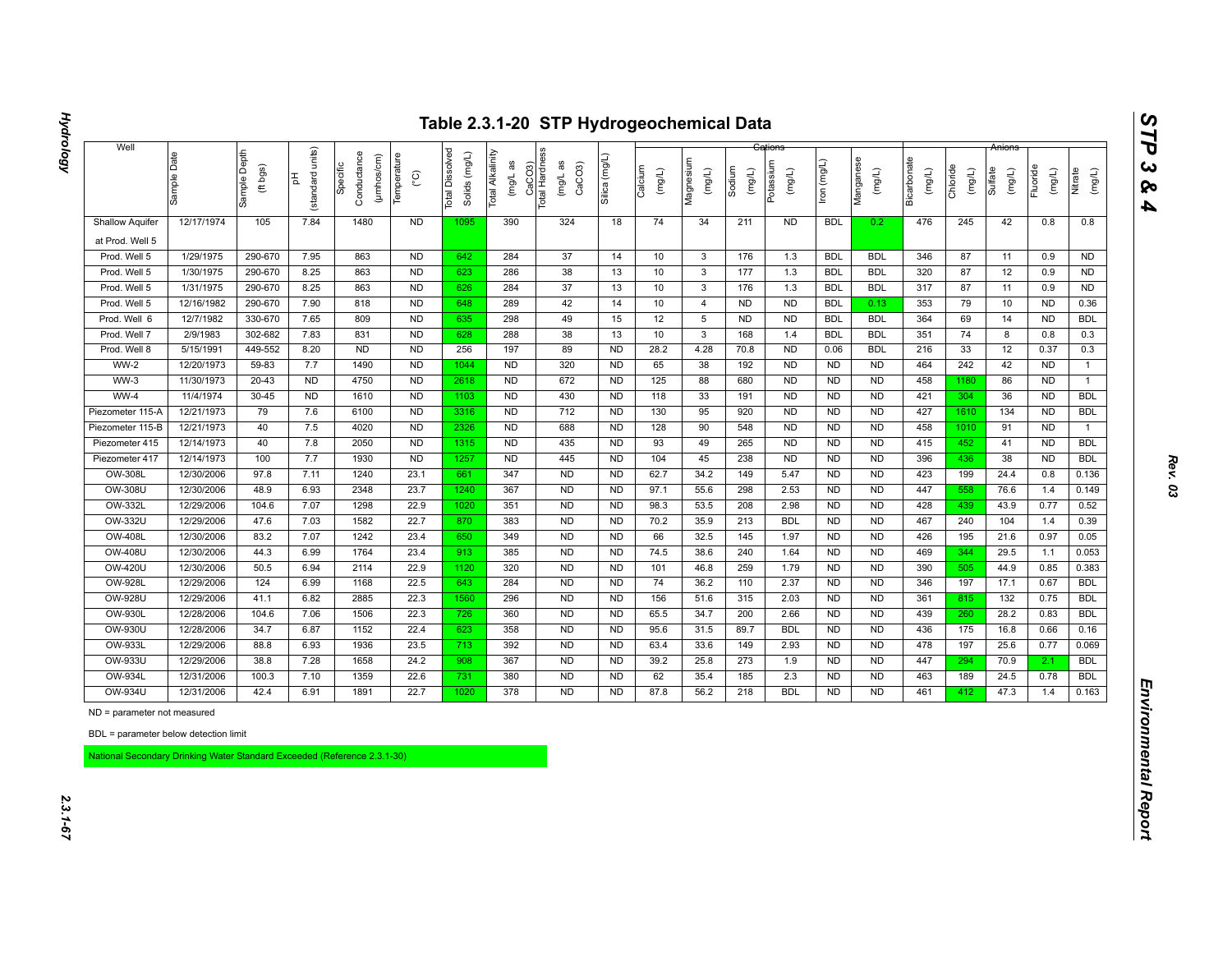| Hydrogeologic                             |                              |                      |                         | <b>Effective</b><br>Porosity or | <b>Grain Size</b>                                |
|-------------------------------------------|------------------------------|----------------------|-------------------------|---------------------------------|--------------------------------------------------|
| <b>Unit</b>                               | <b>Parameter</b>             | <b>Bulk Density</b>  | <b>Porosity</b>         | <b>Specific Yield</b>           | Permeability                                     |
| <b>Upper Shallow</b>                      | Number of Tests              | 11                   | 11                      | <b>NA</b>                       | <b>NA</b>                                        |
| <b>Aquifer</b><br>Confining<br>Layer      | Mean or<br>Geometric<br>mean | $\overline{101}$ pcf | 40%                     | <b>NA</b>                       | <b>NA</b>                                        |
|                                           | Range                        | $96.4 - 114.9$ pcf   | $31.8 - 42.8%$          | <b>NA</b>                       | <b>NA</b>                                        |
|                                           | <b>Number of Tests</b>       | 4                    | $\overline{\mathbf{4}}$ | 4                               | 1                                                |
| <b>Upper Shallow</b><br><b>Aquifer</b>    | Mean or<br>Geometric<br>mean | 99 pcf               | 41%                     | 33%                             | <b>NA</b>                                        |
|                                           | Range                        | $97.2 - 100.2$ pcf   | $39.5 - 41.7%$          | $31.6 - 33.4%$                  | $4.11 \times 10^{-3}$ cm/s                       |
| <b>Lower Shallow</b>                      | <b>Number of Tests</b>       | 9                    | $\overline{11}$         | <b>NA</b>                       | <b>NA</b>                                        |
| <b>Aquifer</b><br>Confining<br>Layer      | Mean or<br>Geometric<br>mean | 99 pcf               | 42%                     | <b>NA</b>                       | <b>NA</b>                                        |
|                                           | Range                        | $87.3 - 107.7$ pcf   | $36.1 - 47.2%$          | <b>NA</b>                       | <b>NA</b>                                        |
|                                           | <b>Number of Tests</b>       | 8                    | 9                       | 9                               | 11                                               |
| <b>Lower Shallow</b><br><b>Aquifer</b>    | Mean or<br>Geometric<br>mean | $102$ pcf            | 39%                     | 31%                             | 6.05 x $10^{-3}$ cm/s                            |
|                                           | Range                        | $94.5 - 120.0$ pcf   | $28.8 - 43.9\%$         | $23.0 - 35.1\%$                 | $4.60 \times 10^{-3}$ –<br>1.02 x $10^{-2}$ cm/s |
|                                           | Number of Tests              | 22                   | 23                      | <b>NA</b>                       | <b>NA</b>                                        |
| <b>Deep Aquifer</b><br>Confining<br>Layer | Mean or<br>Geometric<br>mean | $101$ pcf            | 41%                     | <b>NA</b>                       | <b>NA</b>                                        |
|                                           | Range                        | $82.1 - 111.4$ pcf   | $33.4 - 51.8%$          | <b>NA</b>                       | <b>NA</b>                                        |
|                                           | Number of Tests              | 1                    |                         | 1                               | <b>NA</b>                                        |
| <b>Deep Aquifer</b>                       | Mean or<br>Geometric<br>Mean | <b>NA</b>            | <b>NA</b>               | <b>NA</b>                       | <b>NA</b>                                        |
|                                           | Range                        | 103.1                | 38.8%                   | 31.0%                           | <b>NA</b>                                        |

|  | Table 2.3.1-21  Representative Properties of Hydrogeologic Units |  |  |  |
|--|------------------------------------------------------------------|--|--|--|
|--|------------------------------------------------------------------|--|--|--|

NA = Not applicable to test performed

Source: COLA Part 2 Subsection 2.4S.12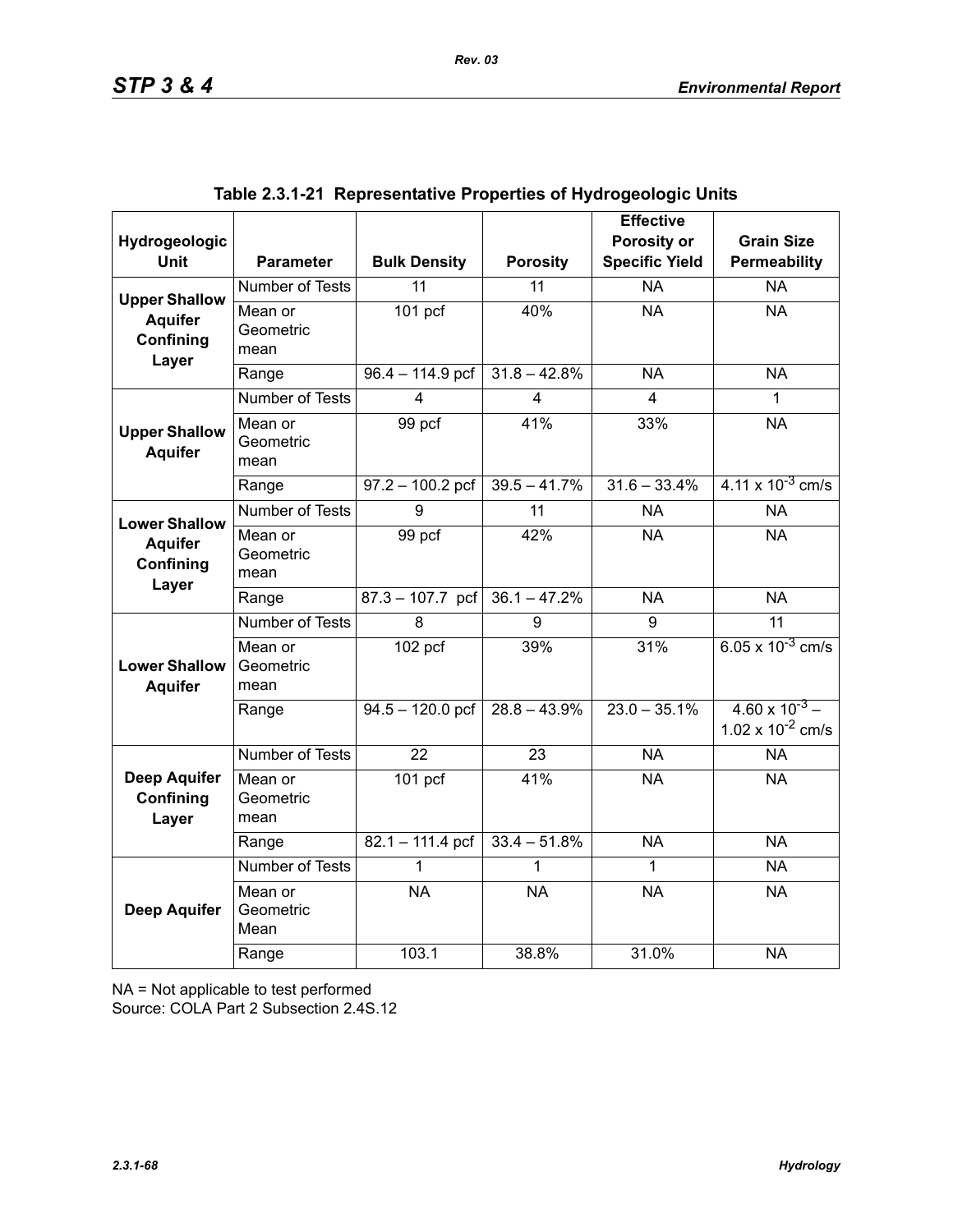|                        | 1995         | 1996         | 1997        | 1998        | 1999        | 2000         | 2001        | 2002        | 2003        | 2004        | 2005        | 2006         |
|------------------------|--------------|--------------|-------------|-------------|-------------|--------------|-------------|-------------|-------------|-------------|-------------|--------------|
| Month                  | (gallons)    | (gallons)    | (gallons)   | (gallons)   | (gallons)   | (gallons)    | (gallons)   | (gallons)   | (gallons)   | (gallons)   | (gallons)   | (gallons)    |
| January                | 7,765,025    | 41,812,919   | 39,525,831  | 36,128,090  | 34,041,991  | 35,446,250   | 44,476,292  | 31,115,804  | 36,279,188  | 28,909,250  | 40,797,000  | 37, 189, 345 |
| February               | 12,521,357   | 37,551,891   | 36,180,612  | 29,461,480  | 32,117,186  | 30,568,014   | 42,574,575  | 36,198,000  | 31,944,711  | 33,323,394  | 37,531,591  | 34,819,000   |
| March                  | 22,598,920   | 41,169,835   | 38,532,459  | 36,223,601  | 29,792,357  | 32,643,753   | 48,053,000  | 33,244,000  | 28,020,000  | 38,458,117  | 32,713,000  | 35,201,420   |
| April                  | 24,601,783   | 43, 177, 241 | 35,683,774  | 33,649,929  | 27,093,385  | 35,652,764   | 40,828,467  | 29,628,405  | 28,524,378  | 36,309,169  | 31,956,336  | 34,964,690   |
| May                    | 25,618,936   | 45,752,274   | 38,428,753  | 38,956,861  | 35,593,523  | 36,847,100   | 35,327,680  | 37,118,205  | 43,365,000  | 27,088,736  | 36,310,300  | 37,782,730   |
| June                   | 19,654,117   | 41,995,128   | 35,811,044  | 42,057,320  | 31,347,265  | 40,259,759   | 35,534,592  | 36,604,000  | 29,816,000  | 28,819,186  | 37,885,740  | 33,220,900   |
| July                   | 31,055,407   | 35,369,911   | 43,862,008  | 41,054,570  | 37,595,060  | 43, 141, 872 | 35,660,218  | 30,254,000  | 36,912,782  | 31,785,000  | 40,315,960  | 33,538,680   |
| August                 | 33, 187, 388 | 32,728,731   | 42,628,395  | 36,127,366  | 36,092,764  | 43,008,513   | 38,193,859  | 29,863,036  | 45,828,000  | 30,803,058  | 38,457,620  | 32,946,400   |
| Sept.                  | 24,719,646   | 33,787,725   | 37,324,840  | 34,910,719  | 36,325,308  | 40,309,148   | 31,716,791  | 33,151,000  | 39,865,019  | 41,838,634  | 31,230,060  | 36,836,000   |
| October                | 25,744,319   | 42,742,696   | 34,426,989  | 38,050,780  | 30,770,476  | 38,460,958   | 37,052,232  | 25,675,791  | 37,863,296  | 31,538,000  | 36,540,206  | 29,407,550   |
| November               | 22,606,096   | 38,944,140   | 35,413,702  | 32,764,920  | 36,391,863  | 31,657,842   | 30,886,310  | 33,875,759  | 37,353,000  | 28,499,573  | 34,429,744  | 38,474,080   |
| December               | 21,338,258   | 39,694,275   | 33,674,338  | 34,950,153  | 36,841,789  | 29,493,213   | 33,436,651  | 34,751,855  | 30,409,159  | 41,168,000  | 24,196,105  | 39,554,770   |
| <b>Total (gallons)</b> | 271,411,252  | 474,726,766  | 451,492,745 | 434,335,789 | 404,002,967 | 437,489,186  | 453,740,667 | 391,479,855 | 426,180,533 | 398,540,117 | 422,363,662 | 423,935,565  |
| Total (acre-feet)      | 833          | 1,457        | 1,386       | 1,333       | 1,240       | 1,343        | 1,392       | 1,201       | 1,308       | 1,223       | 1,296       | 1,301        |
|                        |              |              |             |             |             |              |             |             |             |             |             |              |
|                        |              |              |             |             |             |              |             |             |             |             |             |              |
|                        |              |              |             |             |             |              |             |             |             |             |             |              |
|                        |              |              |             |             |             |              |             |             |             |             |             |              |
|                        |              |              |             |             |             |              |             |             |             |             |             |              |
|                        |              |              |             |             |             |              |             |             |             |             |             |              |
|                        |              |              |             |             |             |              |             |             |             |             |             |              |
|                        |              |              |             |             |             |              |             |             |             |             |             |              |
|                        |              |              |             |             |             |              |             |             |             |             |             |              |
|                        |              |              |             |             |             |              |             |             |             |             |             |              |